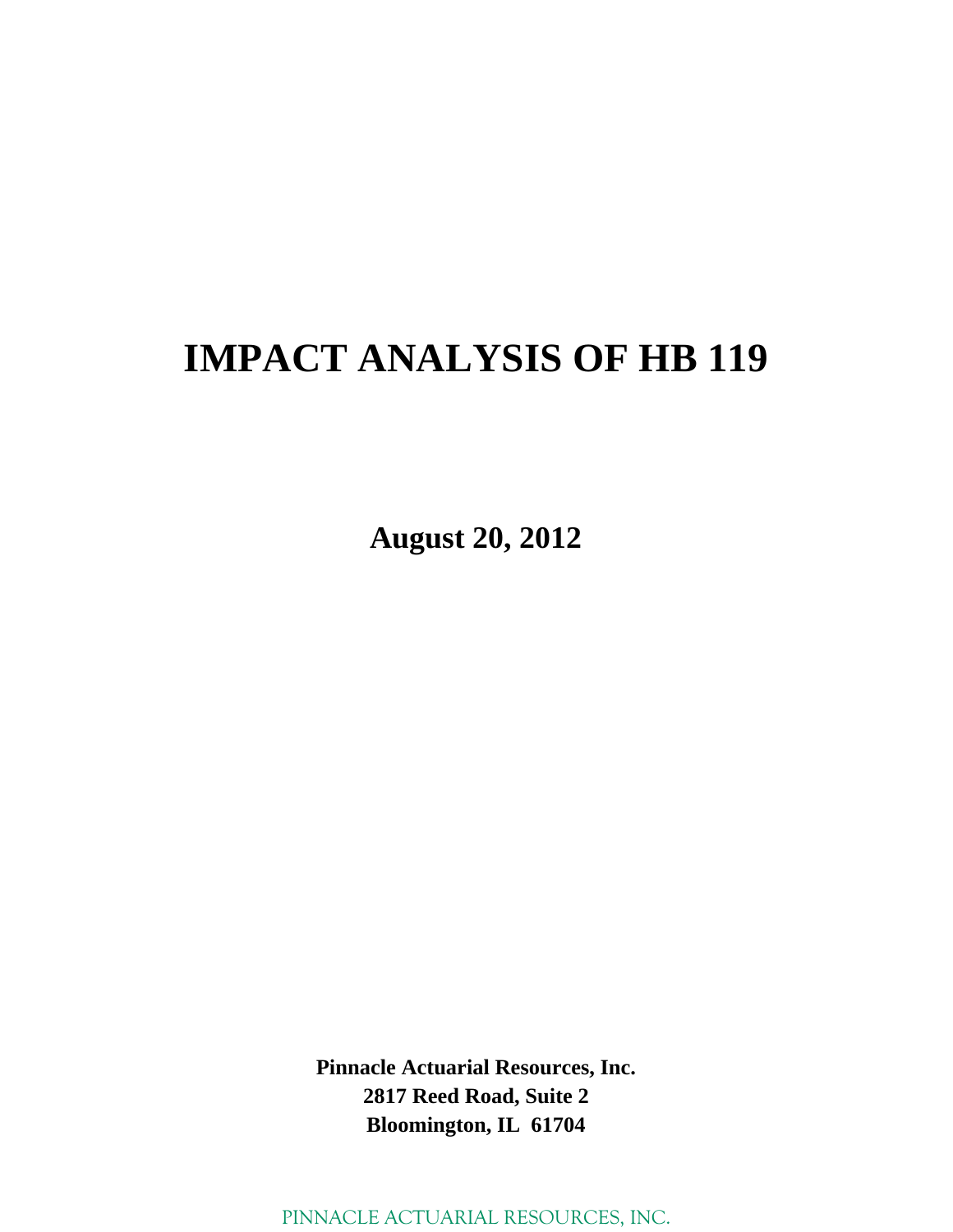### *Purpose and Scope*

Pinnacle Actuarial Resources, Inc. (Pinnacle) was retained by the Florida Office of Insurance Regulation (OIR) to conduct an independent actuarial study to calculate the savings to be expected as a result of FL HB 119. Pinnacle is well qualified to do this study by virtue of extensive experience with personal and commercial automobile insurance, experience with the Florida insurance marketplace and a significant number of assignments involving legislative costing of no-fault reforms and initiatives.

### *Distribution and Use*

This report is being provided to the Florida OIR for its use and the use by the makers of public policy in evaluating the expected savings resulting from Florida HB 119. Specifically, the Office of Insurance Regulation must present a report of the expected savings from the act to the Governor and Legislature by September 15, 2012. Permission is hereby granted for this distribution on the condition that the entire report, including exhibits, is distributed rather than any excerpt. We are available to answer any questions that may arise regarding this report.

Our conclusions are predicated on a number of assumptions as to future conditions and events. Those assumptions, which are documented in subsequent sections of the report, must be understood in order to place our conclusions in their appropriate context. In addition, our work is subject to inherent limitations, which are also discussed in this report.

## *Reliances and Limitations*

In our analysis, we relied on data from the following sources:

- Office of the Insurance Consumer Advocate, "Report on Florida Motor Vehicle No-Fault Insurance (Personal Injury Protection)", December 2011
- Office of the Insurance Consumer Advocate, March 1, 2012 Update to "Report on Florida Motor Vehicle No-Fault Insurance (Personal Injury Protection)", December 2011
- Florida Office of Insurance Regulation, "Report on Review of the 2011 Personal Injury Protection Data Call", April 11, 2011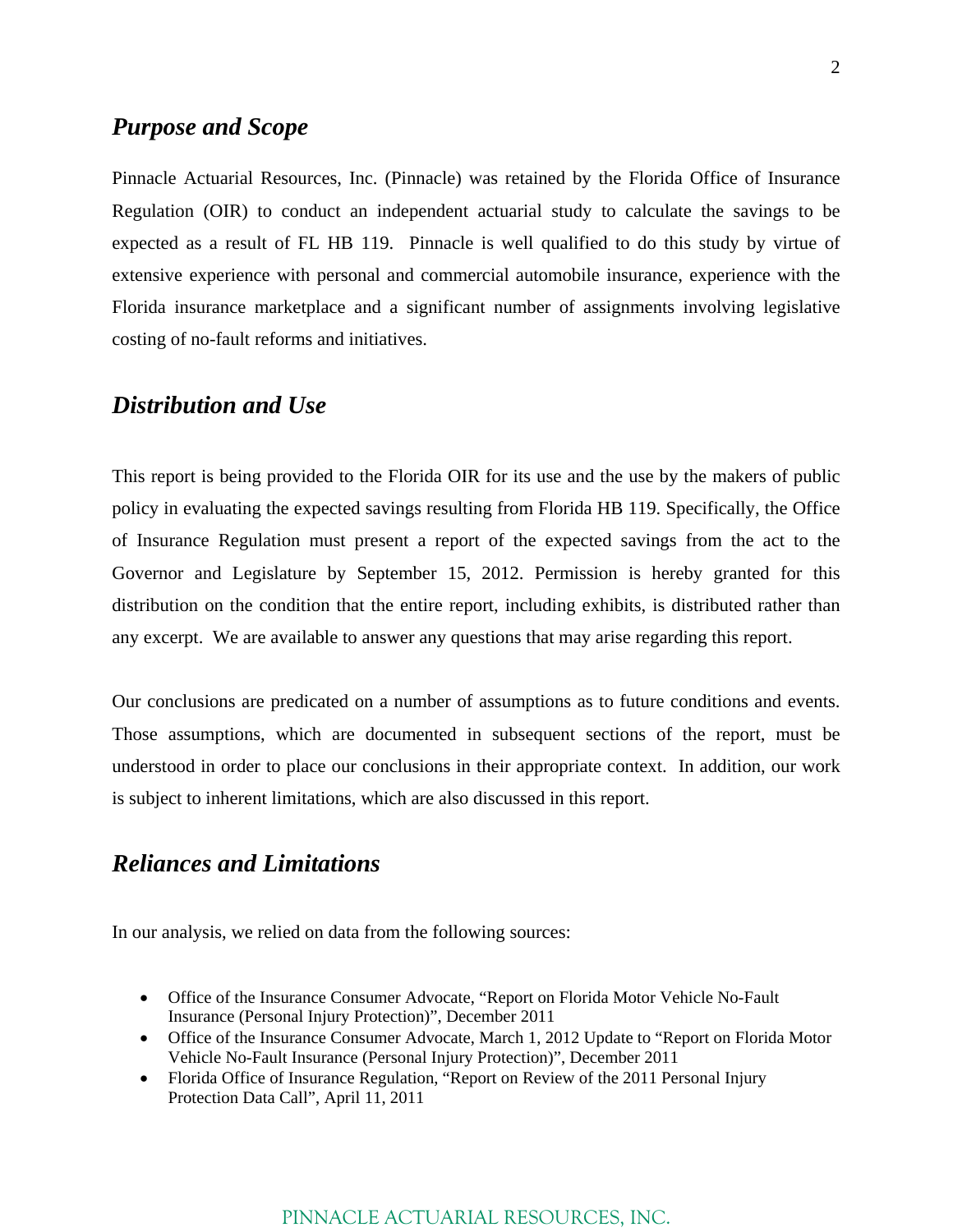- Florida Department of Financial Services, Division of Insurance Fraud, "2009/2010 Fiscal Year Stat Pack Report"
- Florida Department of Financial Services, Division of Insurance Fraud, "2007/2008 Fiscal Year Stat Pack Report"
- Florida Department of Financial Services, Division of Insurance Fraud, "2005/2006 Fiscal Year Stat Pack Report"
- Florida Highway Safety and Motor Vehicles, "Traffic Crash Statistics Report 2010"
- Florida Highway Safety and Motor Vehicles, "Traffic Crash Statistics Report 2009"
- Florida Highway Safety and Motor Vehicles, "Traffic Crash Statistics Report 2008"
- Florida Highway Safety and Motor Vehicles, "Traffic Crash Statistics Report 2007"
- Florida Highway Safety and Motor Vehicles, "Traffic Crash Statistics Report 2006"
- Florida Highway Safety and Motor Vehicles, "Traffic Crash Statistics Report 2005"
- Florida Highway Safety and Motor Vehicles, "Traffic Crash Statistics Report 2004"
- Insurance Research Council,(IRC) "Auto Injury Insurance Claims: Countrywide Patterns in Treatment, Cost and Compensation", January 2008
- Mitchell, Inc.
- National Insurance Crime Bureau, "ForeCAST Report Florida Staged Accidents", June 23, 2010
- Property Casualty Insurers Association of America and Personal Insurance Federation of Florida, "Results from Recent Industry Survey on Florida Attorney Fees", November 11, 2011
- Property Casualty Insurers Association of America and Personal Insurance Federation of Florida, "Data Call Requested by Senator Joe Negron: Florida Auto No Fault Lawsuits and Attorney Fees", December 6, 2011
- Independent Statistical Service, Inc., "Florida Private Passenger Non-Fleet Excluding Assigned Risks Automobile Experience," 2008-2010
- Claims Surveys conducted by Pinnacle
- NAIC ISO, ISS, NISS Fast Track Private Passenger Auto Loss Data
- AM Best 2011 Aggregates and Averages

We have relied on the accuracy of the above data in our calculations. If it is subsequently discovered that the underlying data or information are erroneous, then our calculations would need to be revised accordingly.

We have also relied on a number of assumptions about the implementation of various provisions of HB 119 and other assumptions regarding the calculations contained herein. Those assumptions are described in detail later in this report.

We have relied upon a great deal of publicly available data and information, without audit or verification. However, we did review as many elements of this data and information as practical for reasonableness and consistency with our knowledge of the insurance industry and other sources. It is possible that the historical data used to make our estimates may not be predictive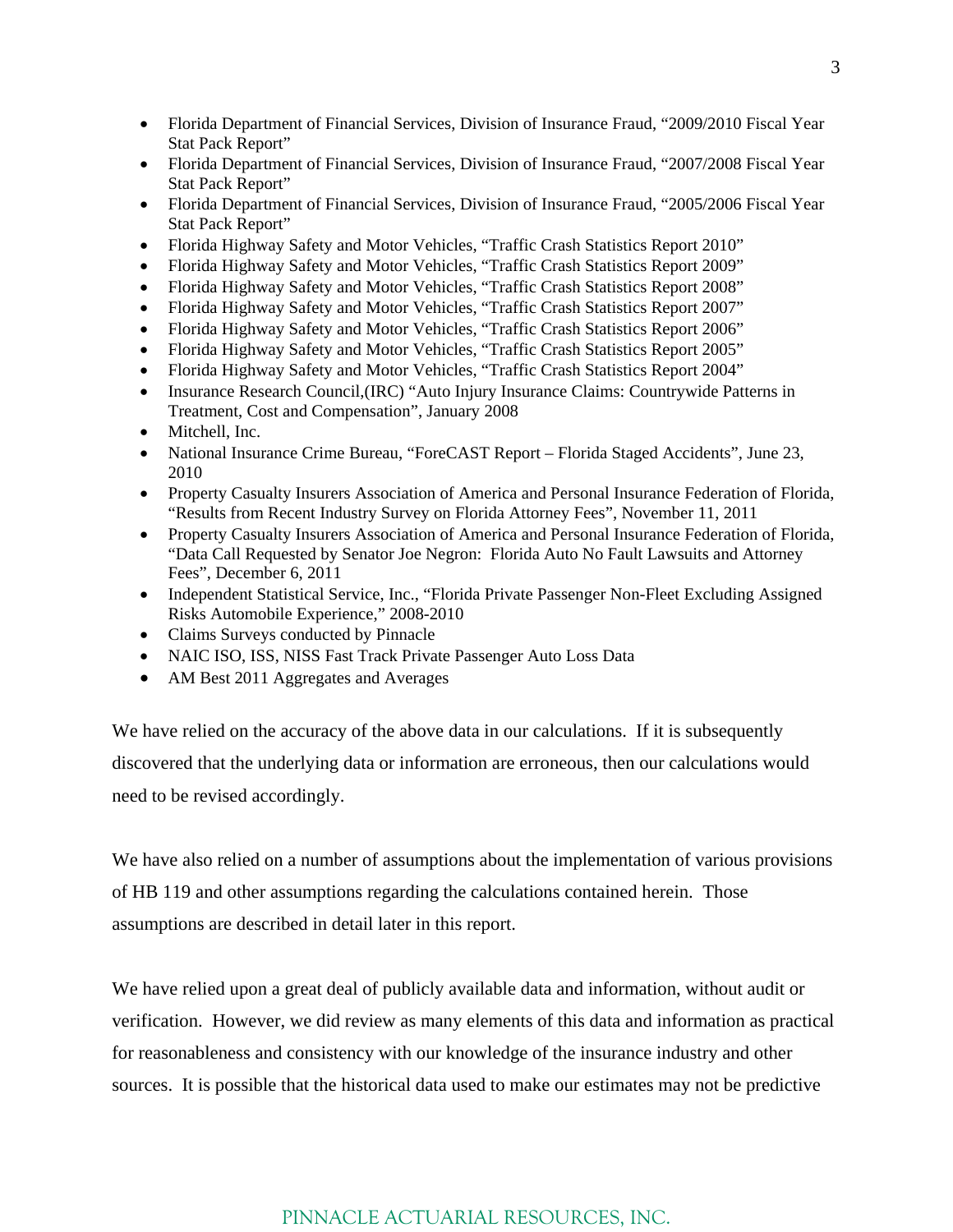of future loss and loss adjustment experience in Florida. We have not anticipated any extraordinary changes to the legal, social or economic environment which might affect the number or size of automobile insurance claims beyond those contemplated in HB 119.

Pinnacle is not qualified to provide formal legal interpretations of state legislation. The elements of this report that require legal interpretation should be recognized as reasonable interpretations of the available statutes, regulations, and administrative rules. State governments and courts are also constantly in the process of changing and reinterpreting these statutes.

## *Executive Summary*

We began our analysis with an extensive review of a variety of data sources regarding Personal Injury Protection (PIP) coverage benefits and payments in Florida. We also conducted a series of interviews with insurance company claims experts, OIR staff, the Florida Consumer Advocate and others. Based on data from the OIR PIP Data Call, which represents approximately 80% of the market, the number of PIP claims opened or recorded in 2010 was over 386,000, a 28% increase from 2006. During this same period, the dollars paid by insurers included in the OIR's PIP Data Call for PIP claims increased 66% from approximately \$1.5 Billion in 2006 to approximately \$2.5 Billion in 2010. This certainly indicates the magnitude of the problem.

We have reviewed the various changes in the statute in sixteen major categories. The analysis is laid out in detail later in this report. The overall result is an indicated savings in PIP claims losses of 16.3% to 28.7% and an indicated statewide average savings in PIP premiums of 14.0% to 24.6%. The cost estimates in this report are generally stated in terms of the impact on claim losses. The impact on claim losses cannot be used interchangeably with premium savings. This is because a portion of the insurance companies' expenses is for general overhead (rent, utilities, etc.) and would not decrease proportionately to the loss costs. Based on the 2011 Bests Aggregates and Averages, Private Passenger Automobile Liability general and other acquisition expenses represent 14.3% of the industry-wide written premium (this 14.3% does not include agents' commissions, premium taxes and other premium- related expenses). To estimate the PIP premium savings corresponding to the cost savings shown in this report, it is necessary to reduce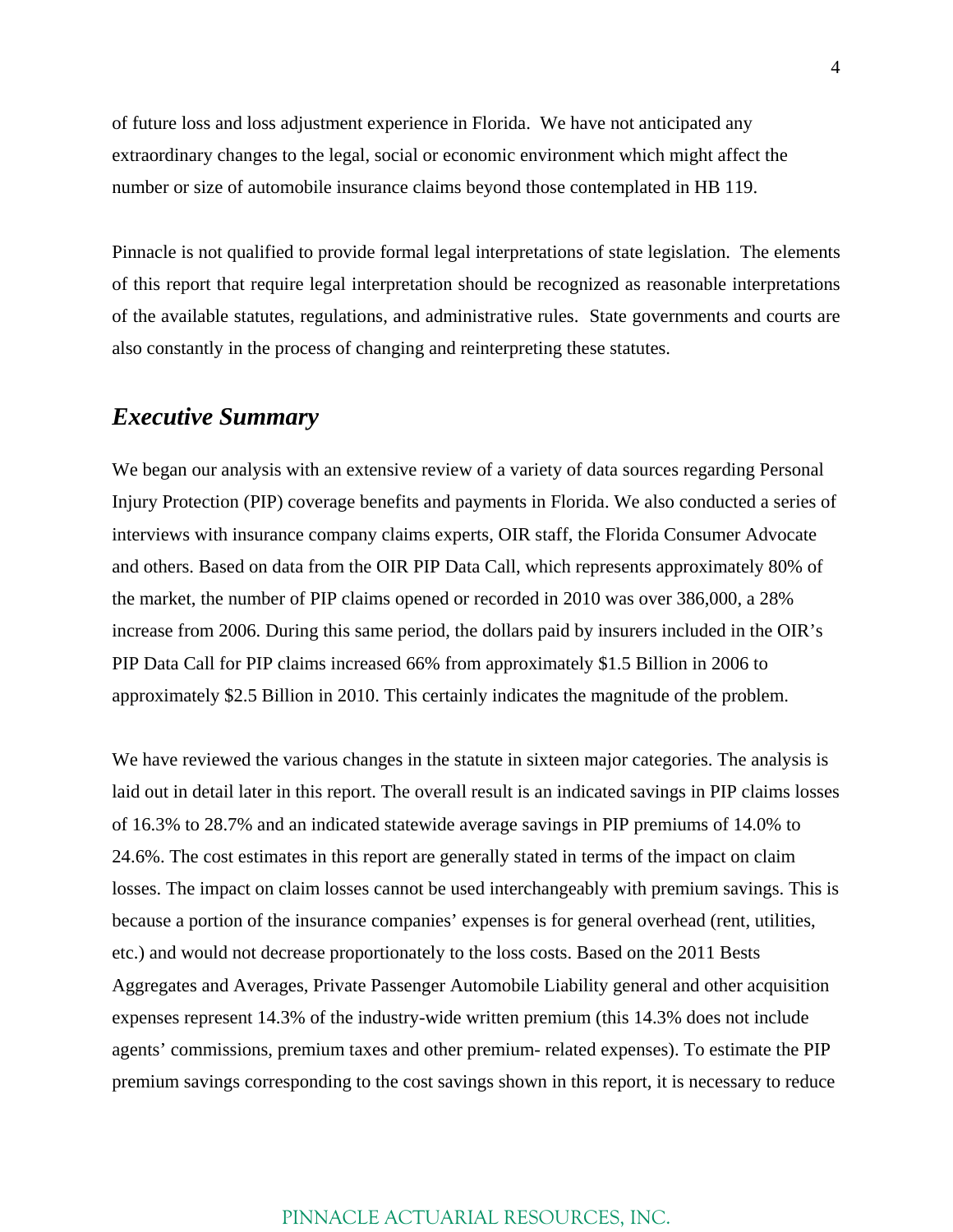the cost savings by a factor of approximately .857. Thus a 16.3% cost savings equates to 14.0% premium savings. The savings shown assume that current rates are adequate. To the extent that current PIP rates are inadequate, it is likely that insurers will offset the savings from HB 119 against the otherwise indicated PIP rates. We would also emphasize that the above percentage savings are statewide averages for PIP coverage only. Actual savings are likely to vary by geographic region. Also, it should be recognized that PIP coverage amounts to only approximately 20% of the total personal auto premium paid for a full coverage policy.

It should be noted that injured accident victims in Florida whose medical bills are not paid by the \$10,000 PIP benefit (\$2,500 for non-emergency medical care) can sue for excess economic loss benefits (as well as "pain and suffering" if they meet the verbal threshold). The reduction of PIP benefits due to HB 119, will likely result in a commensurate, but smaller increase in Bodily Injury (BI) and Uninsured/Underinsured Motorists (UM/UIM) Coverage costs. As shown on the attached Exhibit 2, our best estimate of the indicated increase in BI/UM/UIM premiums due to HB 119 is  $+3.0$  to  $+4.7\%$ .

Finally, we would note that most of the changes to PIP coverage contained in HB 119 are effective on January 1, 2013. To the extent that these changes are implemented for new and renewal auto insurance policies issued on and after January 1, 2013, the savings will not be realized immediately on January 1, but only as policies are written or renewed on or after January 1. So for many policies the savings will not be realized until July 1, 2013 or later.

## *Background*

Pinnacle was retained to research and perform an actuarial analysis to calculate the savings to be expected as a result of FL HB 119. This report is a summary of our findings.

In the 1971 legislative session, Florida adopted a no-fault automobile insurance plan which took effect on January 1, 1972. A no-fault plan is designed to quickly provide benefits for a person injured in an automobile accident, regardless of fault. A no-fault plan provides payment for medical, wage loss and death benefits, however it does limit the insured's right to sue for noneconomic losses such as pain and suffering.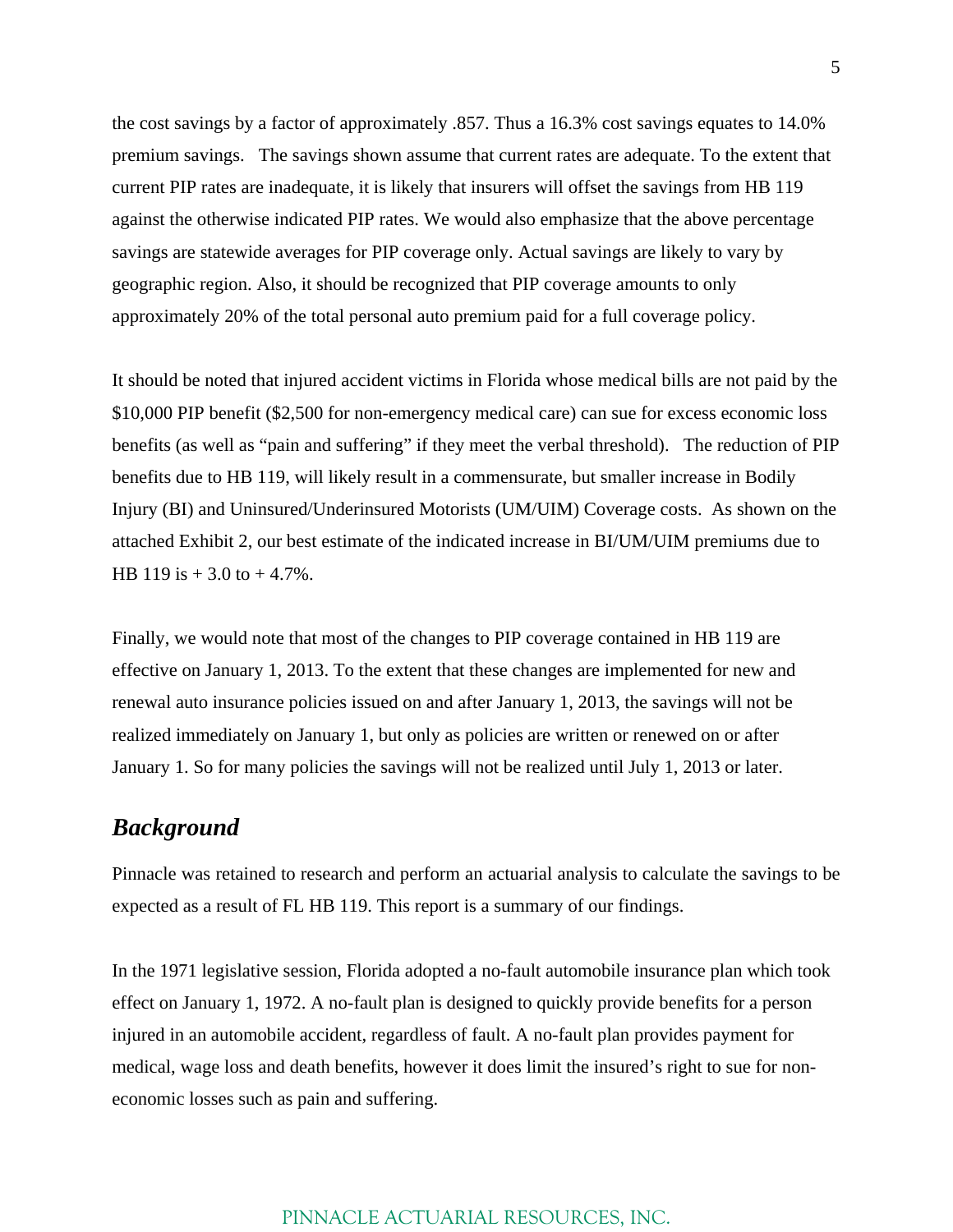In 1974, the Supreme Court opined in *Lasky vs. State Farm Insurance Company* (296 So.2d 9 (Fla. 1974)) that the no-fault law was intended to:

- assure that persons injured in vehicular accidents would be directly compensated by their own insurer, even if the injured party was at fault, thus avoiding dire financial circumstances with the "possibility of swelling the public relief rolls;"
- lessen court congestion and delays in court calendars by limiting the number of law suits;
- lower automobile insurance premiums; and
- end the inequities of recovery under the traditional tort system.

The first party (policyholder) benefit coverage is known as personal injury protection (PIP), so the terms "no-fault" and "PIP coverage" are used interchangeably to denote an auto insurance program that allows policyholders to recover financial loss resulting from an automobile injury from their own insurer. PIP is coverage that pays for medical care and other benefits if the policyholder has an auto accident.

The Florida PIP law is designed to help reduce the need for people to sue to cover the cost of injuries resulting from automobile accidents. But the \$10,000 minimum requirement for PIP coverage in Florida has become a "dollar target" for medical expenses by those who take advantage of the system.

Over the years, there have been many concerns over inflated claims, fraud and abuse of the system, and increasing premium and numbers of law suits filed under the no-fault system. In Special Session A of the 2003 Legislative Session, a sunset provision was passed that, effective October 1, 2007, repealed the Motor Vehicle No-Fault Law unless the Legislature reenacted the law prior to such date. While the sunset provision did take effect on October 1, 2007, the Legislature reenacted the no-fault law, effective January 1, 2008, with several changes (including use of fee schedules for some services) designed to help control medical costs.

Since the reenactment of the no-fault system, anecdotal data as well as insurers' own experience, has demonstrated a significant uptick in the claim experience of the PIP coverage provided under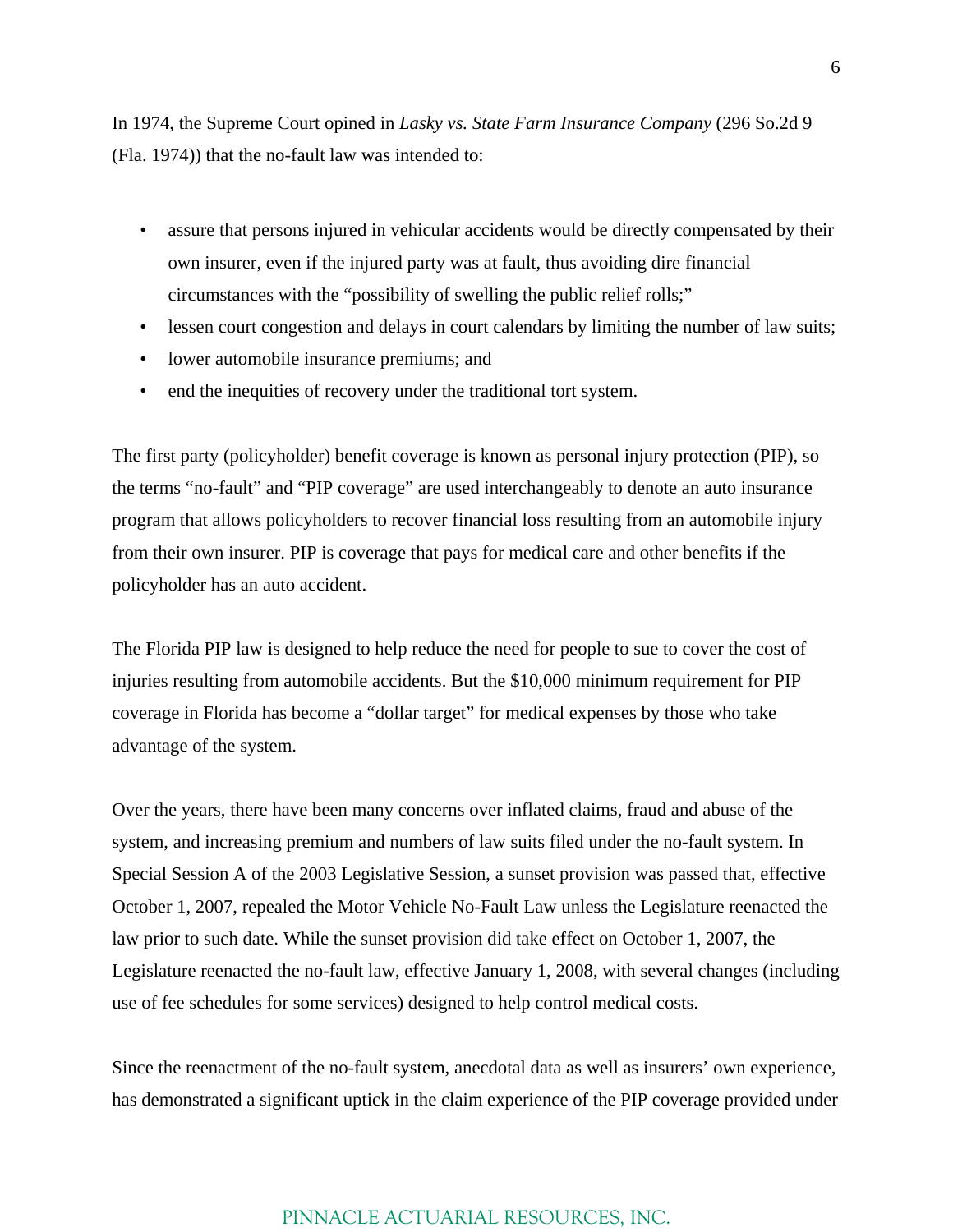the no-fault system. Many large insurers have found it necessary to file average statewide rate increases for PIP coverage exceeding 10% per year in several years. Changes by territory vary significantly. Anecdotally, these increases have been attributed to increased fraud activity.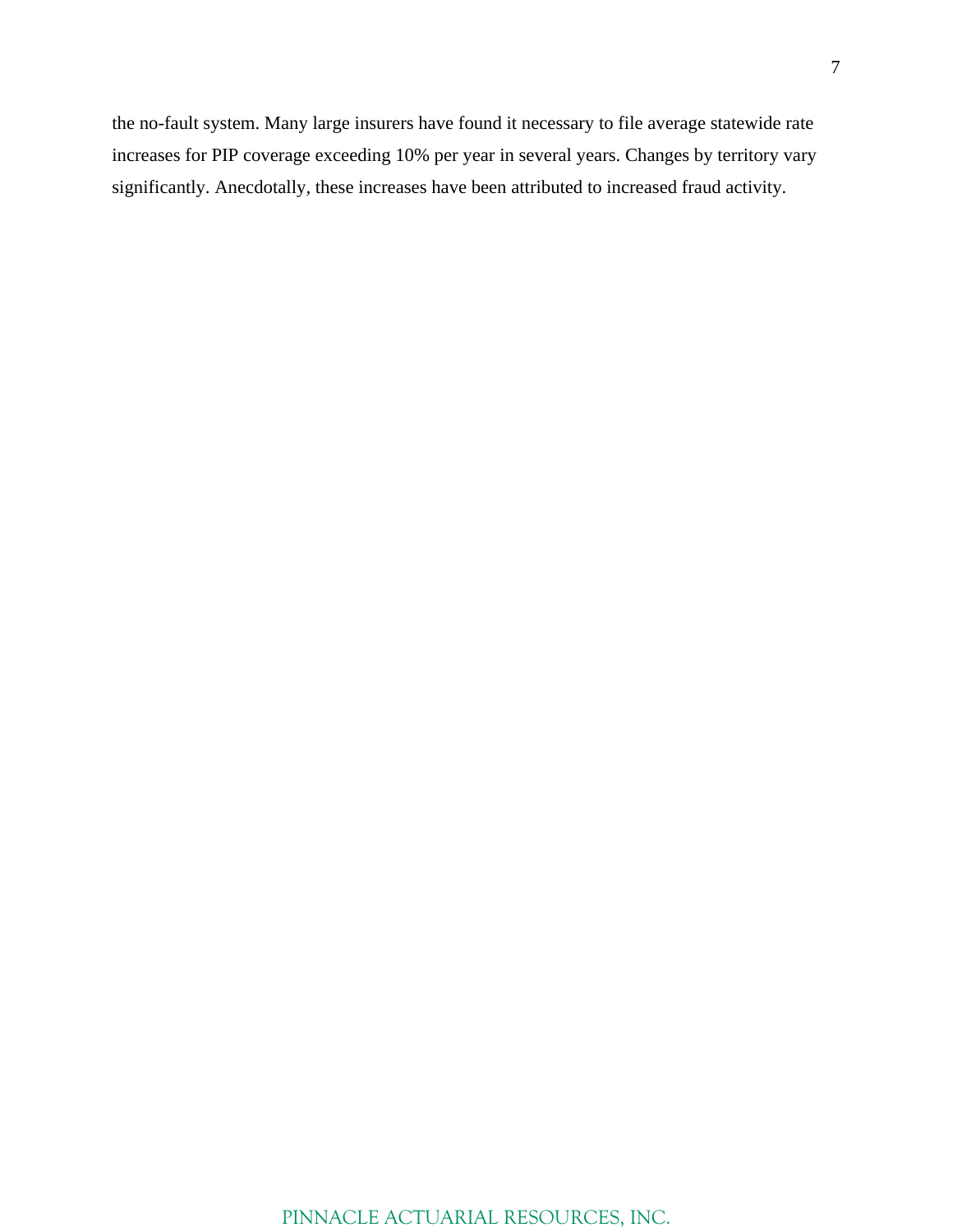### *HB 119 — Motor Vehicle Personal Injury Protection Insurance*

The following description of HB 119 was taken from the Florida Senate's 2012 Summary of Legislation passed.

HB 119 revises the Florida Motor Vehicle No-Fault Law. The bill primarily amends laws governing Personal Injury Protection (PIP) benefits under the No-Fault law and laws related to PIP motor-vehicle insurance fraud. The major changes enacted by the bill are as follows:

#### *PIP Medical Benefits*

The bill revises the provision of Personal Injury Protection medical benefits under the Florida Motor Vehicle No-Fault Law, effective January 1, 2013. Individuals seeking PIP medical benefits are required to receive initial services and care within 14 days after the motor vehicle accident. Initial services and care are only reimbursable if lawfully provided, supervised, ordered or prescribed by a licensed physician, licensed osteopathic physician, licensed chiropractic physician, licensed dentist, or must be rendered in a hospital, a facility that owns or is owned by a hospital, or a licensed emergency transportation and treatment provider. Follow up services and care require a referral from such providers and must be consistent with the underlying medical diagnosis rendered when the individual received initial services and care.

The bill applies two different coverage limits for PIP medical benefits, based upon the severity of the medical condition of the individual. An individual may receive up to \$10,000 in medical benefits for services and care if a physician, osteopathic physician, dentist, physician's assistant or advanced registered nurse practitioner has determined that the injured person had an emergency medical condition. An emergency medical condition is defined as a medical condition manifesting itself by acute symptoms of sufficient severity that the absence of immediate medical attention could reasonably be expected to result in serious jeopardy to patient health, serious impairment to bodily functions, or serious dysfunction of a body organ or part. An individual who is not diagnosed with an emergency medical condition, the PIP medical benefit limit is \$2,500. Massage and acupuncture are not reimbursable, regardless of the type of provider rendering such services.

#### *PIP Death Benefit*

Personal Injury Protection now offers \$5,000 in death benefits in addition to \$10,000 in medical and disability benefits. Previously, the death benefit was the lesser of the unused PIP benefits, up to a limit of \$5,000. The increased death benefit is effective January 1, 2013.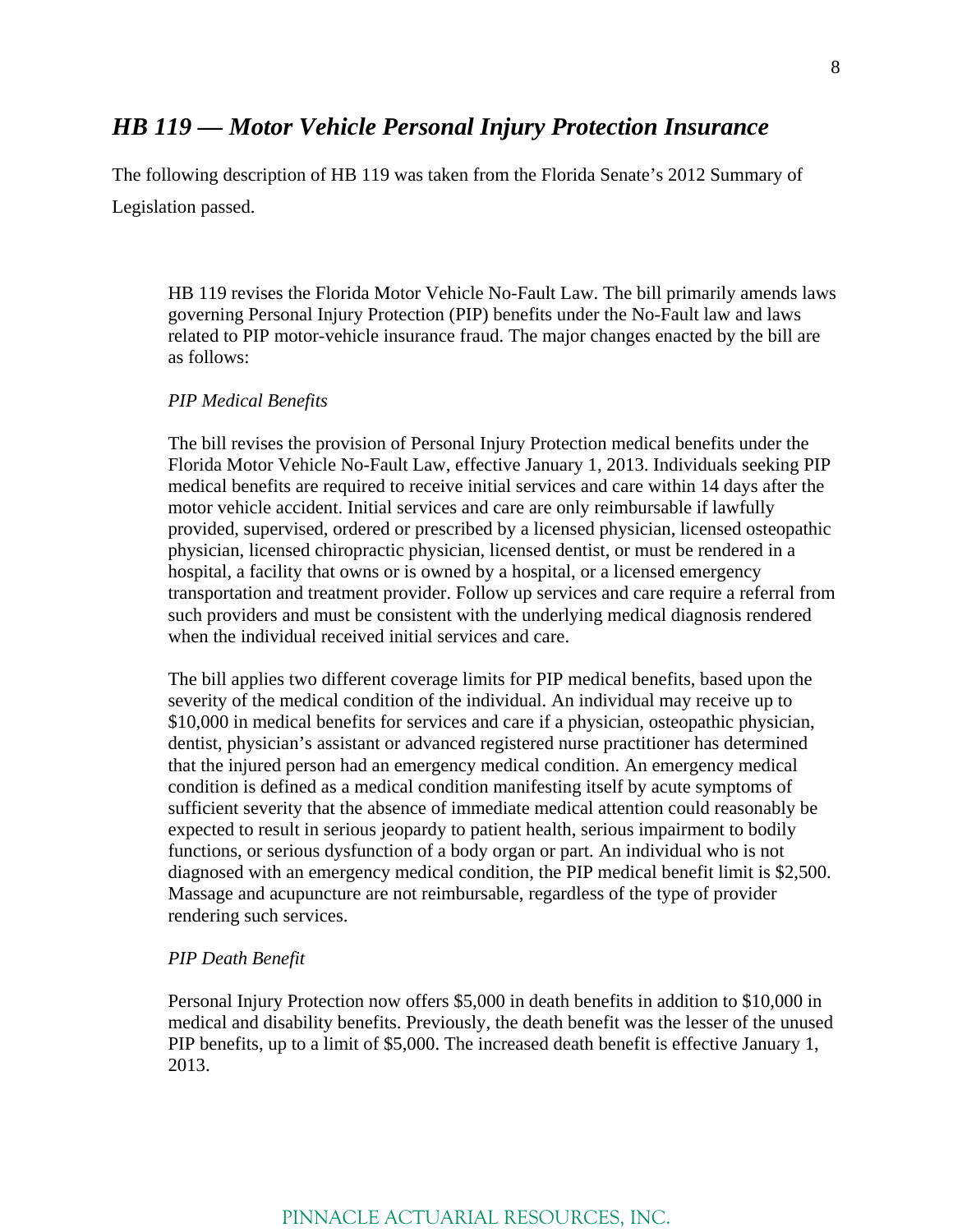#### *PIP Medical Fee Schedule*

The bill revises provisions related to the PIP medical fee schedule in an effort to resolve alleged ambiguities in the schedule that have led to conflicts and litigation between claimants and insurers. The bill clarifies that the reimbursement levels for care provided by ambulatory surgical centers and clinical laboratories and for durable medical equipment is 200 percent of the appropriate Medicare Part B schedule. The Medicare fee schedule on effect on March 1 will be the applicable fee schedule for the remainder of that year until the subsequent update. Insurers are authorized to use Medicare coding policies and payment methodologies of the Centers for Medicare and Medicare Services, including applicable modifiers, when applying the fee schedule if they do not constitute a utilization limit. The bill also requires insurers to include notice of the fee schedule in their policies. These provisions are effective January 1, 2013.

#### *Attorney Fees*

The bill amends provisions related to attorney fee awards in No-Fault disputes. The bill prohibits the application of attorney fee multipliers. The offer of judgment statute, s. 768.79, F.S., is applied to No-Fault cases, providing statutory authority for insurers to recover fees if the plaintiff's recovery does not exceed the insurer's settlement offer by a statutorily specified percentage. The bill maintains current law allowing a party that obtains a favorable judgment from an insurer to recover reasonable attorney fees from the insurer. The bill also requires that the attorney fees awarded must comply with prevailing professional standards, not overstate or inflate the number of hours reasonably necessary for a case of comparable skill or complexity, and represent legal services that are reasonable to achieve the result obtained.

#### *Investigation and Payment of Claims*

Provisions relating to the investigation of PIP claims by insurers are revised, effective January 1, 2013. Insurers are authorized to take an examination under oath (EUO) of an insured. Compliance is a condition precedent for receiving benefits (the insurer owes zero benefits if the insured does not comply). An insurer that unreasonably requests EUOs as a general business practice, as determined by the Office of Insurance Regulation (OIR), is subject to s. 626.9541, F.S. of the Unfair Insurance Trade Practices Act. The bill also provides that if a person unreasonably fails to appear for an independent medical examination (IME), the carrier is no longer responsible for benefits. Refusal or failure to appear for two IMEs raises a rebuttable presumption that the refusal or failure was unreasonable.

Changes are made to the statutory process for the payment of PIP benefits, primarily to assist claimants in their claim submissions, effective January 1, 2013. A claimant whose claim is denied due to an error in the claim is given 15 additional days to correct the erroneous claim and resubmit it timely. The insurer must maintain a log of all PIP benefits paid on behalf of the insured and must provide the log to the insured upon his or her request if litigation has initiated. If a dispute between insurers and insureds occurs,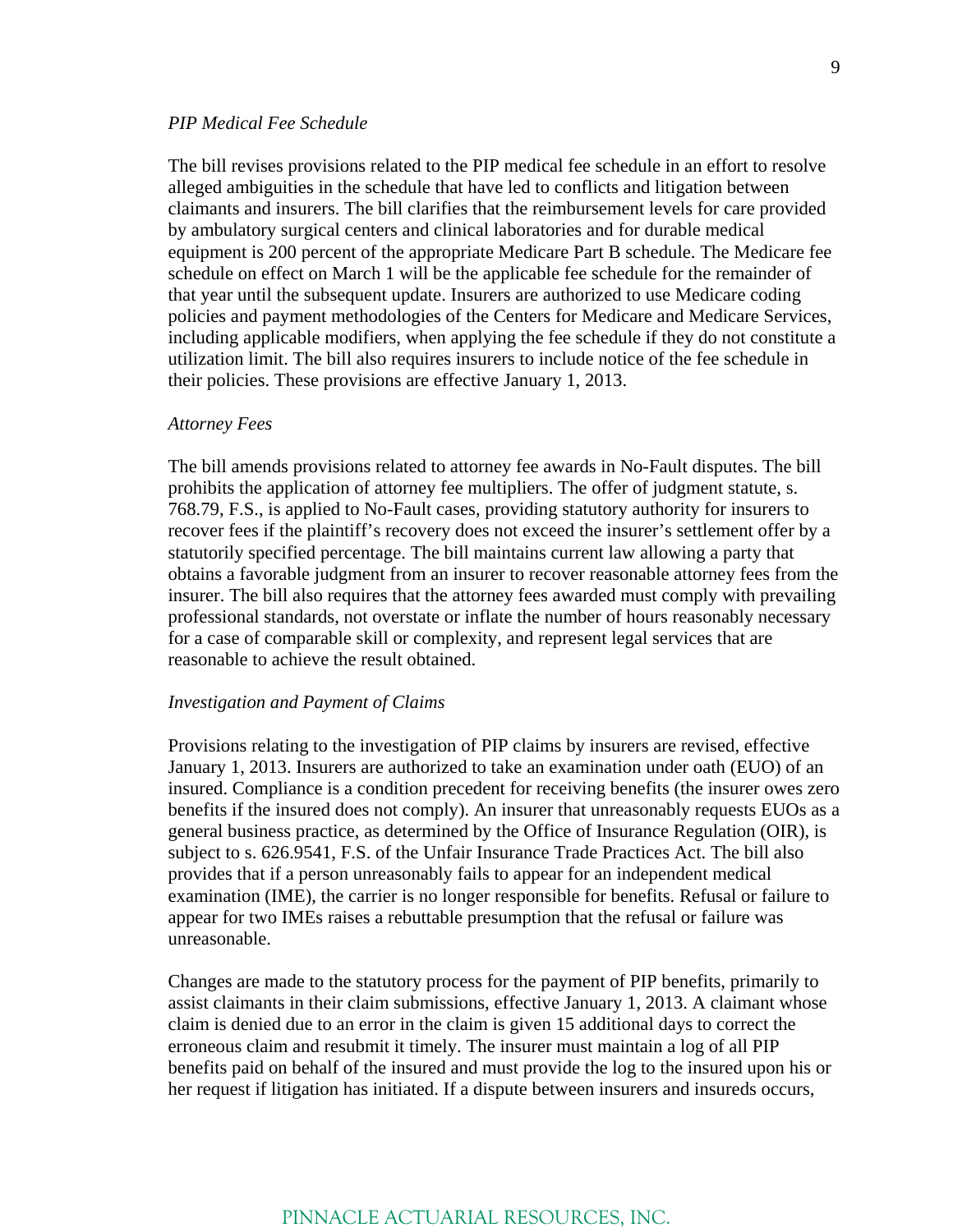the insurer must provide notice within 15 days of the exhaustion of PIP benefits. Insurers must reimburse Medicaid within 30 days. The electronic submission of records is authorized, effective December 1, 2012.

#### *Prevention of PIP-Related Insurance Fraud*

House Bill 119 contains numerous provisions designed to curtail PIP fraud. The bill defines insurance fraud as knowingly presenting a PIP claim to an insurer for payment or other benefits on behalf of a person or entity that committed fraud when applying for health care clinic licensure, seeking an exemption from clinic licensure, or demonstrating compliance with the Health Care Clinic Law. Claims that are unlawful under the patient brokering law (s. 817.505, F.S.) are not reimbursable under the No-Fault Law. A health care practitioner found guilty of insurance fraud under s. 817.234, F.S., loses his or her license for 5 years and may not receive PIP reimbursement for 10 years. Insurers are provided an additional 60 days (90 total) to investigate suspected fraudulent claims, however, an insurer that ultimately pays the claim must also pay an interest penalty.

All entities seeking reimbursement under the No-Fault Law must obtain health care clinic licensure except for hospitals, ambulatory surgical centers, entities owned or wholly owned by a hospital, clinical facilities affiliated with an accredited medical school and practices wholly owned by a physician, dentist, or chiropractic physician or by such physicians and specified family members.

The bill creates standards for evaluating whether an entity claiming it is exempt from the requirement to obtain clinic licensure is actually wholly owned by a physician.

The bill defines failure to pay PIP claims within the time limits of s. 627.736(4)(b), F.S., as an unfair and deceptive practice. The OIR may order restitution to the insured or provider, but is not limited in its other administrative penalties, which may include suspending the insurer's certificate of authority.

Law enforcement is required to complete a long-form crash report when there is an indication of pain or discomfort by any party to a crash. All crash reports completed by law enforcement must identify the vehicle in which each party was a driver or passenger. For all crashes that do not require a law enforcement report, the vehicle driver must submit a report on the crash to the Department of Highway Safety and Motor Vehicles within 10 days of the crash.

The bill creates a non-profit direct support organization, the Automobile Insurance Fraud Strike Force, which can accept private donations for the purposes of preventing, investigating, and prosecuting motor vehicle insurance fraud. Monies raised by the Strike Force may fund the salaries of insurance fraud investigators, prosecutors, and support personnel so long as such grants or expenditures do not interfere with prosecutorial independence. Funds may not be used to advertise using the likeness or name of any elected official or for lobbying.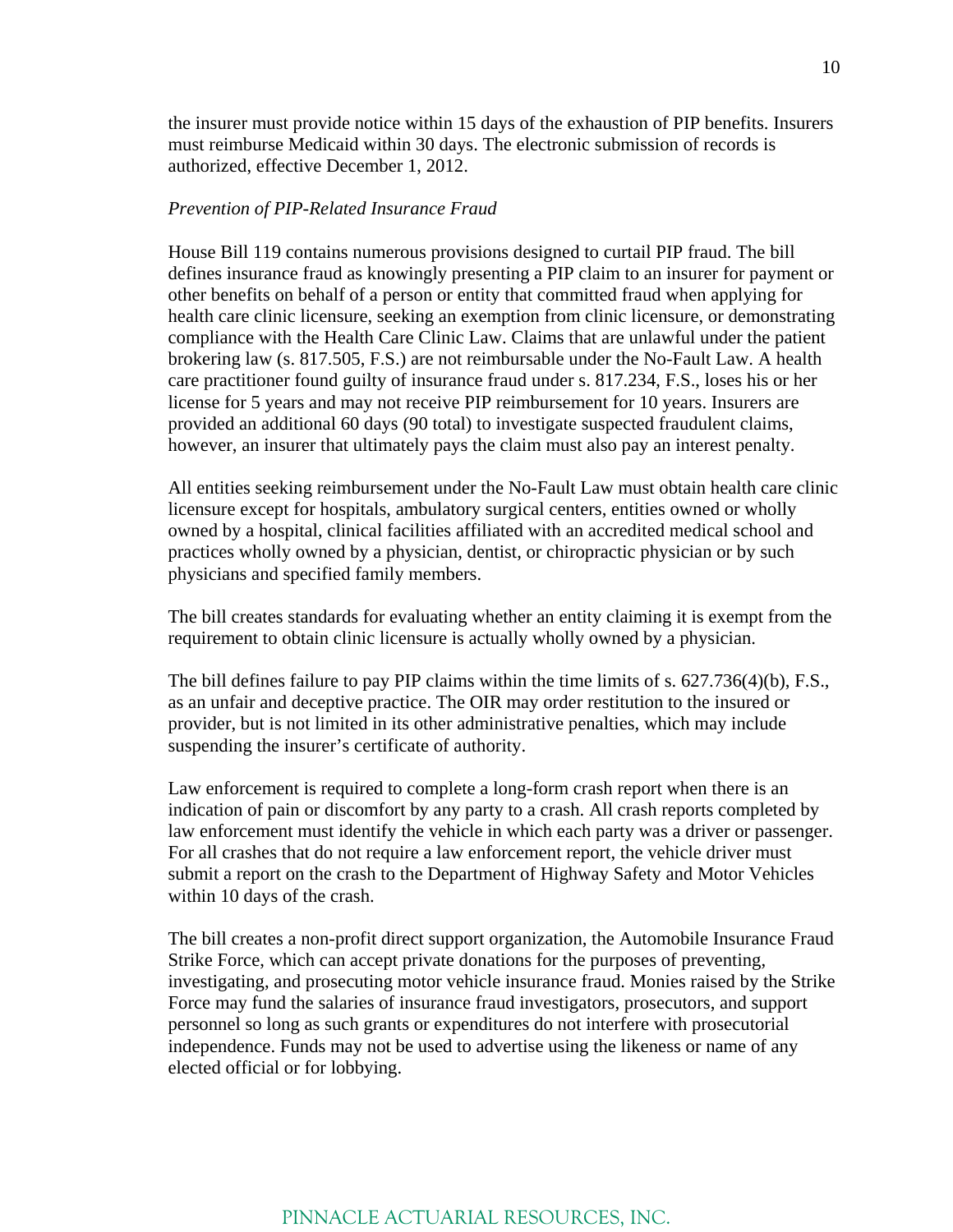#### *Mandatory Rate Filings and Data Call*

The Office of Insurance Regulation must contract with a consulting firm to calculate the expected savings from the act, which must be presented to the Governor and Legislature by September 15, 2012. By October 1, 2012, each insurer that writes private passenger automobile personal injury protection insurance must submit a rate filing. If the insurer requests a rate that does not provide at least a 10 percent reduction of its current rate, it must explain in detail its reasons for failing to achieve those savings. A second rate filing must be made by January 1, 2014. If the insurer requests a rate that does not provide at least a 25 percent reduction of the rate that was in effect on July 1, 2012, it must explain in detail its reasons for failing to achieve those savings. The Office of Insurance Regulation must order an insurer to stop writing new PIP policies if the insurer requests a rate in excess of the statutorily required rate reduction and fails to provide a detailed explanation for that failure. The Office of Insurance Regulation must perform a comprehensive PIP data call and publish the results by January 1, 2015. The data call will analyze the impact of the act's reforms on the PIP insurance market.

### *Analysis*

We began our analysis with an extensive review of a variety of data sources regarding PIP benefits and payments in Florida. These data sources are listed on page 2 and 3 of this report.

Based on data from the OIR PIP Data Call, which represents approximately 80% of the market, the number of PIP claims opened or recorded in 2010 was over 386,000, a 28% increase from 2006. During this same period, the dollars paid by insurers included in the OIR's PIP Data Call for PIP claims increased 66% from approximately \$1.5 Billion in 2006 to approximately \$2.5 Billion in 2010.

During that period, the number of PIP-related lawsuits pending at year end in which the insurer was the defendant increased by 387% and the number of such lawsuits settled during the year increased by 315%.

In order to address the cost savings in a comprehensive and orderly way, we have reviewed the various changes in the statute in sixteen major categories. The following chart summarizes our estimates of the impacts of the sixteen changes. It should be noted that some of the changes in the statute result in estimated increases in costs rather than savings. These items are shown as a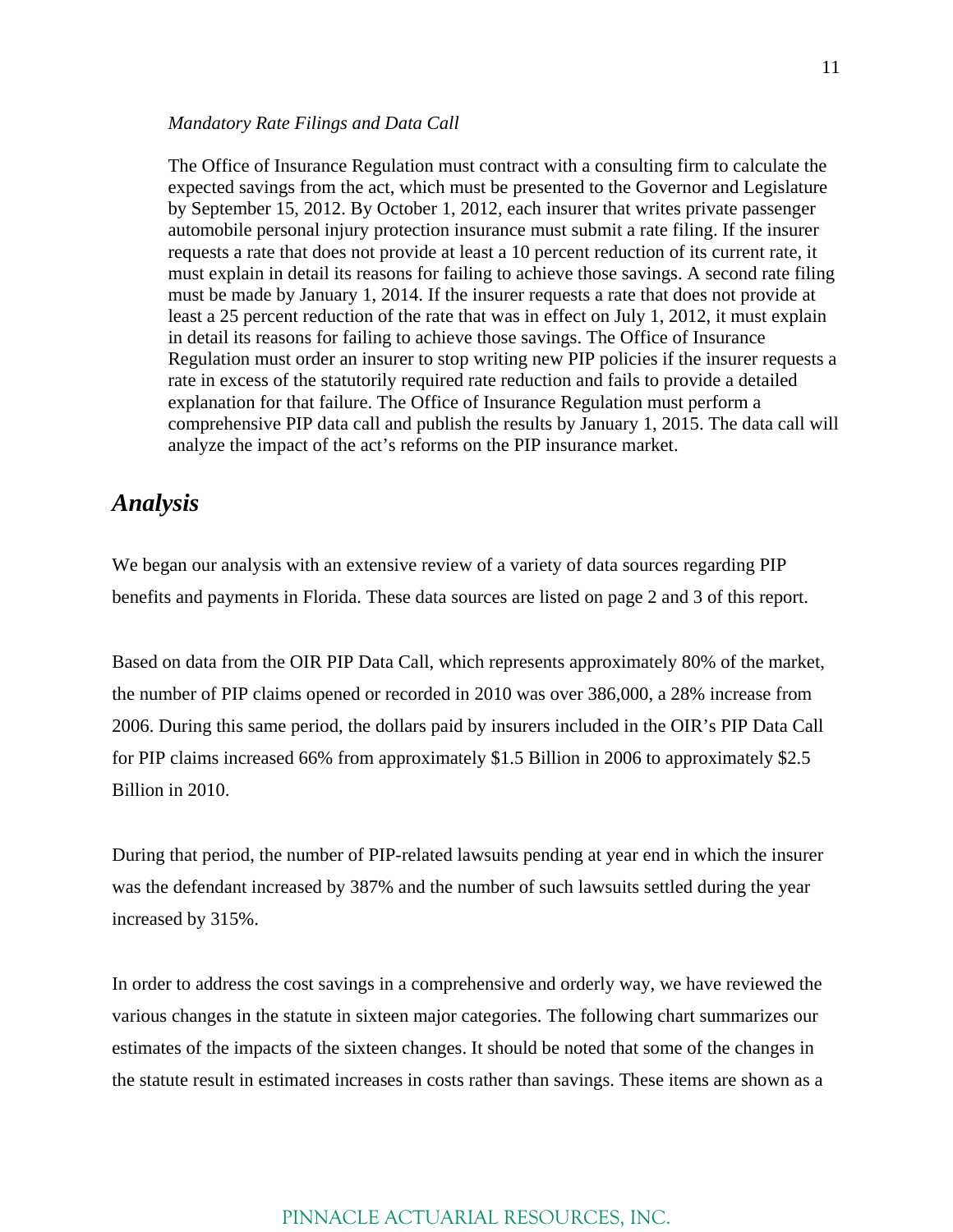positive number as opposed to the negative numbers associated with the items anticipated to produce savings in the chart. Following the chart is a detailed explanation of each item and the rationale for our anticipated savings or cost.

|              |                                                                        |                   | Minimum  | Central  | Maximum  |
|--------------|------------------------------------------------------------------------|-------------------|----------|----------|----------|
| ltem #       | Item Description                                                       | Lines             | Impact   | Impact   | Impact   |
| 1            | Expansion of Florida Traffic Crash Report Long Form                    | 130-154           | 0.0%     | $-0.8%$  | $-1.5%$  |
| $\mathbf{2}$ | Clinics must be Licensed                                               | 331-334           | 0.0%     | 0.0%     | 0.0%     |
| 3            | Establish Automobile Insurance Fraud Strike Force                      | 478-613           | $-0.5%$  | $-1.3%$  | $-2.0%$  |
| 4            | Separation of Death Benefit                                            | 668-669 & 777-781 | 0.6%     | 0.7%     | 0.8%     |
| 5            | Initial Services within 14 Days                                        | 677-679           | 0.0%     | $-0.8%$  | $-1.5%$  |
| 6            | Limitation on Non-Emergency Conditions                                 | 750-754           | $-9.8%$  | $-12.3%$ | $-14.7%$ |
| 7            | <b>Exclusion of Massage Therapy &amp; Acupuncture</b>                  | 755-776           | $-6.9%$  | $-8.7%$  | $-10.4%$ |
| 8            | Repay Medicald within 30 Days                                          | 821-823           | 0.0%     | 0.0%     | 0.0%     |
| 9            | Submission of Revised Claim within 15 Days                             | 852-860           | 0.0%     | 0.0%     | 0.0%     |
| 10           | Additional 60 Days for Fraud Investigation                             | 964-975           | 0.0%     | 0.0%     | 0.0%     |
| 11           | Report All Claims Denied for Fraud to Division of Insurance Fraud      | 975-977           | 0.0%     | 0.0%     | 0.0%     |
| 12           | <b>Fix Medicare Fee Schedule</b>                                       | 1049-1057         | $0.0\%$  | $-0.8%$  | $-1.5%$  |
| 13           | Insureds Must Comply with Policy Conditions/Examination Under Oath     | 1428-1439         | 0.0%     | 0.0%     | 0.0%     |
| 14           | Insureds Refusal to Submit/Failure to Appear at 2 Medical Exams        | 1522-1525         | $-0.6%$  | $-0.9%$  | $-1.2%$  |
| 15           | Attorney Fees Calculated w/o Contingency Fee Multiplier                | 1543-1545         | $-0.2%$  | $-0.2%$  | $-0.2%$  |
| 16           | Loss of License to Practice for 5 Years/Reimbursement for PIP 10 Years | 1746-1751         | $0.0\%$  | 0.0%     | 0.0%     |
| (1)          | Adjustment for Overlap                                                 |                   | 1.1%     | 2.4%     | 3.5%     |
| (2)          | Overall Anticipated Impact on Losses                                   |                   | $-16.3%$ | $-22.7%$ | $-28.7%$ |
| (3)          | General and Other Acquisition Expenses                                 |                   | 14.3%    | 14.3%    | 14.3%    |
| (4)          | <b>PIP Premium Savings</b>                                             |                   | $-14.0%$ | $-19.5%$ | $-24.6%$ |

## **Calculation of the Premium and Cost Savings**

Pinnacle began by determining the estimated minimum, maximum, and central impact for each individual item. These estimates are the impact for the individual item as if no other changes are taking place. However, there is overlap between the different items and the total must be adjusted for the overlap.

We reviewed the impact of each item sequentially and determined how much of the savings was already accounted for in the prior items. For example, take Item  $7 -$  Exclusion of Massage Therapy  $\&$  Acupuncture. Of the medical losses for claimants with initial services greater than 14 days from the date of accident (Item 5), 7% are for massage and acupuncture claims. For initial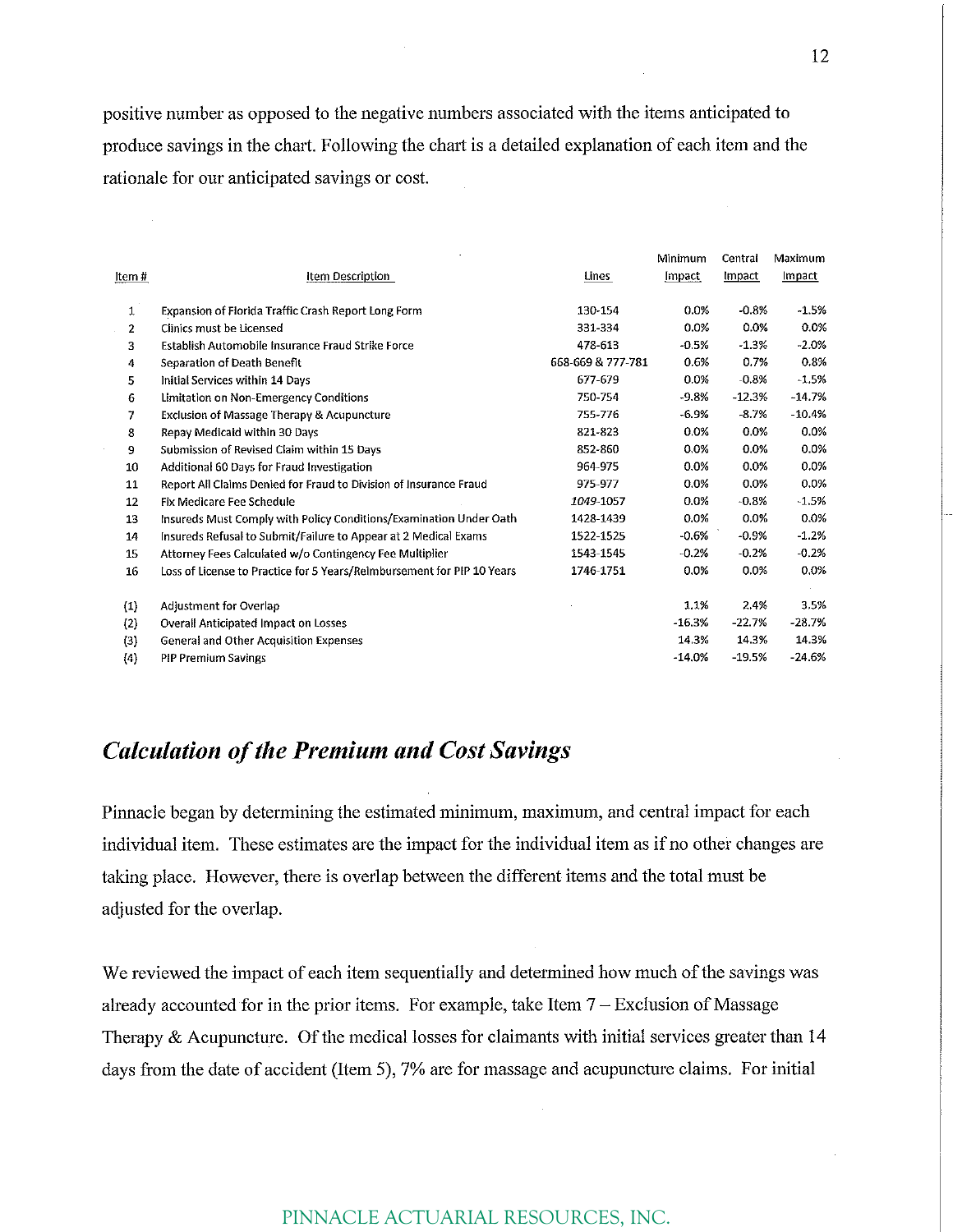claims (Item 6). Item 7 has overlaps of 7% with Item 5 and 8.2% with Item 6. These percentages were determined with the data provided by IRC. The loss overlap is calculated as 7% x Losses Eliminated for Item 5 + 8.2% x Losses Eliminated for Item 6. Overlaps were calculated similarly for Items 6 (Limitation on Non-Emergency Conditions) and 12 (Fix Medicare Fee Schedule). The overall adjustment for overlap is 1.1% - 3.5%. The Overall Anticipated Impact on Losses is the sum of the individual impacts plus the adjustment for overlap.

The cost estimates in this report are generally stated in terms of the impact on claim losses. The impact on claim losses cannot be used interchangeably with premium savings. This is because a portion of the insurance companies' expenses is for general overhead (rent, utilities, etc.) and would not decrease proportionately to the loss costs. Based on the 2011 Bests Aggregates and Averages, Private Passenger Automobile Liability general and other acquisition expenses represent 14.3% of the industry-wide written premium (this 14.3% does not include agents' commissions, premium taxes and other premium- related expenses). To estimate the premium savings corresponding to the cost savings shown in this report, it is necessary to reduce the cost savings by a factor of approximately .857. Thus a 16.3% cost savings equates to an approximate 14.0% premium savings.

The savings calculated assume that current rates are adequate. To the extent that current PIP rates are inadequate, it is likely that insurers will offset the savings from HB 119 against the otherwise indicated PIP rates. We would also emphasize that the above percentage savings are statewide averages for PIP coverage only. It is likely that actual savings will vary by geographic region. Also, it should be recognized that PIP coverage amounts to only approximately 20% of the total personal auto premium paid for a full coverage policy.

Finally, we would note that most of the changes to PIP coverage contained in HB 119 are effective on January 1, 2013. To the extent that these changes are implemented for new and renewal auto insurance policies issued on and after January 1, 2013, the savings will not be realized immediately on January 1, but only as policies are written or renewed on or after January 1. So for many policies the savings will not be realized until July 1, 2013 or later.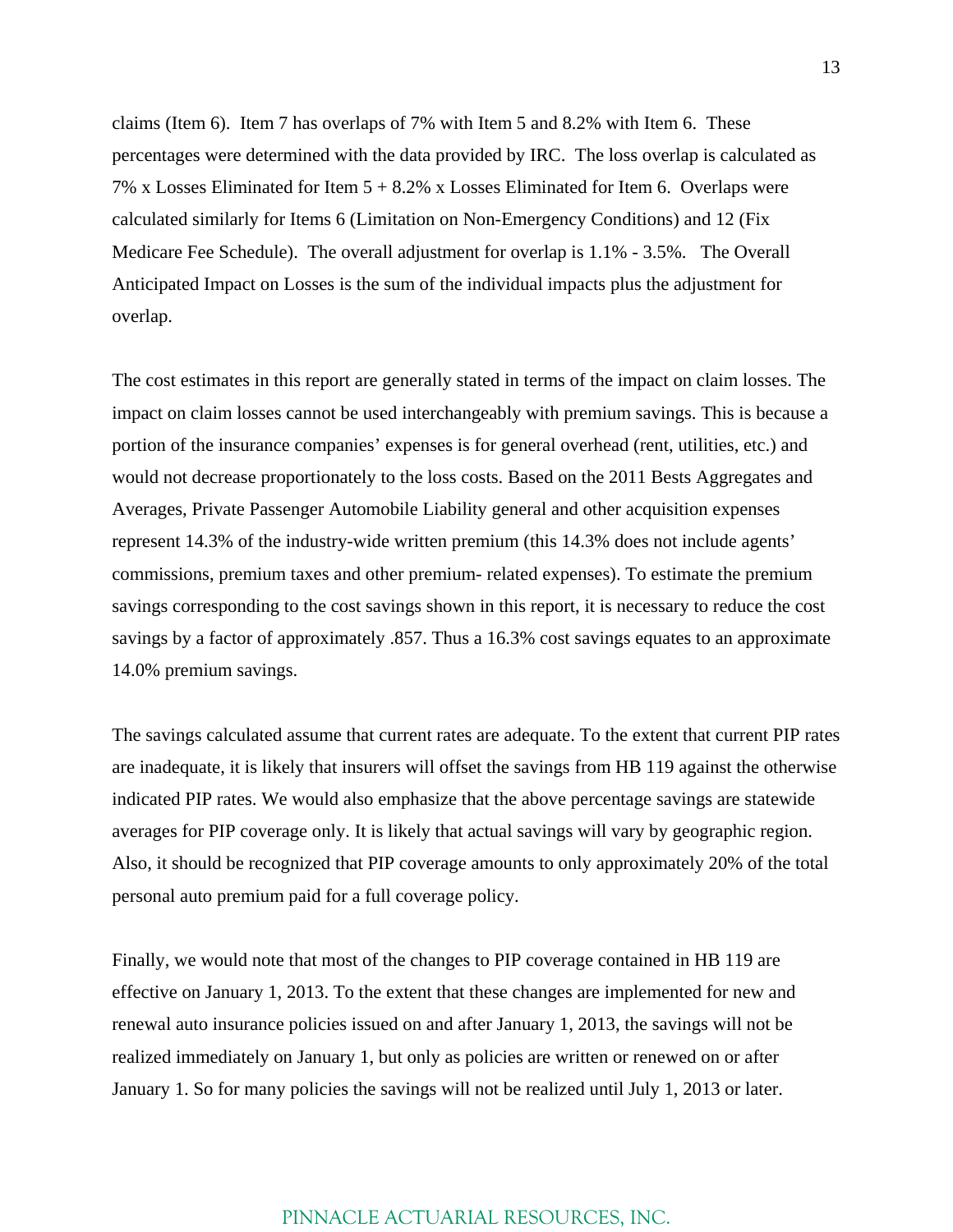## *1. Expansion of Florida Traffic Crash Report (lines 130-154 of HB 119).*

This portion of the statute expands the circumstances under which the Florida Traffic Crash Report, Long Form must be completed and its contents. One of the concerns which this section is addressing was the possibility that the driver and/or passengers of the vehicles involved in a traffic accident may be misreported including "phantom passengers" and "jump-ins" who might then receive fictitious treatment for their injuries to line the pockets of PIP clinics or fraudulent providers of medical services. In order to determine if there is evidence of this, we reviewed statistics of the ratio of injured passengers per accident and injured passengers per injured driver as well as the number of "claimants per claim". The data for injured passengers was taken from Florida Highway Crash Statistics. As shown on Exhibit 3, this data shows a decline in the number of injured passengers per accident and the ratio of injured passengers per injured driver during the period 2004-2007, followed by an increase in the ratios during 2008-2010. This data could indicate evidence of fraudulent activity in the most recent three years. We also examined data from Mitchell regarding the average number of claimants per claim (see Exhibit 3, page 2). This data showed an increase in the average number of claimants per claim in the period 2006- 2009, followed by a decrease in 2010 and 2011. This data does not seem to provide evidence of phantom claiming behavior. So the evidence is mixed. The data on number of injured passengers per crash and per injured driver suggests an increase of approximately 3% in the last three years which could be the result of "phantom passengers". The average number of claimants per claim data would support 0% savings. We conclude that the savings from the use of the long form would indicate a possibility of savings in the 0-1.5% range (average of 0% and 3%).

## *2. Clinics Licensing (Lines 331-334)*

This portion of the new statute provides that an entity providing PIP services shall be deemed a clinic and must be licensed in order to receive reimbursement under PIP. All entities seeking reimbursement under the No-Fault Law must obtain health care clinic licensure except for hospitals, ambulatory surgical centers, entities owned or wholly owned by a hospital, clinical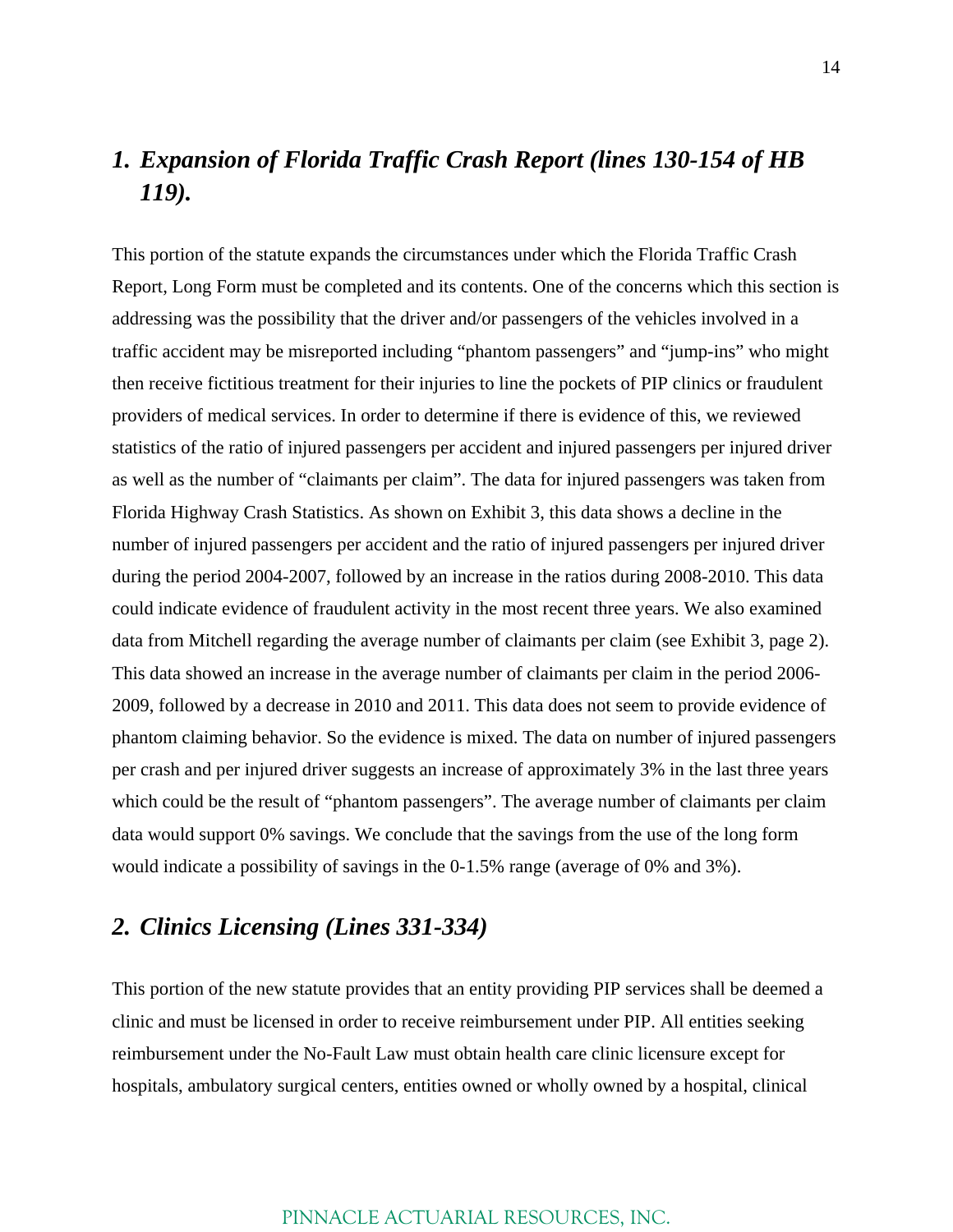facilities affiliated with an accredited medical school and practices wholly owned by a physician, dentist, or chiropractic physician or by such physicians and specified family members.

The bill creates standards for evaluating whether an entity claiming it is exempt from the requirement to obtain clinic licensure is actually wholly owned by a physician or other defined medical service provider.

The statutory change addresses concerns that under the prior PIP statute, clinics could avoid being licensed which may have resulted in fraudulent activities by clinics that were not properly licensed.

In order to estimate the savings associated with this change in licensing, we would need to be able to estimate the percentage of PIP services being provided by unlicensed clinics, and then determine the portion of those PIP services being provided that were fraudulent. Once this is determined, the amount of potential savings needs to be mitigated because the licensing requirement will not automatically eliminate all fraud from that clinic since a previously unlicensed clinic could obtain a license and continue to perpetrate fraud.

In all the research that we have conducted, we were unable to determine an estimate of the percentage of PIP services that are currently being provided by unlicensed clinics. Also, in our interviews with insurer claim representatives, the estimate of the impact by different insurers varied. One insurer estimated the cost savings to be minimal; two others estimated some/marginal savings, while one insurer believes this provision will lead to big potential savings. One benefit of this provision would be the consolidation of some unlicensed clinics into licensed clinics, so the smaller number of clinics would be easier to track and monitor. This could potentially lead to large savings as this monitoring would be more effective at identifying and combating fraud. Offsetting these positive developments is the potential that even in licensed clinics, fraud could still be perpetrated. There is also the feeling that some of the licensure provisions could be difficult to enforce.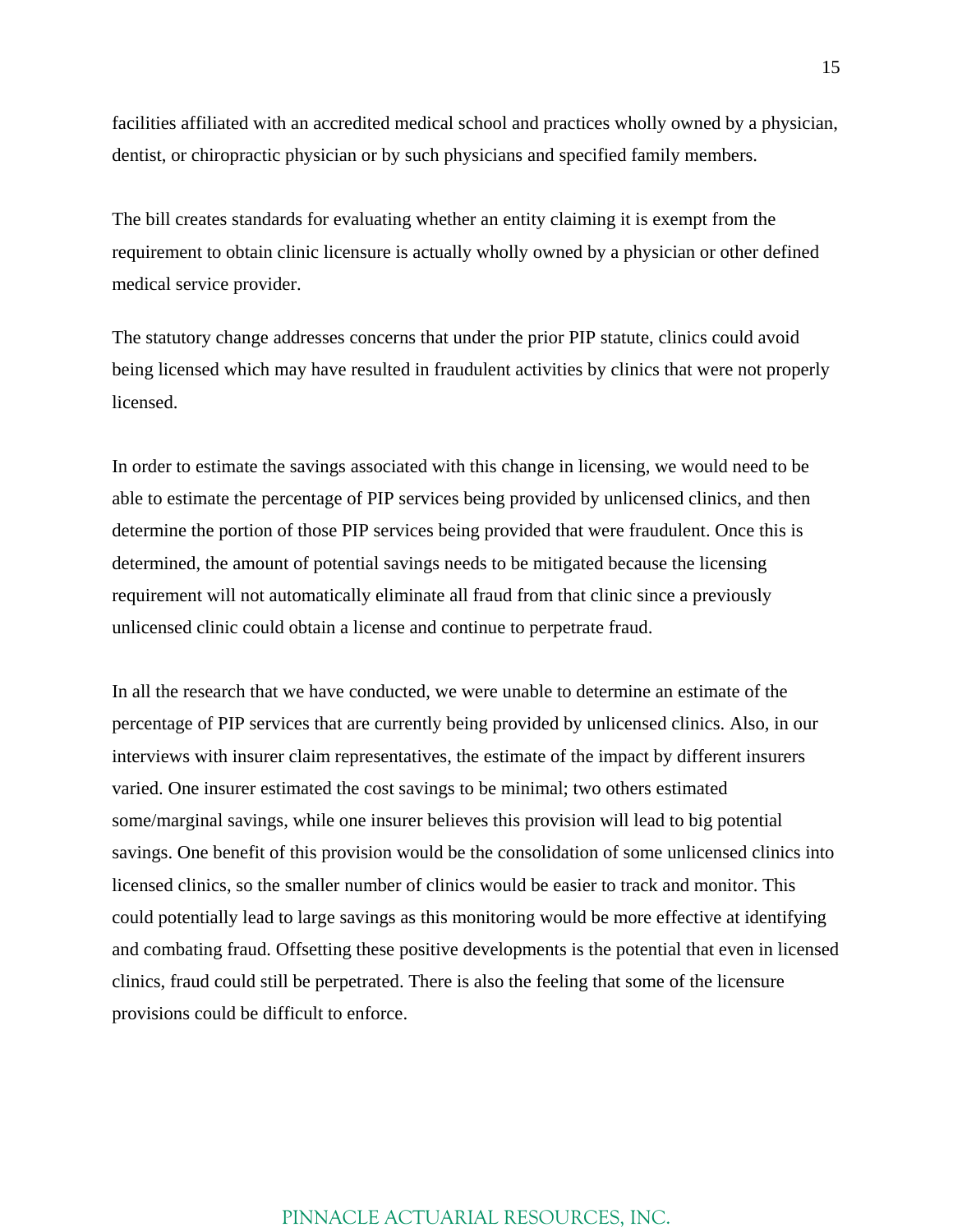We believe that this change is a positive step in reducing potential fraud. We have not assigned a specific savings to it but have included this in our overall anti-fraud savings under item 3 below.

## *3. Establish Automobile Insurance Fraud Strike Force (Lines 478- 613)*

HB 119 provides for the establishment of the Automobile Insurance Fraud Strike Force (Strike Force). The sole purpose of the Strike Force is to "support the prosecution, investigation, and prevention of motor vehicle insurance fraud." Insurance companies are allowed to fund the Task Force activities; however, there are no specific activities required by HB 119 beyond the general mandate stated in their purpose. The Strike Force will be a direct support organization, supporting the anti-fraud efforts of the Division of Insurance Fraud of the Department of Financial Services (Division), state attorneys' offices, the statewide prosecutor, the Agency for Health Care Administration, and the Department of Health. As such, the Strike Force will not conduct anti-fraud activities itself, but will work with other state agencies to support anti-fraud efforts.

The Division was originally established in 1976 to investigate auto liability claims, and has since been expanded to investigate all types of claims. The Division investigators are sworn officers, and insurance companies are required to report suspected fraud to the Division. Over the past several years, the Division has put forth significant efforts to combat PIP fraud by establishing dedicated squads in several areas around the state.

The estimate of the potential savings from the Strike Force will have a high degree of uncertainty because the funding and activities of the Strike Force are yet unknown. The discussion herein assumes that the Strike Force will be funded and that it will also undertake significant anti-fraud efforts. We have no reason to believe that the ultimate activity of the Strike Force will not be significant; however, we have no way of knowing how long it will take the Strike Force to get up and running at a significant level.

In order to determine the potential savings from the Strike Force and other fraud related elements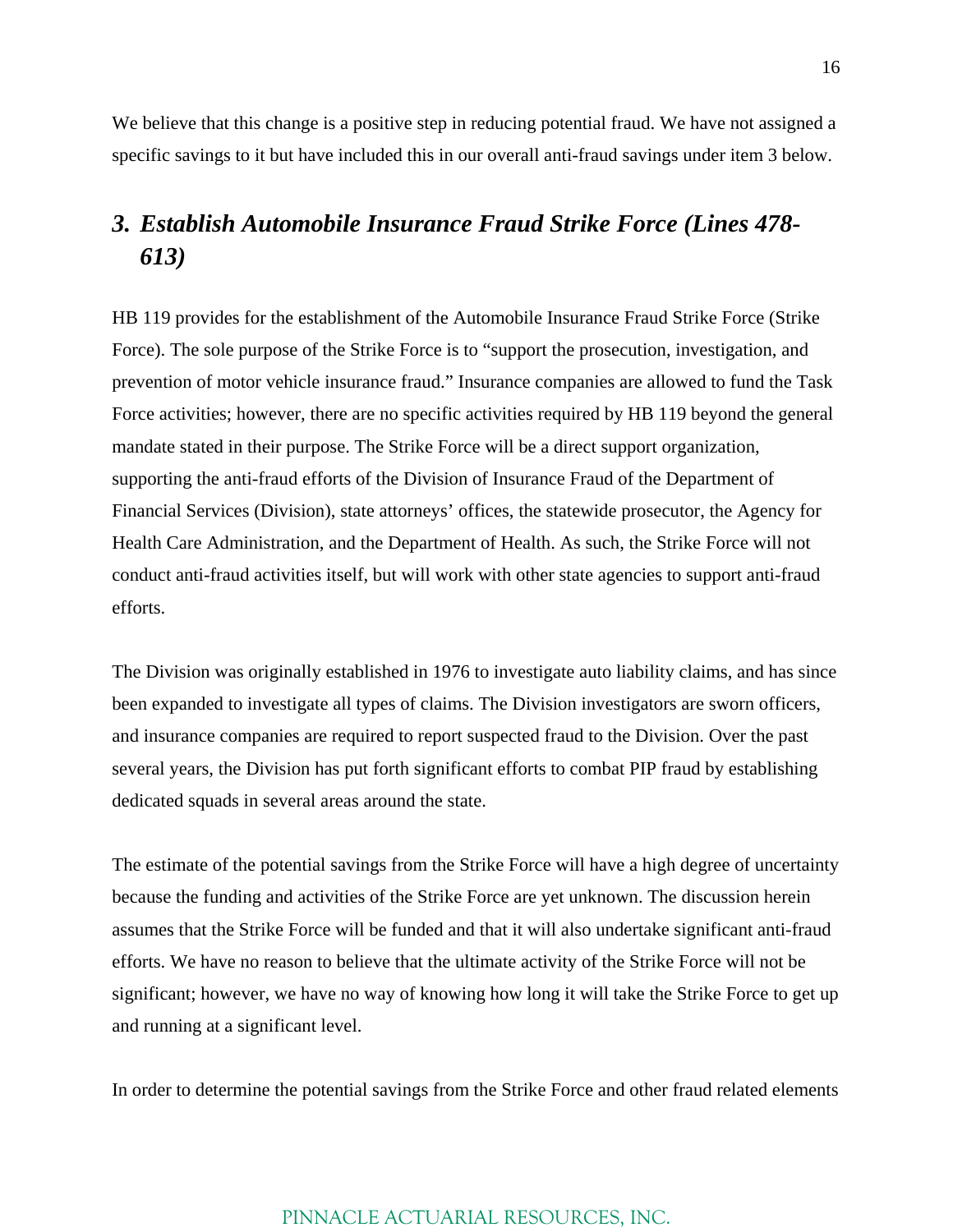from HB 119, we have undertaken the following: discussion with the Division regarding current anti-fraud efforts in place and the anticipated impact of the Strike Force; review of PIP anti-fraud efforts in other states; discussions with insurance companies regarding their view of the Strike Force effectiveness; and, review of anti-fraud efforts and statistics in other states. The goal of the analysis is to determine the additional impact of the legislation over and above the efforts already in place in Florida.

## *a. Discussion with the Division Regarding Current Anti-Fraud Efforts in Place and the Anticipated Impact of the Strike Force*

Pinnacle discussed with the Division the existing fraud efforts in Florida focused on PIP fraud, and the expected impact of the Strike Force and other aspects of HB 119 on this effort. The Division currently investigates and prosecutes all types of insurance fraud in Florida, including PIP fraud. Specifically, dedicated squads have been established to focus exclusively on PIP fraud, and these squads have been placed in several areas around the state that have significant problems with insurance fraud. Currently, the Division receives insurance fraud reports and tips from consumers, insurance companies, and insurance professionals. In addition, the Division publishes a monthly newsletter, "*The PIP Source*," outlining the results of anti-fraud efforts specifically related to PIP.

As can been seen on the Division's website, www.myfloridacfo.com/fraud, there are and continue to be significant anti-fraud efforts by the Division specifically related to PIP. It is anticipated that after the creation of the Strike Force, since it is a Direct Support Organization, many of the same anti-fraud efforts will continue to be carried out by the Division. While the Strike Force has been established by HB 119, the funding and activities of the Strike Force are still being discussed and developed. However, it is anticipated that the Strike Force will operate in a manner similar to the Medicare Strike Force established in Florida in 2010. To the extent this is true, the Division believes that the biggest benefits of the Strike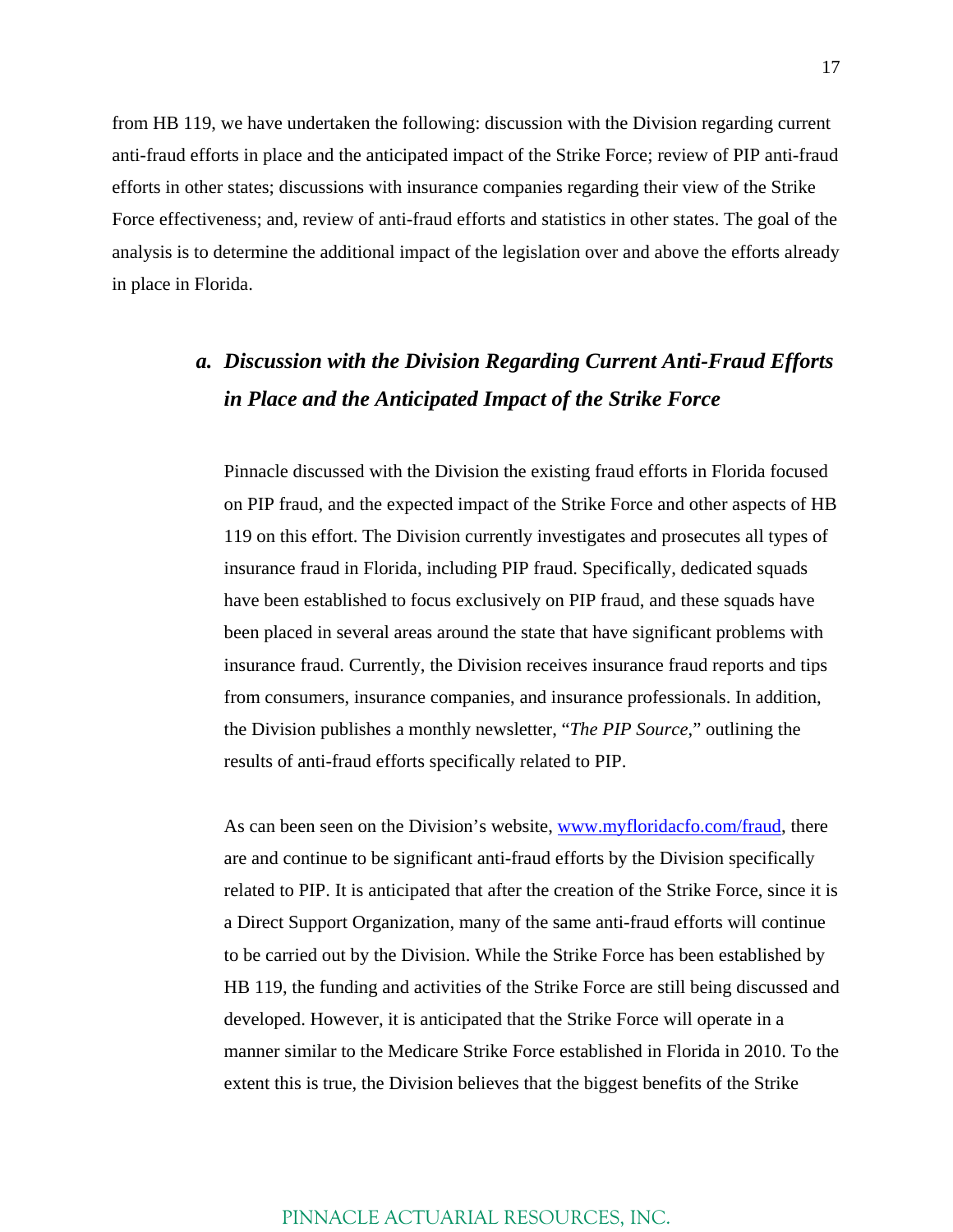Force will be additional resources that can be used to increase fraud fighting efforts (i.e., hiring additional investigators, prosecutors, etc.), an expanded discussion with other stakeholders on the trends in fraud and the potential future direction of fraud, and coordination of anti-fraud efforts among different government agencies and divisions.

Based on our discussion with the Division, the establishment of the Strike Force is a positive development and will have a positive impact on insurance costs in the long run. However, it will take time for the Strike Force to be funded, for the activities of the Strike Force to get up and running, and for the impacts of the Strike Force's activities to be realized.

#### *b. Review of PIP Anti-Fraud Efforts in Other States*

We have also reviewed the anti-fraud efforts in three additional states with PIP coverage. These states were Massachusetts, New York, and New Jersey.

The Massachusetts Insurance Fraud Bureau (MA IFB) was authorized by statute in 1990 and was formed in 1991. It has the authority to investigate fraud in all lines of insurance, but focuses primarily on auto and workers' compensation. The MA IFB has the authority to investigate and analyze insurance fraud, and also works with local law enforcement and prosecutors to accomplish their mission. Since 1991, the MA IFB has been responsible for over 1,000 individuals being charged or indicted with insurance fraud, and this has led to over 500 convictions. While this has had a positive impact on insurance costs, there has been no direct estimate on the overall impact of the fraud efforts on the cost of insurance since the MA IFB has been on operation.

However, near the end of 2003, an intense fraud effort began in Lawrence County that targeted auto insurance fraud, specifically staged accidents. This was an effort that involved cooperation between law enforcement, medical providers, the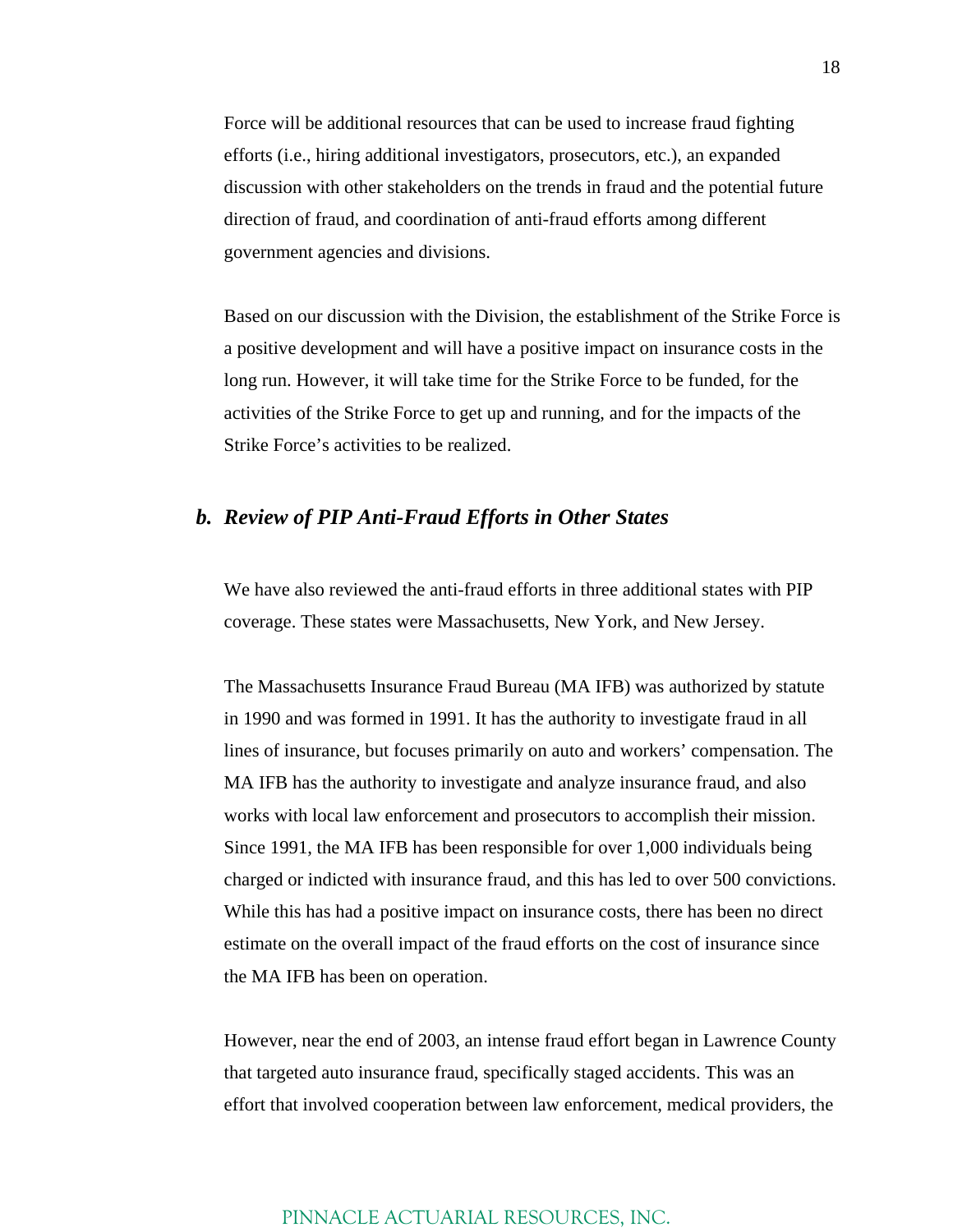general public, and the media to identify and root out auto insurance fraud. Once the efforts in Lawrence County were proven to be successful, similar anti-fraud efforts were rolled out around different high-fraud areas in the state. In 2007, it was estimated that insurance costs had decreased by a statewide average of  $11.7\%$ <sup>1</sup>. While it cannot be determined that anti-fraud efforts were the sole reason for this drop in insurance costs, it certainly was part of the driving force of the decrease in costs. Also, the drop in costs varied significantly in different areas of the state, and was estimated to be as high as 24% for Lawrence County.

In New York, the Insurance Frauds Bureau (NY IFB) was created in 1981. It is responsible for detecting and investigating insurance fraud and referring persons that commit fraud for prosecution. The NY IFB receives fraud referrals from licensed insurance professionals, consumers, and anonymous tips. The NY IFB then investigates these referrals, and works with law enforcement and prosecutors in making arrests and prosecuting criminals. In 2011, it was estimated that insurers realized savings of \$366,000 for all lines of insurance combined. This results in a negligible premium savings estimate when compared to total premiums written for all lines of insurance in New York. <sup>2</sup>

In New Jersey, the Automobile Insurance Cost Reduction Act of 1998 created the Office of the Insurance Fraud Prosecutor (OIFP). The mission of the OIFP is to investigate and prosecute insurance fraud, and also to serve as the focal point for coordinating anti-fraud activities statewide. This coordination involves state and local departments and agencies. From 1999 to 2010, the OIFP produced annual reports. In these reports, there were descriptions of the activities undertaken by the OIFP and statistics regarding the number of criminals prosecuted and the amount of fines and restitution paid, but no direct measure of savings to insurance companies was reported.

<sup>&</sup>lt;sup>1</sup> Mohl, Bruce. "Auto Fraud Fight Sends Insurance Rates Down in MA." The Boston Globe. January 25, 2007.<br><sup>2</sup> "New York State Department of Financial Services Financial Frauds and Consumer Protection Division Report." March 15, 2012.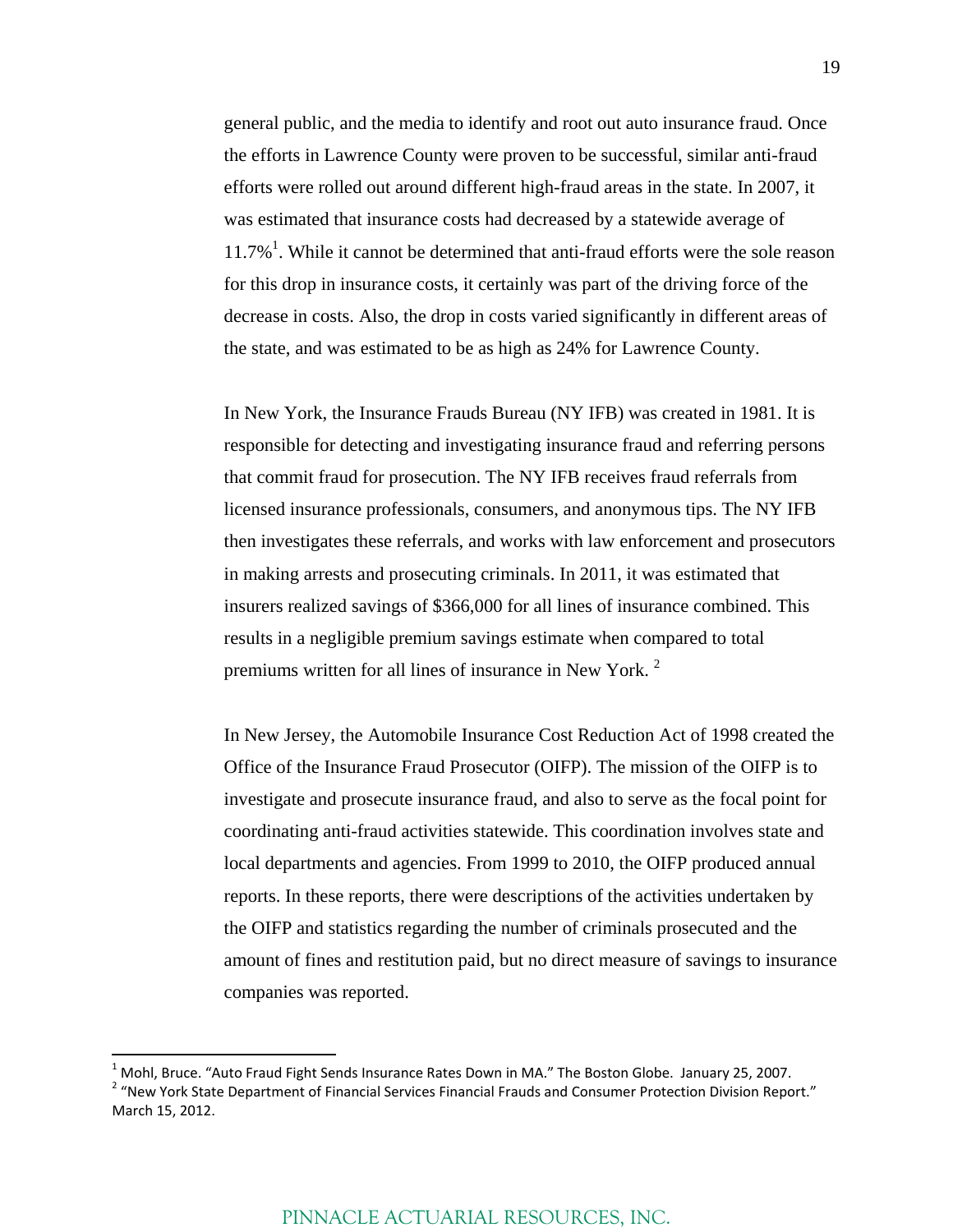## *c. Discussions with Insurance Companies Regarding Their View of the Strike Force Effectiveness*

Insurance companies that were interviewed appear to be optimistic about the potential effectiveness of the Strike Force. One insurer saw three main benefits, including increased identification of fraud cases, increased public awareness, and a potential unbiased voice for future law changes. It is anticipated that the effects of the Strike Force will be more significant as the infrastructure is established, and also as the funding and activity level is better defined. The consistent sense was that there is a belief that the task force will be able to help, but that it is too early to tell what the true impact will be.

#### *d. Review of Anti-Fraud Statistics in Other States*

As discussed above, Massachusetts, New Jersey, and New York are states that offer no-fault coverage that have all implemented anti-fraud efforts. As described above, the anti-fraud efforts have been varied, but the efforts described above all fall within the defined scope of the Strike Force. Therefore, as another estimate of potential savings of the Strike Force, we have reviewed the IRC data for Florida as compared to the other states mentioned.

In the IRC data, there is a data field called 'SIU referral.' For a specific claim, this field indicates whether or not a claim was referred to the insurance company's Special Investigative Unit (SIU). There is also a field called 'SIU result,' which identifies the outcome of the SIU investigation. Specifically, it indicates whether there was no change made to the claim, whether the claim was somehow compromised, or whether the result was unknown.

Ultimately, the effect of the Strike Force will be measured in claim cost savings at the company level. Given that the anti-fraud efforts have been substantially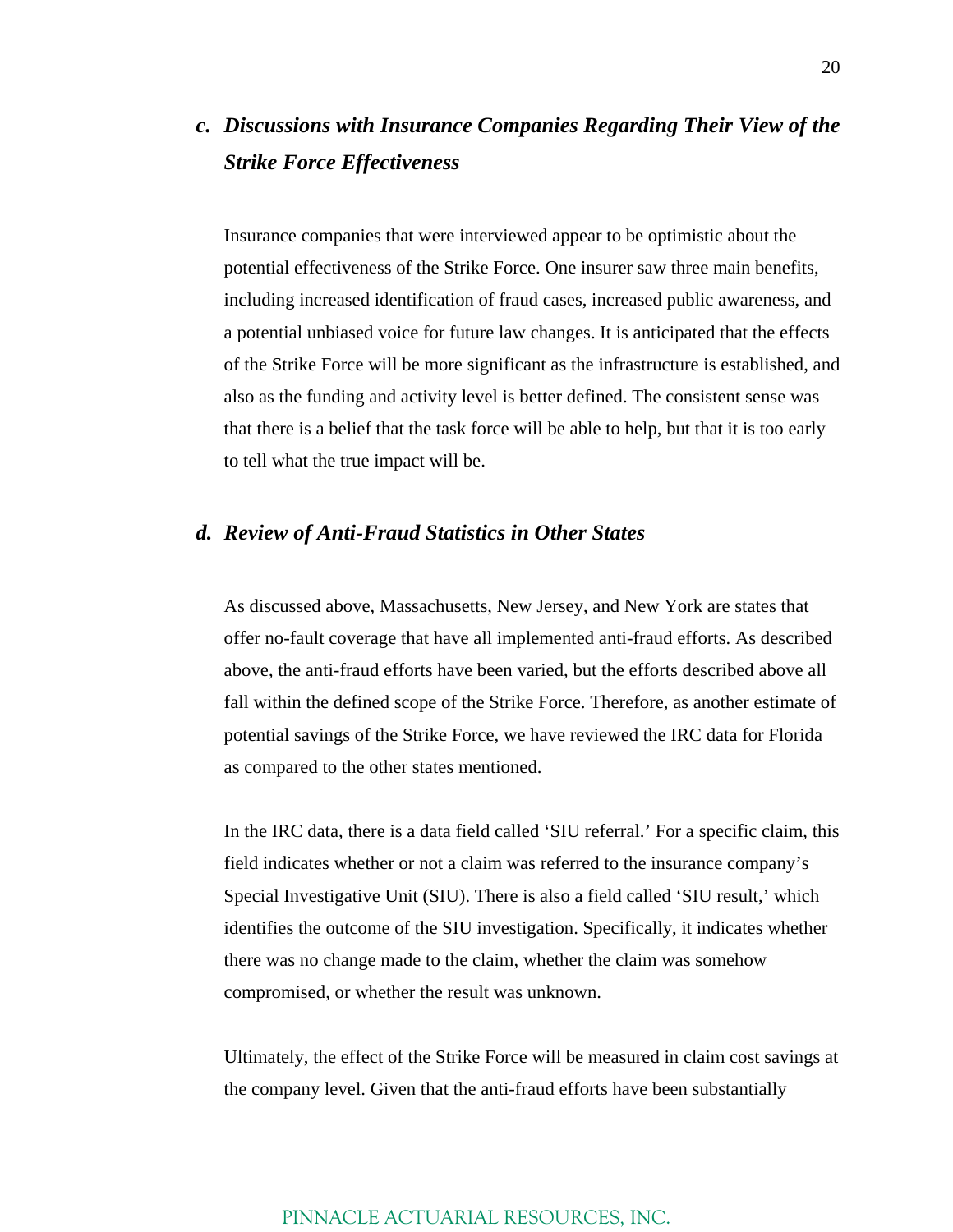underway in all these states for a number of years, we would expect that the results would show up in the SIU and fraud results for the companies. Specifically, if the anti-fraud efforts have been effective at deterring fraud, then lower instances of fraud should be prevail in the claim survey data. Specifically, the instances of SIU results that show a compromised claim should be lower for the other PIP states. This lower instance of compromised claims can give some indication of the potential savings that could be achieved in Florida.

In the table below, we show the total number of claims, the claims referred to the SIU, and the compromised claims for Florida, New Jersey, New York, and Massachusetts.

| State         | Total     | Claims   | Compromised    | Compromised | Compromised/Total |
|---------------|-----------|----------|----------------|-------------|-------------------|
|               | Number of | Referred | Claims         | /Referred   |                   |
|               | Claims    | to SIU   |                |             |                   |
|               |           |          |                |             |                   |
| Florida       | 1,312     | 47       | 25             | 53.2%       | 1.9%              |
|               |           |          |                |             |                   |
| New Jersey    | 789       | 31       | 8              | 25.8%       | 1.0%              |
|               |           |          |                |             |                   |
| New York      | 1,010     | 44       | 9              | 20.5%       | 0.9%              |
|               |           |          |                |             |                   |
| Massachusetts | 610       | 17       | $\overline{4}$ | 23.5%       | 0.7%              |
|               |           |          |                |             |                   |

As can be seen from this table, the percentage of compromised claims as identified by the SIU as a percentage of the total number of claims is 1.9% in Florida, and ranges from 0.7% - 1.0% in the other states. Therefore, this would indicate there is a potential for further reduction in suspicious claim activity of 0.9% - 1.2%. Again, as indicated above, this estimate would be dependent on the additional level of anti-fraud activity in Florida, and these benefits could also take several years to begin to be realized.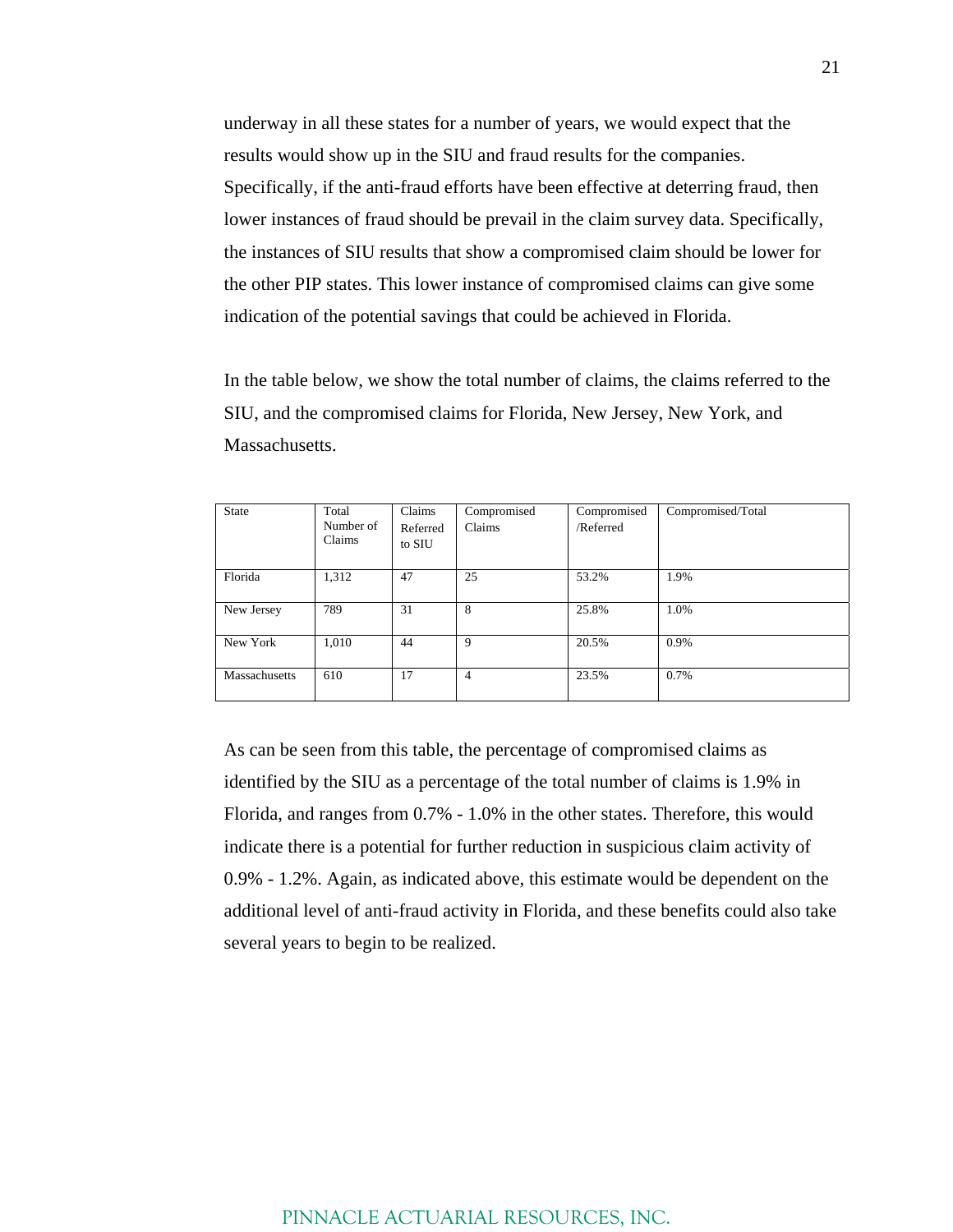#### **Conclusion**

As can be seen from the discussion of current and expected anti-fraud efforts and the analysis of anti-fraud efforts in other PIP states, the range of potential impact is  $0 - 11.7\%$ . The upper end of this range is based on estimates from specific fraud efforts that were undertaken twelve years after the MA IFB was created. In addition, as discussed earlier, there are already PIP anti-fraud efforts underway in Florida, and the estimated savings will have to take into account these efforts. Given that the funding and the specific activities of the Strike Force are yet to be finalized, we cannot provide a definitive estimate of the savings that could be achieved as a result of the Strike Force. The  $0 - 11.7\%$  is thus illustrative of what can be achieved in the long term once anti-fraud efforts take hold.

For the purposes of this report, we have been asked to estimate the impact of the Strike Force over the next two years on PIP loss costs. Given the discussion above and based on the fact that the Strike Force is still developing, we anticipate that the expected savings over the next one to two years is  $0.5% - 2.0%$ . We would expect that the savings would be closer to the higher end of the range by year two as the additional anti-fraud efforts are ramped up.

### *4. Separation of Death Benefit (Lines 668-669 & 777-781)*

Under the current law, the death benefit under PIP was the lesser of the unused PIP benefits and \$5,000. The new law provides \$5,000 in death benefits in addition to the \$10,000 in medical and disability benefits.

Exhibit 4, page 1 displays the percentage of Florida fatalities per automobile accident during the last 5 years based on data from the Florida Highway Safety and Motor Vehicle Crash Statistics reports.

In Exhibit 4, page 3 we apply these fatality rates to the closed claims from the OIR Report and multiply by the new death benefit of \$5,000 to get the estimated increase in PIP benefits which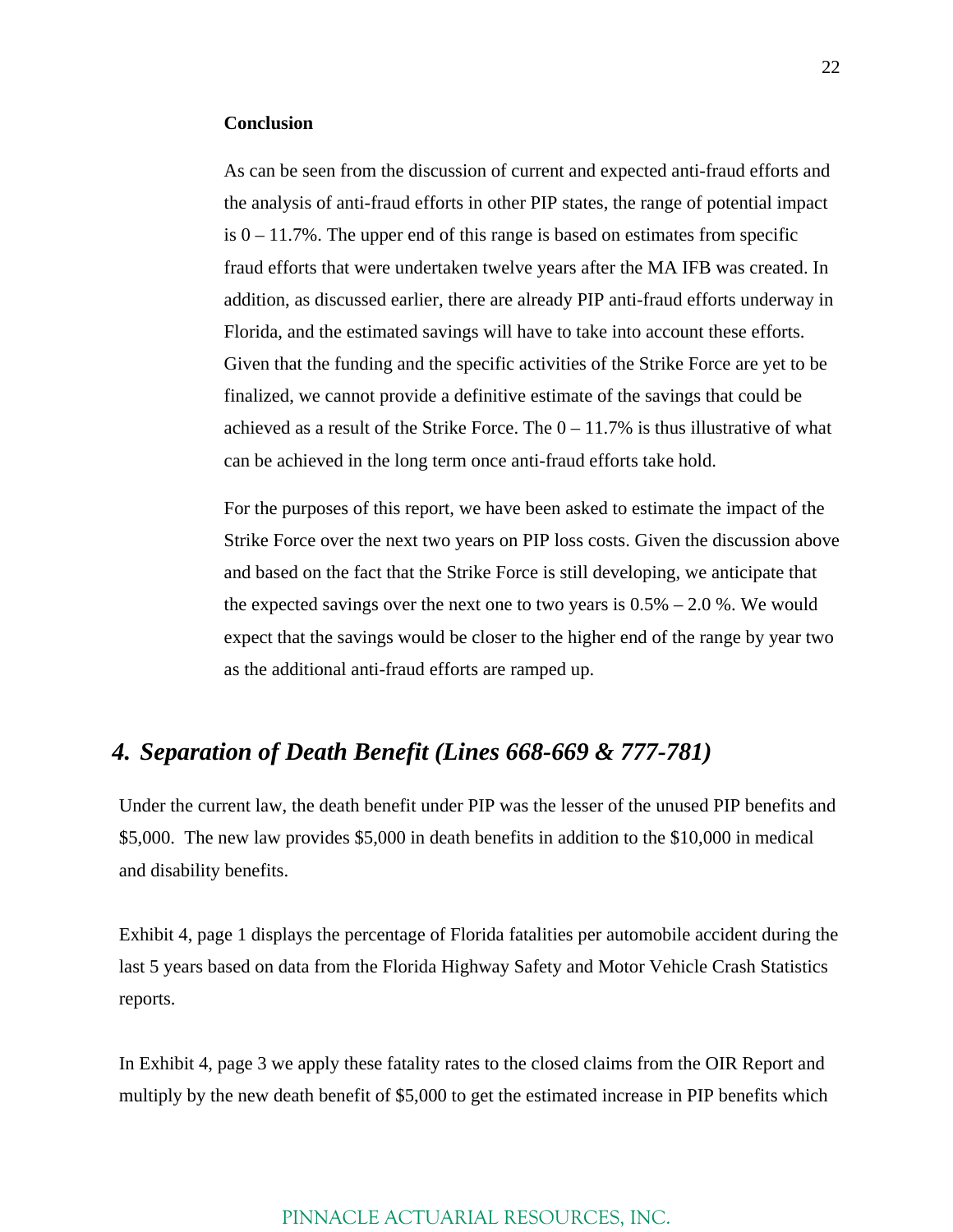would have been paid if the \$5,000 death benefit had been in effect during the period 2006 – 2010. This increase is then reduced by the average death benefit currently being paid under PIP coverage. This produces the estimated increase in PIP benefits due to the separation of the death benefit. Based on our calculations, we estimate that the separation of the death benefit will result in an increase of  $0.6 - 0.8\%$  in overall PIP costs.

## *5. Initial Services within 14 Days (Lines 677-679)*

The bill revises the provision of Personal Injury Protection medical benefits under the Florida Motor Vehicle No-Fault Law, effective January 1, 2013. Individuals seeking PIP medical benefits are required to receive initial services and care within 14 days after the motor vehicle accident. Initial services and care are only reimbursable if lawfully provided, supervised, ordered or prescribed by a licensed physician, licensed osteopathic physician, licensed chiropractic physician, licensed dentist, or must be rendered in a hospital, a facility that owns or is owned by a hospital, or a licensed emergency transportation and treatment provider. Follow up services and care require a referral from such providers and must be consistent with the underlying medical diagnosis rendered when the individual received initial services and care.

Based on data provided by the Insurance Research Council the percentage of claimants seeking medical treatments within 14 days has been increasing. It was 77% in 2005 and has increased to 90% in 2007 (See Exhibit 5). The average cost per claim shows little difference between claimants seeking medical treatments within 14 days and those who wait.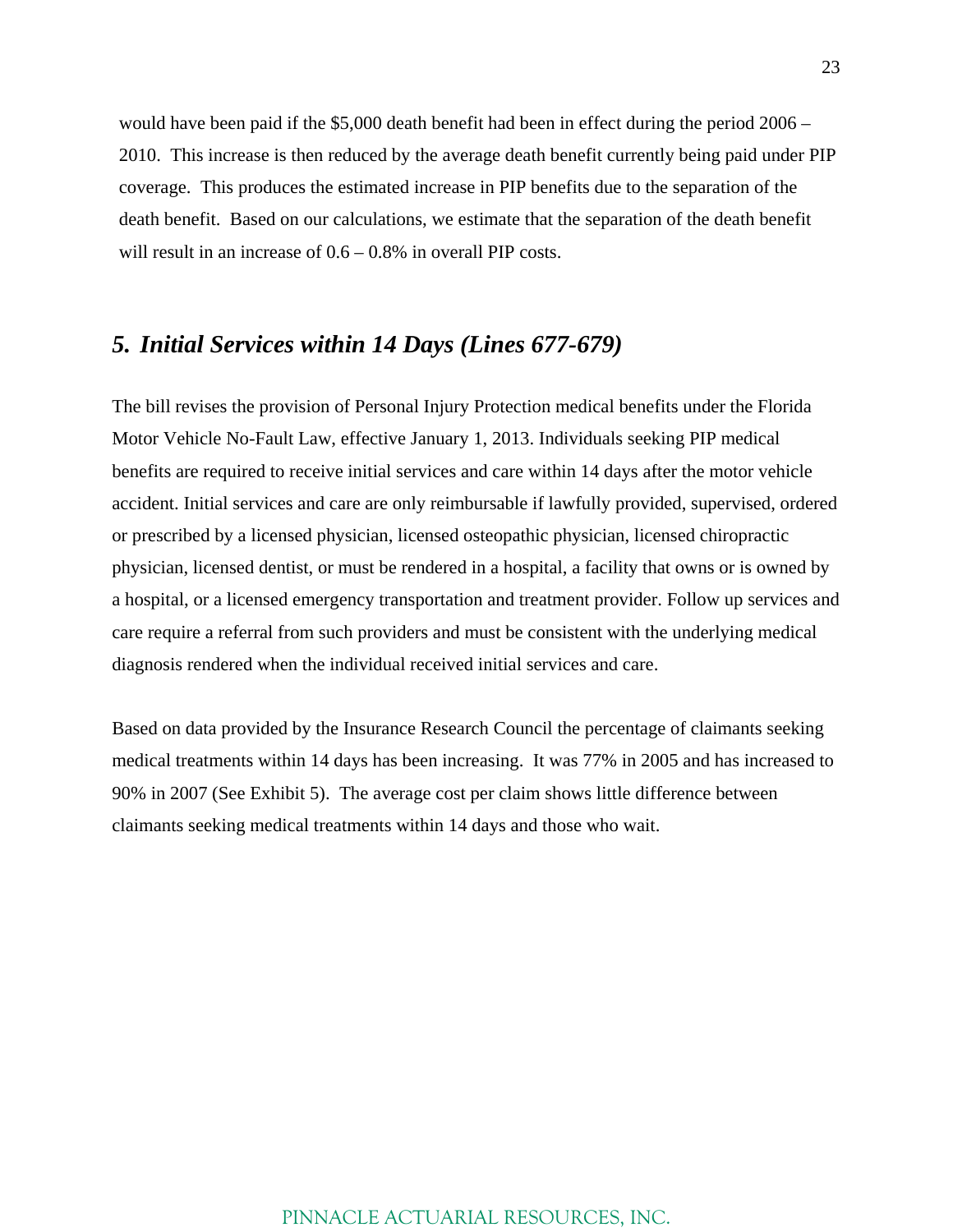|           | All Claims   |           |        | Initial Treatment <= 14 Days Claims |            |             |  |
|-----------|--------------|-----------|--------|-------------------------------------|------------|-------------|--|
|           | Number       |           | Number |                                     | Percentage | Percentage  |  |
| Accident  | of           | Total     | of     | Total                               | оf         | οf          |  |
| Year      | Claims       | Paid      | Claims | Paid                                | Claims     | <b>Loss</b> |  |
| (1)       | (2)          | (3)       | (4)    | (5)                                 | (6)        | (7)         |  |
|           |              |           |        |                                     |            |             |  |
| N/A       | 13           | 54,076    | 0      | 0                                   | 0.0%       | 0.0%        |  |
| 1997      | $\mathbf{1}$ | 13,719    | 1      | 13,719                              | 100.0%     | 100.0%      |  |
| 1998      | 1            | 12,950    | 0      | 0                                   | 0.0%       | 0.0%        |  |
| 1999      | 1            | 11,505    | 0      | 0                                   | 0.0%       | 0.0%        |  |
| 2000      | 3            | 29,280    | 2      | 24,080                              | 66.7%      | 82.2%       |  |
| 2001      | 4            | 24,020    | 3      | 21,845                              | 75.0%      | 90.9%       |  |
| 2002      | 5            | 37,556    | 3      | 19,456                              | 60.0%      | 51.8%       |  |
| 2003      | 8            | 55,270    | 7      | 46,146                              | 87.5%      | 83.5%       |  |
| 2004      | 30           | 168,508   | 26     | 140,854                             | 86.7%      | 83.6%       |  |
| 2005      | 128          | 970,269   | 99     | 766,648                             | 77.3%      | 79.0%       |  |
| 2006      | 595          | 3,973,149 | 495    | 3,320,647                           | 83.2%      | 83.6%       |  |
| 2007      | 570          | 3,179,355 | 513    | 2,814,819                           | 90.0%      | 88.5%       |  |
|           |              |           |        |                                     |            |             |  |
| 2005-2007 | 1,293        | 8,122,773 | 1,107  | 6,902,114                           | 85.6%      | 85.0%       |  |

As the majority of claimants will be aware that they must seek treatment within 14 days, this change to the PIP requirement will not necessarily eliminate all claims with initial visits after 14 days. It may also cause some claimants with minor injuries to seek treatment immediately rather than waiting and seeing if treatment was necessary. The IRC data indicates that 15% of losses are from claims where the claimant did not seek treatment within 14 days. We conclude that the impact from requiring treatment within 14 days indicates a possibility of savings of up to 1.5%. (We assume 10% of the claimants who delayed treatment will be removed from the PIP system and a lower bound on the savings from this source of 0 %.)

## *6. Limitation on Non-Emergency Conditions (Lines l750-754)*

The bill applies two different coverage limits for PIP medical benefits, based upon the severity of the initial medical condition of the individual. An individual may receive up to \$10,000 in medical benefits for services and care if a physician, osteopathic physician, dentist, physician's assistant or advanced registered nurse practitioner has determined that the injured person had an emergency medical condition. An emergency medical condition is defined as a medical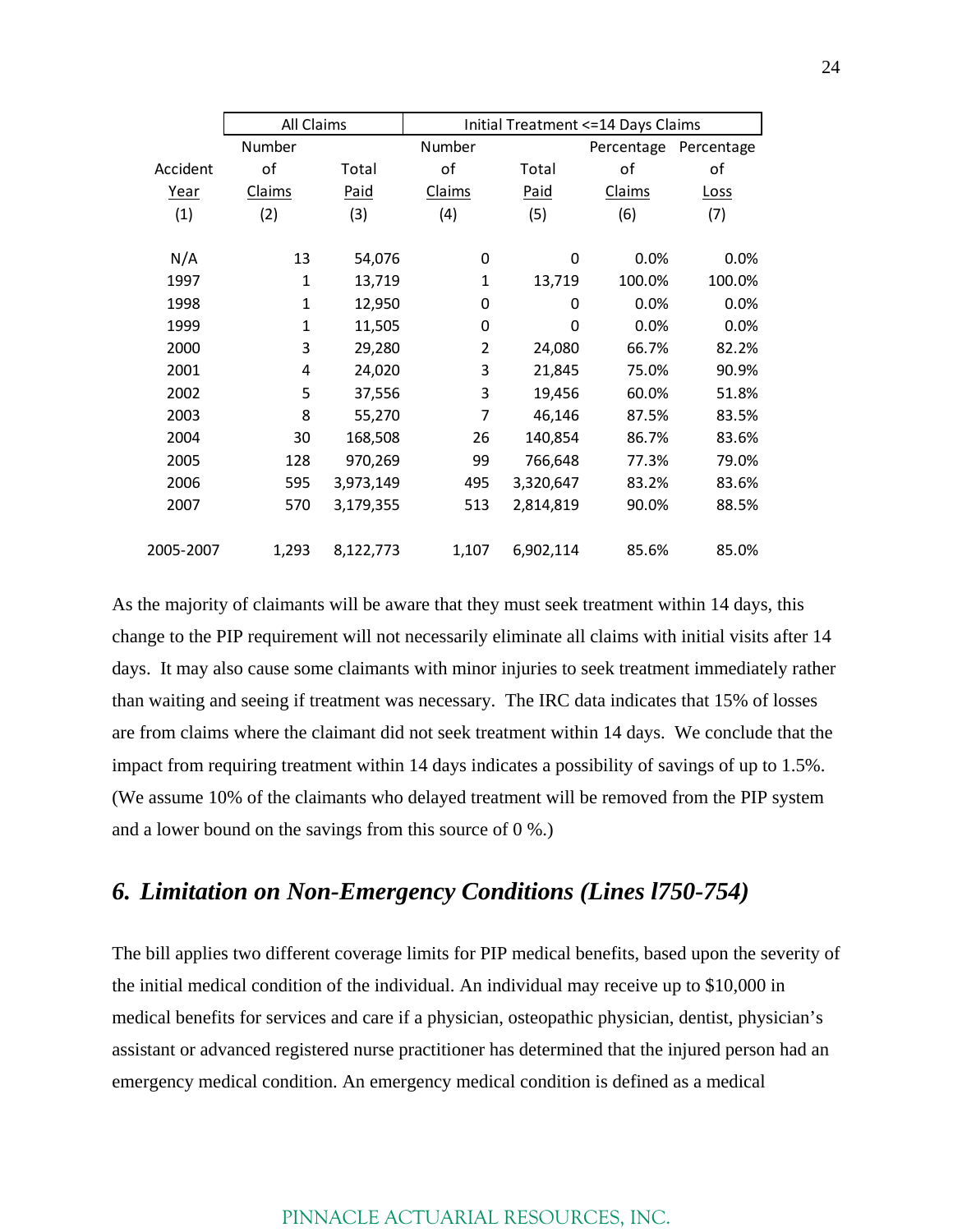condition manifesting itself by acute symptoms of sufficient severity that the absence of immediate medical attention could reasonably be expected to result in serious jeopardy to patient health, serious impairment to bodily functions, or serious dysfunction of a body organ or part. For an individual who is not diagnosed with an emergency medical condition, the PIP medical benefit limit is \$2,500.

The new definition of emergency medical care tracks very closely with the federal statute 42 USC 1395dd(a) of Federal law and Section 1867A of the Social Security Act. It also parallels Section 395.002, of the Florida statutes dealing with the definition of emergency care. Legal questions have arisen as to whether the federal case law regarding the definition will be applicable to the definition contained in HB 119.

In order to determine which claims are non-emergency under this definition and therefore limited to \$2,500, Pinnacle used the IRC data base trended to 2012 and removed all claims that included emergency room treatment based on the assumption that these claims would be considered emergency medical care under the new statute. Of the remaining claims, we additionally separated the claims into "emergency" and "non-emergency" based on whether or not the claim met the tort threshold based upon the claims handler's opinion. The assumption here is that the verbal threshold is a good indication of whether or not the injury was serious and therefore would likely meet the definition of "emergency". To bring the IRC claims to today's level we applied an 8% annual cost trend to both the "emergency" and "non-emergency" claims (but capped at \$10,000 per claim for emergency and \$2500 per claim for non-emergency claims) and an increase in the number of non-emergency claims since 1997 of 10%, and an increase in the number of emergency claims of 1.5%. These frequency trends produce an overall increase in PIP frequency of 3.5 - 4% which approximates the increase in PIP claims relative to PD claims since 2007 as measured by Fast Track. We have assumed that 75% of the increase in PIP claim frequency would be from "non-emergencies" since they are not the result of increased accidents as measured by PD claim frequency.

Emergency room medical payments and the additional "emergency" claims as described above accounted for 70% of all medical payments. Therefore, 30% of medical payments would be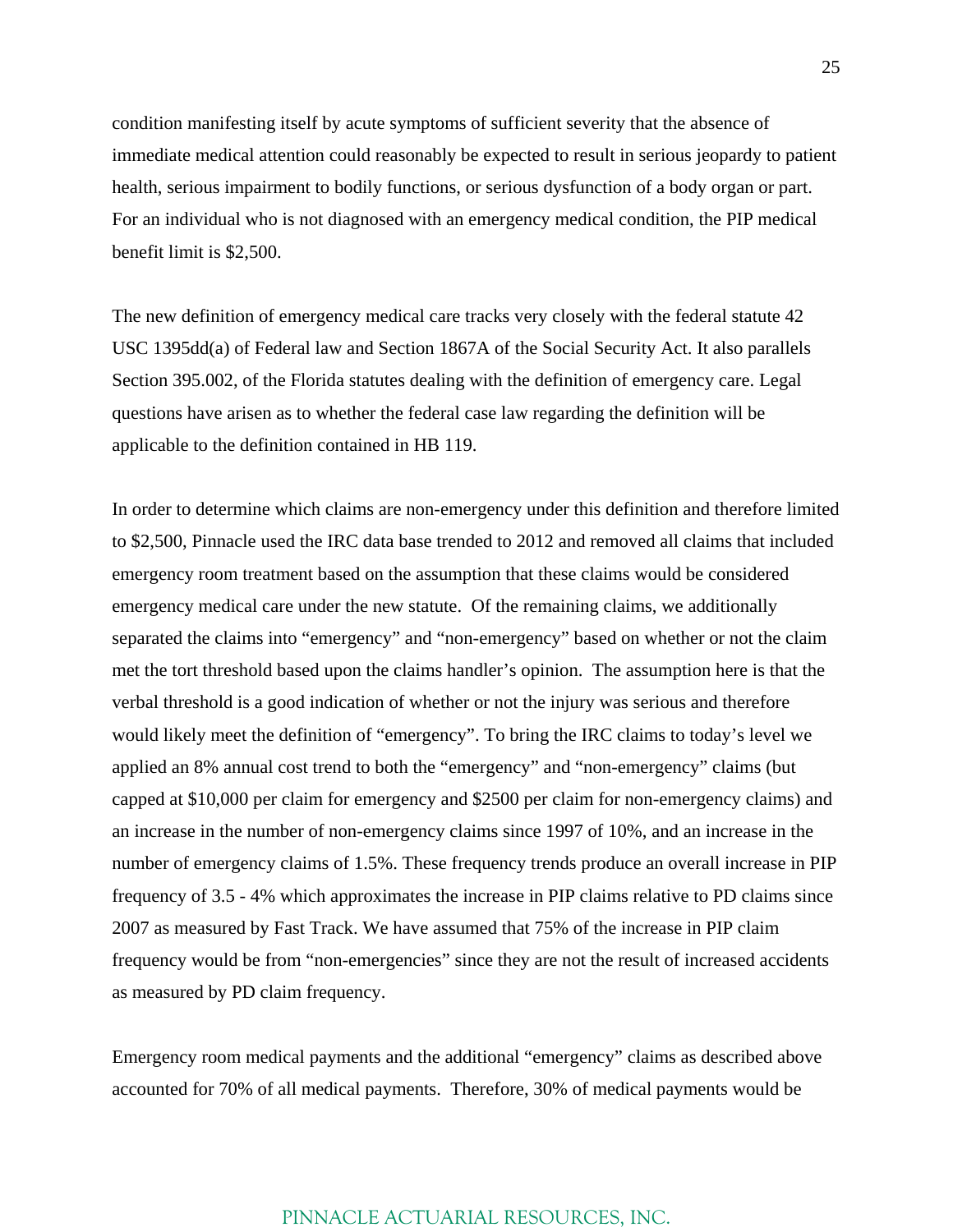considered non-emergencies. Only 3.3% of non-emergency claims are less than the \$2,500 threshold. The distribution by size of loss is shown below.



Exhibit 6 provides the data underlying this graph. Also shown in Exhibit 6 are the capped nonemergency medical payments. Although the definition of emergency medical claims is similar to the definition in federal statutes, it is expected that claimants may challenge a non-emergency determination. Also, it has been observed that health care entities are already advertising to provide services to document that an injury meets the definition of an emergency. The Consumer Advocate's office recommends that the Office of Insurance Regulation should provide an Advisory Opinion on what constitutes an emergency medical condition to reduce the challenges to a non-emergency determination and provide guidance to insurers. However it is not clear that the OIR has the authority to issue such an Advisory Opinion.

We conclude that the savings from the limitation on non-emergency conditions would indicate a possibility of savings of approximately 10-15% (1/2 to 3/4 of indicated) range.

## *7. Exclusion of Massage Therapy & Acupuncture (Lines 755-776)*

Massage and acupuncture are not reimbursable under HB 119, regardless of the type of provider rendering such services. As shown in Exhibit 7, based on data from Mitchell, we have estimated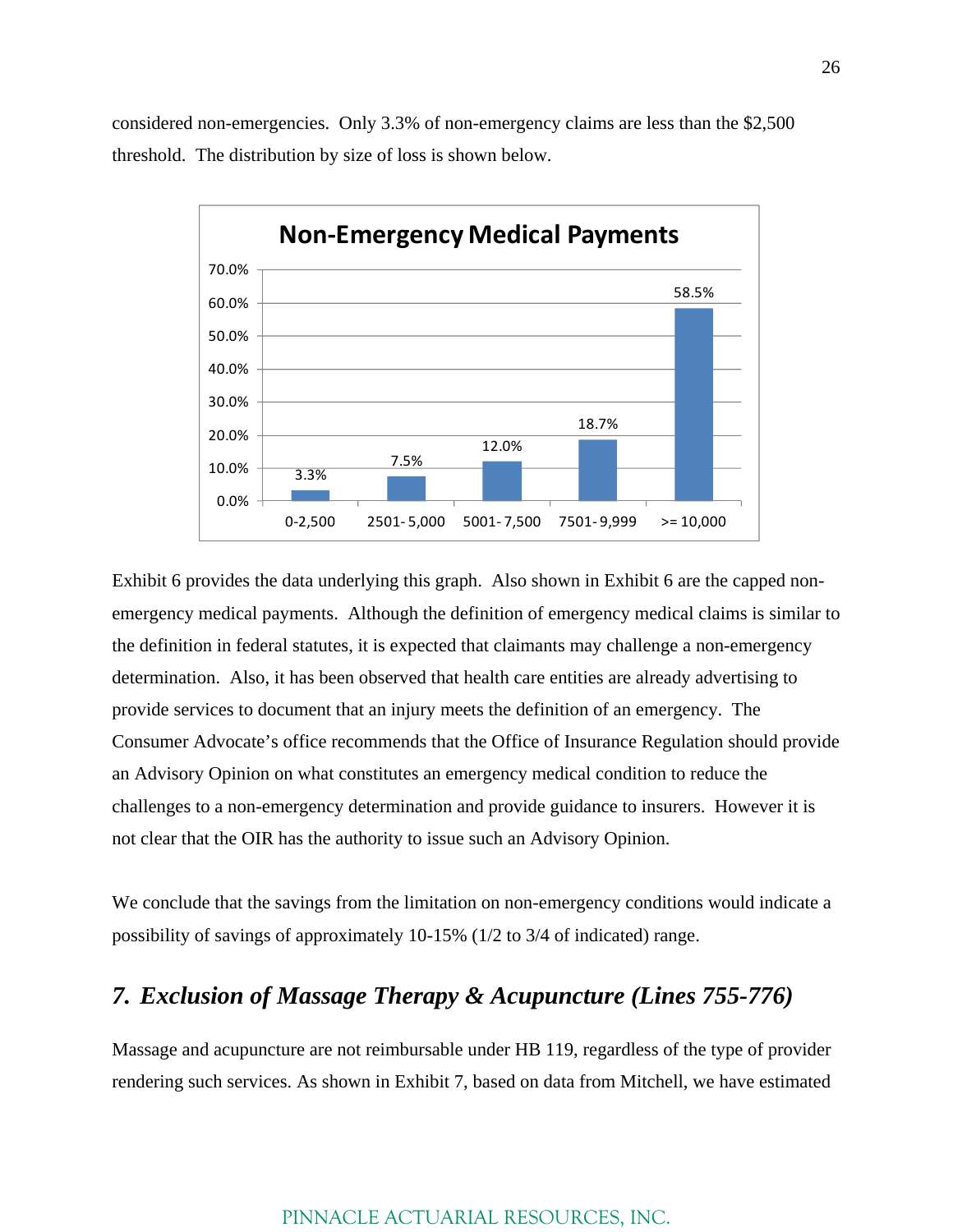the amount of current PIP payments which are attributable to massage as defined in s. 480.033 or acupuncture as defined in s. 457.102. We have identified massage benefits as CPT code 97124 and acupuncture as CPT codes 97810, 97811, 97813, and 97814. We also reviewed other procedures performed by massage therapists and included an estimated savings for these since the law precludes all services provided by licensed massage therapists from recovery under PIP. Based on these codes and the estimated additional procedures provided by massage therapists, we estimate the maximum potential savings as 13.9%. In our claims interviews there is considerable concern by insurers and others that some of the massage benefits currently being paid under PIP may be coded to other CPT codes providing physical therapy.

In this connection, we have reviewed data from Mitchell, Inc. which indicates that there has been a significant decline in the percentage of units charged for chiropractic CPT Codes 98940, 98941 and 98942 (Chiropractic manipulation) during the last four years. At the same time, data shows that there has been a significant increase in massage therapy code 97124. It is speculated that this could be evidence of coding the manipulation as massage therapy in order to obtain larger fees. If this is true, this would indicate a possibility that some of the massage therapy treatment going forward will return to the Chiropractic manipulation codes.

In any event, our best judgment is that not all of the payments currently being coded as massage therapy will be eliminated from the system and there will be "leakage" due to recoding of the treatments previously coded as massage therapy which we have recognized by adopting an indicated savings of  $7 - 10\%$  (approximately  $\frac{1}{2}$  to  $\frac{3}{4}$  of indicated).

## *8. Repay Medicaid within 30 Days (Lines 821-823)*

The new law adds language which states that "However, within 30 days after receiving notice that the Medicaid program paid such benefits, the insurer shall repay the full amount of the benefits to the Medicaid program."

In theory, this change has the potential to increase costs of PIP coverage in Florida. However, it is our understanding that the providers in Florida generally go to the PIP insurers first and that

#### 27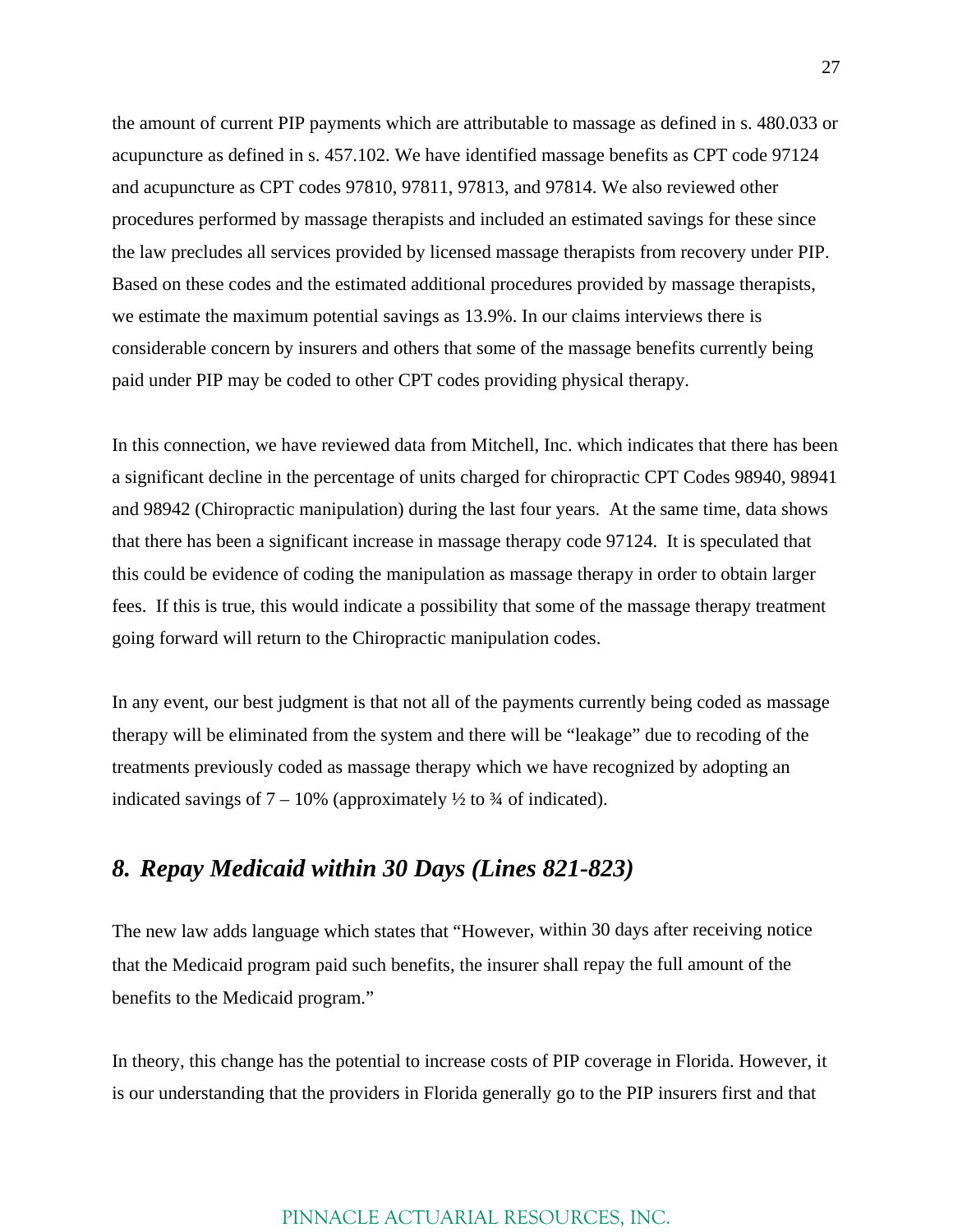even if Medicaid pays first, the insurers are repaying Medicaid today, so we believe that any increase in costs from this change is negligible.

## *9. Submission of Revised Claim within 15 Days (Lines 852-860)*

Changes are made to the statutory process for the payment of PIP benefits, primarily to assist claimants in their claim submissions, effective January 1, 2013. A claimant whose claim is denied due to an error in the claim is given 15 additional days to correct the erroneous claim and resubmit it timely. The insurer must maintain a log of all PIP benefits paid on behalf of the insured and must provide the log to the insured upon his or her request if litigation has initiated. If a dispute between an insurer and claimant occurs, the insurer must provide notice within 15 days of the exhaustion of PIP benefits.

We do not believe that these provisions will significantly save or increase PIP costs.

### *10. Additional 60 Days for Fraud Investigation (Lines 964-975)*

Under HB 119, if an insurance company has a reasonable belief that a claim is fraudulent, within 30 days of being notified of the claim the insurer can notify the claimant that the claim is being investigated for fraud. Once this notification has been made, the insurer then has an additional 60 days to investigate the claim beyond the initial 30 days. If it is ultimately deemed that the claim should be paid, simple interest must be paid by the insurance company to the claimant from the date that notification was made to the insurer to the date of payment.

This provision would have a potential impact on insurance costs if insurers were not able to adequately investigate claims within the current 30 day period, or if there were claims that an insurance company suspected were suspicious but due to the limited time period decided just to pay them because the workload of the SIU.

Based on our discussion with insurance companies and our understanding of their procedures today, we estimate that the savings from this provision will be negligible. Insurers indicated that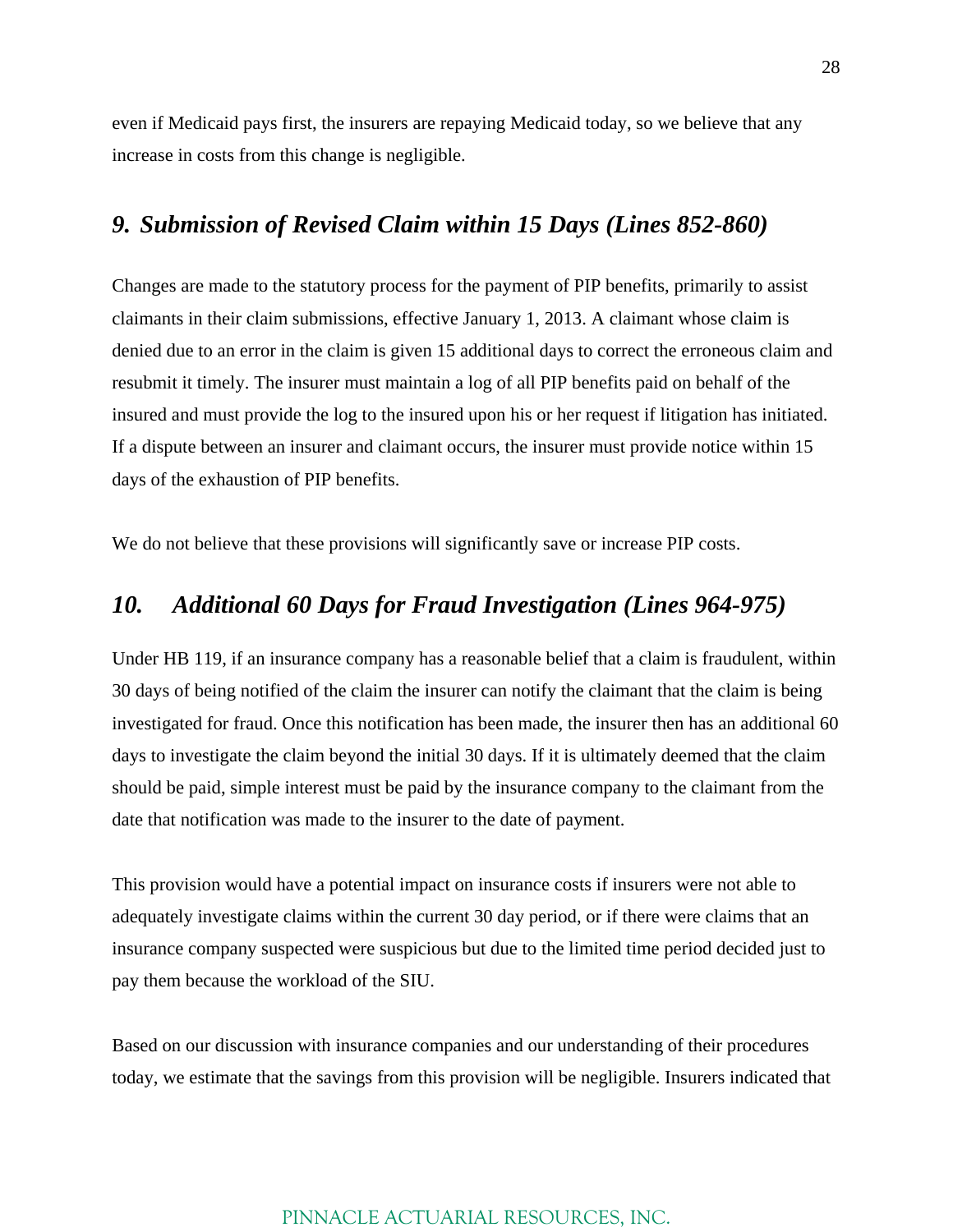they were able to handle the claim investigation within the current 30 day period, so the additional 60 days would not be of any additional benefit. Also, because of the added potential of 60 days of interest, any potential savings would be offset by the additional interest that is due on the claims that are ultimately paid.

## *11. Report All Claims Denied for Fraud to Division of Insurance Fraud (Lines 975-977)*

If a claim is denied by an insurance company for fraud, the claim must be reported to the Division of Insurance Fraud.

We expect this provision of HB 119 to have a negligible impact. Based on the insurance companies that we interviewed, fraudulent claims are currently being reported to the Division of Insurance Fraud, so this will not be a new practice.

## *12. Fix Medicare Fee Schedule (Lines 1049-1057)*

Since 2001 there have been numerous attempts to limit PIP claims through the use of a Medical Fee Schedule. In 2001, the Florida Legislature enacted a fee schedule for a narrow class of PIP claims.

Several years later the Legislature concluded that a fee schedule for only a narrow class of PIP claims was insufficient to drive down the costs of PIP. In a report commissioned in 2005 and prepared for the Florida Senate by the Committee on Banking and Insurance<sup>3</sup>, the Committee found that "[p]remium rates for PIP increased significantly from 2002 to 2003," and that this increase was attributable to an "increased amount paid for the average PIP claim."

The Committee recommended that the Florida Legislature:

<sup>&</sup>lt;sup>3</sup> Comm. on Banking & Ins., Florida's Motor Vehicle No-Fault Law, Report No. 2006-102 at 62 (2005).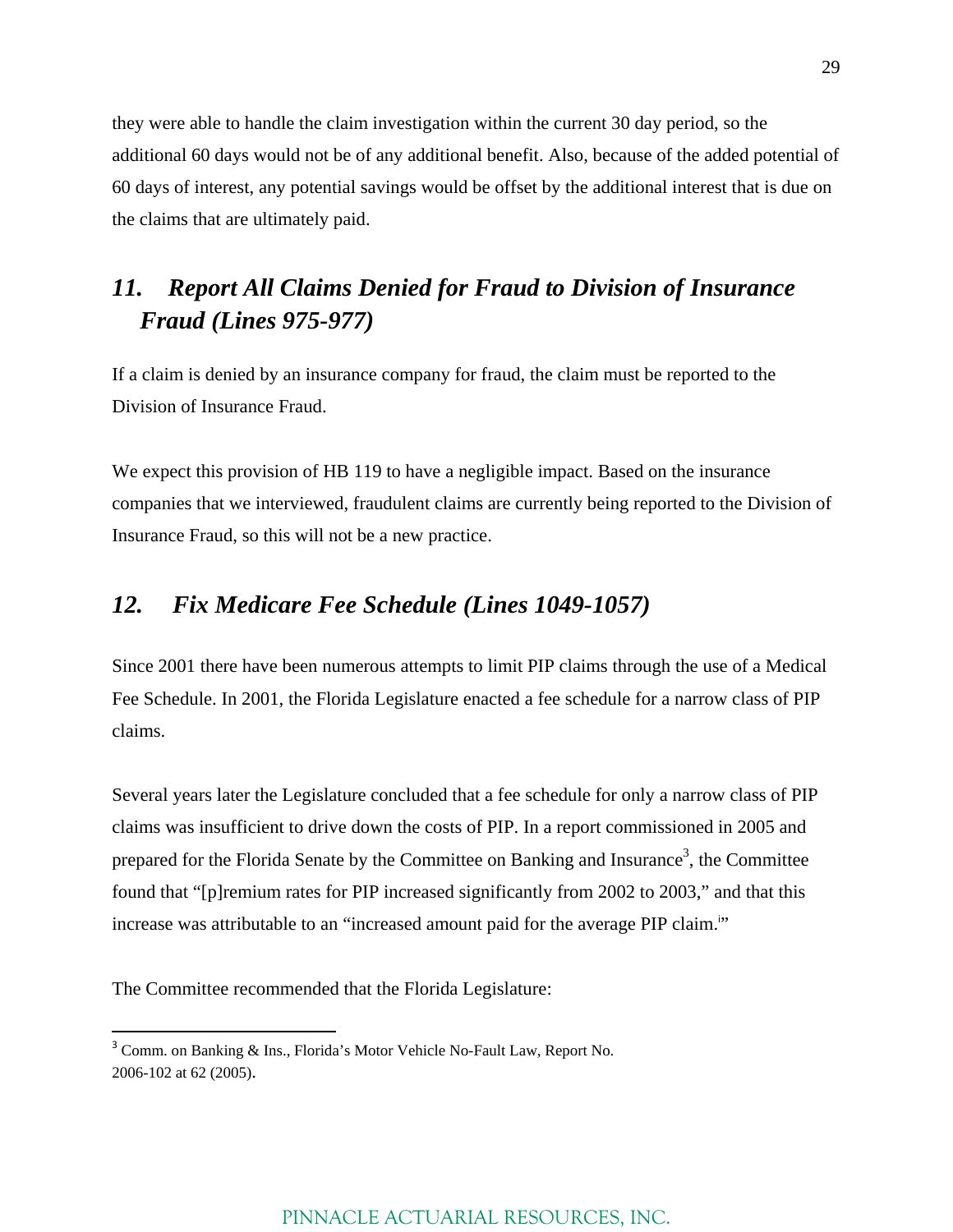1. Reenact the no fault law provided that additional reforms are enacted to control costs, most importantly, a medical fee schedule as listed below.

2. Adopt a medical fee schedule for PIP, set at a specified percentage above the Medicare fee schedule. In addition to helping control PIP medical costs, a fee schedule would also reduce litigation over the reasonableness of medical fees and thereby reduce PIP loss adjustment expenses and attorney fee awards by insurers.

In 2007, based on the Committee's report and recommendations, the Florida Legislature enacted a fee schedule for all PIP claims.<sup>4</sup> (stating that the reenactment of the No-Fault Law and the creation of the PIP fee schedule "was intended to be remedial and curative in nature"). The PIP statute requires insurers to pay "[e]ighty percent of all reasonable expenses for medically necessary medical, surgical, X-ray, dental, and rehabilitative services." § 627.736(1)(a). The 2007 revision amended the PIP statute to incorporate Medicare fee schedules. Section  $627.736(5)(a)(2)(f)$  provides that an insurer may limit reimbursement to providers to 80 percent of "200 percent of the allowable amount under the participating physicians schedule of Medicare Part B."

However, in the marketplace, some insurers who implemented this change were later precluded from utilization of the fee schedules because of several adverse court decisions<sup>5</sup>. Specifically these cases cited the permissive nature of the revised statute which indicated that insurers "**may"** use the limitations to the Medicare schedule as cited in the statute and the fact that the company's policies also indicate that the company will pay 80% of medical expenses," defining "medical expenses" as "reasonable expenses for necessary medical, surgical, [and] X-ray ... services."

Accordingly, these decisions give the insured the benefit of the doubt given two methods are prescribed and thus required that the higher of the two methods be paid to the insured.

<sup>4</sup> See Ch. 2007-324, § 19, Laws of Fla. (2007)

<sup>&</sup>lt;sup>5</sup> Kingsway Amigo Insurance Company v. Ocean Health, Inc.; GEICO Indemnity Company v. Virtual Imaging Services, Inc.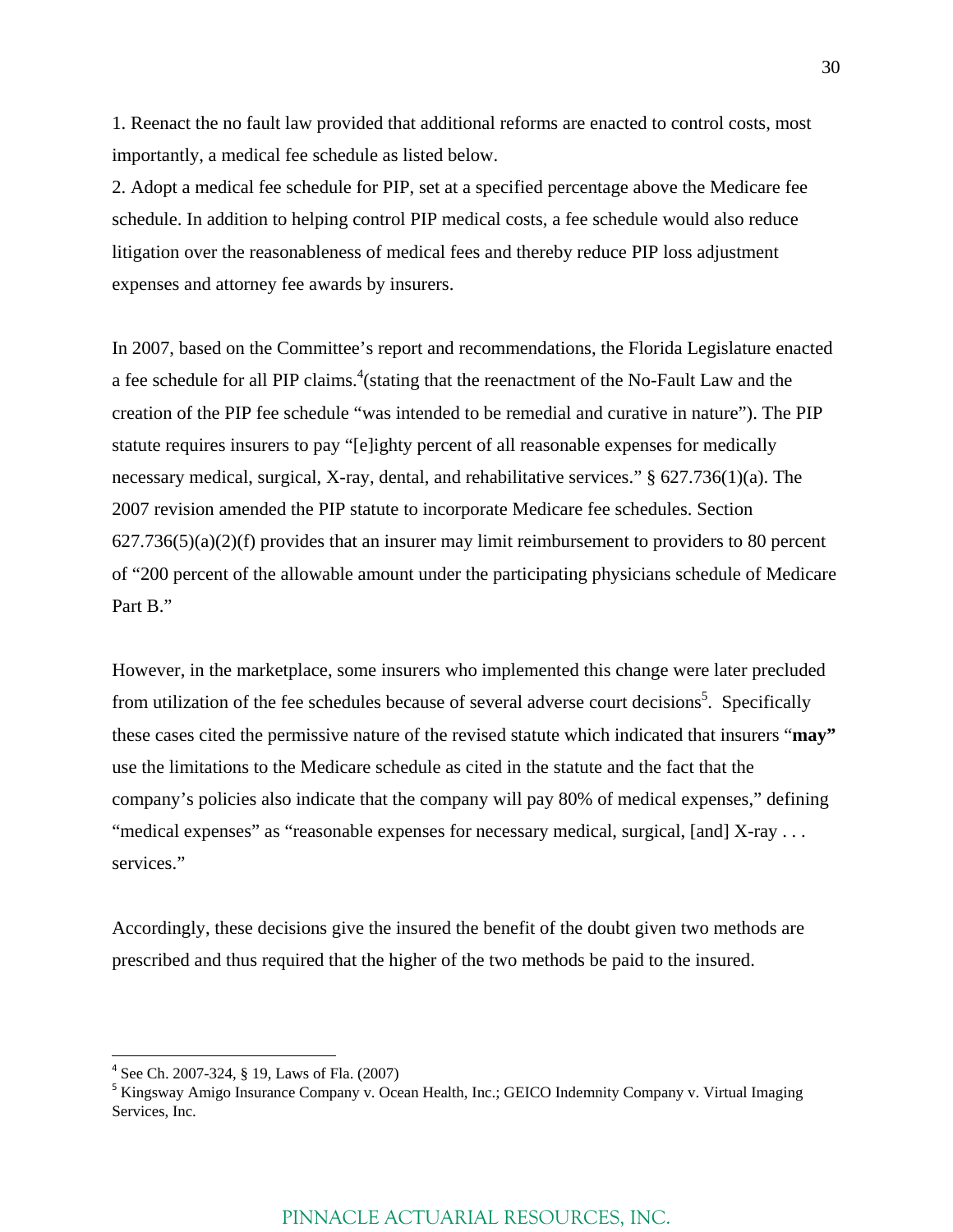The Personal Insurance Federation of Florida responded to our claim interview with "The fee schedule changes that went into effect in 2008 led to an unexpected deluge of lawsuits related to their application and to the "reasonableness" of the amount paid by the carriers under the applicable fee schedule. Generally speaking, this is an industry-wide phenomenon."

We would note that under HB 119, effective July 1, 2012, an insurer may limit payments for the Medicare fee schedule only if the insurance policy includes a notice at the time of issuance or renewal that the insurer may limit payments pursuant to the schedule of changes specified in the law.

Based on the results of our claim survey and discussions with Mitchell, Inc. most carriers have already implemented a medical fee schedule. Those carriers that have already implemented a medical fee schedule and filed the OIR policy form will see little impact from HB 119. The remaining carriers should see a savings as discussed below.

Mitchell, Inc. provided PIP medical loss data for "total charged" and "Fee Schedule Adjustment" by year for 2004 – 2011 (See Exhibit 8). Mitchell, Inc. believes that 90% of the PIP claims they review currently have a Medicare fee schedule in place.

Exhibit 8 shows that the savings from the medical fee schedule from Mitchell data for 2011 would indicate a possibility of savings of approximately 29% from using the Medical Fee Schedule with most of the Medicare protocols (Outpatient Prospective Payment System, Inpatient Prospective Payment System, Multiple Procedure Payment Reduction and National Correct Coding Initiative) turned off. We also examined the Fast Track Florida average paid claim costs for 2008 (the year after Medicare fee schedules were implemented by most carriers in Florida). This data shows average paid PIP claim costs showed no significant reduction in 2008 which would indicate a savings of approximately 0 % for implementing the Medicare Fee Schedule.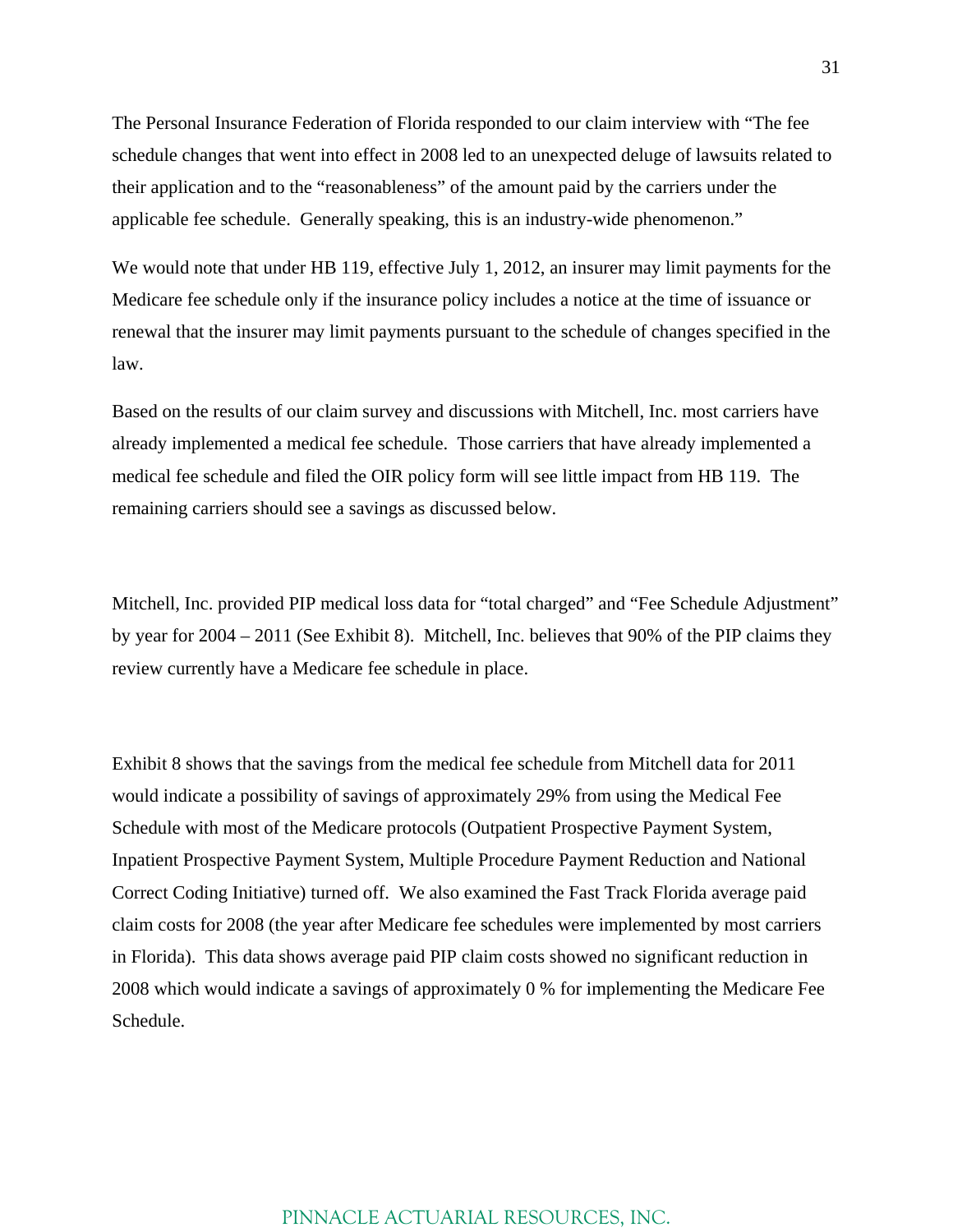We have assumed a 0% savings for the minimum impact and a 1.5% for the maximum impact (average of 0% for 90% of PIP claims and 15% for 10% of PIP claims). The 15% is an average of the impact based on Fast Track data (0%) and the impact based on Mitchell data (29%).

## *13. Insureds Must Comply with Policy Conditions/Examination Under Oath (Lines 1428-1439)*

It should be noted here that the right to require an examination under oath can be included in policy contracts for automobile insurance today. Therefore, it is our finding that having the statute explicitly allow for these types of examinations when included in the policy contract is not expected to produce any significant savings.

## *14. Insureds Refusal to Submit or/Failure to Appear at Two Medical Exams (Lines 1522-1525)*

This section of the new law provides that if a person unreasonably refuses to submit to or fails to appear at an independent medical examination (IME), the personal injury protection carrier is no longer liable for subsequent personal injury protection benefits. An insured's refusal to submit to or failure to appear at two examinations raises a rebuttable presumption that the insured's refusal or failure was unreasonable.

We would note that this change should address the case law in *Custer Medical Center v. United Automobile Insurance Co.* and generally relieves insurers in these cases of liability for PIP payments. We would also note that the ability of insurers to refer questionable claims for medical services to a Peer Review Organization (PRO) was believed to be a factor in the success of the Pennsylvania no fault reform law (Act 6). While the IME is not the same as a PRO, it has the potential to produce similar positive effects in denying unnecessary or fraudulent treatment.

We have examined the IRC data for claims which had been identified by the claims person as "refused IME". This coding does not indicate whether the claimant's refusal to submit to am IME or failure to appear at the IME occurred once or more than once. However the number of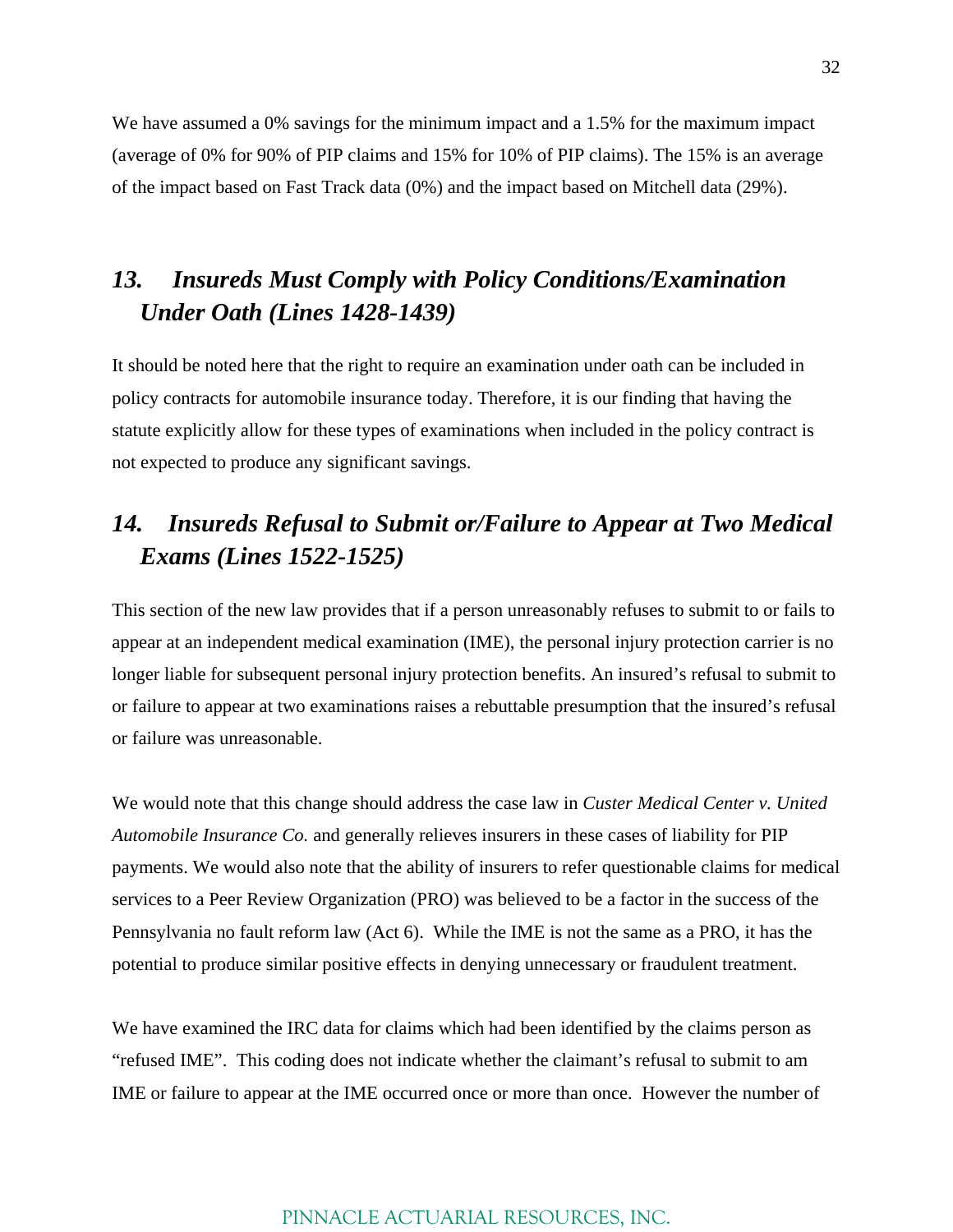such claims was small, just 0.9% of all PIP claims. It is likely that the number who refused to appear at two IME's would be even smaller. In addition it is likely that if the insureds become aware that a refusal or failure to appear at two IME's may result in loss of PIP benefits, this number would become smaller yet. We examined the dollars paid on these claims in the IRC data base and noted that it was more significant (approximately 12%). We have applied a 10% likelihood of a refusal to submit or failure to appear two times for an IME which is held as unreasonable by the judge as the high end savings and estimated an overall savings of 0.6 – 1.2%.

## *15. Attorney Fees Calculated w/o Contingency Fee Multiplier (Lines 1543-1545)*

HB 119 **requires** that **"**Upon request by either party, a judge must make written findings, substantiated by evidence presented at trial or any hearings associated therewith, that any award of attorney fees complies with this subsection. Notwithstanding s. 627.428, attorney fees recovered under ss. 627.730-627.7405 must be calculated without regard to a contingency risk multiplier.

#### Per the 2011 PIP Working Group Report:

"Currently, cases involving PIP litigation are subject to the award of a contingency Risk Multiplier. *Compensation Fund v. Rowe* established the precedent that courts could use a contingency risk multiplier in calculating the attorneys' fees awarded pursuant to a "feeshifting" statute. However, in a later decision, *Sarkis v. Allstate Insurance Company*, the Court acknowledged it never intended to vest trial or appellate courts with the ability to apply attorneys' fees in statutes that impose "penalties" on parties who do not prevail in litigation. The Court has refused jurisdiction from certified questions from the Third and Fifth District Court of Appeals regarding the application of the multiplier for attorneys' fees resulting from penalty based fee statutes. The result has been conflicting decisions in the Fifth and First District Courts of Appeals. The main controversy in these cases involves the essential requirements found in Rowe that one of the underpinnings for the award of the multiplier would be that it is established that the relevant market requires a contingency fee multiplier to obtain competent counsel. It is noted in the Fifth Districts' case *Progressive Express Insurance Co. v Shultz* the Court noted that "[c]ommon sense also plays a role here. We are not so isolated from the world around us to know that few people have any difficulty retaining competent counsel in these circumstances. Our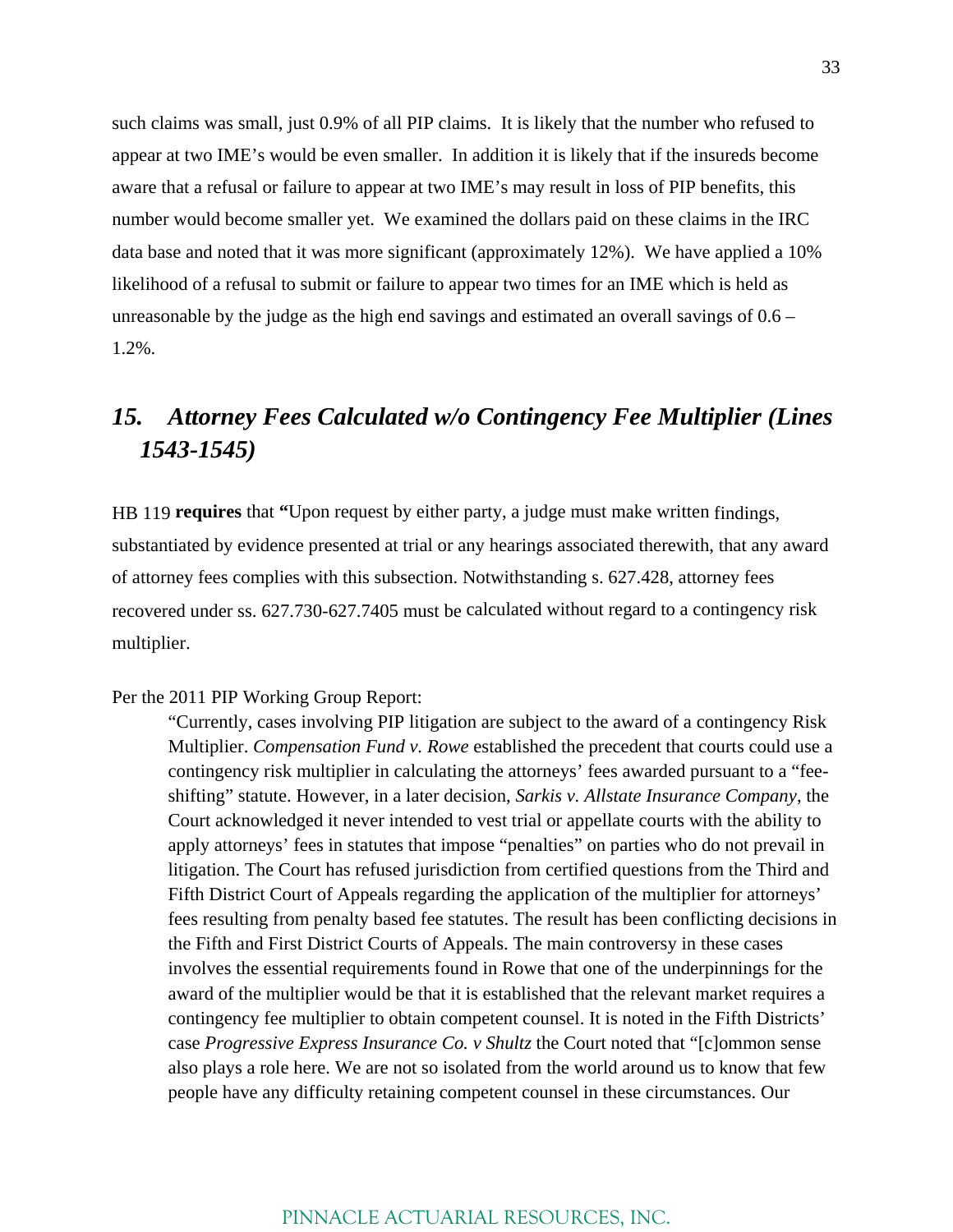docket, and the dockets of the trial courts in Central Florida, has hundreds, and perhaps thousands, of PIP suits pending at any given time." In addition to capturing the increased frequency of lawsuits, a request for information regarding any change in severity was made of the insurance industry. Based on information from a survey conducted by the Property Casualty Insurers Association of America (PCI) and Personal Insurance Federation of Florida (PIFF), from 2008 through the third quarter of 2011, total attorneys' fees have represented approximately 5 percent of total No-Fault losses and loss adjustment expenses (LAE). Between 2009 and 2011, the amounts paid to plaintiff attorneys have grown nearly three times faster than amounts paid to defense attorneys, which is offered to support the insurers' position that they currently allocate more resources towards the increasing number of No-Fault lawsuits. However, data from the industry does not support that the development of attorneys' fees represents an increase of severity. The attorneys' fees impact has been the result of frequency in the number of demands and suits filed and the perpetuation of these settlements with attorneys' fees awarded consistently over hundreds of lawsuits where the underlying claim may be pennies on the dollar. Information from Farmers Insurance Company submitted to the House of Representatives Insurance & Banking Subcommittee revealed a case study example of one global settlement with one provider represented by one attorney for over 300 cases. The underlying indemnity to the provider was \$69,694 while the attorney received over \$890,000 in fees for the global settlement."

We have attempted to verify the use of a contingency fee multiplier by district in our claim interviews. It is our understanding that multipliers have been allowed in Escambia County and the First DCA in Florida pursuant to *Massie v. Progressive Express.* This case contradicts *Progressive v. Schultz.* Our understanding is that the *Massie* case requires a showing that a party would have difficulty securing counsel without the opportunity for a multiplier. This implies that it did not apply to all PIP cases in the First District, but only to cases with an affirmative showing that they would have had difficulty in securing counsel without the use of contingency multipliers. Our discussions with company claim representatives indicate that only a minority of cases outside Escambia County have involved multipliers. To arrive at our estimate, we determined the percentage of the claims in Florida that came from Escambia County and added 10% of the PIP medical payments from the remainder of the counties in the first DCA as the assumed number of cases which have successfully obtained multipliers. We then multiplied this percentage times the estimated 5% of PIP payments that went to attorney fees cited above from the study by PCI and PIF times a 2.5 multiplier to arrive at an estimated savings from elimination of the multiplier of 0.2%. (See Exhibit 10).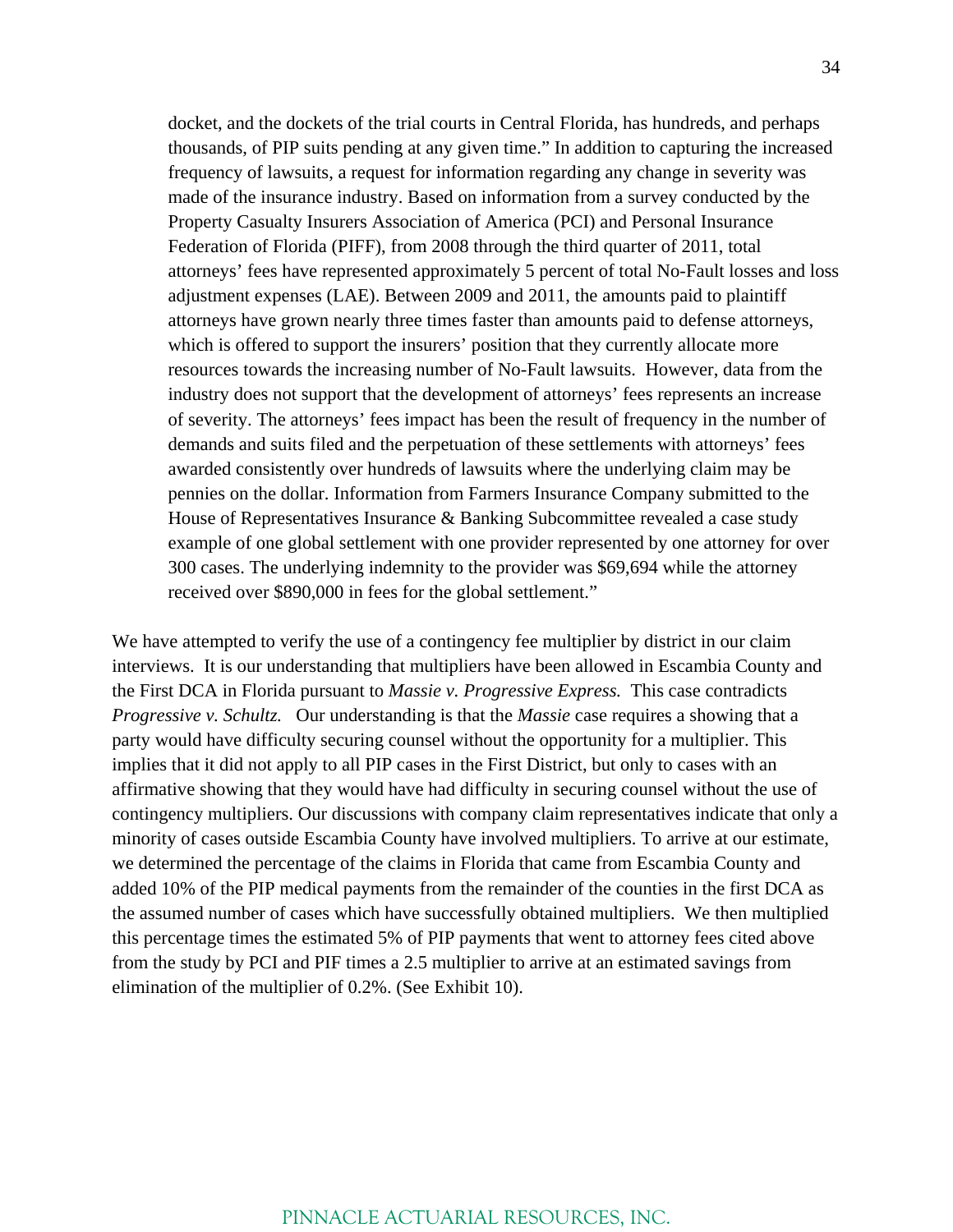## *16. Loss of License to Practice for 5 Years/Reimbursement for PIP 10 Years (Lines 1746-1751)*

A licensed healthcare practitioner who is found guilty of fraud under this statute will lose their license to practice for five years and will not be eligible to receive PIP reimbursements for ten years.

The impact of this provision will be dependent on its enforcement and the effect of this enforcement to deter medical providers from involvement in fraudulent schemes due to the potential loss of license to practice. The impact of this provision, at least initially, is difficult to put an estimate on. There certainly is the potential for a positive impact if the loss of license becomes a very real possibility, but given the small number of prosecutions and convictions of healthcare providers for fraud, it would be difficult to predict a significant impact without increased levels of convictions. Below are shown the number of convictions of providers for Personal Injury Protection fraud based on the Florida Fraud Division statistics since 2004:

| <b>Fiscal Year</b> | <b>Provider Convictions</b> |
|--------------------|-----------------------------|
| 2004/2005          | 21                          |
| 2005/2006          | 18                          |
| 2006/2007          | 16                          |
| 2007/2008          | 24                          |
| 2008/2009          | 11                          |
| 2009/2010          | 25                          |
| 2010/2011          | 35                          |

The number of providers convicted yearly has fluctuated, but has been as low as 11 and as high as 35 for the last year that data is available. So the actual percentage of providers being convicted is a small number of total providers, and is even a small percentage of the number of cases referred to the Division of Insurance Fraud.

Currently, the penalties for fraud are significant, so to the extent that the current penalties are a deterrent to providers for committing insurance fraud, the addition of a five year loss of license and a 10 year loss of the privilege for PIP reimbursement will not be likely to provide an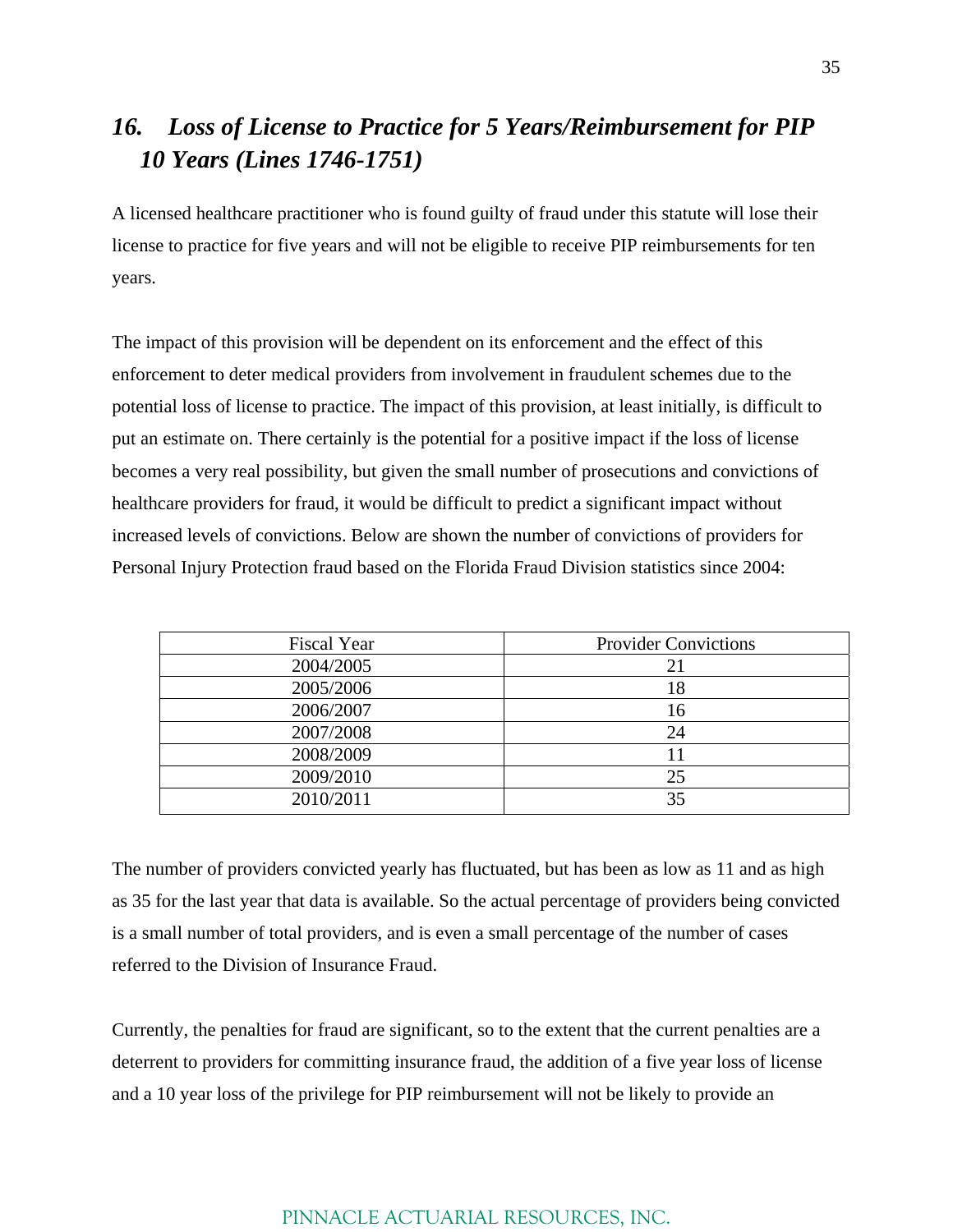additional deterrent. Currently, medical providers convicted of insurance fraud face prison time, fines, and restitution. Depending on the extent of the fraud, the prison time can be significant, and certainly greater than 10 years. Therefore, to the extent that a significant prison sentence is not a deterrent, the proposed penalties will not be an additional deterrent.

Given this, we estimate that the medical provider loss of license penalties and loss of the right to receive PIP reimbursements for 10 years will have a negligible impact of PIP costs in Florida.

### *Bodily Injury/Uninsured/Underinsured Motorists Coverage*

It should be noted that injured accident victims in Florida whose medical bills are not paid by the PIP benefit can sue for excess economic loss benefits. They can additionally sue for "pain and suffering" if the injuries meet the verbal threshold criteria in Florida law. Therefore, the reduction in PIP benefits due to HB 119 will likely result in an increase in BI costs. This increase in costs will not be one-for-one since the insured's recoveries under BI or UM/UIM will be reduced by their percentage of fault under Florida's comparative negligence law.

As shown on the attached Exhibit 2 our estimate of the corresponding increase in BI/UM/UIM premiums is  $+3.0\%$  to 4.7%.

## *Claim Surveys*

As part of our study, we surveyed a sampling of the major writers of automobile insurance in Florida. The survey form is attached as Exhibit 12 and was conducted through phone interviews. A summary of the survey responses is part of Exhibit 12.

The purpose of the claims interviews was to zero in on what the carriers believed the issues would be in implementing HB 119 and to secure their perceptions on the financial impact of the PIP changes. While much of each interview was seeking qualitative responses, we also sought quantitative data as well. Ten companies were contacted for input. Six companies responded.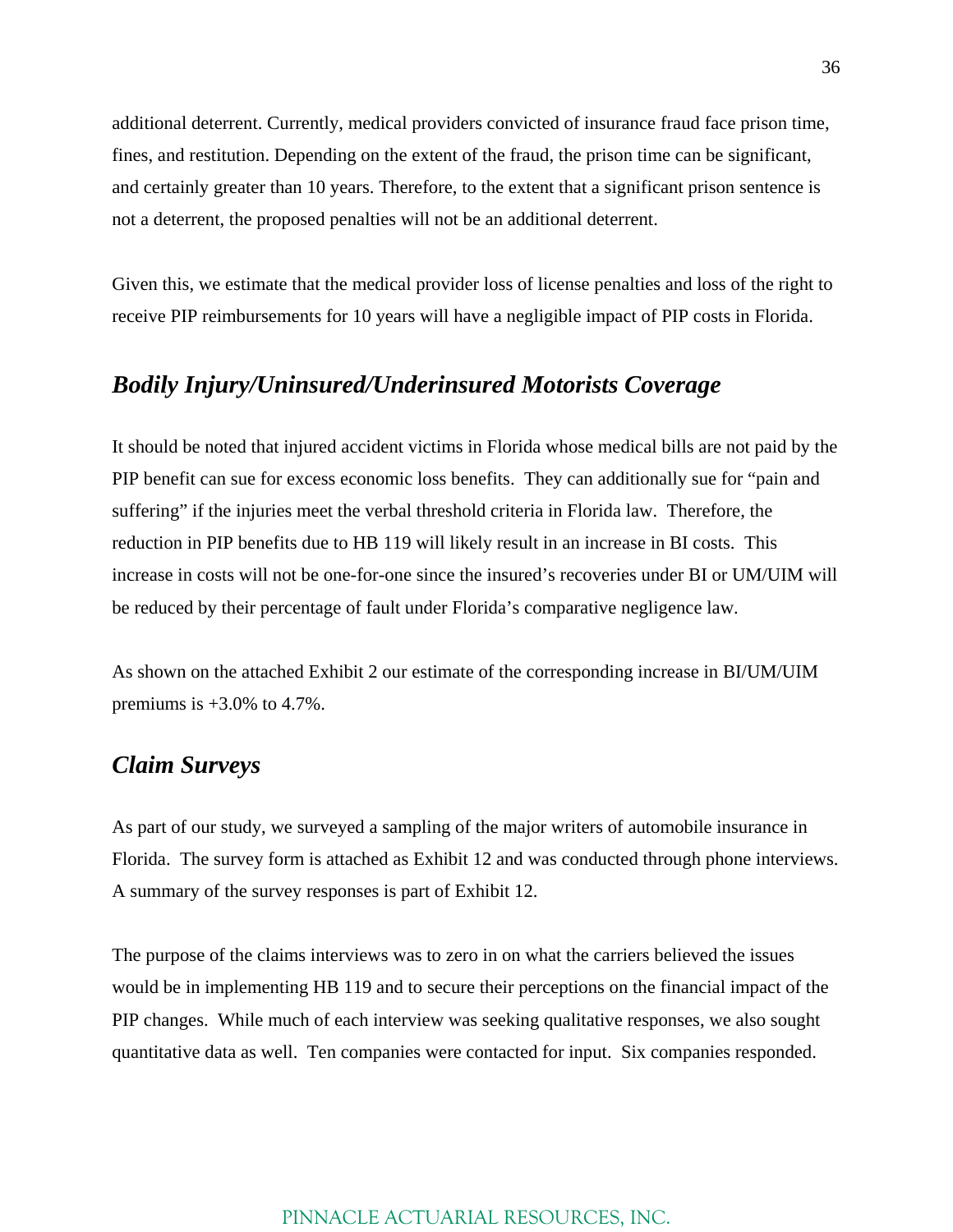Their responses are included in Exhibit 12, listed as Insurers 1 through 6. We also received a written response from the PIFF which has been included in the survey results.

Most carriers were reluctant to share raw data, although a few did report their data through the Personal Insurance Federation of Florida (PIFF). The PIFF aggregated numerical data before providing it to Pinnacle, as well as most of the qualitative responses as shown in Exhibit 12.

Overall the companies were not expecting much in the way of savings from HB 119, or at best, were uncertain of what to expect. We also held several discussions with the Florida Consumer Advocate, Robin Westcott and her staff and went through the claim survey with her to get her opinions and advice on various provisions of HB 119. We are grateful for her time and valuable comments as we are to all of the insurers who agreed to be interviewed or provided data to us. We also want to thank Mitchell, International for their data and insights.

## *Commercial Automobile*

Certain commercial automobiles and others are required to carry PIP coverage as well as personal automobiles. The savings from HB 119 shown in this report would generally apply to these vehicles as well.

### PINNACLE ACTUARIAL RESOURCES, INC.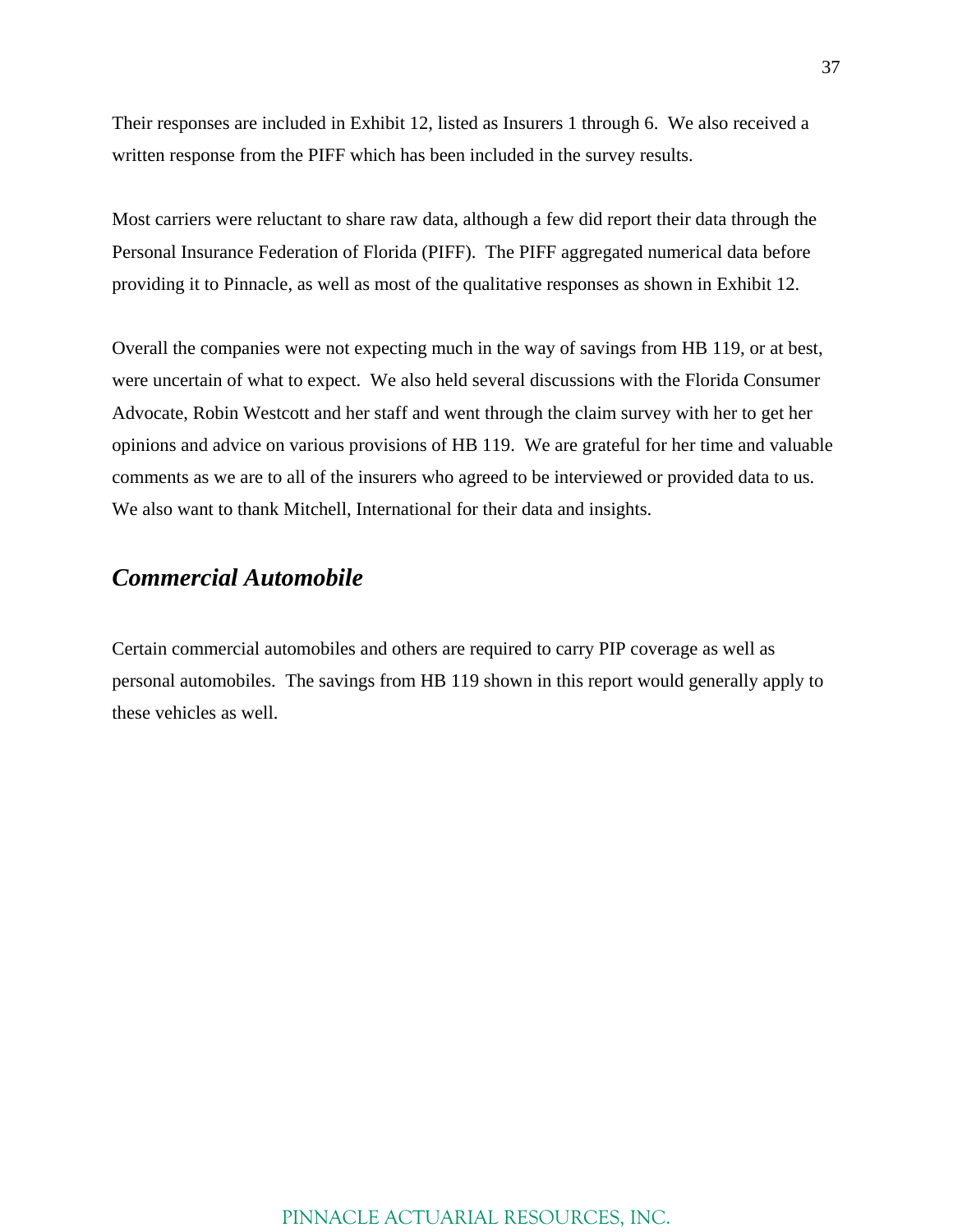## INDEX OF EXHIBITS

|  | <b>Anticipated Income Effects</b> |  |
|--|-----------------------------------|--|
|--|-----------------------------------|--|

- Bodily Injury, Uninsured Motorists and Underinsured Motorists Offset
- Expansion of Florida Traffic Crash Report Long Form (lines 130-154)
- 4 Separation of Death Benefit (lines 668-669 & 777-781)
- Initial Services within 14 Days (lines 677-679)
- Limitation on Non-Emergency Conditions (lines 750-754)
- Exclusion of Massage Therapy & Acupuncture (lines 755-76)
- Fix Medicare Fee Schedule (lines 1049-1057)
- Insureds Refusal to Submit/Failure to Appear at 2 Medical Exams (lines 1522-1545)
- Attorney Fees Calculated w/o Contingency Fee Multiplier (lines 1543- 1545)
- Average Premium
- HB 119 Claims Interview/Survey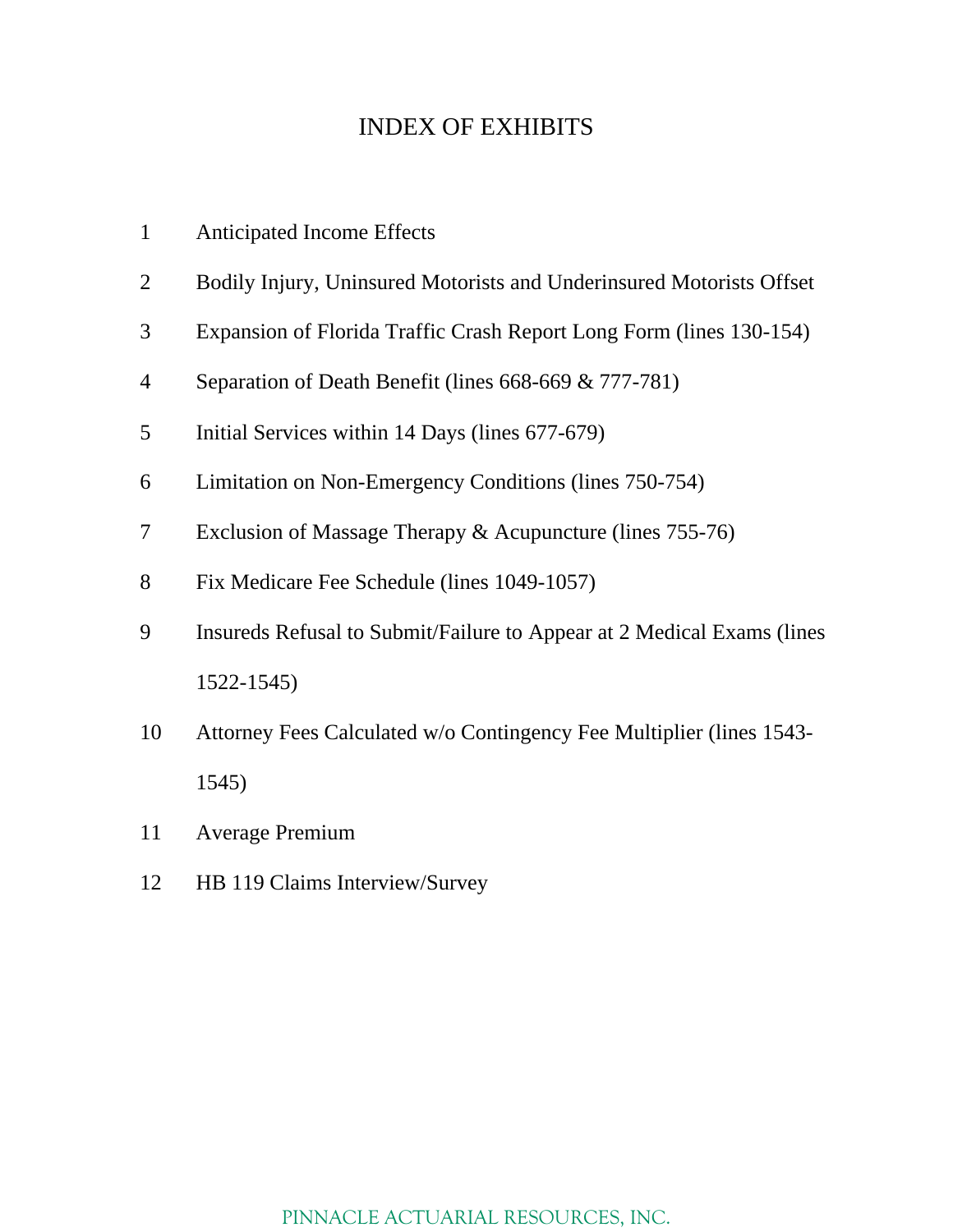Analysis of Florida HB119 Anticipated Income Effects

|        |                                                                        |                   | Minimum       | Central  | Maximum  |
|--------|------------------------------------------------------------------------|-------------------|---------------|----------|----------|
| Item # | <b>Item Description</b>                                                | Lines             | <b>Impact</b> | Impact   | Impact   |
| 1      | Expansion of Florida Traffic Crash Report Long Form                    | 130-154           | 0.0%          | $-0.8%$  | $-1.5%$  |
| 2      | Clinics must be Licensed                                               | 331-334           | 0.0%          | $0.0\%$  | $0.0\%$  |
| 3      | Establish Automobile Insurance Fraud Strike Force                      | 478-613           | $-0.5%$       | $-1.3%$  | $-2.0%$  |
| 4      | Separation of Death Benefit                                            | 668-669 & 777-781 | 0.6%          | 0.7%     | 0.8%     |
| 5      | Initial Services within 14 Days                                        | 677-679           | $0.0\%$       | $-0.8%$  | $-1.5%$  |
| 6      | Limitation on Non-Emergency Conditions                                 | 750-754           | $-9.8%$       | $-12.3%$ | $-14.7%$ |
| 7      | Exclusion of Massage Therapy & Acupuncture                             | 755-776           | $-6.9%$       | $-8.7%$  | $-10.4%$ |
| 8      | Repay Medicaid within 30 Days                                          | 821-823           | 0.0%          | 0.0%     | $0.0\%$  |
| 9      | Submission of Revised Claim within 15 Days                             | 852-860           | 0.0%          | $0.0\%$  | $0.0\%$  |
| 10     | Additional 60 Days for Fraud Investigation                             | 964-975           | 0.0%          | 0.0%     | 0.0%     |
| 11     | Report All Claims Denied for Fraud to Division of Insurance Fraud      | 975-977           | 0.0%          | 0.0%     | 0.0%     |
| 12     | Fix Medicare Fee Schedule                                              | 1049-1057         | $0.0\%$       | $-0.8%$  | $-1.5%$  |
| 13     | Insureds Must Comply with Policy Conditions/Examination Under Oath     | 1428-1439         | 0.0%          | 0.0%     | 0.0%     |
| 14     | Insureds Refusal to Submit/Failure to Appear at 2 Medical Exams        | 1522-1525         | $-0.6%$       | $-0.9%$  | $-1.2%$  |
| 15     | Attorney Fees Calculated w/o Contingency Fee Multiplier                | 1543-1545         | $-0.2%$       | $-0.2%$  | $-0.2%$  |
| 16     | Loss of License to Practice for 5 Years/Reimbursement for PIP 10 Years | 1746-1751         | 0.0%          | 0.0%     | 0.0%     |
| (1)    | Adjustment for Overlap                                                 |                   | 1.1%          | 2.4%     | 3.5%     |
| (2)    | Overall Anticipated Impact on Losses                                   |                   | $-16.3%$      | $-22.7%$ | $-28.7%$ |
| (3)    | General and Other Acquisition Expenses                                 |                   | 14.3%         | 14.3%    | 14.3%    |
| (4)    | <b>PIP Premium Savings</b>                                             |                   | $-14.0%$      | $-19.5%$ | $-24.6%$ |

#### Rows

- (1) See Report text for explanation.
- (2) Sum of Individual Items <sup>+</sup> Row (1)
- (3) Derived from AM Best 2010 Annual Statement Data
- (4) Row  $(2) \times [1 Row(3)]$

#### Exhibits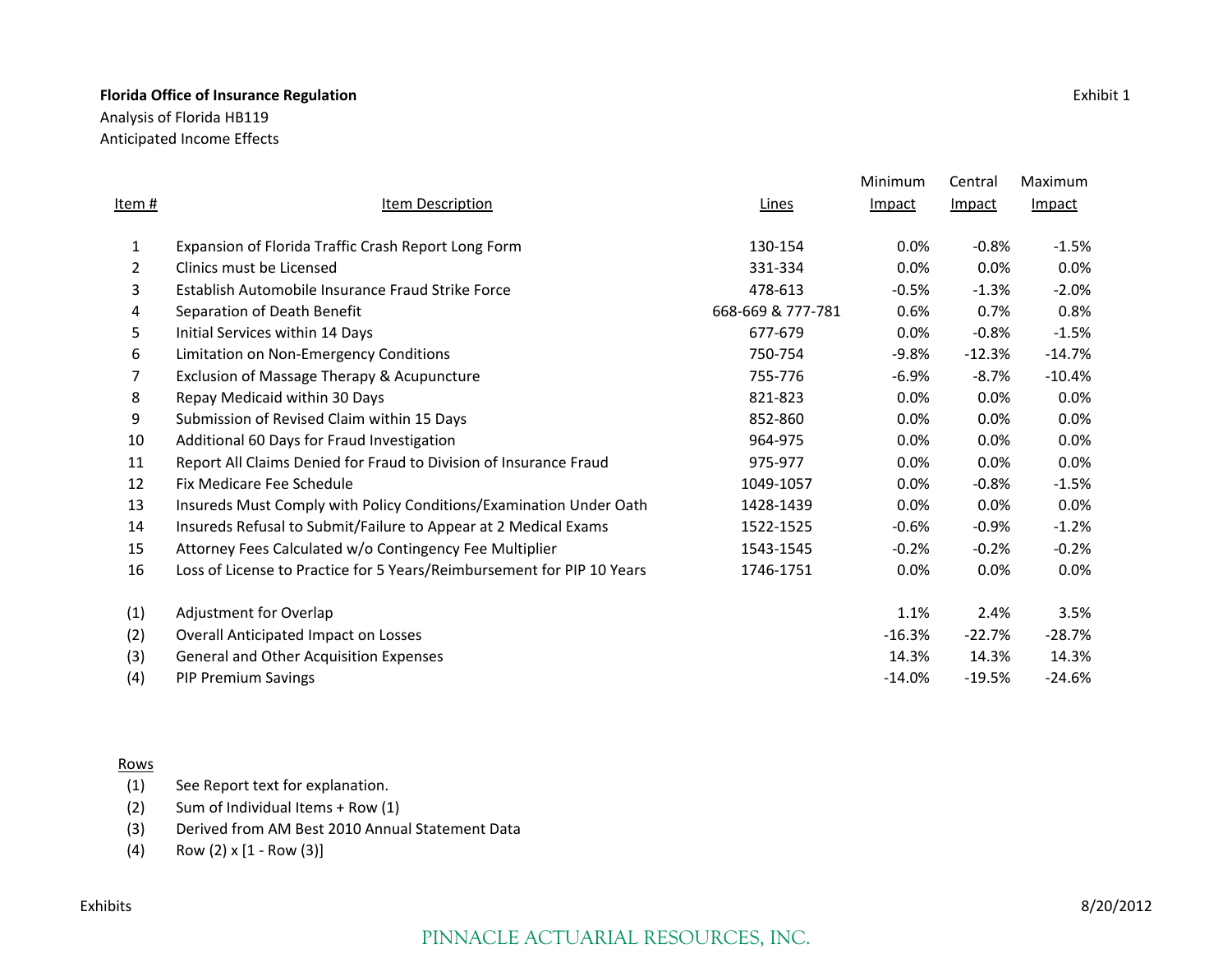Analysis of Florida HB119

Bodily Injury, Uninsured Motorists and Underinsured Motorists Offset

| Item # | Item Description                                   | Minimum<br>Impact | Central<br>Impact | Maximum<br>Impact |
|--------|----------------------------------------------------|-------------------|-------------------|-------------------|
| (1)    | PIP Premium Savings Excluding Fraud                | $-13.5%$          | $-17.7%$          | $-21.6%$          |
| (2)    | Lawsuit Recovery for Comparative Negligence        | 50%               | 50%               | 50%               |
| (3)    | Percentage of Claims when at least 1 Driver has BI | 91.0%             | 91.0%             | 91.0%             |
| (4)    | Average PIP Premium                                | 209.37            | 209.37            | 209.37            |
| (5)    | Average BI and UM Premium                          | 432.99            | 432.99            | 432.99            |
| (6)    | Bodily Injury and Uninsured Motorist Offset        | 3.0%              | 3.9%              | 4.7%              |

#### Row

(1) Exhibit 1, Row (4) with Fraud Removed

(2) Judgment

- (3) Derived from NAIC Fast Track Plus Data
- (4) Exhibit 11, Column (22), 2010
- (5) Exhibit 11, Column (20), 2010 <sup>+</sup> Exhibit 11, Column (24), 2010
- (6) ‐Row (1) <sup>x</sup> Row (2) <sup>x</sup> Row (3) <sup>x</sup> Row (4) / Row (5)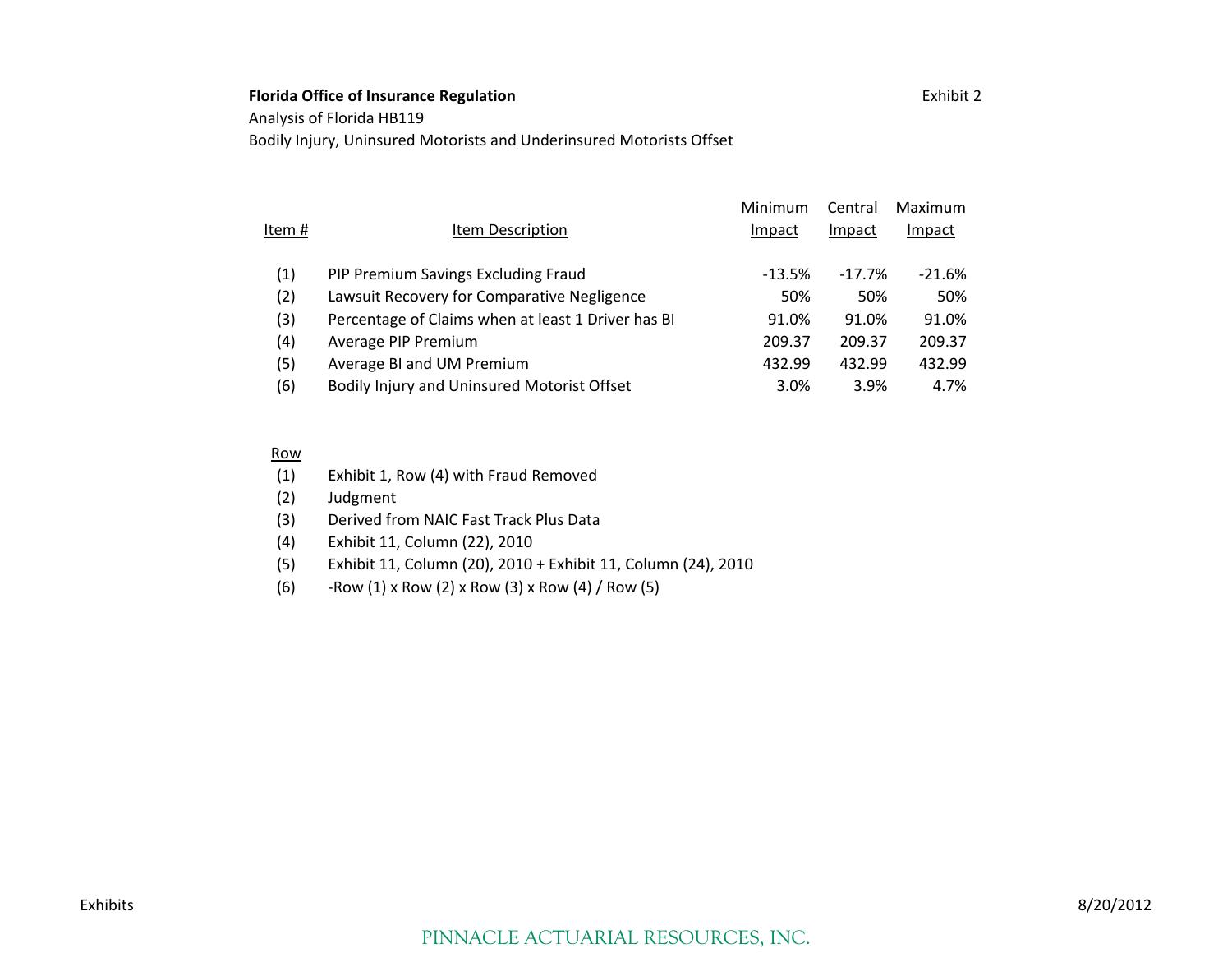Analysis of Florida HB119 Page 1

Expansion of Florida Traffic Crash Report Long Form (lines 130‐154)

|         |                |            | # of        | # of           |
|---------|----------------|------------|-------------|----------------|
| # of    | # of           | # of       | Passengers  | Passengers     |
| Crash   | Injured        | Injured    | Injured Per | Injured Per    |
| Reports | <b>Drivers</b> | Passengers | Crash       | Driver Injured |
| (2)     | (3)            | (4)        | (5)         | (6)            |
|         |                |            |             |                |
| 252,902 | 146,972        | 67,849     | 0.268       | 0.462          |
| 268,605 | 153,724        | 67,716     | 0.252       | 0.441          |
| 256,200 | 141,314        | 61,619     | 0.241       | 0.436          |
| 256,206 | 139,915        | 60,402     | 0.236       | 0.432          |
| 243,342 | 130,599        | 56,800     | 0.233       | 0.435          |
| 235,778 | 127,683        | 57,479     | 0.244       | 0.450          |
| 235,461 | 126,544        | 56,670     | 0.241       | 0.448          |
|         |                |            |             |                |



- (2) ‐ (4) Derived from Florida Highway Safety and Motor Vehicles ‐ Traffic Crash Statistics Reports 2004‐2010
	- (5) Column (4) / Column (2)
	- (6) Column (4) / Column (3)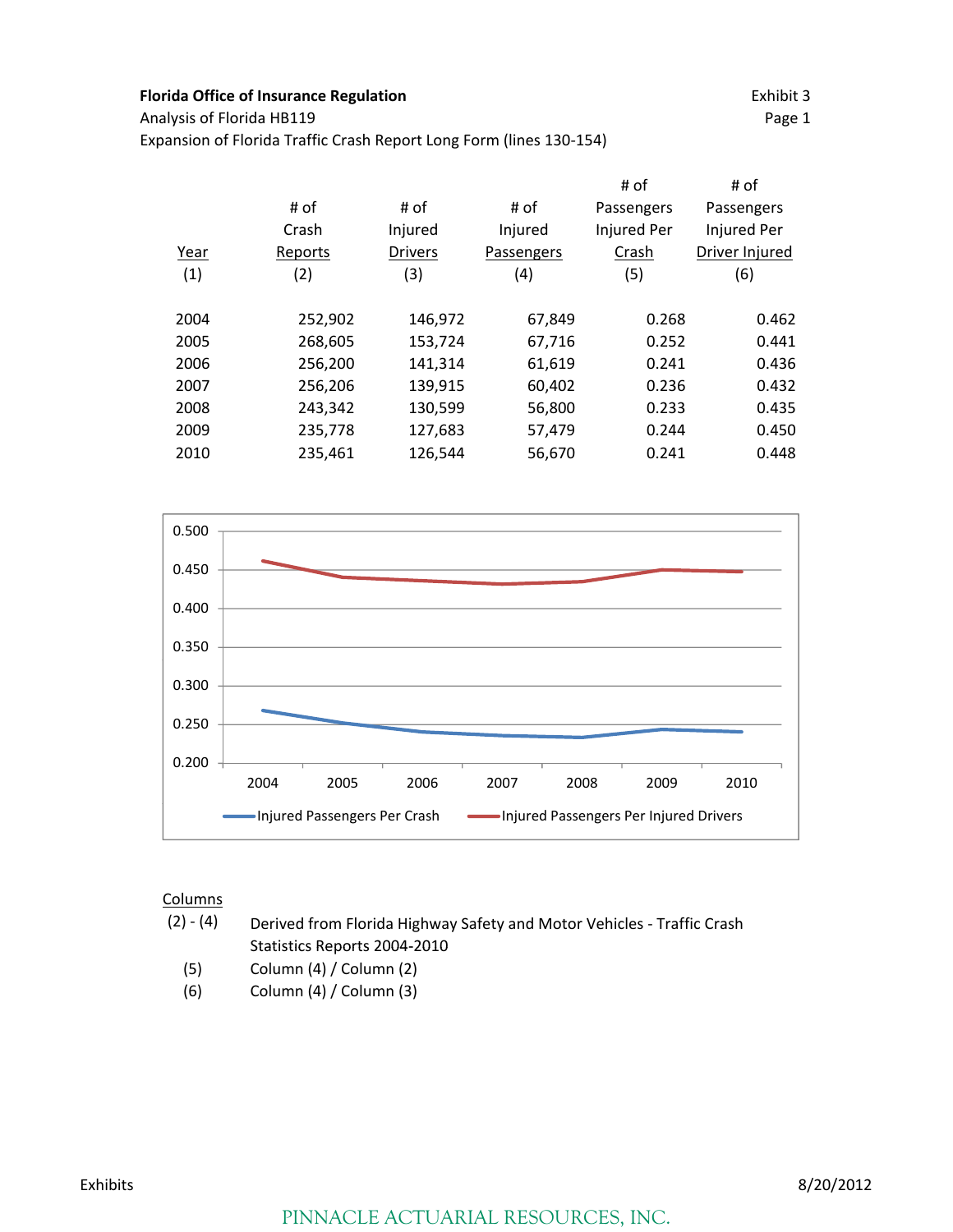**Florida Office of Insurance Regulation** Exhibit 3 Analysis of Florida HB119 **Page 2** Page 2 Expansion of Florida Traffic Crash Report Long Form (lines 130‐154)

|      | # of      | # of    | Claimants |
|------|-----------|---------|-----------|
| Year | Claimants | Claims  | per Claim |
| (1)  | (2)       | (3)     | (4)       |
|      |           |         |           |
| 2005 | 229,018   | 204,053 | 1.122     |
| 2006 | 222,309   | 202,320 | 1.099     |
| 2007 | 216,367   | 195,362 | 1.108     |
| 2008 | 224,751   | 199,949 | 1.124     |
| 2009 | 192,861   | 163,530 | 1.179     |
| 2010 | 272,118   | 239,375 | 1.137     |
| 2011 | 230,498   | 206,389 | 1.117     |
|      |           |         |           |



- (2) ‐ (3) PIP Claim Data provided by Mitchell, International
	- (4) Column (2) / Column (3)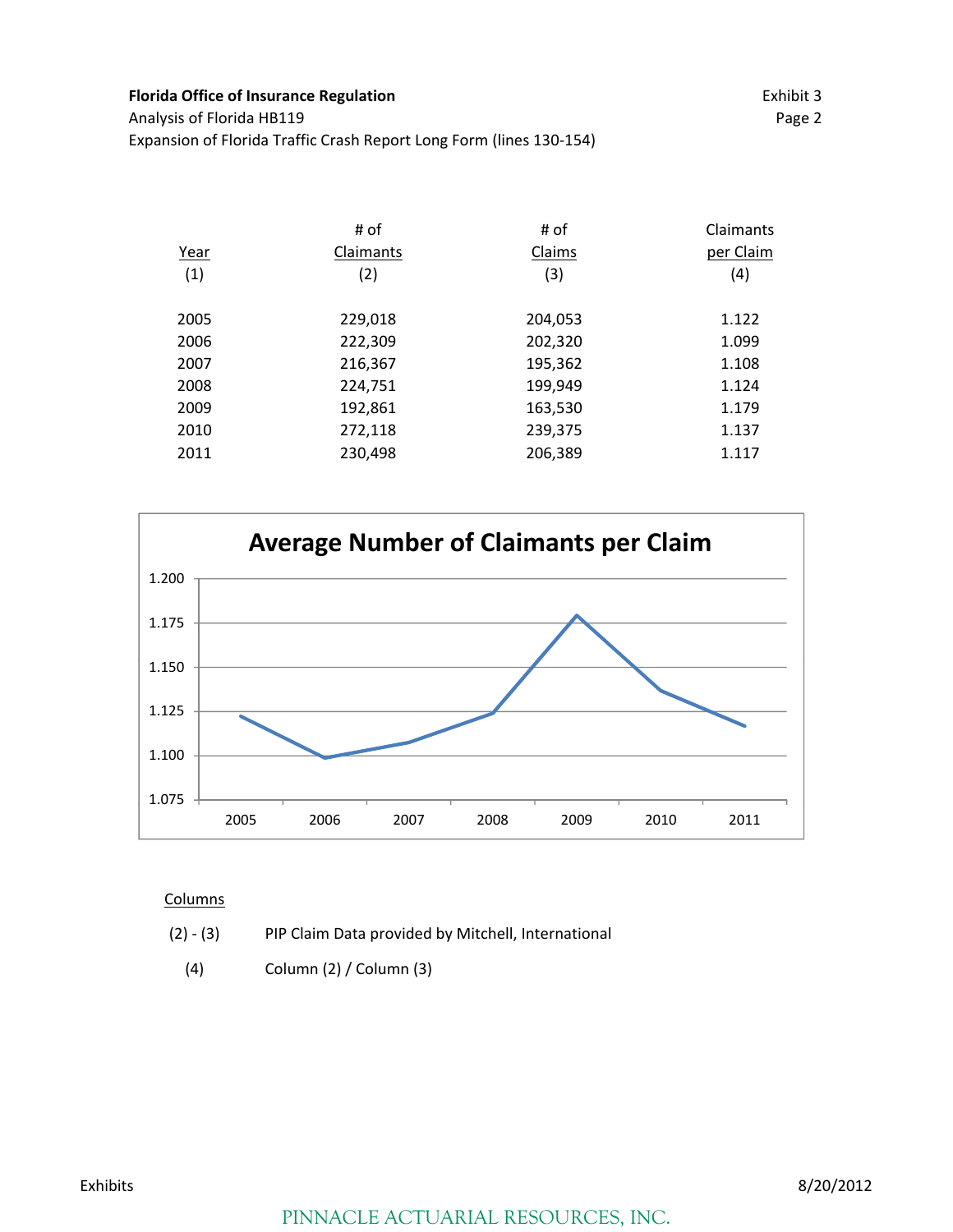Analysis of Florida HB119 Page 1 Separation of Death Benefit (lines 668‐669 & 777‐781)

|      |         |                   | Percentage        |
|------|---------|-------------------|-------------------|
|      | # of    |                   | οf                |
|      | Crash   | # of              | <b>Fatalities</b> |
| Year | Reports | <b>Fatalities</b> | Per Crash         |
| (1)  | (2)     | (3)               | (4)               |
|      |         |                   |                   |
| 2004 | 252,902 | 3,257             | 1.29%             |
| 2005 | 268,605 | 3,533             | 1.32%             |
| 2006 | 256,200 | 3,365             | 1.31%             |
| 2007 | 256,206 | 3,221             | 1.26%             |
| 2008 | 243,342 | 2,983             | 1.23%             |
| 2009 | 235,778 | 2,563             | 1.09%             |
| 2010 | 235,461 | 2,444             | 1.04%             |
|      |         |                   |                   |



- $(2) (3)$ Derived from Florida Highway Safety and Motor Vehicles ‐ Traffic Crash Statistics Reports 2004‐2010
	- (4) Column (3) / Column (2)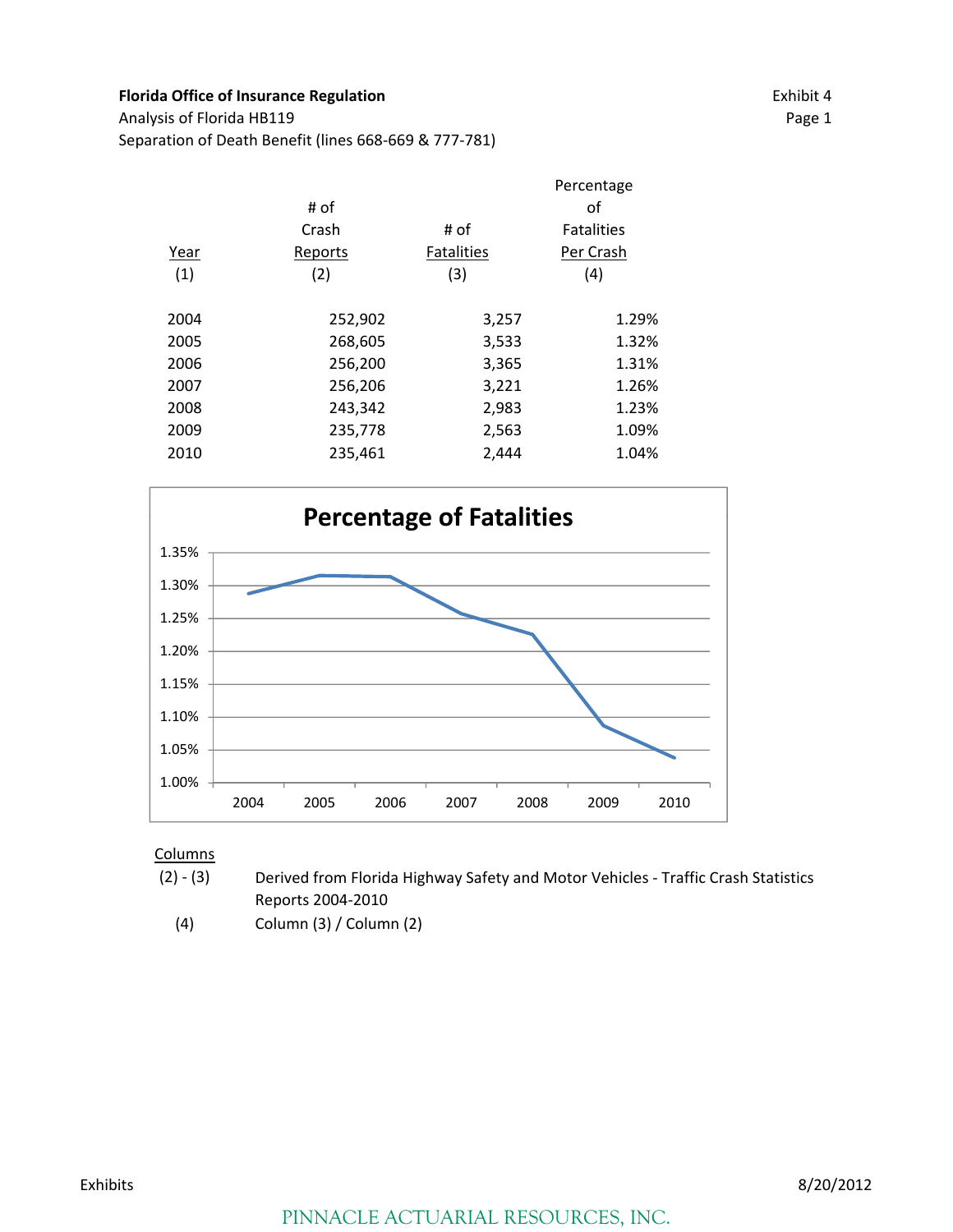Analysis of Florida HB119 Page 2

Separation of Death Benefit (lines 668‐669 & 777‐781)

|           |              |                   |                   |         | <b>Fatality Claims</b> |          |
|-----------|--------------|-------------------|-------------------|---------|------------------------|----------|
|           | Number       | Number            | Percentage        | Paid    | Paid                   | Paid     |
| Accident  | of           | of                | of                | Loss    | Loss                   | Loss     |
| Year      | Claims       | <b>Fatalities</b> | <b>Fatalities</b> | Medical | <b>Wage</b>            | Other    |
| (1)       | (2)          | (3)               | (4)               | (5)     | (6)                    | (7)      |
|           |              |                   |                   |         |                        |          |
| N/A       | 13           | 0                 | 0.0%              | 0       | 0                      | 0        |
| 1997      | $\mathbf{1}$ | 0                 | 0.0%              | 0       | 0                      | 0        |
| 1998      | 1            | 0                 | 0.0%              | 0       | 0                      | $\Omega$ |
| 1999      | 1            | 0                 | 0.0%              | 0       | 0                      | 0        |
| 2000      | 3            | 0                 | 0.0%              | 0       | 0                      | 0        |
| 2001      | 4            | 0                 | 0.0%              | 0       | 0                      | 0        |
| 2002      | 5            | 0                 | 0.0%              | 0       | 0                      | $\Omega$ |
| 2003      | 8            | 0                 | 0.0%              | 0       | 0                      | $\Omega$ |
| 2004      | 30           | 0                 | 0.0%              | 0       | 0                      | $\Omega$ |
| 2005      | 128          | 0                 | 0.0%              | 0       | 0                      | 0        |
| 2006      | 595          | 4                 | 0.7%              | 8,695   | 0                      | 5,000    |
| 2007      | 570          | 11                | 1.9%              | 20,000  | 0                      | 33,869   |
|           |              |                   |                   |         |                        |          |
| 2006-2007 | 1,165        | 15                | 1.3%              | 28,695  | 0                      | 38,869   |

- (2) ‐ (3) Insurance Research Council
- (4) Column (3) / Column (2)
- (5) ‐ (7) Insurance Research Council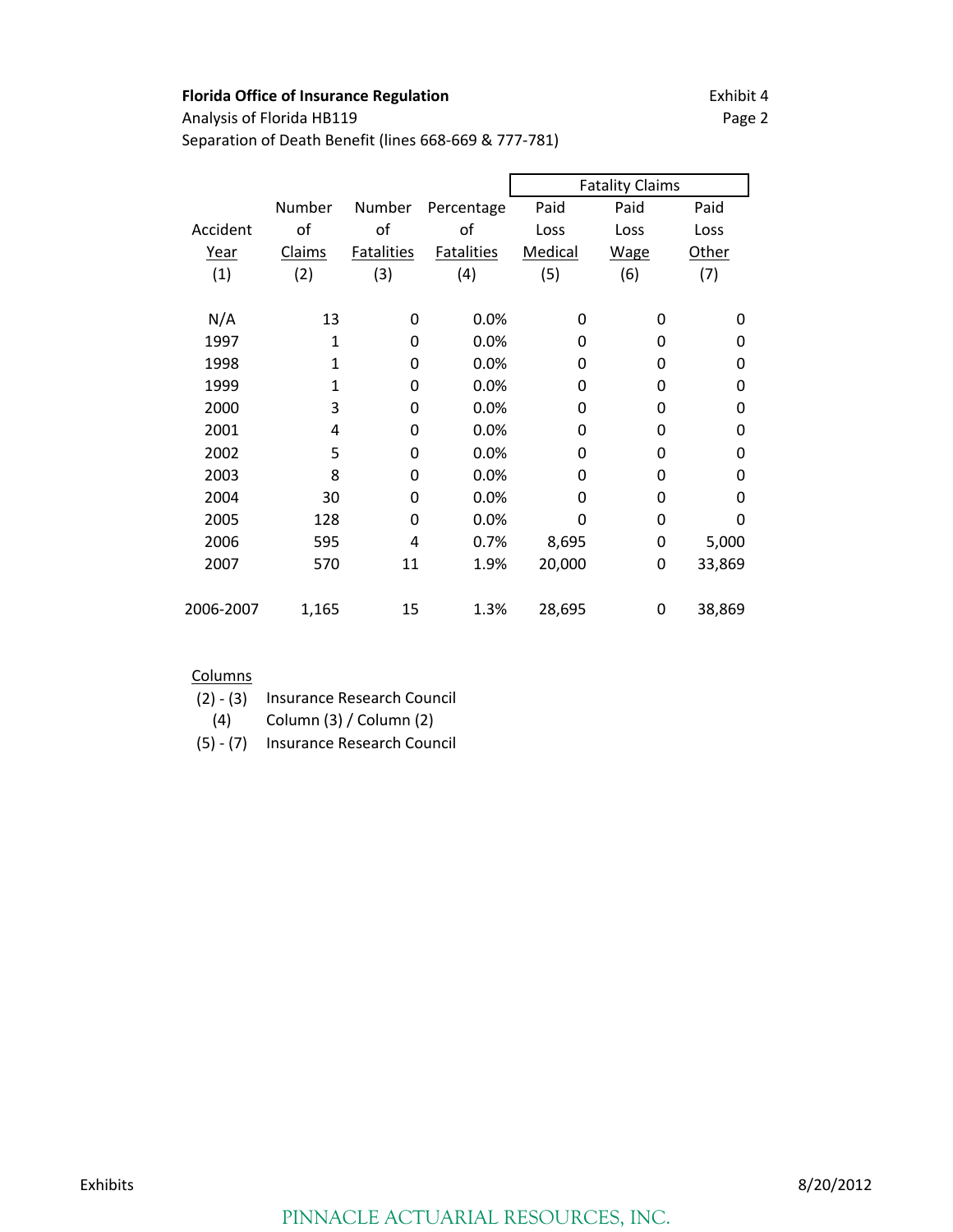Analysis of Florida HB119 Page 3

Separation of Death Benefit (lines 668‐669 & 777‐781)

|          |            |               | Current   |                   |         |          |                |           | Expected  |            |
|----------|------------|---------------|-----------|-------------------|---------|----------|----------------|-----------|-----------|------------|
|          | Closed     |               | Average   |                   |         | Expected | Current        | Change in | Average   | % Increase |
| Accident | Claims     | Gross PIP     | PIP Claim | % of              | Death   | Death    | Death          | Death     | PIP Claim | in Avg.    |
| Year     | w/ Payment | Paid Claims   | Payment   | <b>Fatalities</b> | Benefit | Benefit  | <b>Benefit</b> | Benefit   | Payment   | PIP Claim  |
| (1)      | (2)        | (3)           | (4)       | (5)               | (6)     | (7)      | (8)            | (9)       | (10)      | (11)       |
|          |            |               |           |                   |         |          |                |           |           |            |
| 2006     | 176.059    | 1,211,207,686 | 6,880     | 1.31%             | 5,000   | 66       | 11             | 55        | 6.935     | 0.80%      |
| 2007     | 192.901    | 1,290,228,719 | 6,689     | 1.26%             | 5,000   | 63       | 11             | 52        | 6,741     | 0.78%      |
| 2008     | 164,861    | 1,132,830,827 | 6,871     | 1.23%             | 5,000   | 61       | 11             | 51        | 6,922     | 0.74%      |
| 2009     | 207.505    | 1,598,520,173 | 7,704     | 1.09%             | 5,000   | 54       | 11             | 44        | 7.747     | 0.57%      |
| 2010     | 267.830    | 1,936,451,802 | 7,230     | 1.04%             | 5,000   | 52       | 11             | 41        | 7,272     | 0.57%      |

- (2) ‐ (3) Florida Office of Insurance Regulation, PIP Data Call
	- (4) Column (3) / Column (2)
	- (5) Derived from Florida Highway Safety and Motor Vehicles ‐ Traffic Crash Statistics Reports 2004‐2010 Shown on Exhibit 4, Page 1, Column (4)
	- (6) HB 119
	- (7) Column (5) x Column (6)
	- (8) Column (6) x 0.21% based on claims surveys
	- (9) Column (7) ‐ Column (8)
	- (10) Column (4) + Column (9)
	- (11) Column (10) / Column (4) ‐ 1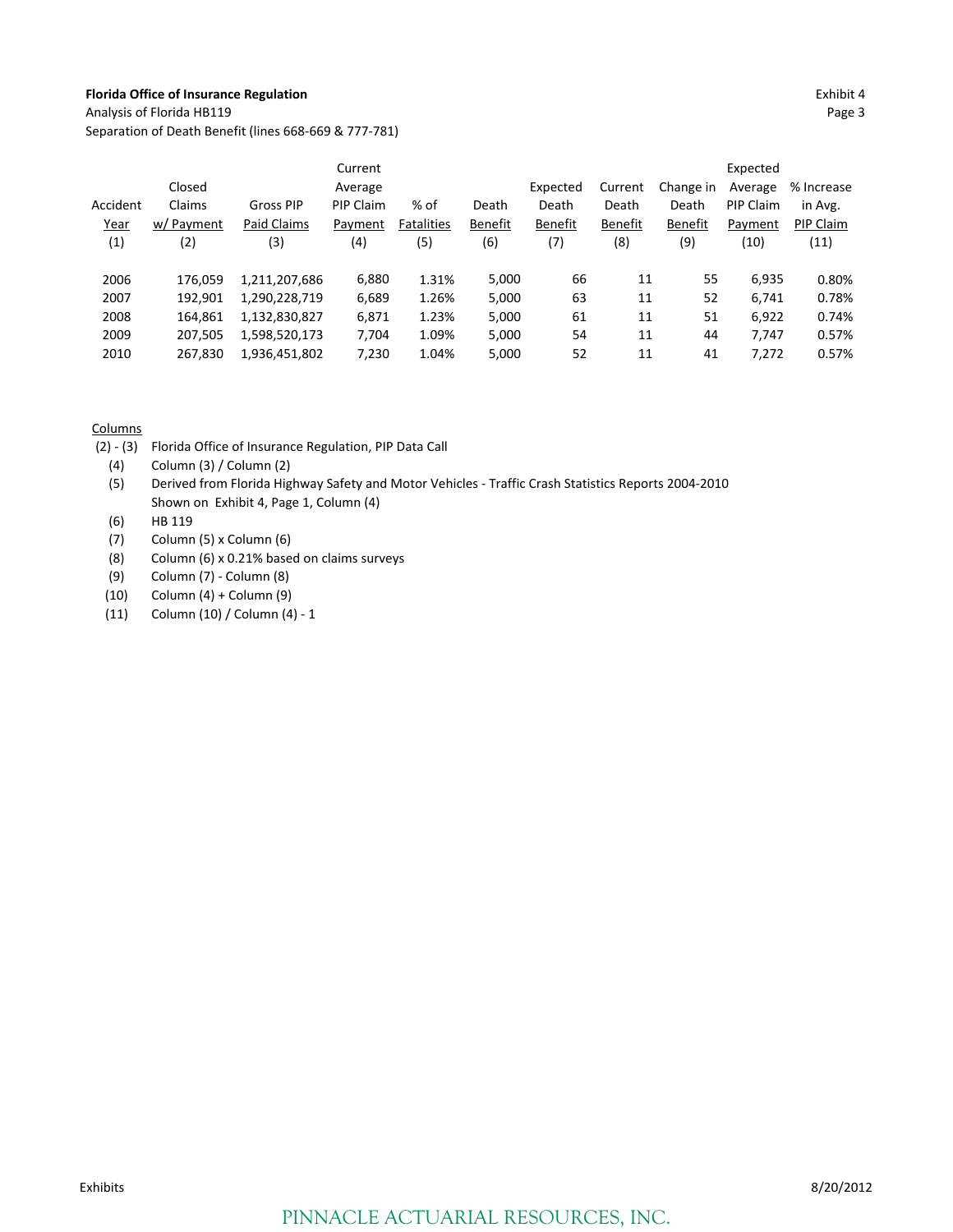Analysis of Florida HB119 Initial Services within 14 Days (lines 677‐679)

|           | <b>All Claims</b> |           | Initial Treatment <= 14 Days Claims |             |            |             |  |  |  |  |
|-----------|-------------------|-----------|-------------------------------------|-------------|------------|-------------|--|--|--|--|
|           | Number            |           | Number                              |             | Percentage | Percentage  |  |  |  |  |
| Accident  | of                | Total     | оf                                  | Total       | of         | οf          |  |  |  |  |
| Year      | Claims            | Paid      | Claims                              | <b>Paid</b> | Claims     | <b>Loss</b> |  |  |  |  |
| (1)       | (2)               | (3)       | (4)                                 | (5)         | (6)        | (7)         |  |  |  |  |
|           |                   |           |                                     |             |            |             |  |  |  |  |
| N/A       | 13                | 54,076    | 0                                   | 0           | 0.0%       | 0.0%        |  |  |  |  |
| 1997      | 1                 | 13,719    | 1                                   | 13,719      | 100.0%     | 100.0%      |  |  |  |  |
| 1998      | $\mathbf{1}$      | 12,950    | 0                                   | 0           | 0.0%       | 0.0%        |  |  |  |  |
| 1999      | $\mathbf{1}$      | 11,505    | 0                                   | 0           | 0.0%       | 0.0%        |  |  |  |  |
| 2000      | 3                 | 29,280    | $\overline{2}$                      | 24,080      | 66.7%      | 82.2%       |  |  |  |  |
| 2001      | 4                 | 24,020    | 3                                   | 21,845      | 75.0%      | 90.9%       |  |  |  |  |
| 2002      | 5                 | 37,556    | 3                                   | 19,456      | 60.0%      | 51.8%       |  |  |  |  |
| 2003      | 8                 | 55,270    | 7                                   | 46,146      | 87.5%      | 83.5%       |  |  |  |  |
| 2004      | 30                | 168,508   | 26                                  | 140,854     | 86.7%      | 83.6%       |  |  |  |  |
| 2005      | 128               | 970,269   | 99                                  | 766,648     | 77.3%      | 79.0%       |  |  |  |  |
| 2006      | 595               | 3,973,149 | 495                                 | 3,320,647   | 83.2%      | 83.6%       |  |  |  |  |
| 2007      | 570               | 3,179,355 | 513                                 | 2,814,819   | 90.0%      | 88.5%       |  |  |  |  |
|           |                   |           |                                     |             |            |             |  |  |  |  |
| 2005-2007 | 1,293             | 8,122,773 | 1,107                               | 6,902,114   | 85.6%      | 85.0%       |  |  |  |  |

### **Columns**

(2) ‐ (5) Insurance Research Council

(6) Column (4) / Column (2)

(7) Column (5) / Column (3)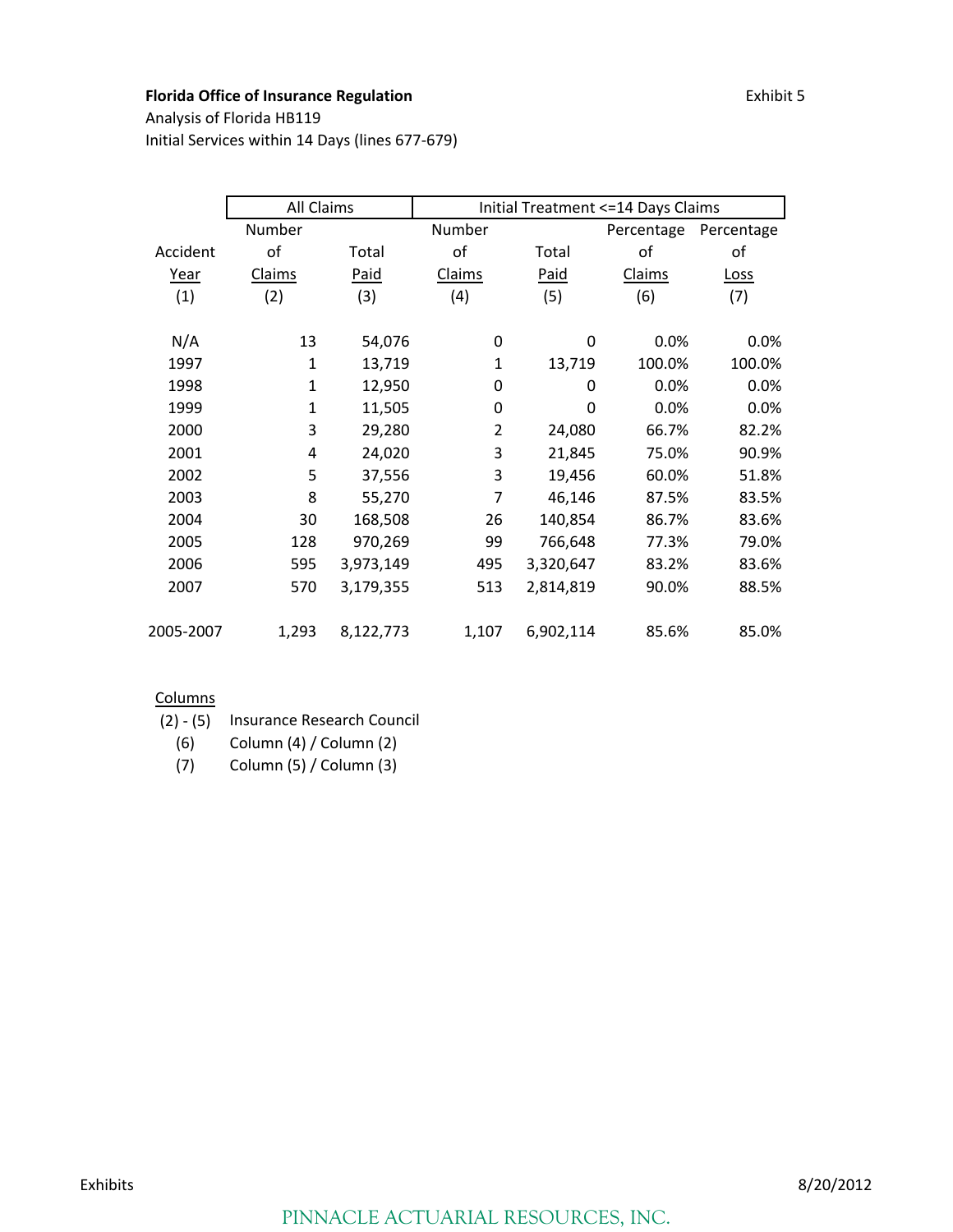Analysis of Florida HB119 Limitation on Non‐Emergency Conditions (lines 750‐754) Data has been trended to 2012

|           |           | Non      | Total     | Emergency |           |              | Non-Emergency Medical Payments |          |          |             |         | Capped Non-Emergency Medical Payments |             |          |             |             | Total     | Total   |
|-----------|-----------|----------|-----------|-----------|-----------|--------------|--------------------------------|----------|----------|-------------|---------|---------------------------------------|-------------|----------|-------------|-------------|-----------|---------|
| Accident  | Total     | Medical  | Medical   | Medical   |           |              | 2,501                          | 5,001    | 7501     |             |         |                                       | 2,501       | 5,001    | 7501        |             | Savings   | Savings |
| Year      | Payments  | Pavments | Payments  | Payments  | Total     | $0 - 2,500$  | $-5,000$                       | $-7,500$ | - 9,999  | $>= 10,000$ | Total   | $0 - 2,500$                           | $-5,000$    | $-7,500$ | - 9,999     | $>= 10,000$ | Dollars   | Percent |
| (1)       | (2)       | (3)      | (4)       | (5)       | (6)       | (7)          | (8)                            | (9)      | (10)     | (11)        | (12)    | (13)                                  | (14)        | (15)     | (16)        | (17)        | (18)      | (19)    |
|           |           |          |           |           |           |              |                                |          |          |             |         |                                       |             |          |             |             |           |         |
| N/A       | 57,931    | 25       | 57,905    | 53,681    | 4,224     | 1,152        | 3,072                          | $\Omega$ | $\Omega$ | $\mathbf 0$ | 3,902   | 1,152                                 | 2,750       | $\Omega$ | $\Omega$    | 0           | 322       | 0.6%    |
| 1997      | 11,000    | 0        | 11,000    | 0         | 11,000    |              |                                | $\Omega$ | $\Omega$ | 11,000      | 2,750   | 0                                     |             | $\Omega$ | $\Omega$    | 2,750       | 8,250     | 75.0%   |
| 1998      | 10,150    | 0        | 10,150    | 10,150    | 0         |              |                                | $\Omega$ | $\Omega$ | $\mathbf 0$ |         | 0                                     |             | $\Omega$ | $\mathbf 0$ | 0           | 0         | 0.0%    |
| 1999      | 10,150    | 0        | 10,150    | 10,150    | $\Omega$  |              |                                |          | $\Omega$ | $\Omega$    |         | 0                                     |             | $\Omega$ | $\Omega$    |             | $\Omega$  | 0.0%    |
| 2000      | 10,444    | 6,637    | 3,808     | 0         | 3,808     | 0            | 3,808                          |          | $\Omega$ | $\mathbf 0$ | 2,750   | 0                                     | 2,750       | $\Omega$ | $\mathbf 0$ | 0           | 1,058     | 10.1%   |
| 2001      | 31,666    | 0        | 31,666    | 10,150    | 21,516    | 0            | 4,937                          | 5,578    | $\Omega$ | 11,000      | 8,250   | $\Omega$                              | 2,750       | 2,750    | $\Omega$    | 2,750       | 13,266    | 41.9%   |
| 2002      | 50,820    | 595      | 50,225    | 28,225    | 22,000    | $\mathbf{0}$ | $\Omega$                       | $\Omega$ | $\Omega$ | 22,000      | 5,500   | 0                                     | $\mathbf 0$ | $\Omega$ | $\mathbf 0$ | 5,500       | 16,500    | 32.5%   |
| 2003      | 76,514    | 626      | 75,889    | 40,056    | 35,832    | 0            | 3,318                          | $\Omega$ | 10,514   | 22,000      | 11,000  | $\Omega$                              | 2,750       | $\Omega$ | 2,750       | 5,500       | 24,832    | 32.5%   |
| 2004      | 226,201   | 3,699    | 222,501   | 169,215   | 53,286    | $\Omega$     | 4,406                          | 27,185   | 10,695   | 11,000      | 19,250  | $\Omega$                              | 2,750       | 11,000   | 2,750       | 2,750       | 34,036    | 15.0%   |
| 2005      | 1,033,975 | 19,288   | 1,014,688 | 650,202   | 364,486   | 5,111        | 13,110                         | 33,411   | 92,854   | 220,000     | 106,861 | 5,111                                 | 8,250       | 13,750   | 24,750      | 55,000      | 257,625   | 24.9%   |
| 2006      | 4,385,102 | 99,514   | 4,285,588 | 2,903,968 | .381,619  | 27,199       | 81,200                         | 131,237  | 338,984  | 803,000     | 425,949 | 27,199                                | 55,000      | 49,500   | 93,500      | 200,750     | 955,670   | 21.8%   |
| 2007      | 3,153,713 | 124,861  | 3,028,853 | 2,295,179 | 733,673   | 52,870       | 82,998                         | 118,652  | 39,154   | 440,000     | 275,620 | 52,870                                | 55,000      | 46,750   | 11,000      | 110,000     | 458,054   | 14.5%   |
|           |           |          |           |           |           |              |                                |          |          |             |         |                                       |             |          |             |             |           |         |
| Total     | 9,057,666 | 255,244  | 8,802,422 | 6,170,977 | 2,631,444 | 86,332       | 196,849                        | 316,062  | 492,201  | 1,540,000   | 861,832 | 86,332                                | 132,000     | 123,750  | 134,750     | 385,000     | 1,769,612 | 19.5%   |
|           |           |          |           |           |           |              |                                |          |          |             |         |                                       |             |          |             |             |           |         |
| 2005-2007 | 8,572,790 | 243,662  | 8,329,128 | 5,849,350 | 2,479,778 | 85,180       | 177,308                        | 283,299  | 470,992  | 1,463,000   | 808,430 | 85,180                                | 118,250     | 110,000  | 129,250     | 365,750     | 1,671,349 | 19.5%   |

#### Columns

(2) Column (3) <sup>+</sup> Column (4)

(3) Insurance Research Council, trended to 2012 at 1.5% total frequency and 8.0% annual severity

 $(4)$  Column  $(5)$  + Column  $(6)$ 

(5) Insurance Research Council Data for emergency room treatments and tort qualification, trended to 2012 at 1.5% total frequency and 8.0% annual severity

(6) ‐ (11) Insurance Research Council, trended to 2012 at 10.0% total frequency and 8.0% annual severity

(12) ‐ (17) Columns (6) ‐ (11) capped at \$2,500 per claim

(18) Column (6) ‐ Column (12)

(19) Column (18) / Column (2)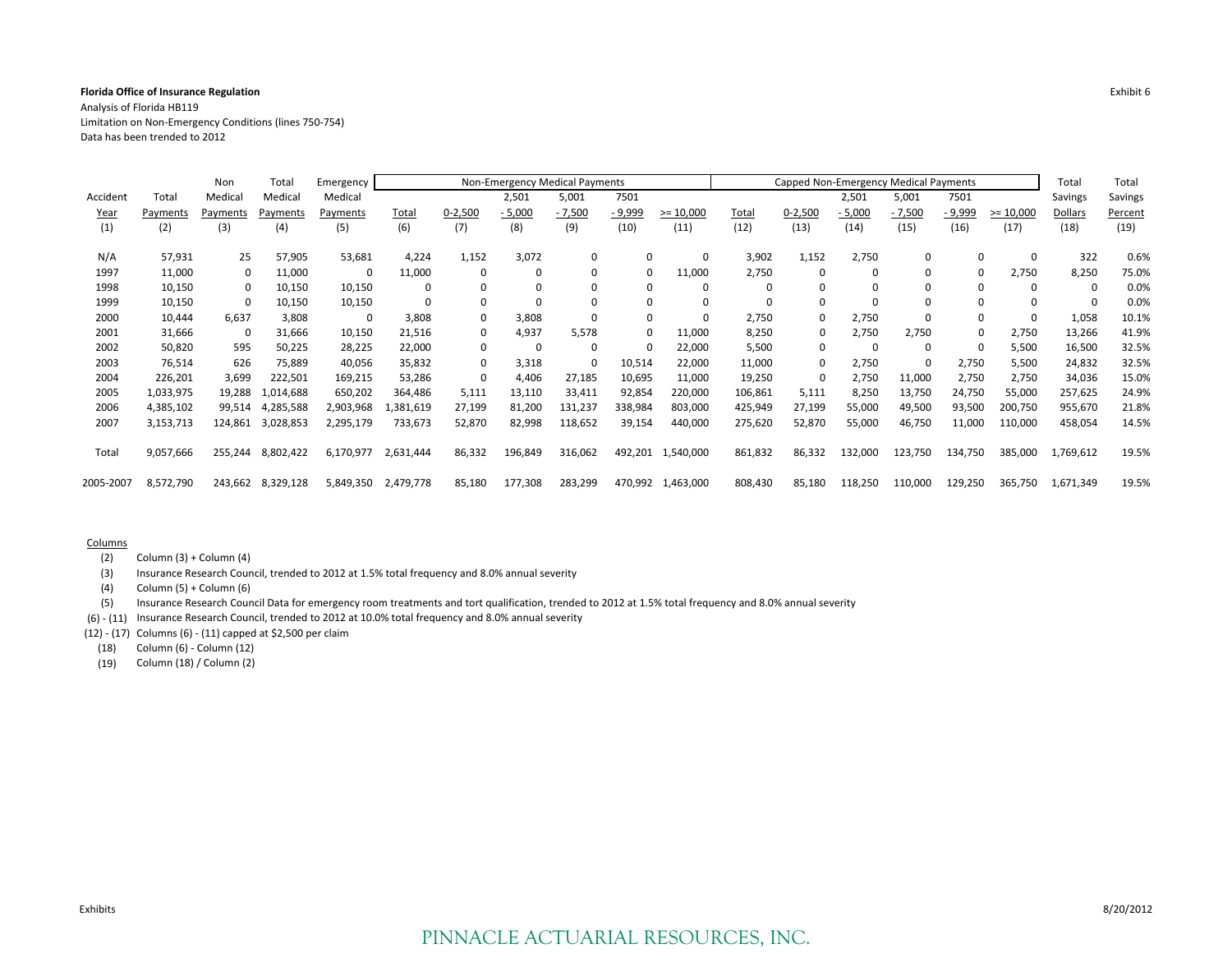Analysis of Florida HB119 Exclusion of Massage Therapy & Acupuncture (lines 755‐76)

|           |         | All Claims    | Massage Claims |           |           | <b>Acupuncture Claims</b> |          |          |          |           |              | Massage + Acupuncture Claims |              |
|-----------|---------|---------------|----------------|-----------|-----------|---------------------------|----------|----------|----------|-----------|--------------|------------------------------|--------------|
|           | Number  | Total         | Allowed        | Massage   | Other MT  | Allowed                   | Allowed  | Allowed  | Allowed  | Allowed   | Acupuncture  | Allowed                      |              |
| Accident  | of      | Allowed       | Payments       | as a % of | as a % of | Payments                  | Payments | Payments | Payments | Payments  | as a % of    | Payments                     | as a % of    |
| Year      | Claims  | Payments      | 97124          | Total     | Total     | 97810                     | 97811    | 97813    | 97814    | Total     | <u>Total</u> | Total                        | <b>Total</b> |
| (1)       | (2)     | (3)           | (4)            | (5)       | (6)       | (7)                       | (8)      | (9)      | (10)     | (11)      | (12)         | (13)                         | (14)         |
| 2005      | 204,053 | 619,320,895   | 52,553,952     | 8.5%      | 0.4%      | 1,186,528                 | 188.037  | 901.176  | 155,705  | 2.431.445 | 0.4%         | 54,985,397                   | 9.3%         |
| 2006      | 202,320 | 630.426.837   | 50,513,915     | 8.0%      | $0.4\%$   | 1.289.751                 | 360.624  | .584.086 | 227.835  | 3.462.296 | 0.5%         | 53,976,211                   | 9.0%         |
| 2007      | 195,362 | 661,505,773   | 56,585,298     | 8.6%      | 0.4%      | 1,739,480                 | 463.264  | .146.895 | 251.423  | 3.601.063 | 0.5%         | 60,186,360                   | 9.5%         |
| 2008      | 199,949 | 684,580,461   | 67.024.782     | 9.8%      | $0.4\%$   | 1,122,761                 | 346.093  | 729,153  | 325.852  | 2,523,860 | 0.4%         | 69,548,641                   | 10.6%        |
| 2009      | 163,530 | 897.618.496   | 111.452.654    | 12.4%     | 0.4%      | 1,098,619                 | 375.200  | 578,908  | 303.985  | 2,356,712 | 0.3%         | 113,809,365                  | 13.1%        |
| 2010      | 239,375 | 1,092,721,385 | 147.950.936    | 13.5%     | 0.4%      | 1,256,765                 | 476,575  | 423,670  | 216.940  | 2.373.951 | 0.2%         | 150,324,887                  | 14.2%        |
| 2011      | 206,389 | 855,644,075   | 109,393,999    | 12.8%     | 0.4%      | 1,080,203                 | 465,487  | 334,688  | 182,305  | 2,062,684 | 0.2%         | 111,456,683                  | 13.4%        |
| 2010-2011 | 445,764 | 1,948,365,460 | 257,344,935    | 13.2%     | 0.4%      | 2,336,968                 | 942,062  | 758,359  | 399.245  | 4,436,635 | 0.2%         | 261,781,570                  | 13.9%        |

- (2) ‐ (4) PIP Claim Data provided by Mitchell, International
	- (5) Column (4) / Column (3)
- (6) Based on 2010 year of PIP Claim Data provided by Mitchell, International
- (7) ‐ (10) PIP Claim Data provided by Mitchell, International
- (11) Column (7) <sup>+</sup> Column (8) <sup>+</sup> Column (9) <sup>+</sup> Column (10)
- (12) Column (11) / Column (3)
- (13) Column (4) <sup>+</sup> Column (11)
- (14) Column 5 <sup>+</sup> Column 6 <sup>+</sup> Column (12)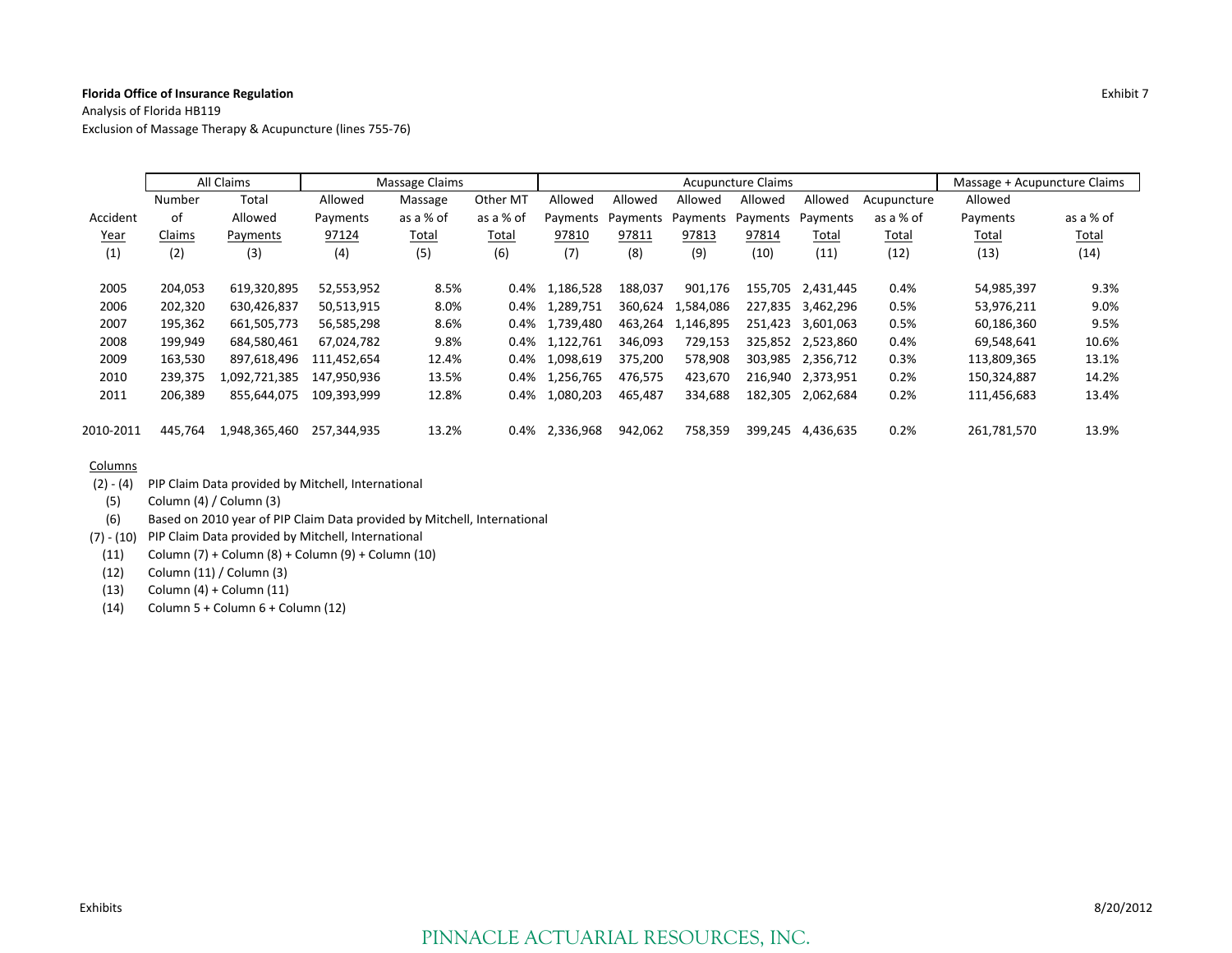Analysis of Florida HB119

Fix Medicare Fee Schedule (lines 1049‐1057)

|          |               |               | Fee        | Estimated         | Selected |          |           |
|----------|---------------|---------------|------------|-------------------|----------|----------|-----------|
|          |               | Fee           | Schedule   | Fee Schedule      | Fee      | Fee      |           |
| Accident | Total         | Schedule      | Percentage | Impact From       | Schedule | Schedule | Potential |
| Year     | Charged       | Adjustments   | Removed    | <b>Fast Track</b> | Impact   | Use      | Savings   |
| (1)      | (2)           | (3)           | (4)        | (5)               | (6)      | (7)      | (8)       |
| 2004     | 1,208,478,678 | 66,482,343    | 5.5%       | 0.0%              |          |          |           |
| 2005     | 2,140,799,758 | 100,700,150   | 4.7%       | $0.0\%$           |          |          |           |
| 2006     | 2,250,799,160 | 122,328,850   | 5.4%       | 0.0%              |          |          |           |
| 2007     | 2,103,381,663 | 151,921,064   | 7.2%       | 0.0%              |          |          |           |
| 2008     | 2,298,247,463 | 637,964,617   | 27.8%      | 0.0%              |          |          |           |
| 2009     | 2,484,572,612 | 785,051,202   | 31.6%      | 0.0%              |          |          |           |
| 2010     | 3,182,488,432 | 1,484,102,401 | 46.6%      | 0.0%              |          |          |           |
| 2011     | 3,028,984,240 | 872,512,452   | 28.8%      | $0.0\%$           | 15.0%    | 90%      | 1.5%      |

- (2) ‐ (3) PIP Claim Data provided by Mitchell, International
	- (4) Column (3) / Column (2)
	- (5) Estimated based on change in paid severity
	- (6) Based on Column (4) and Column (5)
	- (7) PIP Claim Data provided by Mitchell, International
	- (8) Column (6) <sup>x</sup> [1 ‐ Column (7)]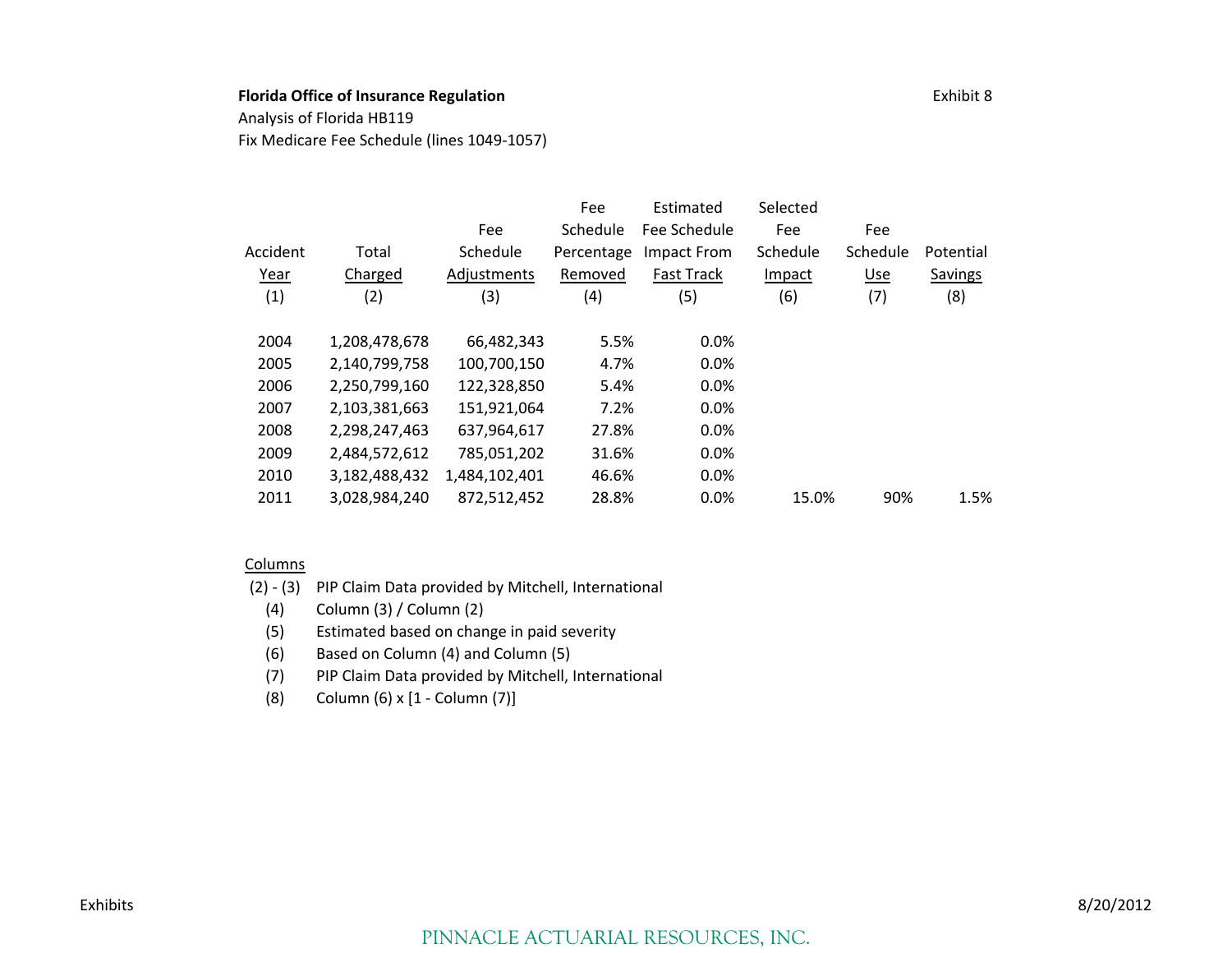Analysis of Florida HB119

Insureds Refusal to Submit/Failure to Appear at 2 Medical Exams (lines 1522‐1525)

| Accident<br><u>Year</u> | Total<br>Claims | Total<br>Paid | Refused<br><b>IME</b><br>Claims | Refused<br><b>IME</b><br><b>Paid</b> | <b>Refused IME</b><br>Claims as a<br>% of Total | <b>Refused IME</b><br>Paid as a<br>% of Total |
|-------------------------|-----------------|---------------|---------------------------------|--------------------------------------|-------------------------------------------------|-----------------------------------------------|
| (1)                     | (2)             | (3)           | (4)                             | (5)                                  | (6)                                             | (7)                                           |
| N/A                     | 13              | 54,076        | 0                               | 10,000                               | 0.0%                                            | 18.5%                                         |
| 1997                    | 1               | 13,719        | 0                               | 13,719                               | 0.0%                                            | 100.0%                                        |
| 1998                    | 1               | 12,950        | 0                               | 12,950                               | 0.0%                                            | 100.0%                                        |
| 1999                    | 1               | 11,505        | 0                               | 0                                    | 0.0%                                            | 0.0%                                          |
| 2000                    | 3               | 29,280        | 0                               | 14,080                               | 0.0%                                            | 48.1%                                         |
| 2001                    | 4               | 24,020        | 0                               | 11,845                               | 0.0%                                            | 49.3%                                         |
| 2002                    | 5               | 37,556        | 0                               | 7,038                                | 0.0%                                            | 18.7%                                         |
| 2003                    | 8               | 55,270        | 0                               | 14,892                               | 0.0%                                            | 26.9%                                         |
| 2004                    | 30              | 168,508       | 0                               | 15,893                               | 0.0%                                            | 9.4%                                          |
| 2005                    | 128             | 970,269       | 3                               | 244,296                              | 2.3%                                            | 25.2%                                         |
| 2006                    | 595             | 3,973,149     | 6                               | 506,975                              | 1.0%                                            | 12.8%                                         |
| 2007                    | 570             | 3,179,355     | 3                               | 244,473                              | 0.5%                                            | 7.7%                                          |
| 2005-2007               | 1,293           | 8,122,773     | 12                              | 995,744                              | 0.9%                                            | 12.3%                                         |

#### **Columns**

| Insurance Research Council |
|----------------------------|
|                            |

(6) Column (4) / Column (2)

(7) Column (5) / Column (3)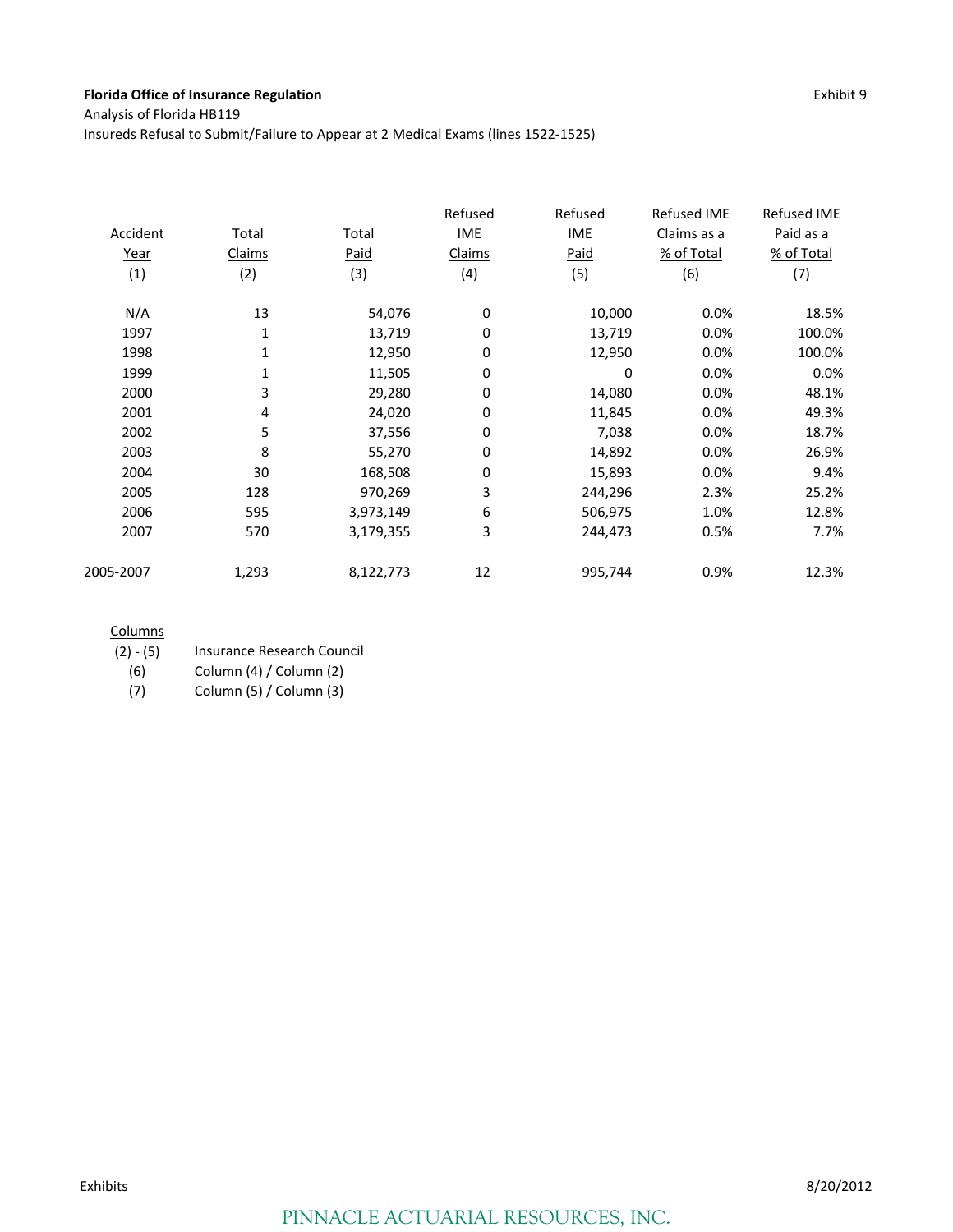Attorney Fees Calculated w/o Contingency Fee Multiplier (lines 1543‐1545)

|           |             |           |              |           | Attorney    | Attorney   |
|-----------|-------------|-----------|--------------|-----------|-------------|------------|
| Accident  | Total       | Total     | Attorney     | Attorney  | Claims as a | Paid as a  |
| Year      | Claims      | Paid      | Claims       | Paid      | % of Total  | % of Total |
| (1)       | (2)         | (3)       | (4)          | (5)       | (6)         | (7)        |
| N/A       | 13          | 54,076    | 4            | 20,606    | 30.8%       | 38.1%      |
| 1997      | $\mathbf 1$ | 13,719    | $\mathbf{1}$ | 13,719    | 100.0%      | 100.0%     |
| 1998      | $\mathbf 1$ | 12,950    | $\mathbf{1}$ | 12,950    | 100.0%      | 100.0%     |
| 1999      | $\mathbf 1$ | 11,505    | 0            | 0         | 0.0%        | 0.0%       |
| 2000      | 3           | 29,280    | 3            | 29,280    | 100.0%      | 100.0%     |
| 2001      | 4           | 24,020    | 4            | 24,020    | 100.0%      | 100.0%     |
| 2002      | 5           | 37,556    | 4            | 30,518    | 80.0%       | 81.3%      |
| 2003      | 8           | 55,270    | 5            | 39,835    | 62.5%       | 72.1%      |
| 2004      | 30          | 168,508   | 12           | 87,255    | 40.0%       | 51.8%      |
| 2005      | 128         | 970,269   | 75           | 631,525   | 58.6%       | 65.1%      |
| 2006      | 595         | 3,973,149 | 278          | 2,305,352 | 46.7%       | 58.0%      |
| 2007      | 570         | 3,179,355 | 138          | 1,180,583 | 24.2%       | 37.1%      |
| 2005-2007 | 1,293       | 8,122,773 | 491          | 4,117,460 | 38.0%       | 50.7%      |

- (2) ‐ (5) Insurance Research Council
	- (6) Column (4) / Column (2)
	- (7) Column (5) / Column (3)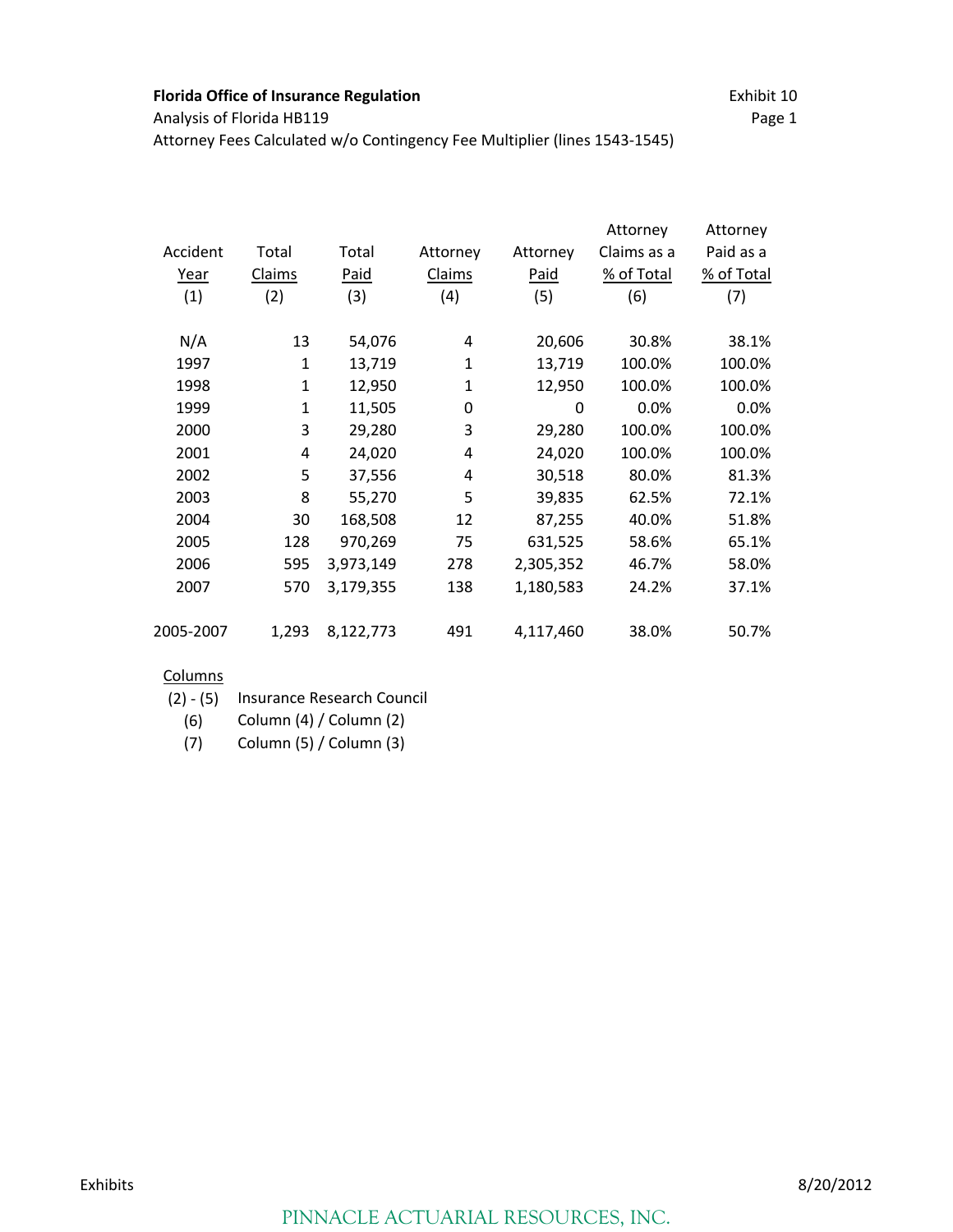Analysis of Florida HB119 Page 2 Attorney Fees Calculated w/o Contingency Fee Multiplier (lines 1543‐1545)

|                                           | 2008            | 2009            | 2010            | 1Q-3Q 2011      |
|-------------------------------------------|-----------------|-----------------|-----------------|-----------------|
| Loss & LAE Paid on Closed No-Fault Claims | \$1,135,316,761 | \$1,232,926,735 | \$1,207,329,343 | \$1,243,016,500 |
| Amount Paid to Defense Attorneys          | 33,413,744      | 22,352,901      | 25,284,727      | 26,618,543      |
| Amount Paid to Plaintiff Attorneys        | 41,546,650      | 33,241,540      | 33,599,493      | 29,908,629      |
| <b>Total Attorney Fees</b>                | 74,960,394      | 55,594,441      | 58,884,220      | 56,527,172      |
| Defense Attorney Fees as a % Loss & LAE   | 2.9%            | 1.8%            | 2.1%            | 2.1%            |
| Plaintiff Attorney Fees as a % Loss & LAE | 3.7%            | 2.7%            | 2.8%            | 2.4%            |
|                                           |                 |                 |                 |                 |

Source: "Results from Recent Industry Survey on Florida Attorney Fees", PCI & PIF

### PINNACLE ACTUARIAL RESOURCES, INC.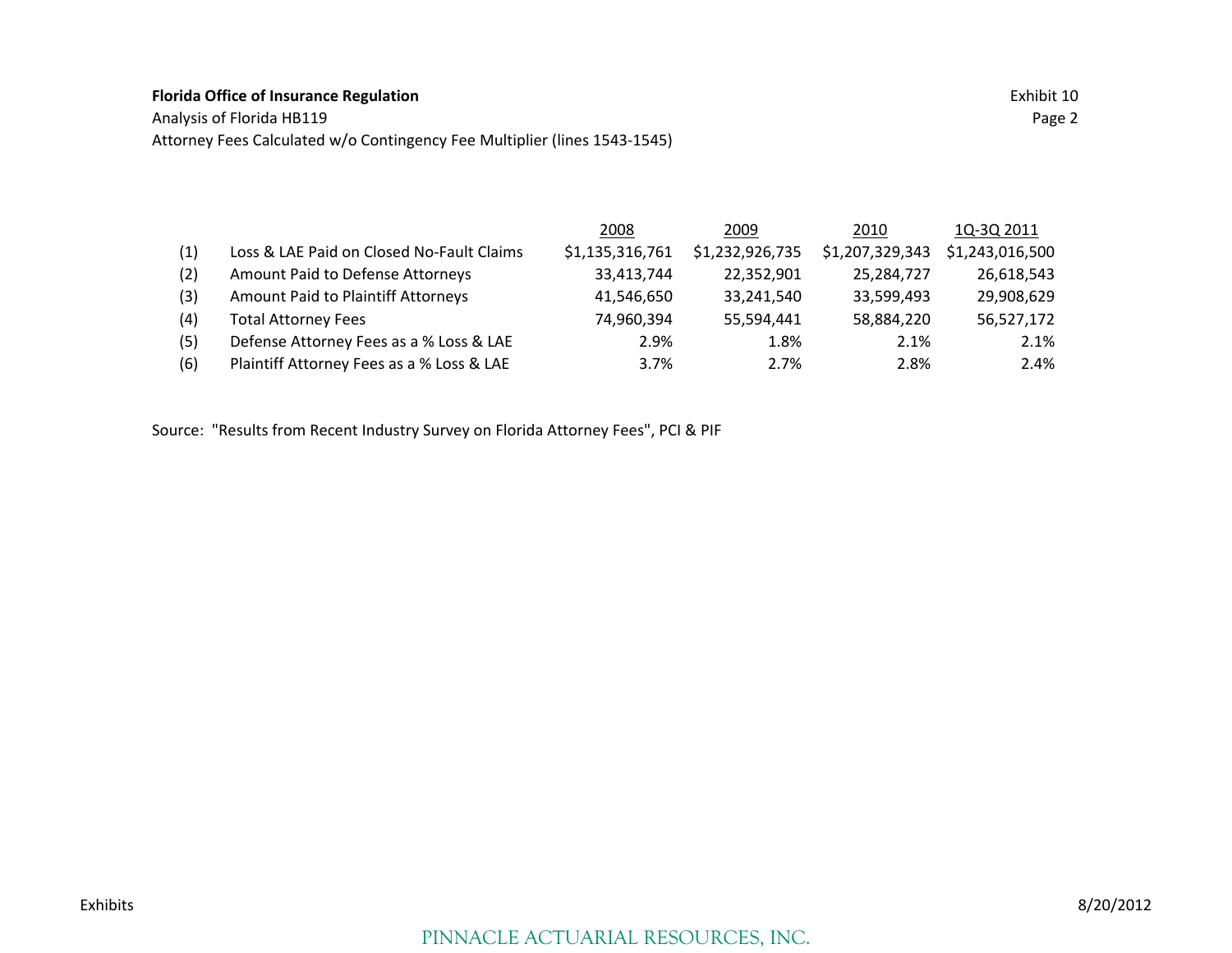|                                                                         | 2011 Total  |
|-------------------------------------------------------------------------|-------------|
| 1st District Court of Appeals Counties                                  | Allowed     |
| Escambia                                                                | 6,609,423   |
| 1st District Counties Excluding Escambia                                | 46,751,220  |
| <b>State Total Allowed</b>                                              | 856,222,158 |
| % of 1st District Excl. Escambia Claims Subject to Multiplier           | 10.0%       |
| Escambia % of Statewide Claims Subject to Multiplier                    | 0.772%      |
| 1st District Excl. Escambia % of Statewide Claims Subject to Multiplier | 0.546%      |
| 1st District % of Statewide Claims Subject to Multiplier                | 1.318%      |
| Attorney Fees as % of Total Allowed                                     | 5.0%        |
| Contingency Fee Multiplier                                              | 2.5         |
| <b>Savings</b>                                                          | 0.2%        |
|                                                                         |             |

#### Rows

- (1) ‐ (3) PIP Claim Data provided by Mitchell, International
- (4) From claim representitive interviews
- (5) Row (1) / Row (3)
- (6) Row (2) x Row (4) / Row (3)
- (7) Row (5) / Row (6)
- (8) ‐ (9) 2011 PIP Working Group Report

(10) Row (7) x Row (8) x Row (9)

Note: 1st District Court of Appeals includes counties Alachua, Baker, Bay, Bradford, Calhoun, Clay, Columbia, Dixie, Duval, Escambia, Franklin, Gadsden, Gilchrist, Gulf, Hamilton, Holmes, Jackson, Jefferson, Lafayette, Leon, Levy, Liberty, Madison, Nassau, Okaloosa, Santa Rosa, Suwannee, Taylor, Union, Wakulla, Walton, and Washington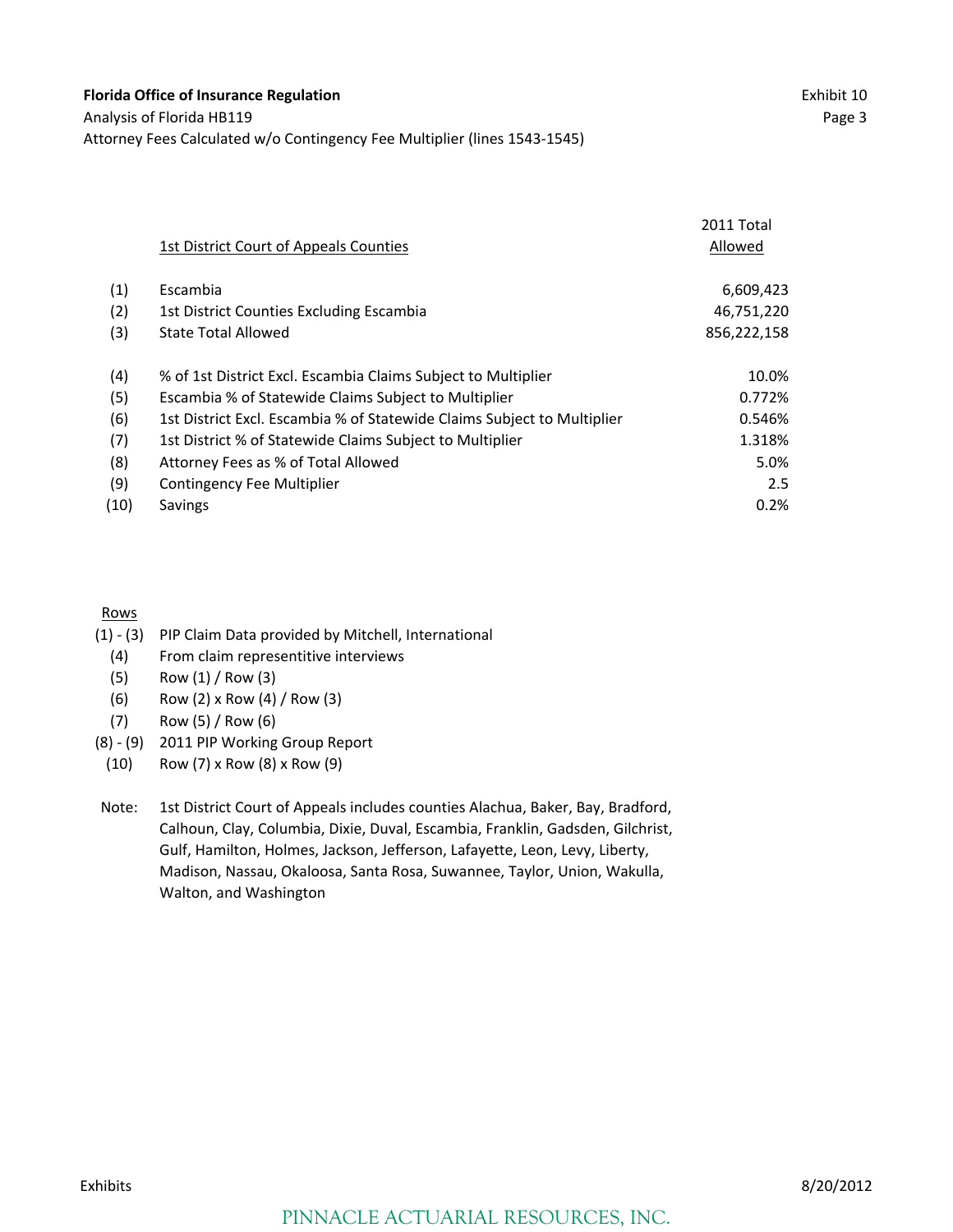Analysis of Florida HB119

Average Premium

|          | BI            | PD            | PIP           | Med Pay     | UM/UIM                                                                                                   | Comprehensive | Collision     | Total                 |
|----------|---------------|---------------|---------------|-------------|----------------------------------------------------------------------------------------------------------|---------------|---------------|-----------------------|
| Accident | Earned        | Earned        | Earned        | Earned      | Earned                                                                                                   | Earned        | Earned        | Earned                |
| Year     | Premium       | Premium       | Premium       | Premium     | Premium                                                                                                  | Premium       | Premium       | Premium               |
| (1)      | (2)           | (3)           | (4)           | (5)         | (6)                                                                                                      | (7)           | (8)           | (9)                   |
|          |               |               |               |             |                                                                                                          |               |               |                       |
| 2008     | 1,475,719,173 | 1,086,065,828 | 1,312,671,126 | 112,014,096 | 554,298,156                                                                                              | 218,261,132   | 1,402,271,358 | 6,161,300,870         |
| 2009     | 1,457,782,926 | 1,063,135,654 | 1,269,837,116 | 96,218,799  | 544,242,062                                                                                              | 213,637,680   | 1,282,332,419 | 5,927,186,657         |
| 2010     | 1,606,825,961 | 982,588,927   | 1,291,887,682 | 85,504,021  | 601,448,969                                                                                              | 204,878,428   | 1,163,725,178 | 5,936,859,166         |
| Total    | 4,540,328,060 | 3,131,790,410 | 3,874,395,924 | 293,736,917 | 1,699,989,187                                                                                            | 636,777,240   | 3,848,328,955 | 18,025,346,693        |
|          | BI            | PD            | PIP           | Med Pay     | UM/UIM                                                                                                   | Comprehensive | Collision     | Total                 |
| Accident | Earned        | Earned        | Earned        | Earned      | Earned                                                                                                   | Earned        | Earned        | Earned                |
| Year     | Exposure      | Exposure      | Exposure      | Exposure    | Exposure                                                                                                 | Exposure      | Exposure      | Exposure              |
| (10)     | (11)          | (12)          | (13)          | (14)        | (15)                                                                                                     | (16)          | (17)          | (18)                  |
|          |               |               |               |             |                                                                                                          |               |               |                       |
| 2008     | 6,076,098     | 6,406,555     | 6,310,882     | 2,285,298   | 4,100,117                                                                                                | 2,612,415     | 4,944,661     | 6,406,555             |
| 2009     | 5,957,520     | 6,271,594     | 6,319,700     | 2,144,723   | 4,011,687                                                                                                | 2,520,396     | 4,801,306     | 6,319,700             |
| 2010     | 5,803,737     | 6,125,345     | 6,170,440     | 1,980,770   | 3,852,242                                                                                                | 2,410,088     | 4,635,018     | 6,170,440             |
| Total    | 17,837,355    | 18,803,494    | 18,801,021    | 6,410,791   | 11,964,046                                                                                               | 7,542,899     | 14,380,985    | 18,896,694            |
|          | BI            | PD            | PIP           | Med Pay     | UM/UIM                                                                                                   | Comprehensive | Collision     | Total                 |
| Accident | Average       | Average       | Average       | Average     | Average                                                                                                  | Average       | Average       | Average               |
| Year     |               |               |               |             | Earned Premium Earned Premium Earned Premium Earned Premium Earned Premium Earned Premium Earned Premium |               |               | <b>Earned Premium</b> |
| (19)     | (20)          | (21)          | (22)          | (23)        | (24)                                                                                                     | (25)          | (26)          | (27)                  |
|          |               |               |               |             |                                                                                                          |               |               |                       |
| 2008     | 242.87        | 169.52        | 208.00        | 49.02       | 135.19                                                                                                   | 83.55         | 283.59        | 961.72                |
| 2009     | 244.70        | 169.52        | 200.93        | 44.86       | 135.66                                                                                                   | 84.76         | 267.08        | 937.89                |
| 2010     | 276.86        | 160.41        | 209.37        | 43.17       | 156.13                                                                                                   | 85.01         | 251.07        | 962.15                |
| Total    | 254.54        | 166.55        | 206.07        | 45.82       | 142.09                                                                                                   | 84.42         | 267.60        | 953.89                |

Data provided by Independent Statistical Services, Inc.

### PINNACLE ACTUARIAL RESOURCES, INC.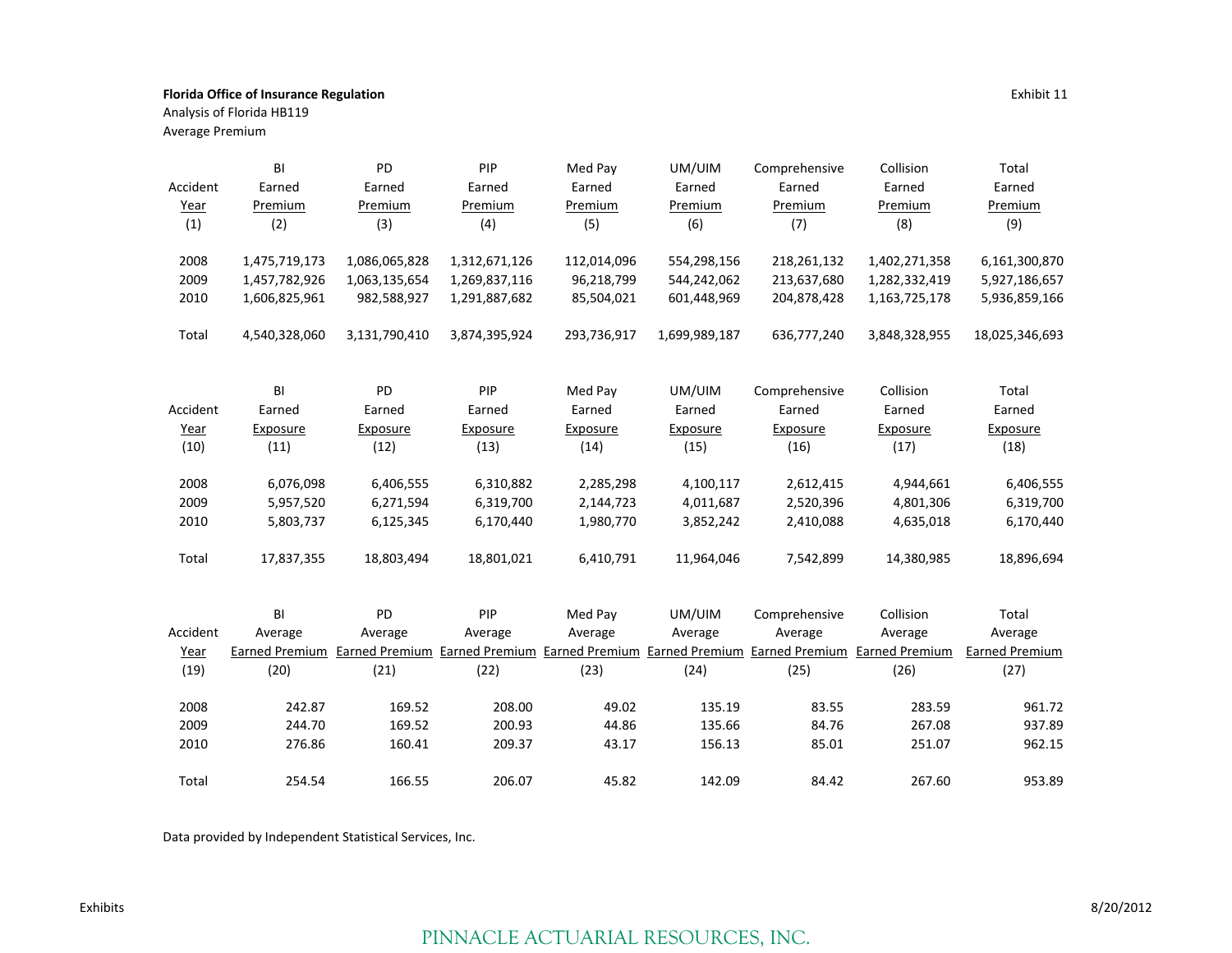# **Florida Office of Insurance Regulation Analysis of Florida HB119 HB 119 Claims Interview/Survey**

| (1)   | Have you used a % of Medicare schedule for claims payments?                                                                                                                                                                                                                                                                                                      |
|-------|------------------------------------------------------------------------------------------------------------------------------------------------------------------------------------------------------------------------------------------------------------------------------------------------------------------------------------------------------------------|
| (2)   | If so, what %?                                                                                                                                                                                                                                                                                                                                                   |
| (3)   | Did you attempt to use this but then change procedures due to court challenges?                                                                                                                                                                                                                                                                                  |
| (4)   | Are you planning to use 80% of 200% of the Medicare fee schedule prospectively?                                                                                                                                                                                                                                                                                  |
| (5)   | If not, what % do you plan to use?                                                                                                                                                                                                                                                                                                                               |
| (6)   | Can you estimate what savings this would represent relative to what you are currently paying for PIP<br>medical?                                                                                                                                                                                                                                                 |
| (7)   | What fraud detection efforts are being used today by your companies? Are you aware of any fraud<br>prevention activities that were in place on an industry level prior to the PIP reform?                                                                                                                                                                        |
| (8)   | Do you think the changes in the requirements as to the use of the long form Traffic Crash Report will<br>have an impact on controlling fraud? If so, any estimate on how much?                                                                                                                                                                                   |
| (9)   | Same question for the tightening of clinic licensing requirements (lines 331-334 of 3 <sup>rd</sup> engrossed<br>version of HB 119)?                                                                                                                                                                                                                             |
| (10)  | Please give us your thoughts on the potential impacts of the Automobile Insurance Fraud Strike Force<br>(478-613); also                                                                                                                                                                                                                                          |
| (10a) | Effect of additional 60 days for fraud investigation (964-975)?                                                                                                                                                                                                                                                                                                  |
| (10b) | Required reporting of claims denied for fraud to Div. of Ins. Fraud (975-977)? How do you report these<br>today?                                                                                                                                                                                                                                                 |
| (10c) | Effect of penalties in the law for medical providers who engage in fraud (1746-1751)?                                                                                                                                                                                                                                                                            |
| (11)  | With respect to the elimination of massage therapy and acupuncture, please provide any estimated<br>cost savings impacts your company may have?                                                                                                                                                                                                                  |
| (12)  | What percentage of your total PIP claims losses are death benefits? (Dollars relative to total PIP losses<br>and number of deaths for any claims with death benefits paid). Pinnacle will not publish any individual<br>company statistics without prior approval of the company, we would only publish combined results<br>for all companies who provide data). |
| (13)  | Is your company paying attorney fee multipliers to PIP claimant attorneys in any Florida counties<br>today?                                                                                                                                                                                                                                                      |
| (14)  | If so in which counties or court jurisdictions and any estimates you can provide of dollars of attorney<br>fees subject to multipliers?                                                                                                                                                                                                                          |

## PINNACLE ACTUARIAL RESOURCES, INC.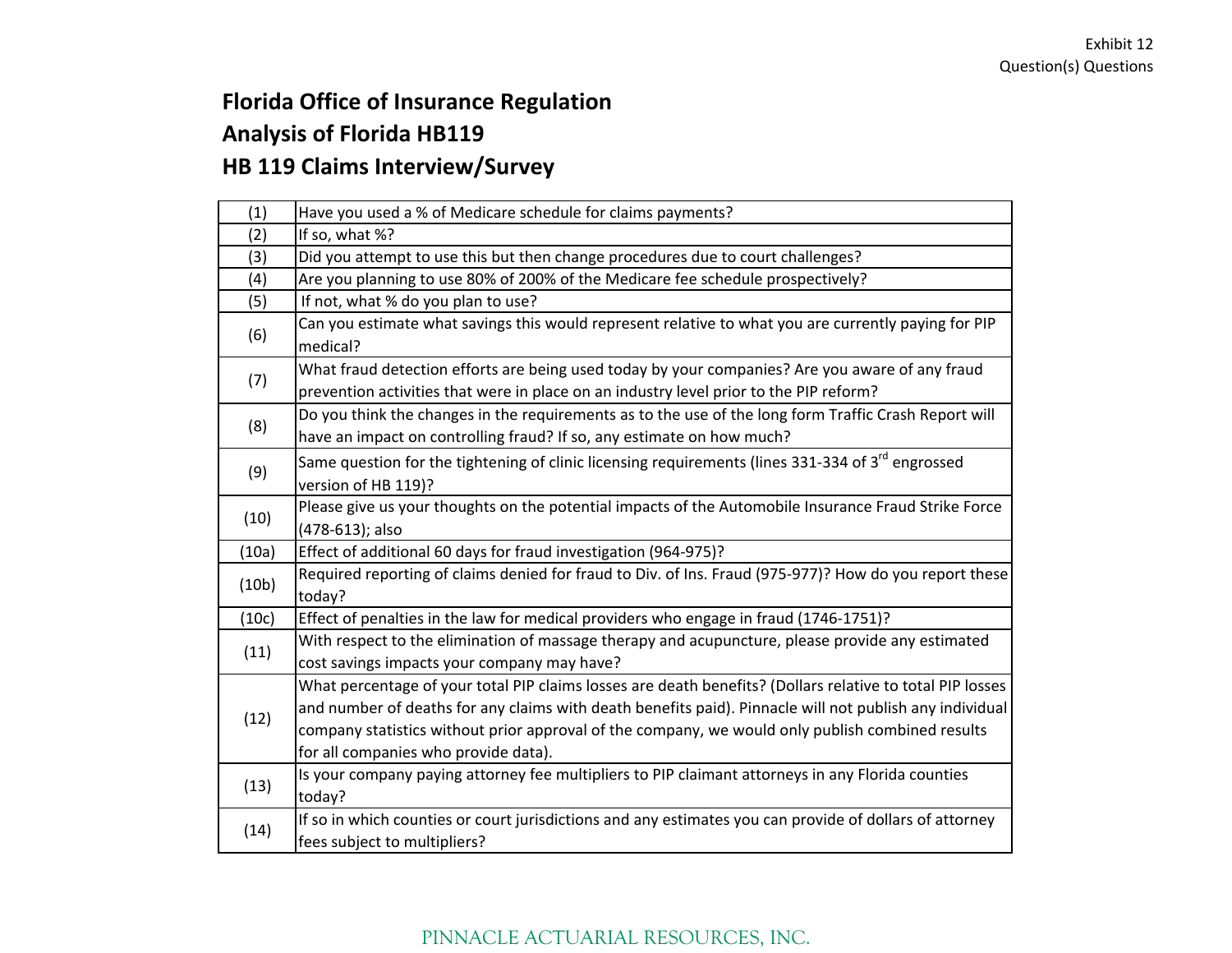# **Florida Office of Insurance Regulation Analysis of Florida HB119 HB 119 Claims Interview/Survey**

| (15) | Estimated impact of new statutory language requiring insured to comply with policy provisions              |
|------|------------------------------------------------------------------------------------------------------------|
|      | including Examination Under Oath (1428-1439)?                                                              |
| (16) | Estimate of impact of additional language requiring insureds to appear at IME's and rebuttable             |
|      | presumption after two failures to appear?                                                                  |
|      | With respect to the requirement for initial services within 14 days (677-679), has your company            |
| (17) | observed any change in the length of time it takes claimants to receive initial services since 2007 and if |
|      | so, what change?                                                                                           |
| (18) | What percentage of your PIP losses would you classify as "non-emergency" under the new law                 |
|      | definition (632-653)? (% of claims and dollar amounts if possible)                                         |
| (19) | Do you think the change in the limit for non-emergency treatment limit to \$2500 will be effective? If     |
|      | not, why not?                                                                                              |
| (20) | What impact do you think the repayment of Medicaid within 30 days will have (821-823)?                     |
| (21) | What were the major drivers in PIP claim costs prior to the PIP reform?                                    |
| (22) | Do you foresee the PIP reforms having a major impact on the PIP cost increase drivers?                     |
| (23) | What unexpected consequences do you foresee of the PIP legislation reform?                                 |
|      | Have you noticed a slowing or speeding up of claims reporting? If so, to what extent? Do you               |
| (24) | attribute this to anything in particular? What changes, if any, has this caused in your claims handling    |
|      | practices?                                                                                                 |
| (25) | For commercial auto writers, what unique problems or impacts do you foresee?                               |
| (26) | Can we cite your comments in our report?                                                                   |
| (27) | Any additional comments or concerns you would like to bring to our attention?                              |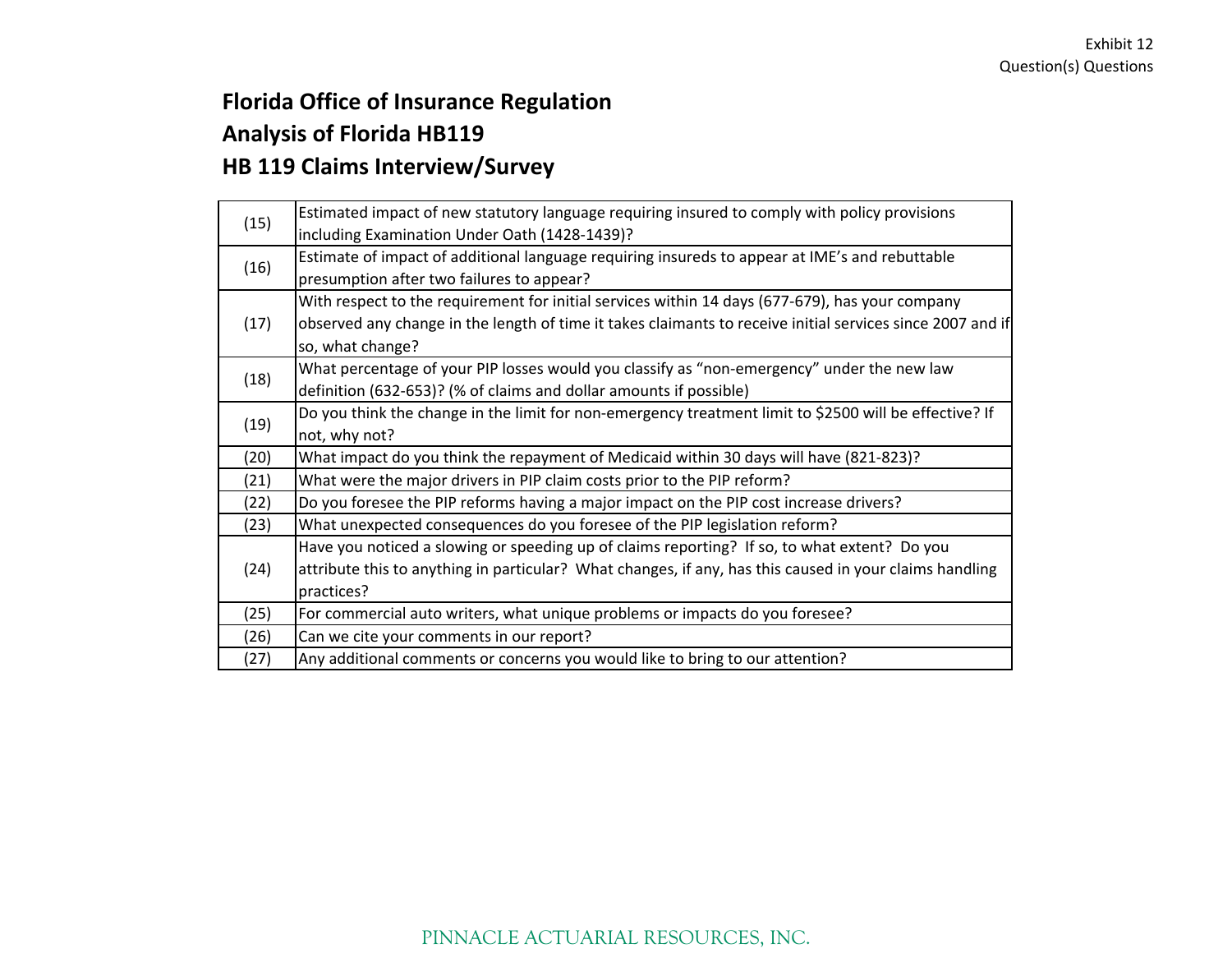# **Florida Office of Insurance Regulation Analysis of Florida HB119**

#### **HB 119 Claims Interview/Survey**

- (1) Have you used <sup>a</sup> % of Medicare schedule for claims payments?
- $(2)$  If so, what %?

| Insurer#    | (1)  | (2)      | Comment                                                                                                                                                                                                                                                                                                                           |
|-------------|------|----------|-----------------------------------------------------------------------------------------------------------------------------------------------------------------------------------------------------------------------------------------------------------------------------------------------------------------------------------|
|             | Yes  |          | Protocols and Medical Fee Schedule is in place and used to determine what is<br>reasonable.                                                                                                                                                                                                                                       |
|             | Yes. | 200%     |                                                                                                                                                                                                                                                                                                                                   |
| ς           | Yes. | 80%/200% |                                                                                                                                                                                                                                                                                                                                   |
| 4           | Yes. | 80%/200% |                                                                                                                                                                                                                                                                                                                                   |
|             | Yes. |          | 80%/200% Began using in 2007                                                                                                                                                                                                                                                                                                      |
| 6           | No.  |          |                                                                                                                                                                                                                                                                                                                                   |
| <b>PIFF</b> | Yes. | 80%/200% | Generally, as authorized under Florida law, carriers look to the Medicare fee schedule<br>to help them determine what the reasonable amount of payment should be.<br>Generally, carriers pay an amount equal to 80 percent of 200 percent of the Medicare<br>Part B Participating Physicians fee schedule as a reasonable amount. |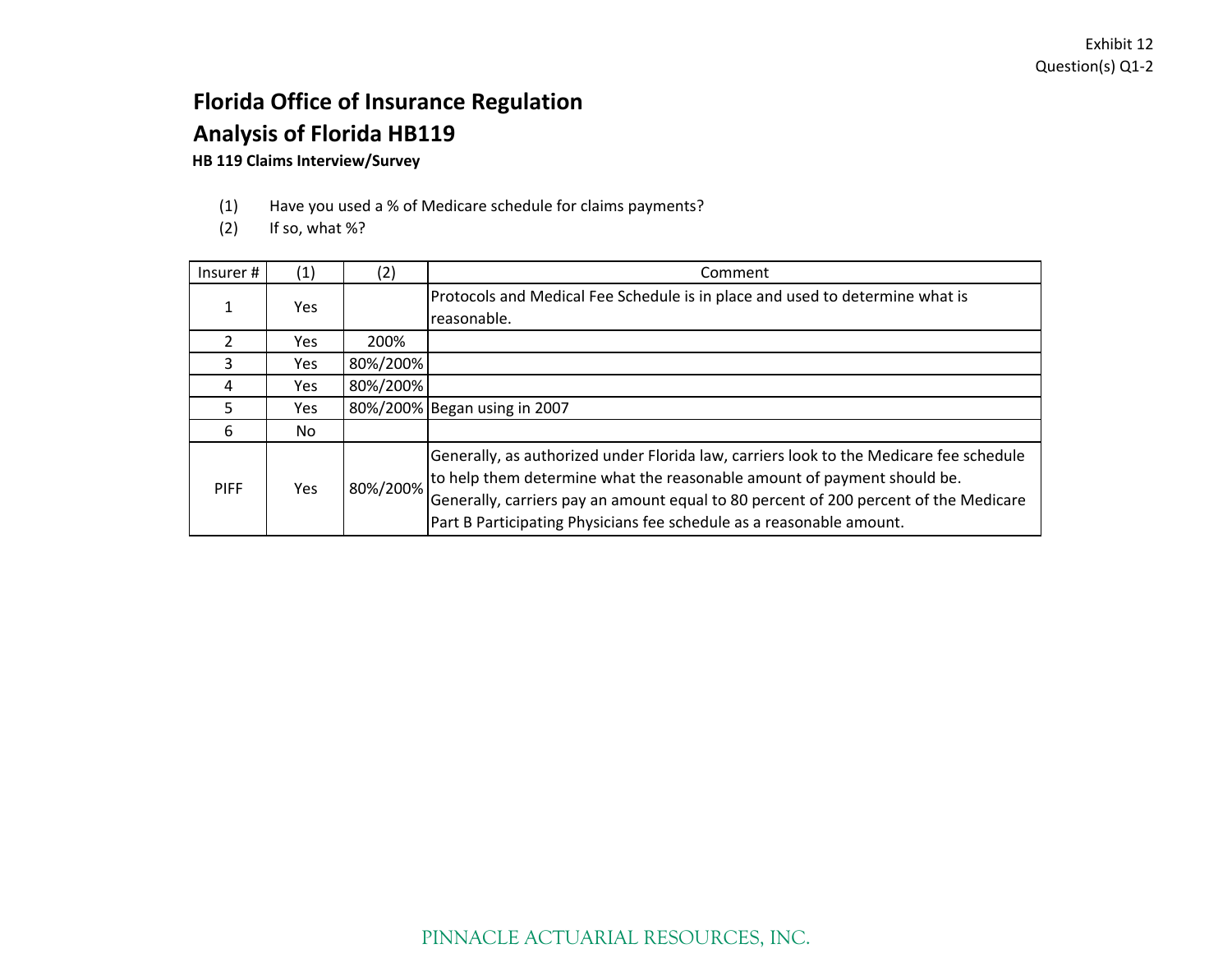# **Florida Office of Insurance Regulation Analysis of Florida HB119**

#### **HB 119 Claims Interview/Survey**

- (3) Did you attempt to use this but then change procedures due to court challenges?
- (4) Are you planning to use 80% of 200% of the Medicare fee schedule prospectively?
- (5) If not, what % do you plan to use?

| Insurer# | (3)       | (4)                | (5) | Comment                                                                                  |
|----------|-----------|--------------------|-----|------------------------------------------------------------------------------------------|
|          |           |                    |     | Still Using. Sometimes it is less, sometimes more. Did originally apply Outpatient Pay   |
|          |           |                    |     | System (OPPS) (Medicare Protocol for MRIs but had to eliminate due to litigation. Also   |
|          |           |                    |     | used the following protocols:                                                            |
| 1        | No change |                    |     | MPPR = Physical Therapy                                                                  |
|          |           |                    |     | MDIR = Multiple Diagnostic Imaging Rations where more than 1 imaging on same day         |
|          |           |                    |     | pays 100% for 1st, 75% for 2nd, 50% for others.                                          |
|          |           |                    |     | NCCI = National Correct Coding Initiative                                                |
|          |           |                    |     | No change from current practice -Statute & policy states that they will pay reasonable   |
| 2        |           | No change 80%/100% |     | amount. Offers 80% and 100% depending on endorsement.                                    |
|          |           |                    |     | At the end of 2007 No-Fault was to disappear, unsustainable. Providers and Lawyers       |
|          |           |                    |     | got it reinstated, but with fee schedule. But subsequent decisions have weakened this    |
| 3        |           |                    |     | requirement. Waiting for FL Supreme Court to overrule. October 2011 changed policy       |
|          |           |                    |     | language to explicitly use the fee schedule.                                             |
|          |           |                    |     | Fortunate to change policy language in 2009/2010 and solidified stance in using it. Will |
| 4        | No change | Yes                |     | continue to use 80% of 200%. There will be an impact for companies that did not          |
|          |           |                    |     | change language and are now catching up.                                                 |
| 5        | Yes       | Yes                |     | Over 10,000 lawsuits.                                                                    |
|          |           |                    |     | Insurer's PIP is commercial and rental cars and most PIP claims will shift to the        |
| 6        | No.       | No                 | N/A | claimant's personal auto policy. They generally pay 80% of the bill up to \$10,000.      |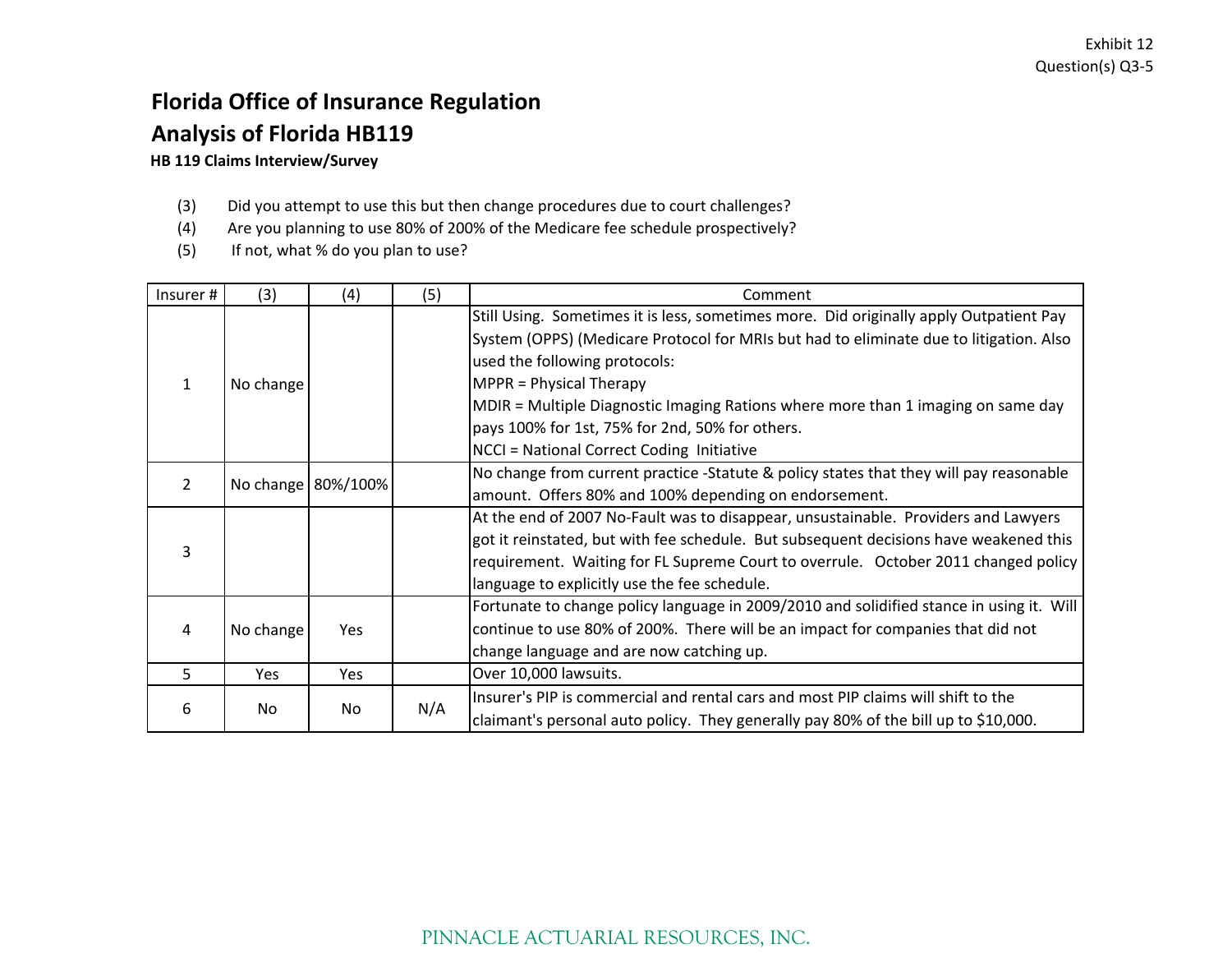## **Florida Office of Insurance Regulation Analysis of Florida HB119 HB 119 Claims Interview/Survey**

## (3) Did you attempt to use this but then change procedures due to court challenges?

- (4) Are you planning to use 80% of 200% of the Medicare fee schedule prospectively?
- (5) If not, what % do you plan to use?

| <b>PIFF</b> | Yes | Yes. | N/A | The fee schedule changes that went into effect in 2008 led to an unexpected deluge of<br>llawsuits related to their application and to the "reasonableness" of the amount paid by<br>the carriers under the applicable fee schedule. Generally speaking, this is in industry-<br>wide phenomenon. Generally, carriers intend to look to the Medicare fee schedule as<br>authorized by statute to determine proper billing amounts. New changes to the<br>schedule will apply to hospitals, ambulatory surgical centers, and durable medical<br>equipment providers, and carriers anticipate applying the schedule for payments to<br>these providers. |
|-------------|-----|------|-----|-------------------------------------------------------------------------------------------------------------------------------------------------------------------------------------------------------------------------------------------------------------------------------------------------------------------------------------------------------------------------------------------------------------------------------------------------------------------------------------------------------------------------------------------------------------------------------------------------------------------------------------------------------|
|-------------|-----|------|-----|-------------------------------------------------------------------------------------------------------------------------------------------------------------------------------------------------------------------------------------------------------------------------------------------------------------------------------------------------------------------------------------------------------------------------------------------------------------------------------------------------------------------------------------------------------------------------------------------------------------------------------------------------------|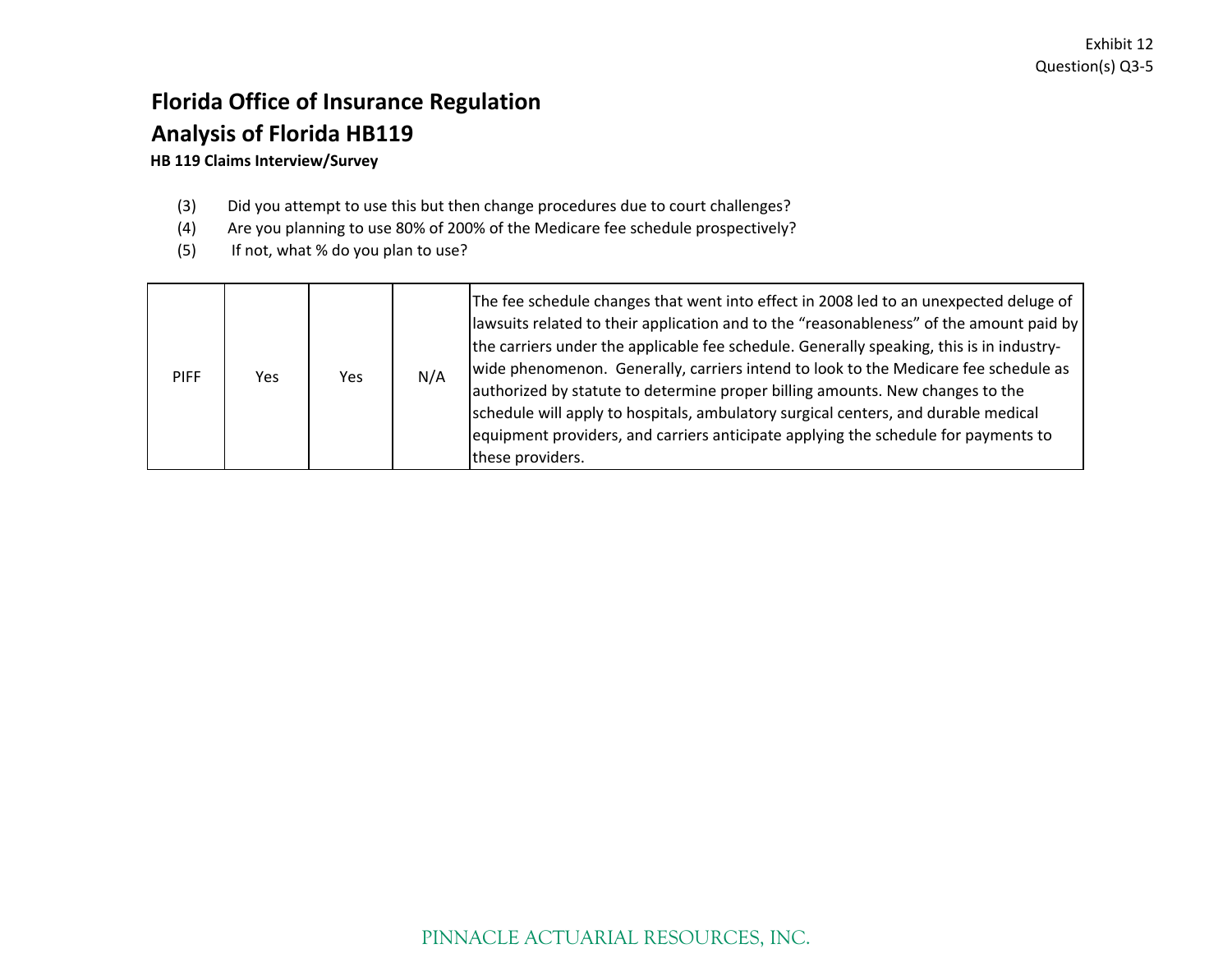# **Florida Office of Insurance Regulation Analysis of Florida HB119**

#### **HB 119 Claims Interview/Survey**

(6) Can you estimate what savings this would represent relative to what you are currently paying for PIP medical?

| Insurer#     | (6)   | Comment                                                                                                                                                                                                                                                                                                                                                                                                                                                                                                                                                                                                                           |
|--------------|-------|-----------------------------------------------------------------------------------------------------------------------------------------------------------------------------------------------------------------------------------------------------------------------------------------------------------------------------------------------------------------------------------------------------------------------------------------------------------------------------------------------------------------------------------------------------------------------------------------------------------------------------------|
| $\mathbf{1}$ | 10%   | Estimate 10% annually in savings if could apply all the protocols. Fee schedule without<br>treatment protocols could result in higher costs. NCCI: \$1.4-\$1.8 million in savings.<br>Comprehensive Code and Component Code. Comprehensive Code for appendectomy and<br>separate code for incision. In PIP there is a manipulative therapy codes, which is a<br>comprehensive code and a separate code for massage. NCCI is a tool to prevent double<br>coding. Adverse decision from 5th District Court last week. HB119, Line 1071, Insurers will<br>likely argue that MPPR, OPPS and NCCI allowed but plaintiffs may litigate. |
| 2            |       | No savings because current practice is not changing. Bill codifies that you must have it in<br>your contract and provide policyholder notice.                                                                                                                                                                                                                                                                                                                                                                                                                                                                                     |
| 3            | Large | No specific numbers. Two numbers. Indemnity and Expense. Think enormous savings on<br>Indemnity side (versus not using it). Changed policy last Fall. But some erosion by excessive<br>treatment. Expenses should be large savings as well. Attorney fees FL courts award \$350-<br>\$500/hour.                                                                                                                                                                                                                                                                                                                                   |
| 4            | 0%    | No change.                                                                                                                                                                                                                                                                                                                                                                                                                                                                                                                                                                                                                        |
| 5            |       | Significant   No estimate but is "significant". Without the fee schedule have no objective standard                                                                                                                                                                                                                                                                                                                                                                                                                                                                                                                               |
| 6            | 0%    | No change.                                                                                                                                                                                                                                                                                                                                                                                                                                                                                                                                                                                                                        |
| <b>PIFF</b>  |       | This savings is difficult to quantify across the carriers. Short-term savings by application of<br>the fee schedules may be offset by attorneys fee payments incurred to defend lawsuits<br>challenging these provisions. If Florida courts ultimately uphold the applicability of these fee<br>schedule changes, there may be some potential savings, but industry experience in the wake<br>of the 2007 changes indicates that the savings can be offset by increased frequency of<br>treatment and increased use of other modalities of therapy.                                                                               |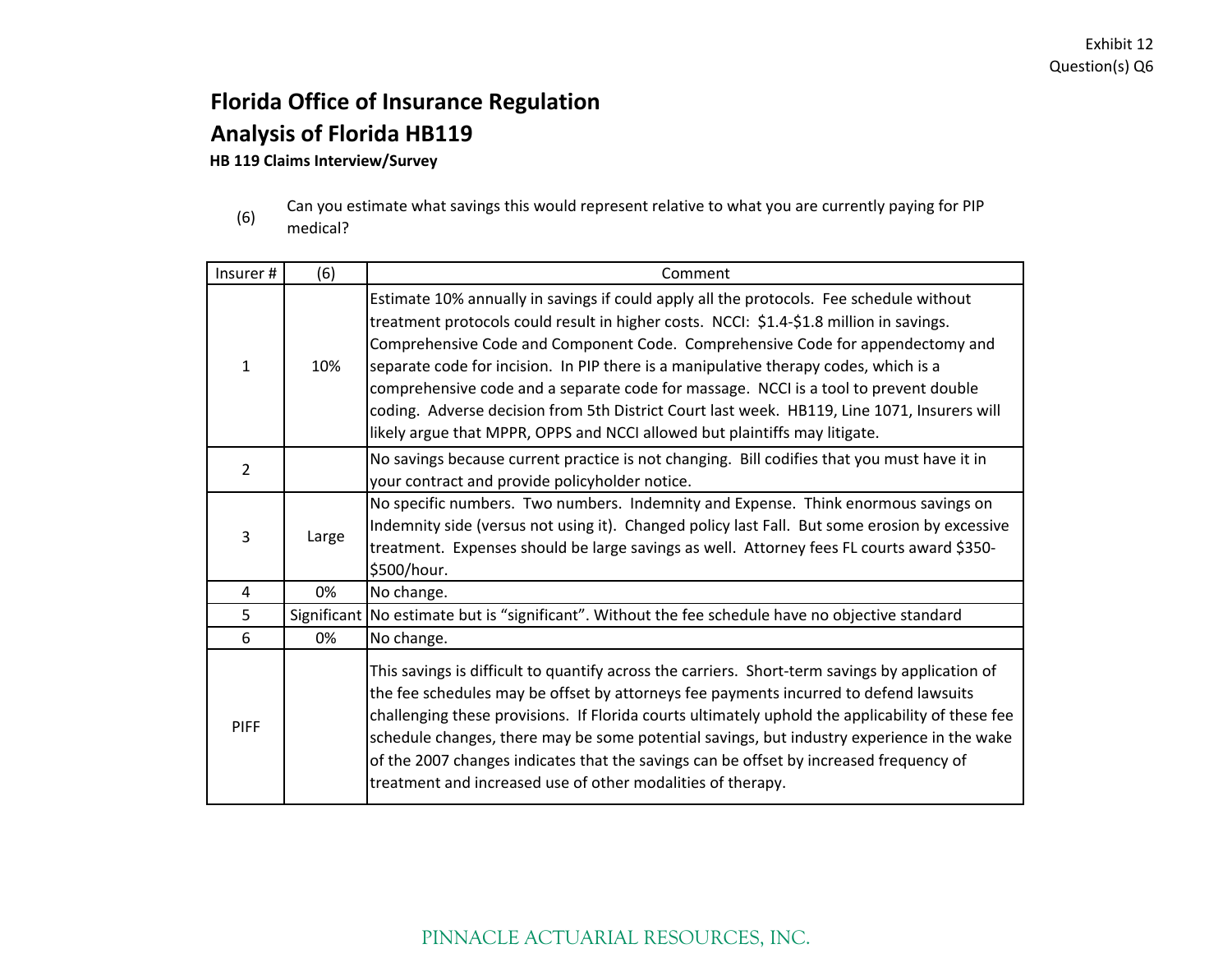# **Florida Office of Insurance Regulation Analysis of Florida HB119**

**HB 119 Claims Interview/Survey**

(7)

What fraud detection efforts are being used today by your companies? Are you aware of any fraud prevention activities that were in place on an industry level prior to the PIP reform?

| Insurer #      | (7)        | Comment                                                                                                                                                                                                                                                                                                                                                                                                                                                                                                          |
|----------------|------------|------------------------------------------------------------------------------------------------------------------------------------------------------------------------------------------------------------------------------------------------------------------------------------------------------------------------------------------------------------------------------------------------------------------------------------------------------------------------------------------------------------------|
| 1              | SIU        | Routinely looking at fraud today through SIU. MCIU (Multiple Claim Investigative Unit)<br>fraud across multiple claims. Immunity statute allows companies to share fraud<br>information with others. NATB is active in FL and works with local fraud. Required<br>under statute to report potential fraud. Arrest data is kept on PIP arrests.                                                                                                                                                                   |
| $\overline{2}$ |            | Vast investigative efforts. Investigate claim and policy details. Speak with<br>policyholders, claimants, police, witnesses. Review medical reviews, reports, request<br>medical examinations. Compares statistics. Very active in industry efforts. Attends<br>meetings to stay up to date on any changes in regulations/statutes.                                                                                                                                                                              |
| 3              |            | Pursuing efforts in line with Industry. Identifying staged losses, misrepresented clinic<br>ownership, etc. True Fraud abuse is only a small portion. Non-classic is really abuse,<br>interpretation by courts, excessive fees.                                                                                                                                                                                                                                                                                  |
| 4              |            | No comment                                                                                                                                                                                                                                                                                                                                                                                                                                                                                                       |
| 5              | SIU        | Have a number of efforts: SIU; training of claims adjustors to look for fraud. Industry<br>efforts: there are trade groups. NATB. Believes the current anti-fraud efforts by DFS<br>have not been that effective.                                                                                                                                                                                                                                                                                                |
| 6              | <b>SIU</b> | Internal SIU conducts field investigations and makes recommendations to NICB, law<br>enforcement or no conclusion. SIU tracks providers and attorneys through NICB and<br>looks for patterns.                                                                                                                                                                                                                                                                                                                    |
| <b>PIFF</b>    | SIU        | Generally speaking, carriers are actively involved in the identification, investigation,<br>and prosecution of PIP fraud, through internal SIU operations and in coordination with<br>state and local law enforcement and the state Division of Insurance Fraud. The<br>National Insurance Crime Bureau, the Department of Financial Services, Office of the<br>Insurance Consumer Advocate, and the Division of Insurance Fraud actively track fraud<br>referrals, investigations, and prosecutions in Florida. |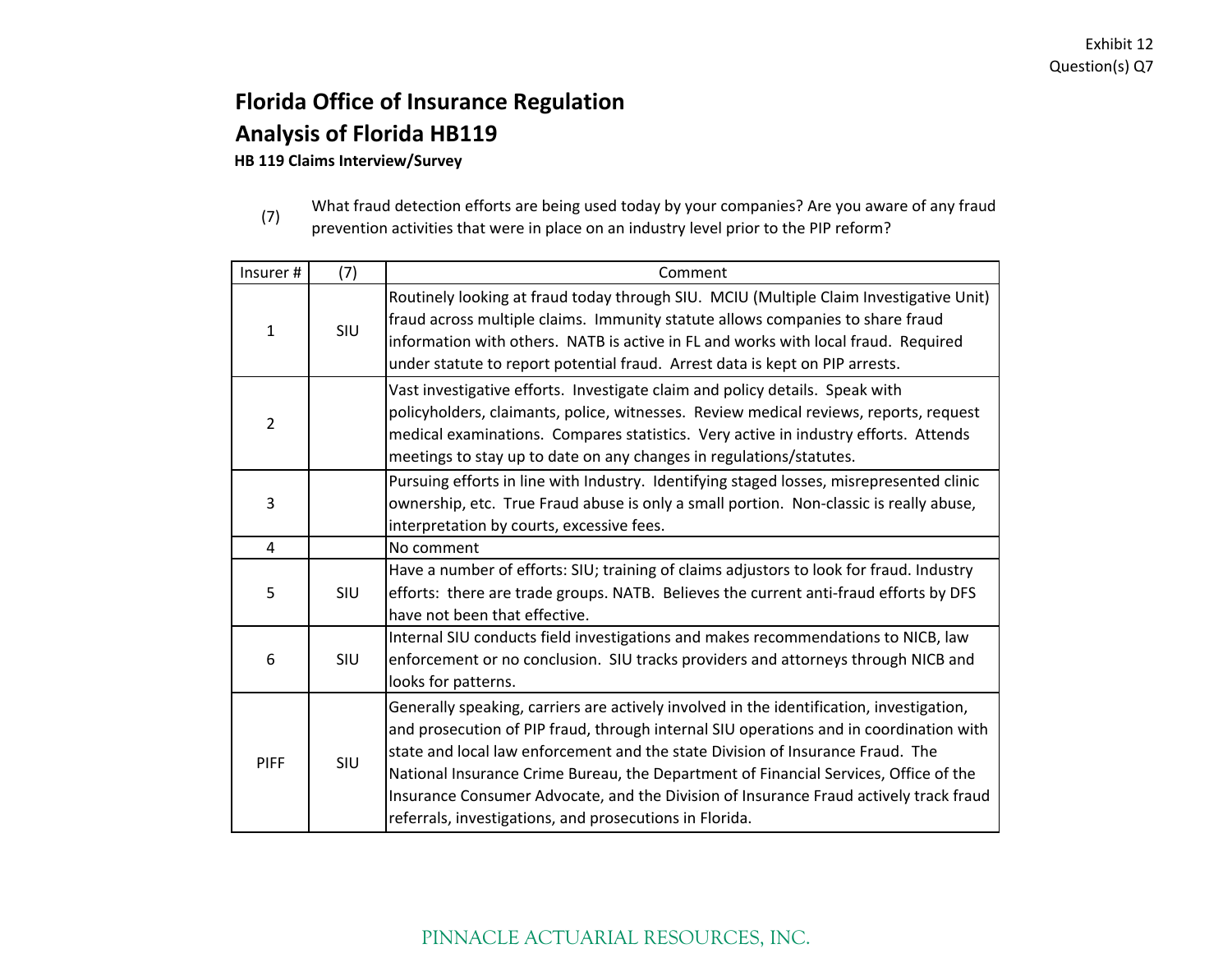# **Florida Office of Insurance Regulation Analysis of Florida HB119**

**HB 119 Claims Interview/Survey**

(8) Do you think the changes in the requirements as to the use of the long form Traffic Crash Report will have an impact on controlling fraud? If so, any estimate on how much?

| Insurer #      | (8)         | Comment                                                                                                                                                                                                                                                                    |  |  |
|----------------|-------------|----------------------------------------------------------------------------------------------------------------------------------------------------------------------------------------------------------------------------------------------------------------------------|--|--|
| 1              | Marginal    | Marginal Impact. These forms are often done today.                                                                                                                                                                                                                         |  |  |
| $\overline{2}$ |             | Marginal impact at best. Currently many of the clinics require that patients provide<br>Marginal police log before treating. Concerned that police cannot testify or provide affidavit.<br>Fraudsters may teach injured parties what to say/not to say to police officers. |  |  |
| 3              | Small       | Expect small impact. Difficult to speculate. Should be helpful in reducing phantom<br>passengers.                                                                                                                                                                          |  |  |
| 4              |             | No comment                                                                                                                                                                                                                                                                 |  |  |
| 5              |             | Yes, should have an impact. Difficult to estimate the savings.                                                                                                                                                                                                             |  |  |
| 6              | Very Little | Probably not, similar changes were made in NY and fraud perpetrators learned ways<br>around, very little impact                                                                                                                                                            |  |  |
| <b>PIFF</b>    |             | We do not know what the effect of this change will be.                                                                                                                                                                                                                     |  |  |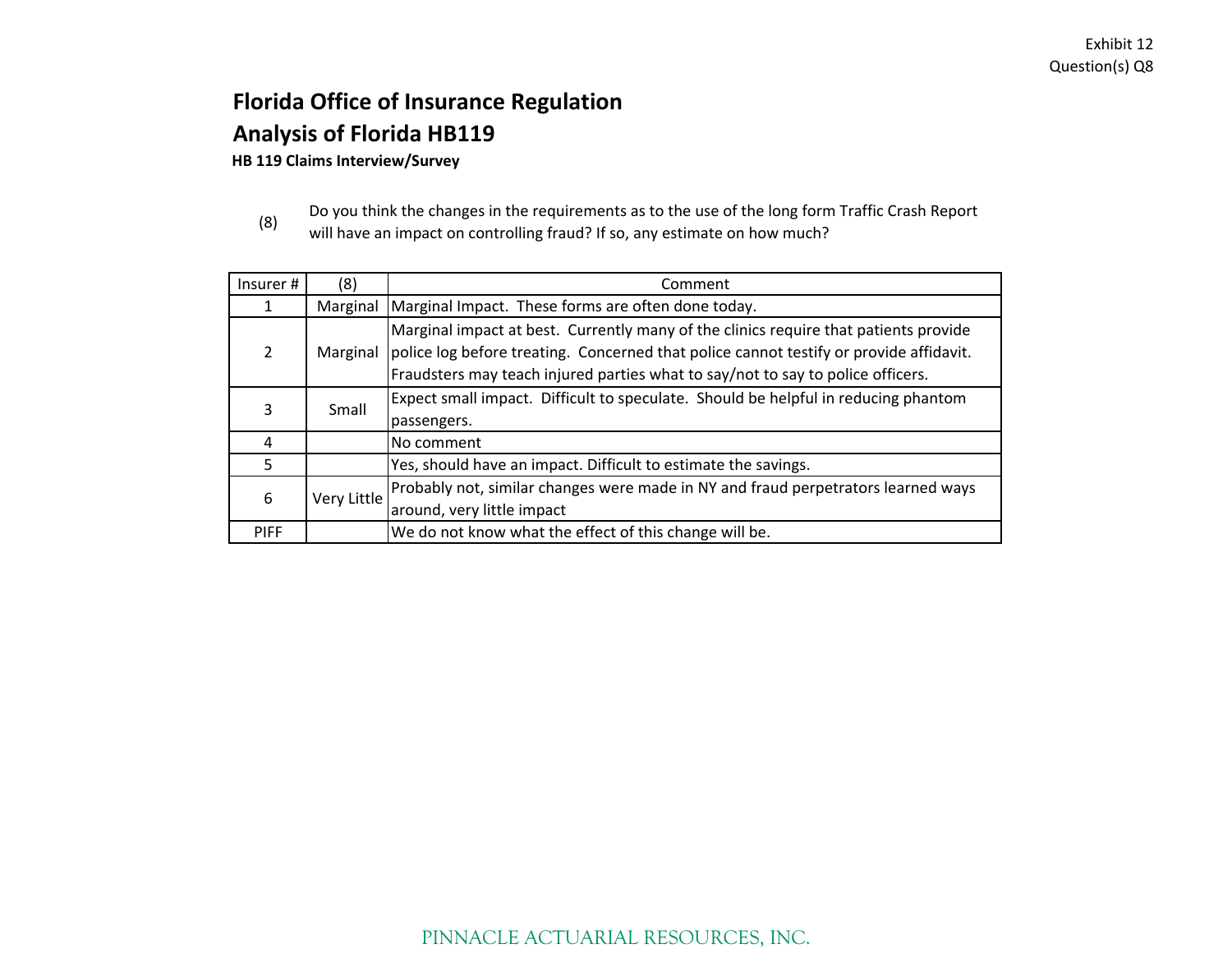# **Florida Office of Insurance Regulation Analysis of Florida HB119**

**HB 119 Claims Interview/Survey**

<sup>(9)</sup> Same question for the tightening of clinic licensing requirements (lines 331‐334 of 3rd engrossed version of HB 119)?

| Insurer#       | (9)        | Comment                                                                                  |  |  |  |
|----------------|------------|------------------------------------------------------------------------------------------|--|--|--|
| $\mathbf{1}$   | Some       | Have several "de facto ownerships" cases. So some effect on eliminating exceptions to    |  |  |  |
|                |            | licensing requirements.                                                                  |  |  |  |
|                |            | Marginal. Impact will come from complex, organized fraud nature. May force               |  |  |  |
| $\overline{2}$ | Marginal   | consolidation of clinics and small mom/pop clinics will need to shut down. Will allow it |  |  |  |
|                |            | to be easier to track the larger clinics. Enforcement of these requirements will be      |  |  |  |
|                |            | difficult.                                                                               |  |  |  |
| 3              |            | Should be helpful, but not much cost savings. Difficult to enforce. EUO's of providers   |  |  |  |
|                |            | not required.                                                                            |  |  |  |
| 4              |            | No comment                                                                               |  |  |  |
| 5              | <b>Big</b> | Yes is a big benefit. Also making lying as to clinic ownership a criminal offense        |  |  |  |
|                |            | Probably not, should have abolished PIP to get rid of the problems. In CO, 96% of the    |  |  |  |
| 6              |            | accidents over \$50,000 had on property damage. CO got rid of PIP and rates came         |  |  |  |
|                |            | down.                                                                                    |  |  |  |
|                |            | We do not know what the effect of this change will be. Historically, the clinic          |  |  |  |
|                |            | regulatory regime in Florida is problematic, with large numbers of self-exempt clinics   |  |  |  |
|                |            | billing PIP services. Appropriate regulatory agencies, such as the Department of Health  |  |  |  |
|                |            | and the Agency for Health Care Administration, have expressed concern about their        |  |  |  |
| <b>PIFF</b>    |            | ability to adequately police these clinics. The definition of a "wholly owned" clinic,   |  |  |  |
|                |            | which applies under the new law, may add a level of transparency and improved            |  |  |  |
|                |            | regulatory oversight over these clinics, assuming that state regulatory agencies are     |  |  |  |
|                |            | vigilant in prosecuting wrongdoers under the law.                                        |  |  |  |
|                |            |                                                                                          |  |  |  |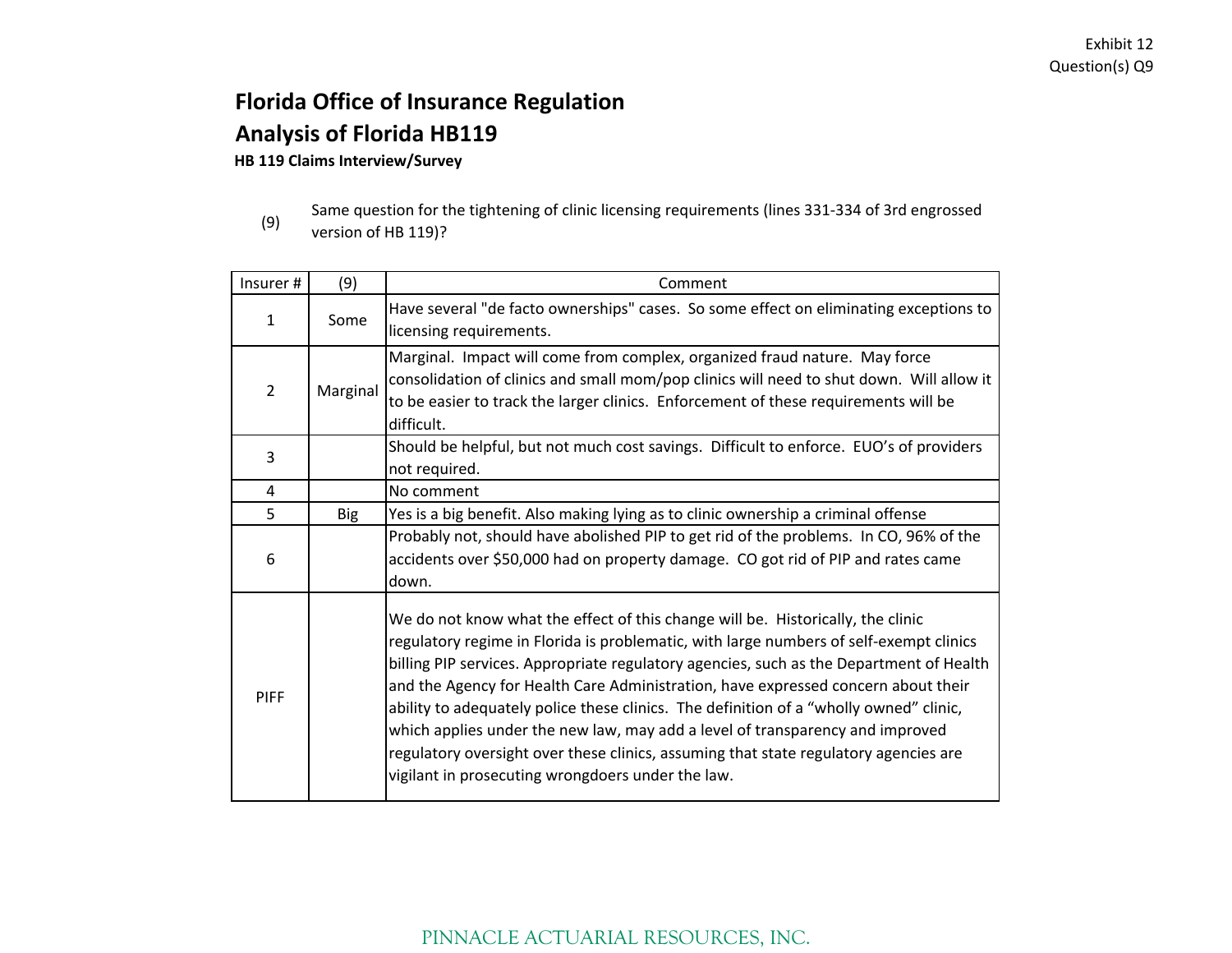# **Florida Office of Insurance Regulation Analysis of Florida HB119**

**HB 119 Claims Interview/Survey**

#### (10) Please give us your thoughts on the potential impacts of the Automobile Insurance Fraud Strike Force (478‐613); also

- (10a) Effect of additional 60 days for fraud investigation (964‐975)?
- (10b) Required reporting of claims denied for fraud to Div. of Ins. Fraud (975‐977)? How do you report these today?
- (10c) Effect of penalties in the law for medical providers who engage in fraud (1746‐1751)?

| Insurer#       | (10a)    | (10b) | (10c)           | Comment                                                                                                                                                                                                                                                                                                                                                                                                                                                                                                                                                                                                                                                                                                                                                                                                                                                                                                                                                                                                                                                                                                     |
|----------------|----------|-------|-----------------|-------------------------------------------------------------------------------------------------------------------------------------------------------------------------------------------------------------------------------------------------------------------------------------------------------------------------------------------------------------------------------------------------------------------------------------------------------------------------------------------------------------------------------------------------------------------------------------------------------------------------------------------------------------------------------------------------------------------------------------------------------------------------------------------------------------------------------------------------------------------------------------------------------------------------------------------------------------------------------------------------------------------------------------------------------------------------------------------------------------|
| 1              | None     | None  | Marginal        | a) No impact, because able to investigate in 30 days. Concerned that new law requires<br>notification of claimant within 30 days if investigating fraud which could hurt efforts.<br>b) No impact, required under 626.989(6); they report suspected fraud do DFS today<br>c) marginal impact as very few prosecutions<br>Fraud Strike Force - cautiously optimistic<br>1) Increase identification<br>2) Increase public awareness<br>3) Unbiased voice for future needed law changes                                                                                                                                                                                                                                                                                                                                                                                                                                                                                                                                                                                                                        |
| $\overline{2}$ | Marginal |       | Very<br>Limited | Wait and see approach. Anticipate more significant benefits longer term as<br>infrastructure takes place. Statute talks about establishment of strike force but not<br>enough clarity about how quick for strike force to be up and running. Not clear on how<br>it will operate, and funding. How much money they have will determine how much<br>they can do. There is an anti-fraud effort underway by CFO but it is not dedicated to<br>auto alone. Currently no dedicated resources for auto.<br>a) Time frames in the past so SIU already meets the 30 day time frame. Concerned<br>that penalty payments might offset any money they could save. Now - During<br>investigation no penalty and if pay claim, penalty from day 31. New rule starts penalty<br>at day 1.<br>b) Report to NICB and NICB sends to Division of Insurance Fraud<br>c) Very limited impact. Very few cases in FL go to trial and result in convictions.<br>Stronger penalties may be discouraged. For every clinic shut down, 2 more will pop up.<br>It is easy for someone to set up a clinic - \$20,000 & post office box. |

### PINNACLE ACTUARIAL RESOURCES, INC.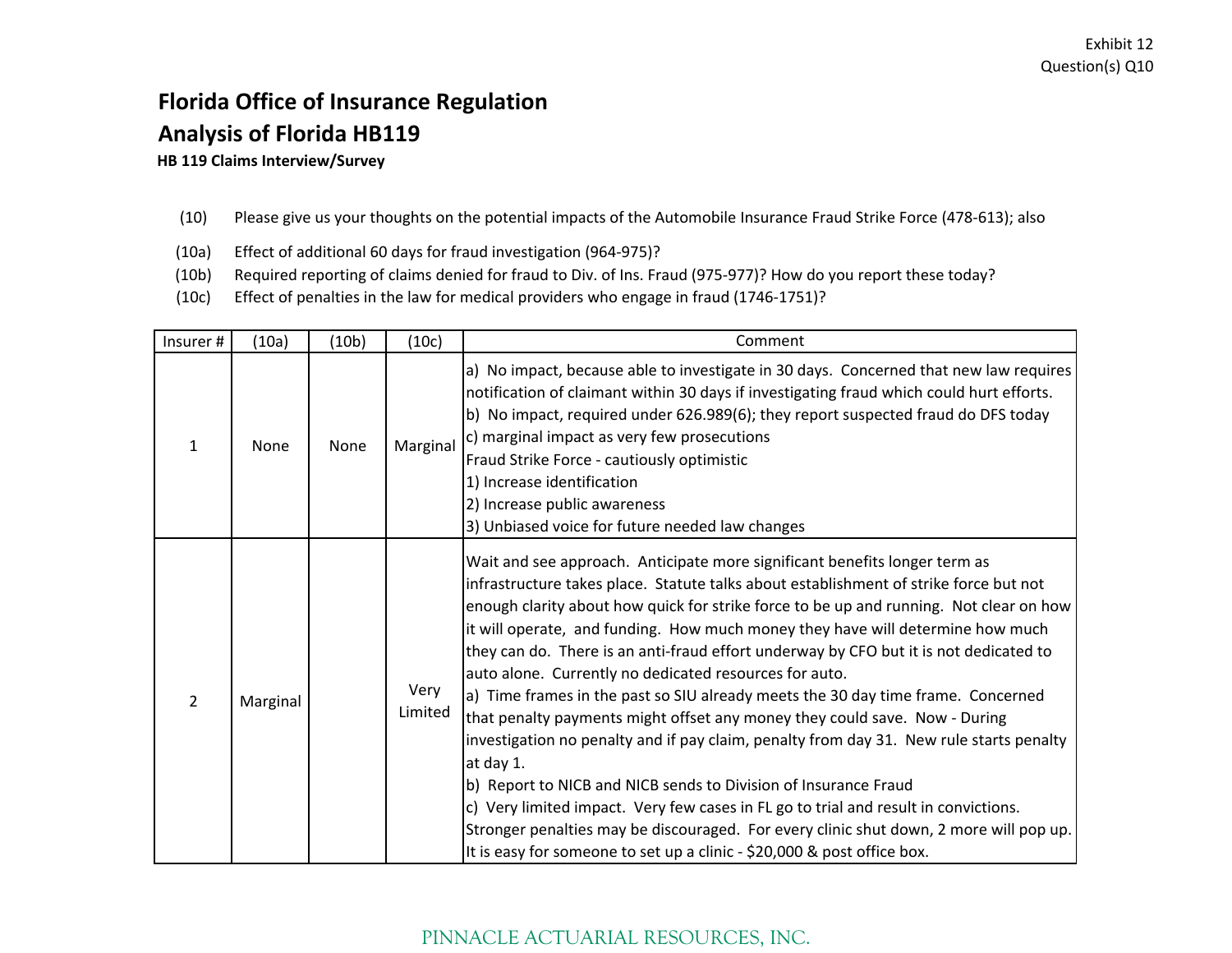# **Florida Office of Insurance Regulation Analysis of Florida HB119**

**HB 119 Claims Interview/Survey**

#### (10) Please give us your thoughts on the potential impacts of the Automobile Insurance Fraud Strike Force (478‐613); also

- (10a) Effect of additional 60 days for fraud investigation (964‐975)?
- (10b) Required reporting of claims denied for fraud to Div. of Ins. Fraud (975‐977)? How do you report these today?
- (10c) Effect of penalties in the law for medical providers who engage in fraud (1746‐1751)?

| 3 | Minimal     |          | a) Minimal Savings<br>b) Pick and choose battles. New law won't change insurer's practice.<br>c) Too speculative. Incentive in penalties does not outweigh the financial gain of<br>Fraud.                                                                                                                       |
|---|-------------|----------|------------------------------------------------------------------------------------------------------------------------------------------------------------------------------------------------------------------------------------------------------------------------------------------------------------------|
| 4 |             |          | No comment                                                                                                                                                                                                                                                                                                       |
|   | <b>None</b> | Positive | yes believes it can help<br>a) No effect<br>b) Yes, report suspected fraud today, but very difficult to prove.<br>c) Positive, but must go after the providers as well as the lower level folks                                                                                                                  |
| 6 | None        |          | a) Investigations take longer and people disappear and do not cooperate.<br>b) Normally report to the appropriate party so it will not be much different.<br>c) Do not know if it will make much difference. In NY after pleading guilty they are<br>right back in business. The penalties are not large enough. |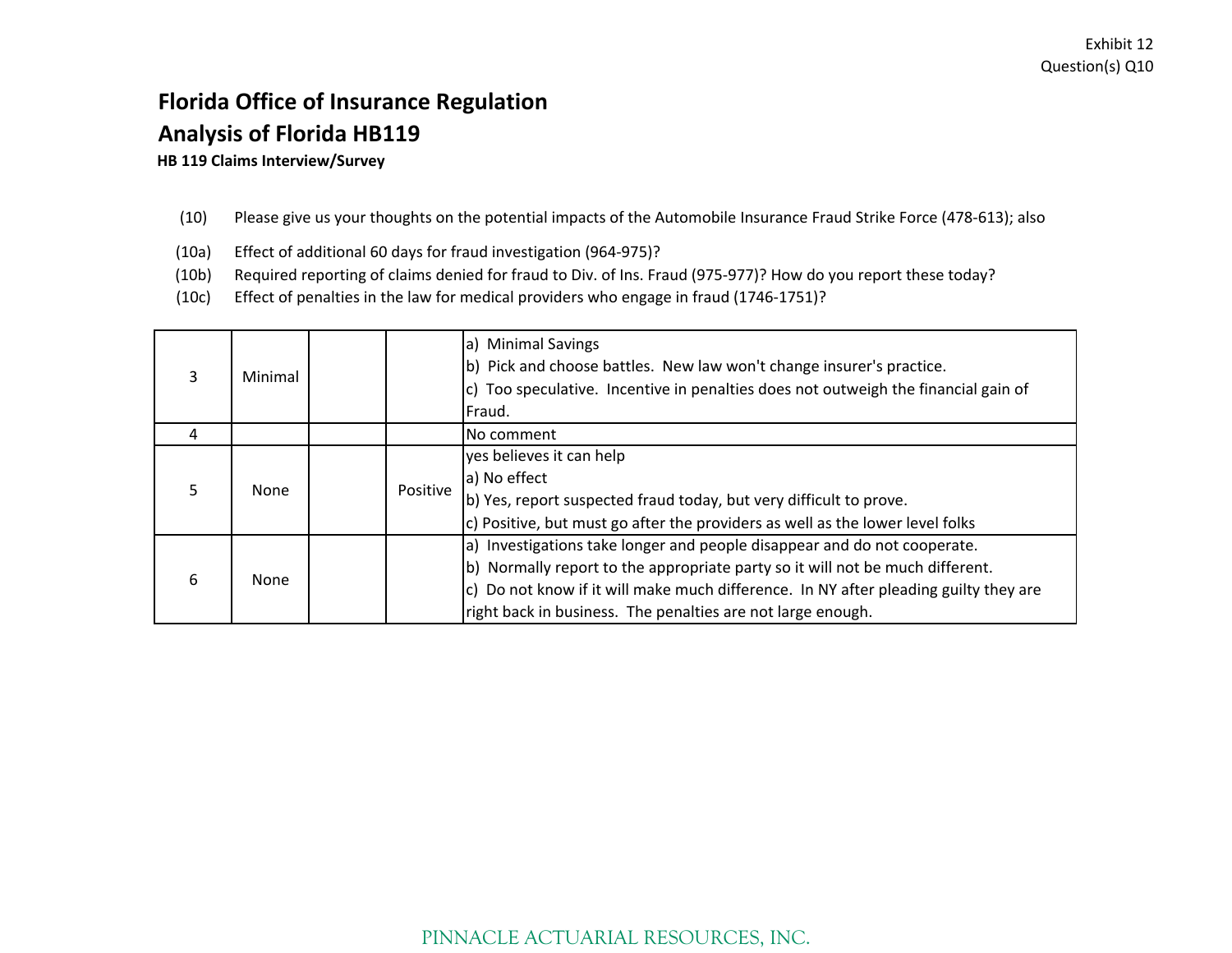# **Florida Office of Insurance Regulation Analysis of Florida HB119**

**HB 119 Claims Interview/Survey**

- (10) Please give us your thoughts on the potential impacts of the Automobile Insurance Fraud Strike Force (478‐613); also
- (10a) Effect of additional 60 days for fraud investigation (964‐975)?
- (10b) Required reporting of claims denied for fraud to Div. of Ins. Fraud (975‐977)? How do you report these today?
- (10c) Effect of penalties in the law for medical providers who engage in fraud (1746‐1751)?

| <b>PIFF</b> | None |  | Generally speaking, the carriers are hopeful that the Strike Force will increase public<br>awareness of the problem of automobile insurance fraud; increase the identification<br>and prosecution of those involved in automobile insurance fraud; and serve as an<br>objective voice for needed additional PIP reform, to include the possibility of repeal if<br>appropriate, in future legislative sessions.<br>(a) We do not know what the effect of this change will be. The 60 day fraud language<br>Marginal contains vague terms that may drive litigation over this provision, making it unusable.<br>(b) No impact, as carriers are required by law to make these reports.<br>$(c)$ There may be some marginal benefit, likely through the slightly increased deterrent<br>effect of these provisions. The barriers to entry into the PIP fraud world are so slight,<br>and the number of criminal enterprises that are involved in PIP fraud is so great, that<br>this heightened penalty may not be of great significance, particularly when compared<br>to the possible immediate cash returns from committing fraud. |
|-------------|------|--|------------------------------------------------------------------------------------------------------------------------------------------------------------------------------------------------------------------------------------------------------------------------------------------------------------------------------------------------------------------------------------------------------------------------------------------------------------------------------------------------------------------------------------------------------------------------------------------------------------------------------------------------------------------------------------------------------------------------------------------------------------------------------------------------------------------------------------------------------------------------------------------------------------------------------------------------------------------------------------------------------------------------------------------------------------------------------------------------------------------------------------|
|-------------|------|--|------------------------------------------------------------------------------------------------------------------------------------------------------------------------------------------------------------------------------------------------------------------------------------------------------------------------------------------------------------------------------------------------------------------------------------------------------------------------------------------------------------------------------------------------------------------------------------------------------------------------------------------------------------------------------------------------------------------------------------------------------------------------------------------------------------------------------------------------------------------------------------------------------------------------------------------------------------------------------------------------------------------------------------------------------------------------------------------------------------------------------------|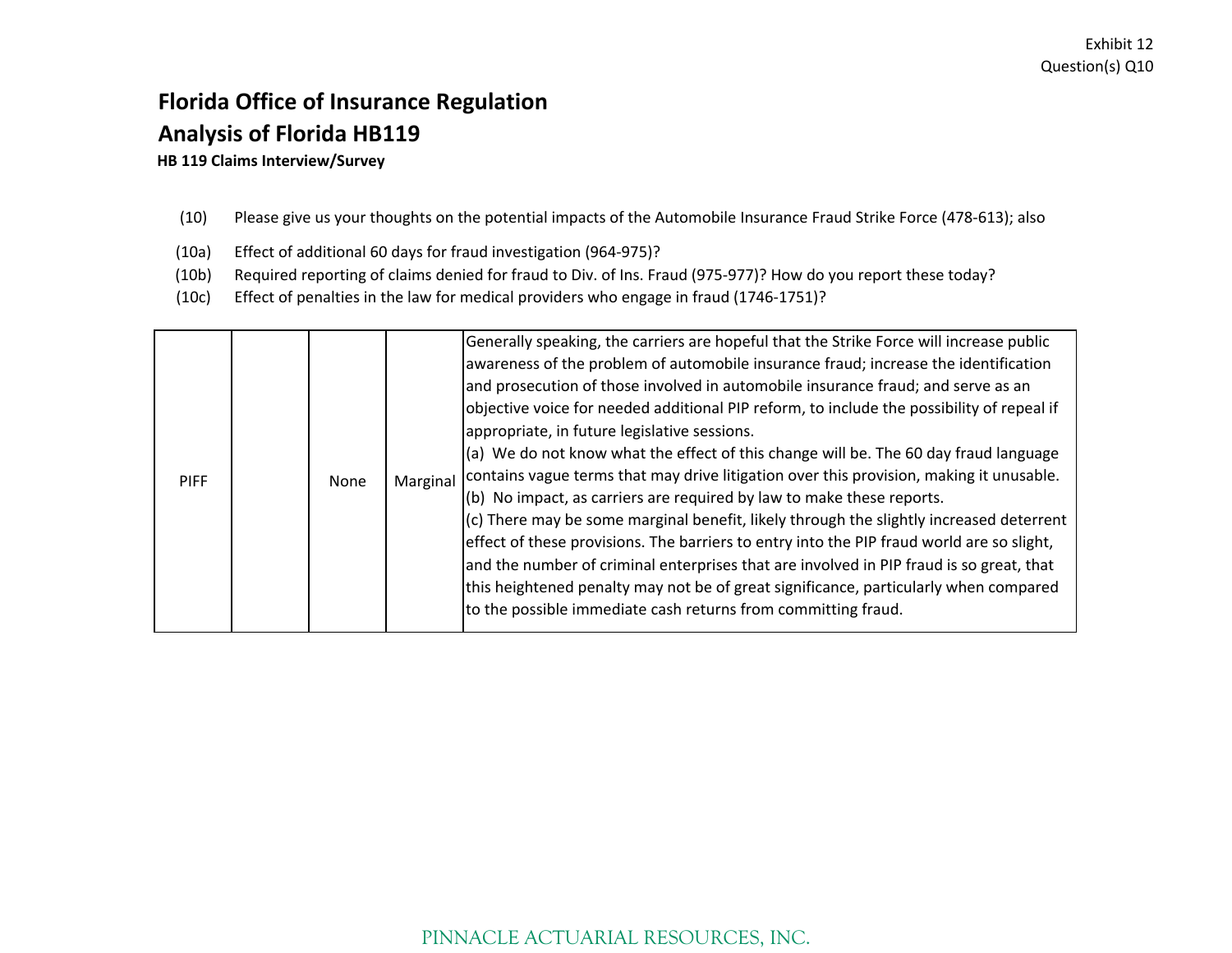#### **HB 119 Claims Interview/Survey**

With respect to the elimination of massage therapy and acupuncture, please provide any

(11) estimated cost savings impacts your company may have?

| Insurer#    | (11)    | Comment                                                                                    |
|-------------|---------|--------------------------------------------------------------------------------------------|
|             |         | Believe that these costs will be shifted to other procedures or shift to physical therapy. |
| 1           | 13%     | 2011 had 12.4% of PIP losses went to massage therapy (CPT code 97124) and 0.3% paid        |
|             |         | due to acupuncture                                                                         |
|             |         | We learned lesson from 2008 statute change. Medical providers change to other              |
| 2           |         | modalities of treatments. After 2008 therapy modalities and time increased to make         |
|             |         | up lost revenue from fee schedule. Expect providers to shift/change treatment              |
|             |         | patterns to reimbursable modalities.                                                       |
|             |         | No statistics. Think this will play out that whatever savings potential will be eliminated |
| 3           | Minimal | by code shifting. Minimal savings expected. CPT codes on massage to be excluded. No        |
|             |         | answer. Any dollars identified would be appreciated. Insurer not providing data. May       |
|             |         | get a percentage.                                                                          |
| 4           | Minimal | No specifics, expect minimal impact.                                                       |
| 5           |         | Submitting thru PIF, but likely to move the treatment to other codes                       |
| 6           |         | No will just go get some other treatment. Will find a way to charge insurer. Doubt it      |
|             |         | will save money.                                                                           |
|             |         | Important note: While these costs will be avoided beginning January 1, 2013, medical       |
| <b>PIFF</b> | 10.0%   | providers may shift to other covered modalities (physical therapy, etc.). Insurer data     |
|             |         | should indicate whether this cost-shifting is occurring by Q3 2013.                        |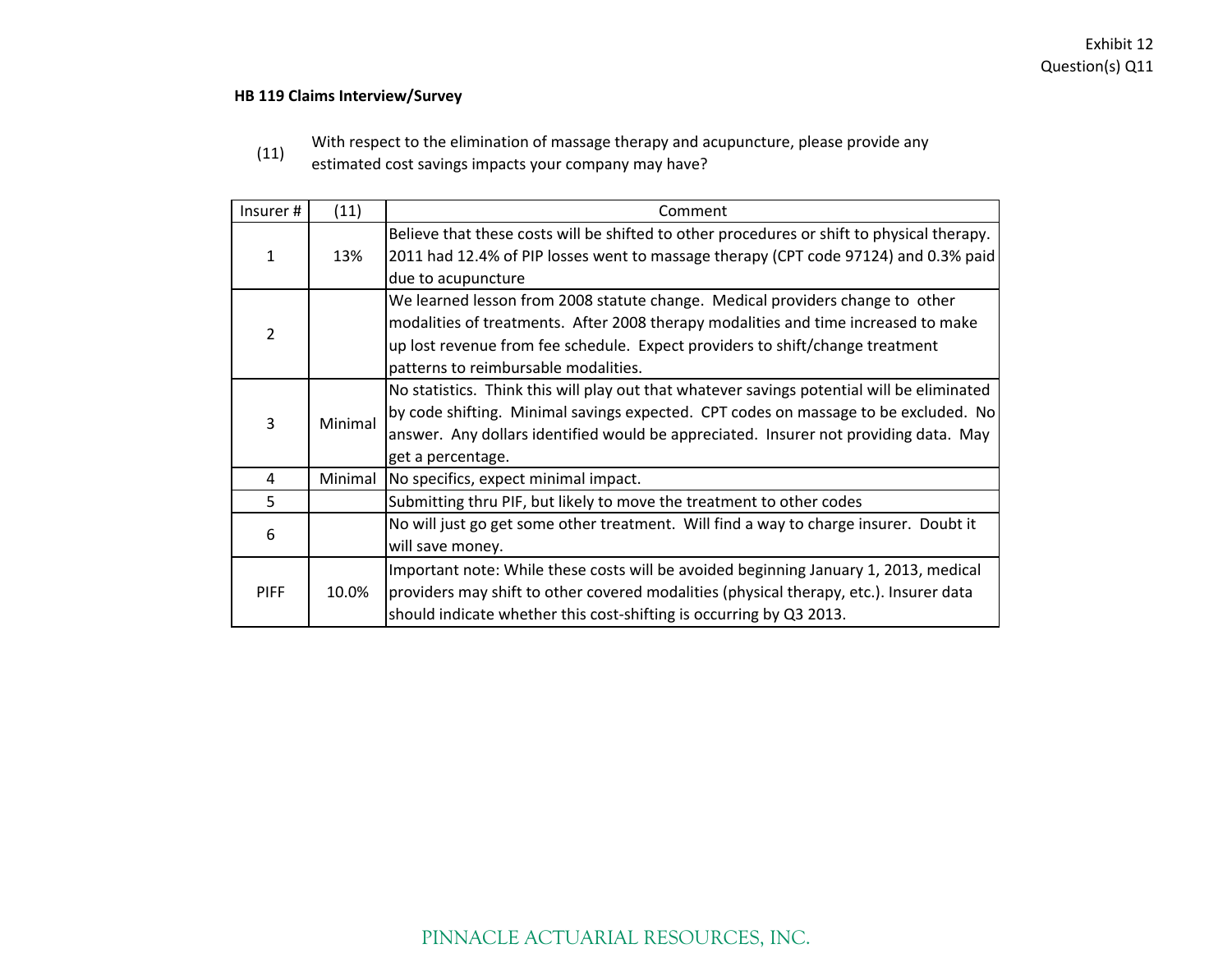#### **HB 119 Claims Interview/Survey**

What percentage of your total PIP claims losses are death benefits? (Dollars relative to total PIP

(12) losses and number of deaths for any claims with death benefits paid). Pinnacle will not publish any individual company statistics without prior approval of the company, we would only publish combined results for all companies who provide data).

| Insurer #   | (12)    | Comment                                                                                |
|-------------|---------|----------------------------------------------------------------------------------------|
|             | 0.20%   | 1st 6 months of 2012 death benefits as a % of total PIP payments=0.2%                  |
| 2           | 0.18%   | Very, very small percentage. The new statute will increase less than 0.2% as a result  |
|             |         | that the death benefit is an additional payment. % of death benefit claims are higher. |
| 3           | Minimal | Minimal increase expected. Between 2009-2011 (3 years) only 59 PIP death claims.       |
| 4           |         | No comment                                                                             |
| 5           |         | Submitting thru PIF.                                                                   |
| 6           | $< 1\%$ | Very rare, not many in FL. 1% or less.                                                 |
| <b>PIFF</b> | 0.2%    |                                                                                        |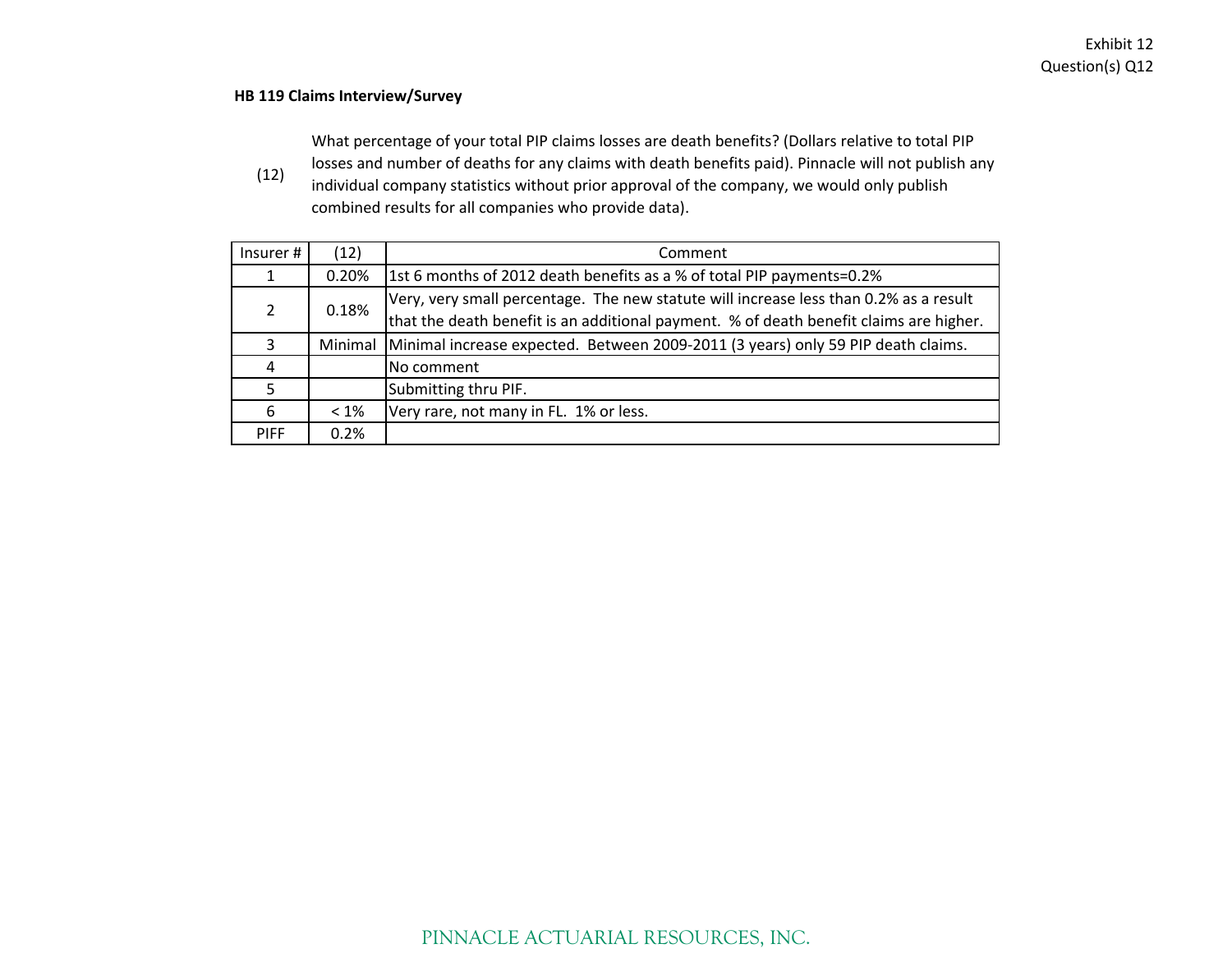## **Florida Office of Insurance Regulation Analysis of Florida HB119 HB 119 Claims Interview/Survey**

# (13) Is your company paying attorney fee multipliers to PIP claimant attorneys in any Florida counties today?

(14) If so in which counties or court jurisdictions and any estimates you can provide of dollars of attorney fees subject to multipliers?

| Insurer#       | (13)       | (14)     | Comment                                                                                                                                                                                                                                                                                                                                                                                                                                                                                                                                                                                           |
|----------------|------------|----------|---------------------------------------------------------------------------------------------------------------------------------------------------------------------------------------------------------------------------------------------------------------------------------------------------------------------------------------------------------------------------------------------------------------------------------------------------------------------------------------------------------------------------------------------------------------------------------------------------|
|                |            |          | Escambia County is the primary county where they see multipliers today. Can get \$300-                                                                                                                                                                                                                                                                                                                                                                                                                                                                                                            |
| 1              | <b>Yes</b> | Escambia | \$400 per hour in many counties which is a defacto multiplier                                                                                                                                                                                                                                                                                                                                                                                                                                                                                                                                     |
| $\overline{2}$ | No.        | N/A      | Were being awarded several years ago but nothing in the last few years.                                                                                                                                                                                                                                                                                                                                                                                                                                                                                                                           |
| 3              | No.        | N/A      | No. Settling in advance of Trial. Uncapped and excessive attorney awards far outweigh<br>PIP litigation. Other carriers thought multiplier was a big deal, but Insurer 3 does not<br>see it that way. No multiplier experience so no jurisdictions to report.                                                                                                                                                                                                                                                                                                                                     |
| 4              |            |          | No comment                                                                                                                                                                                                                                                                                                                                                                                                                                                                                                                                                                                        |
| 5.             | <b>Yes</b> |          | Escambia Escambia County; selective in other                                                                                                                                                                                                                                                                                                                                                                                                                                                                                                                                                      |
| 6              | No         | N/A      | Does not believe so.                                                                                                                                                                                                                                                                                                                                                                                                                                                                                                                                                                              |
| <b>PIFF</b>    |            |          | Generally speaking, PIP plaintiffs' attorneys often request contingency fee multipliers in<br>an attempt to increase their leverage in PIP lawsuits. Multipliers are awarded by county<br>court judges, but trending these awards is difficult. The award of multipliers appears to<br>be relatively uncommon; however trial lawyers have been able to obtain fee awards in<br>the \$300-\$400 hourly range even without the multiplier, in effect receiving a de facto<br>multiplier for cases that do not require great effort or time to prosecute.<br>Carriers do not track this information. |

## PINNACLE ACTUARIAL RESOURCES, INC.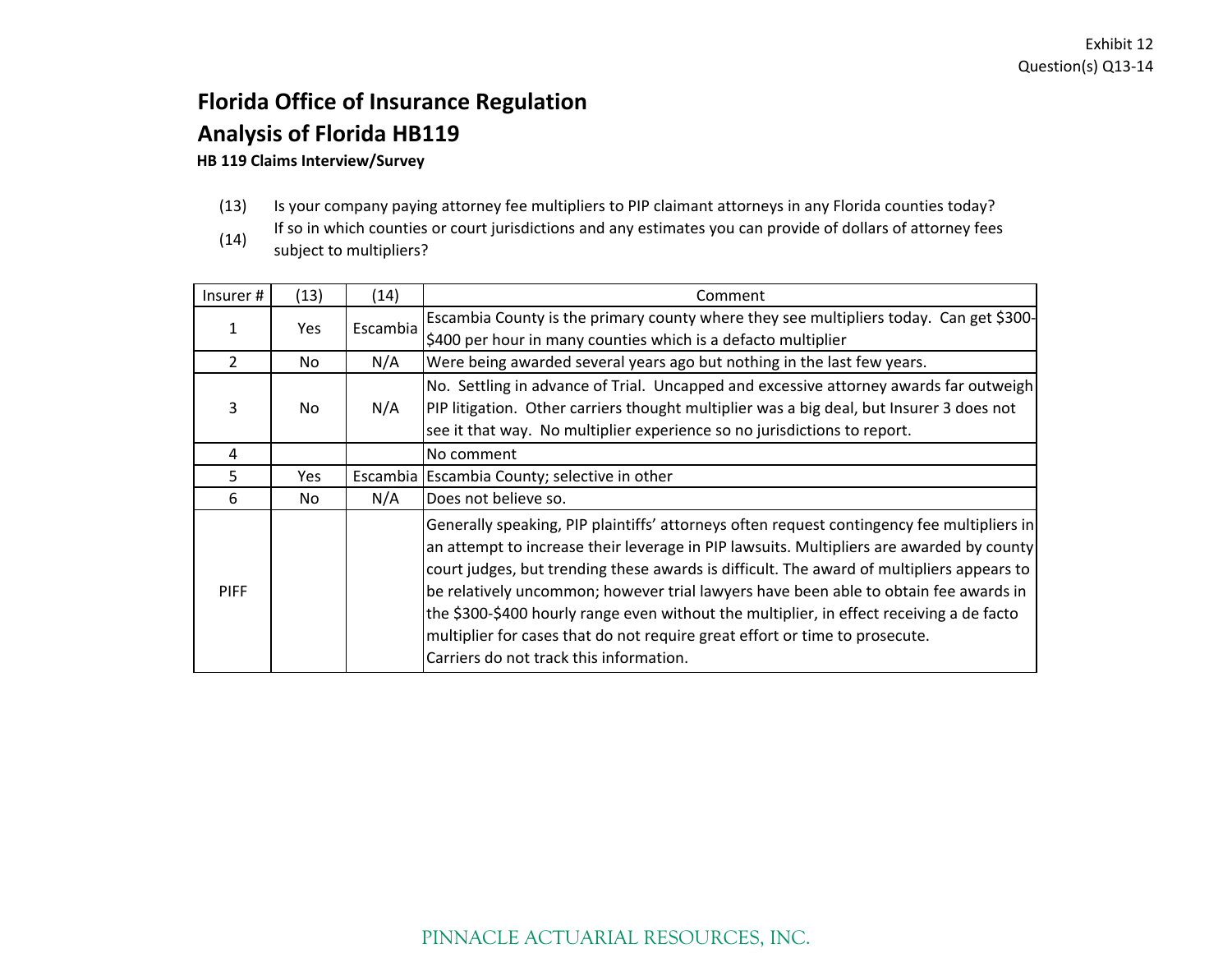# **Florida Office of Insurance Regulation Analysis of Florida HB119**

#### **HB 119 Claims Interview/Survey**

- (15) Estimated impact of new statutory language requiring insured to comply with policy provisions including
- Examination Under Oath (1428‐1439)?
- (16) Estimate of impact of additional language requiring insureds to appear at IME's and rebuttable presumption after two failures to appear?

| Insurer#       | (15)     | (16)     | Comment                                                                                     |
|----------------|----------|----------|---------------------------------------------------------------------------------------------|
| 1              | Marginal | Marginal | (15) May be some marginal benefit, but new language may be ambiguous                        |
|                |          |          | (16) Marginal benefit                                                                       |
|                |          |          | (15) We feel that our policy was sound before new reform bill and would force EUO           |
|                |          |          | when necessary. Only downside they see is that will fight more lawsuits about being         |
|                |          |          | required to submit to EUO. No real impact.                                                  |
| $\overline{2}$ |          | Minimal  | $(16)$ Would be beneficial to requiring the physician to sit in on examination but that did |
|                |          |          | not make it into bill. There was case law for this before but now in statute. Only          |
|                |          |          | impact is that occasionally would get lawsuit so there may be some ALAE savings.            |
|                |          |          | Extremely minimal impact.                                                                   |
|                |          |          | (15) Stronger if allowed to take provider EUOs.                                             |
| 3              |          |          | (16) Policy already required. Not sure that the rebuttable presumption after 2 failures     |
|                |          |          | will hold.                                                                                  |
| 4              |          |          | No comment                                                                                  |
| 5              |          |          | (15) Already had the policy provision but this clarifies                                    |
|                |          |          | (16) Helpful                                                                                |
|                |          |          | (15) Used to do this anyway and might have a little impact if more teeth, such as           |
|                |          |          | denying coverage for those that do not provide examination under oath. Have used            |
| 6              |          |          | this successfully in NY.                                                                    |
|                |          |          | (16) Not make much difference. Before you can schedule the IME, they claimant will          |
|                |          |          | be through the \$10,000. Expect court to nullify if use IME without reason. Treatment       |
|                |          |          | isn't stayed until the claimant shows up for the IME.                                       |
| <b>PIFF</b>    |          |          | We do not know what the effects of these changes will be.                                   |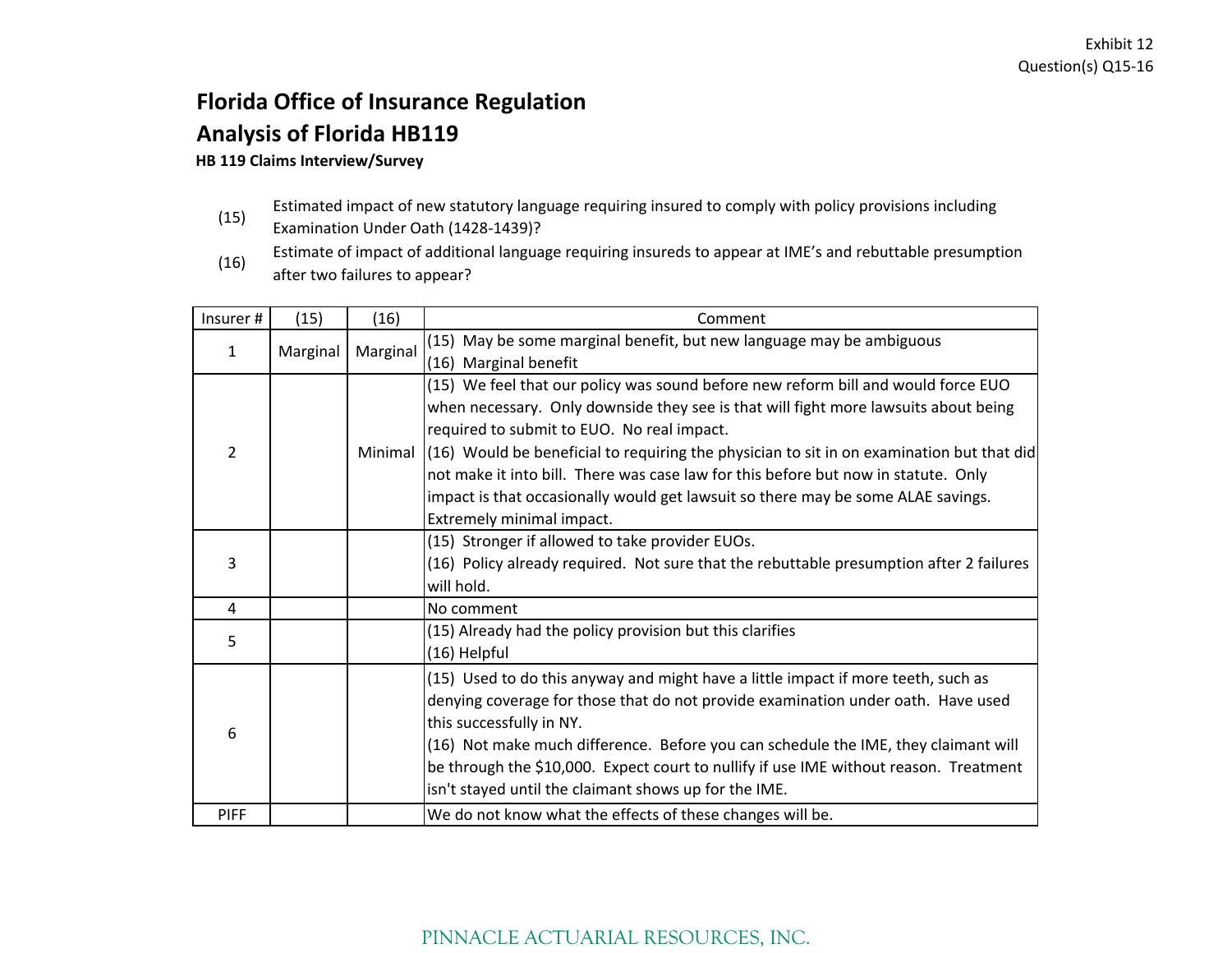#### **HB 119 Claims Interview/Survey**

With respect to the requirement for initial services within 14 days (677‐679), has your company

(17) observed any change in the length of time it takes claimants to receive initial services since 2007 and if so, what change?

| Insurer#    | (17) | Comment                                                                                                                                                                                                           |
|-------------|------|-------------------------------------------------------------------------------------------------------------------------------------------------------------------------------------------------------------------|
|             |      | No analysis, 91% sought treatment within 14 days.                                                                                                                                                                 |
|             | No.  | Have not noticed any change in reporting patterns                                                                                                                                                                 |
| 3           |      | Nearly all PIP claimants present within 14 days. Lawyers and providers getting message<br>out now. Expecting more treatments, and earlier, implying emergency room costs<br>(higher rates). No real savings here. |
|             |      | No comment                                                                                                                                                                                                        |
|             |      | Submitting through PIF                                                                                                                                                                                            |
| 6           | No   | Not really                                                                                                                                                                                                        |
| <b>PIFF</b> | 5.4% |                                                                                                                                                                                                                   |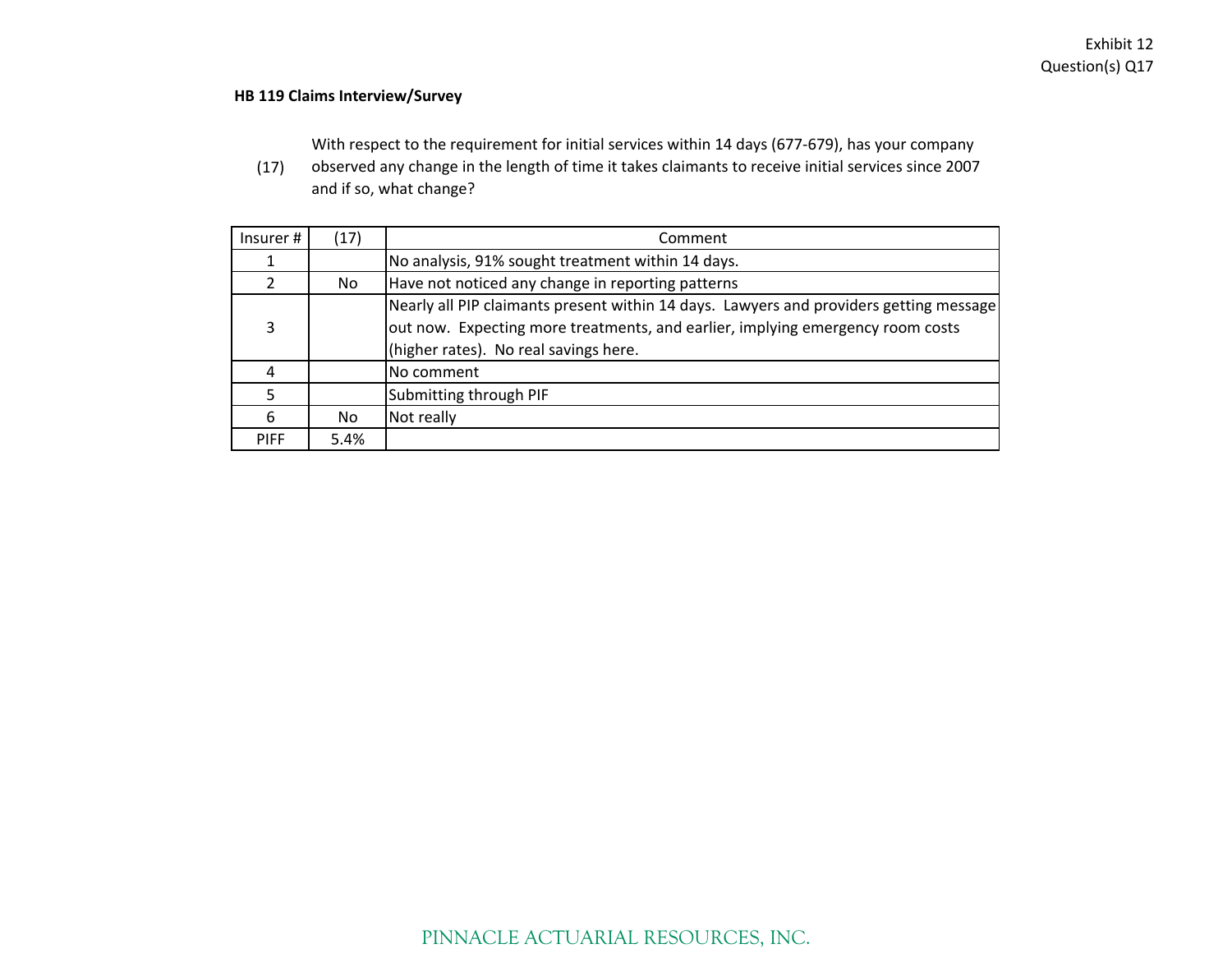# **Florida Office of Insurance Regulation Analysis of Florida HB119**

#### **HB 119 Claims Interview/Survey**

- What percentage of your PIP losses would you classify as "non‐emergency" under the new law definition (632‐
- (18) 653)? (% of claims and dollar amounts if possible)
- (19) Do you think the change in the limit for non‐emergency treatment limit to \$2500 will be effective? If not, why not?

| Insurer #      | (18)   | (19) | Comment                                                                                    |
|----------------|--------|------|--------------------------------------------------------------------------------------------|
|                |        |      | (18) Physician determination so don't have. 24% of claims and 3.8% of claim dollars        |
| $\mathbf{1}$   | 15-20% | No   | had medicals of \$2500 or less today.                                                      |
|                |        |      | (19) No. Clinics will likely routinely certify as emergency. Also any savings likely to be |
|                |        |      | shifted to BI                                                                              |
|                |        |      | On the surface, it sounds like a good thing but don't expect to get any benefit.           |
|                |        |      | Provision has biggest opportunity for loopholes and work arounds. Definition of non-       |
|                |        |      | emergency will be challenged in courts. Advertising already for staffing companies to      |
|                |        |      | help clinics determine emergency/non-emergency so that clinic does not leave \$7,500       |
|                |        |      | on table. Attorneys are soliciting if your insurance company declares your condition a     |
|                |        | None | non-emergency, contact us and we'll go to court. Expects very few claims to be             |
|                |        |      | classified as non-emergency, especially for chiropractors where most abuse takes           |
|                |        |      | place. Will drive up expenses. These ads are a little different than normally seen,        |
| $\overline{2}$ |        |      | reference changes in the statute -- months before provisions actually go into law -        |
|                |        |      | 1/1/2013. Already working on loopholes and still have time to come up with more            |
|                |        |      | schemes.                                                                                   |
|                |        |      | Very easy for chiropractors to get someone authorized to make an emergency                 |
|                |        |      | declaration. An authorized provider will determine emergency condition - will be           |
|                |        |      | difficult to win in court since provider is authorized (expert) versus company's expert.   |
|                |        |      | There is no appeal provision on whether or not company can appeal the decision that it     |
|                |        |      | is an emergency medical condition. Expect challenges in court. Will be arguing with        |
|                |        |      | clinic and claimant will not he available as witness                                       |
|                |        |      | Tough to quantify. Think non-emergency claims will be reclassified as emergency.           |
| 3              |        |      | Statute has a pretty low standard. Just have to show severe pain. Pre-emptive ads          |
|                |        |      | marketing emergency classification. Skeptical this will have any impact.                   |

### PINNACLE ACTUARIAL RESOURCES, INC.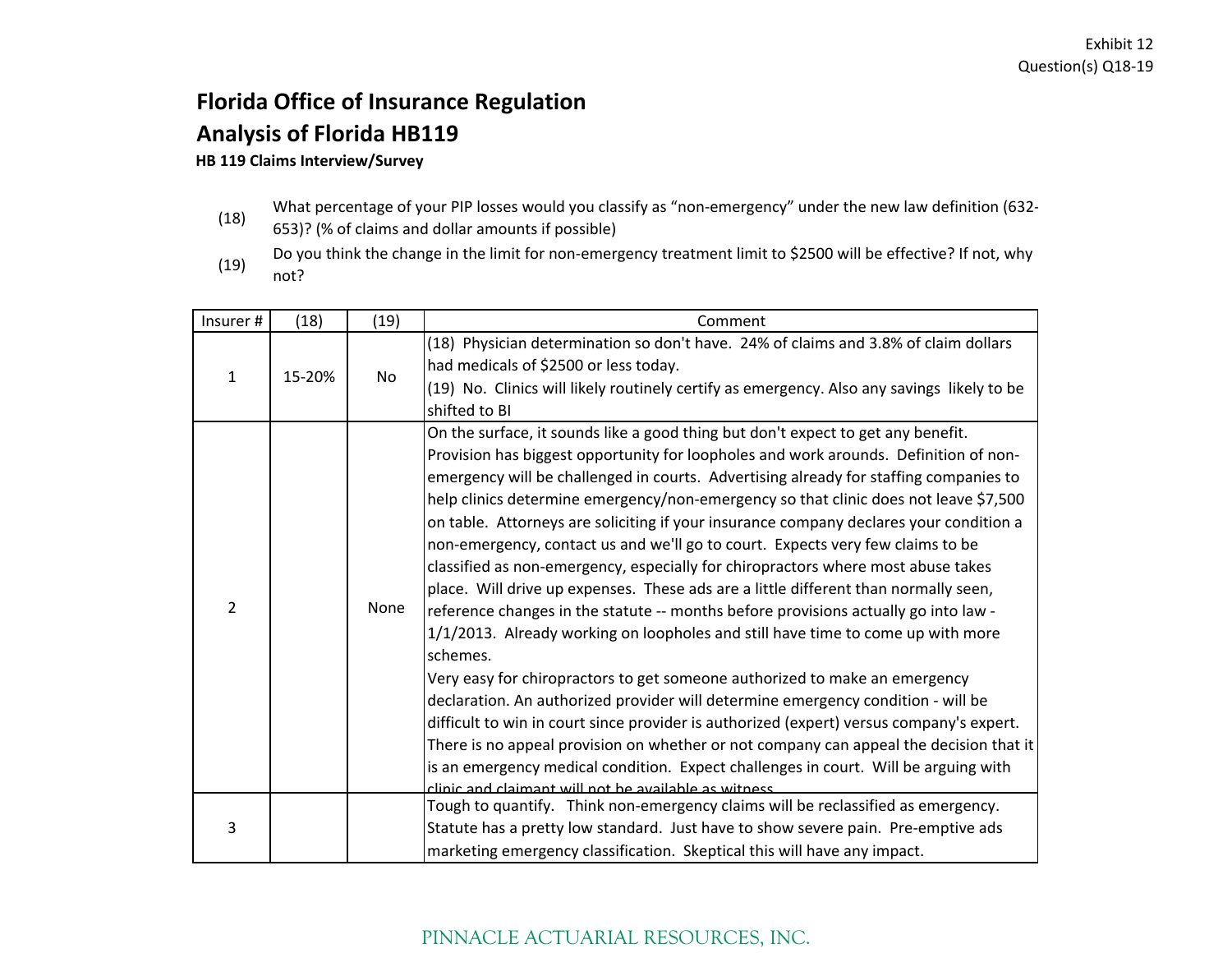# **Florida Office of Insurance Regulation Analysis of Florida HB119**

#### **HB 119 Claims Interview/Survey**

- What percentage of your PIP losses would you classify as "non‐emergency" under the new law definition (632‐
- (18) 653)? (% of claims and dollar amounts if possible)
- (19) Do you think the change in the limit for non‐emergency treatment limit to \$2500 will be effective? If not, why not?

| 4           |     | Do not know what impact this will have. The new definition is confusing and difficult to<br>understand.                                                                                                                                                                                                                                                                                                                                                                                                                                                                                                                                                                                                                                                                                                                                                                                     |
|-------------|-----|---------------------------------------------------------------------------------------------------------------------------------------------------------------------------------------------------------------------------------------------------------------------------------------------------------------------------------------------------------------------------------------------------------------------------------------------------------------------------------------------------------------------------------------------------------------------------------------------------------------------------------------------------------------------------------------------------------------------------------------------------------------------------------------------------------------------------------------------------------------------------------------------|
| 5           |     | (18) Lot of guesswork as to whether it is an emergency or not. Potential for significant<br>savings if upheld by the courts and they<br>(19) It depends on whether or not the courts uphold the law as written and how much<br>abuse in coding the injury as emergency.                                                                                                                                                                                                                                                                                                                                                                                                                                                                                                                                                                                                                     |
| 6           | 80% | 80% are soft tissue and chiropractic claims. Possible impact if it does not get<br>challenged and through out as expected.                                                                                                                                                                                                                                                                                                                                                                                                                                                                                                                                                                                                                                                                                                                                                                  |
| <b>PIFF</b> |     | (18) This definition will apply to claims filed on or after January 1, 2013; therefore the<br>carriers have no experience data on the application of the definition. We do not know<br>whether the definition will be applied uniformly and correctly, and we do not know the<br>degree to which providers will "game" the application of the law by determining most<br>injuries to meet the EMC standard.<br>(19) The impact of the EMC threshold is uncertain. Providers have already begun to<br>solicit services from third parties who promise that their patients will be determined to<br>have an EMC. Unscrupulous clinics, who have historically profited from the<br>manipulation of the PIP system, are no less likely to do so under the new EMC<br>provision. The EMC is very likely to be litigated, and court rulings may eviscerate the<br>definition's practical meaning. |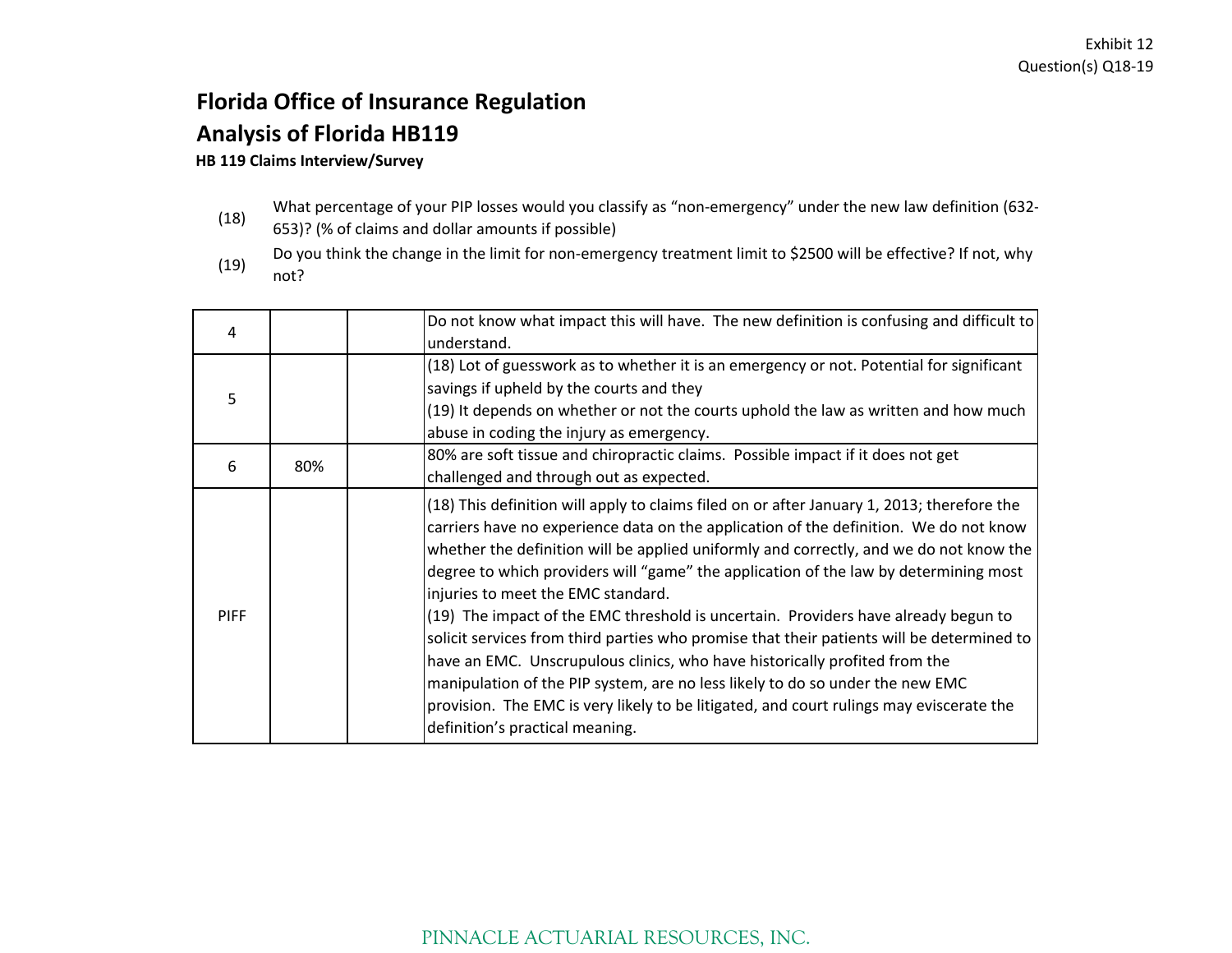**HB 119 Claims Interview/Survey**

(20) What impact do you think the repayment of Medicaid within 30 days will have (821‐823)?

| Insurer #   | (20)  | Comment                                                                               |
|-------------|-------|---------------------------------------------------------------------------------------|
|             | Small | Believes this is small. PIP claims generally want PIP, not Medicaid.                  |
|             | None  | No impact, already being done. Any claim is adjusted and paid within 30 days.         |
| 3           | None  | No impact.                                                                            |
| 4           |       | No comment                                                                            |
|             | None  | No, reimburse liens today.                                                            |
| 6           | None  | Already adhere to standard.                                                           |
|             |       | Generally speaking, carriers have limited experience with this requirement and do not |
| <b>PIFF</b> |       | foresee significant numbers of claims meeting the repayment requirement.              |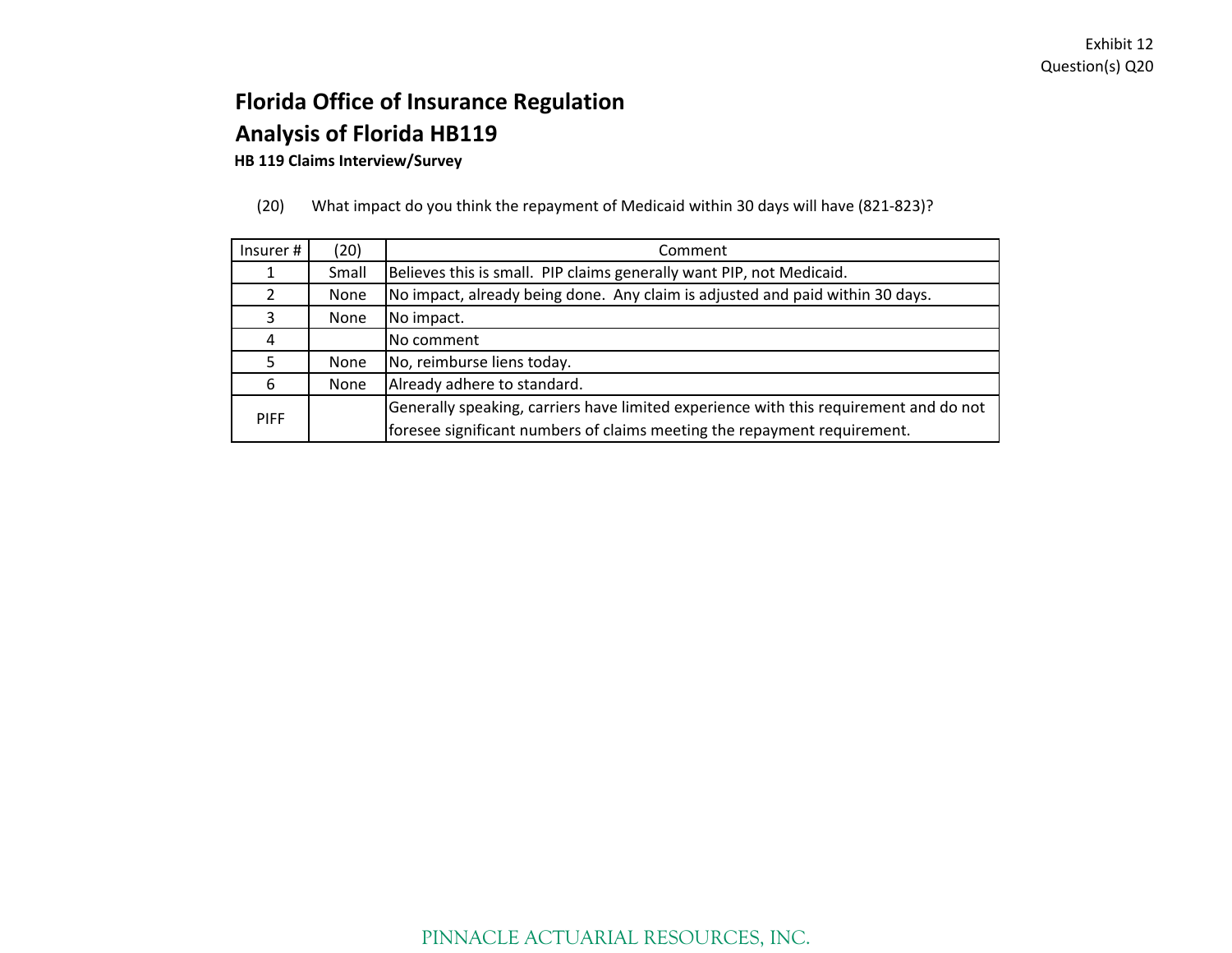### **Florida Office of Insurance Regulation Analysis of Florida HB119**

**HB 119 Claims Interview/Survey**

(21) What were the major drivers in PIP claim costs prior to the PIP reform?

| Insurer#       | (21) | Comment                                                                                                                                                                                                                                                                                                                                                                                                                                                                                                                                                                                                                                                                                                                                                      |
|----------------|------|--------------------------------------------------------------------------------------------------------------------------------------------------------------------------------------------------------------------------------------------------------------------------------------------------------------------------------------------------------------------------------------------------------------------------------------------------------------------------------------------------------------------------------------------------------------------------------------------------------------------------------------------------------------------------------------------------------------------------------------------------------------|
| $\mathbf{1}$   |      | 1) PIP Litigation - cottage industry of lawyers specializing in PIP claims.<br>2) PIP Clinics<br>3) Ownership of PIP clinics<br>4) Absence of protocols underlying # of treatments, massage therapy<br>5) Attorney fees for PIP/Litigation Costs<br>5) Attorney ads, billboards                                                                                                                                                                                                                                                                                                                                                                                                                                                                              |
| $\overline{2}$ |      | Consumer Advocate did a nice job of analyzing FL No-Fault costs.<br>1) Fraud imbedded in market place.<br>2) Most staged accidents in the country.<br>3) Fraud rings know how to beat system.<br>4) FL leads list in fraud.<br>5) Fraud by insured, providers<br>6) Medical overutilization; fee schedule caps resulted in more services and/or higher<br>priced services; was hoping for more complete fee schedule including utilization<br>protocols. 14 days and non-emergency will not take the place of utilization protocols.<br>Provisions have good intentions but don't expect benefits to materialize - work<br>arounds, new fraud schemes<br>After previous reform, loss costs spiraled up. Do not see much of that going away with<br>new bill. |
| 3              |      | Same drivers before and after: Fee awards, Judiciary, Abuse of Billing Practices.                                                                                                                                                                                                                                                                                                                                                                                                                                                                                                                                                                                                                                                                            |
| $\overline{4}$ |      | No comment                                                                                                                                                                                                                                                                                                                                                                                                                                                                                                                                                                                                                                                                                                                                                   |
| 5              |      | Main drivers were hard and soft fraud, systemic overcharging and over treating of PIP<br>claimants and costs of excessive litigation/income to plaintiffs lawyers                                                                                                                                                                                                                                                                                                                                                                                                                                                                                                                                                                                            |
| 6              |      | Fraud, most is done by illegal immigrants.                                                                                                                                                                                                                                                                                                                                                                                                                                                                                                                                                                                                                                                                                                                   |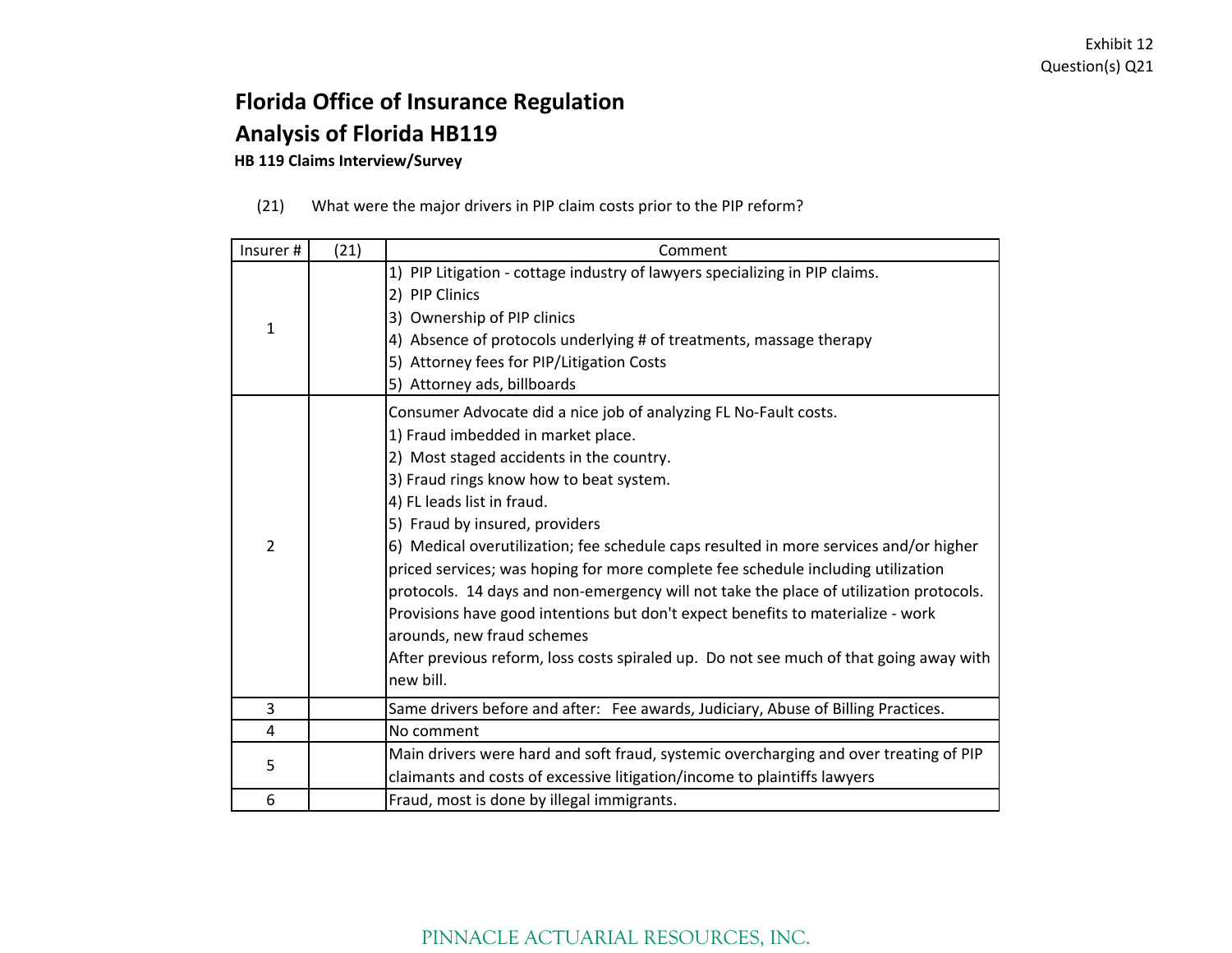### **Florida Office of Insurance Regulation Analysis of Florida HB119**

**HB 119 Claims Interview/Survey**

(21) What were the major drivers in PIP claim costs prior to the PIP reform?

|             | The Office of Insurance Regulation, the Insurance Consumer Advocate, the Insurance        |
|-------------|-------------------------------------------------------------------------------------------|
|             | Research Council, the Insurance Information Institute, and other parties have identified  |
| <b>PIFF</b> | three distinct cost drivers affecting PIP: Insurance Fraud, Medical Provider              |
|             | Overutilization and Medical Inflation, and Litigation Growth. These cost drivers are well |
|             | documented in recent studies by these groups.                                             |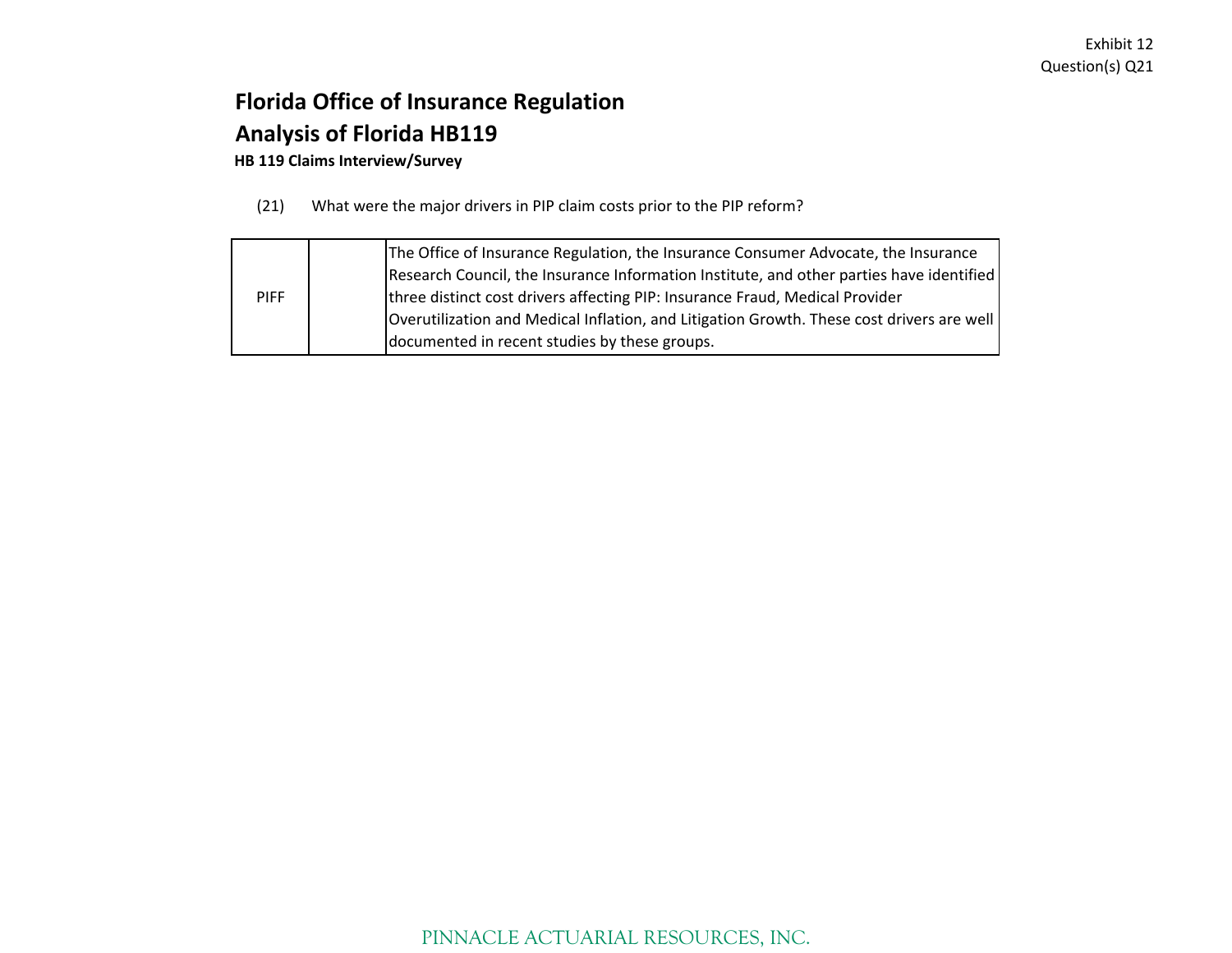### **Florida Office of Insurance Regulation Analysis of Florida HB119**

**HB 119 Claims Interview/Survey**

(22) Do you foresee the PIP reforms having <sup>a</sup> major impact on the PIP cost increase drivers?

| Insurer#    | (22) | Comment                                                                                                                                                                                                                                                                                                                                                                                                                                                               |
|-------------|------|-----------------------------------------------------------------------------------------------------------------------------------------------------------------------------------------------------------------------------------------------------------------------------------------------------------------------------------------------------------------------------------------------------------------------------------------------------------------------|
|             | No   | No, will add to uncertainty                                                                                                                                                                                                                                                                                                                                                                                                                                           |
| 2           | No   | Some people think this will drive up costs. May have marginal cost savings and don't<br>expect anything significant. Expects revisitation for lack of effectiveness in a couple<br>years.                                                                                                                                                                                                                                                                             |
| 3           | No.  |                                                                                                                                                                                                                                                                                                                                                                                                                                                                       |
| 4           |      | No comment                                                                                                                                                                                                                                                                                                                                                                                                                                                            |
| 5           |      | Initially will increase PIP costs through increased litigation. Savings may ultimately<br>depend on whether the county court judges enforce the words of the new statute.                                                                                                                                                                                                                                                                                             |
| 6           | No.  |                                                                                                                                                                                                                                                                                                                                                                                                                                                                       |
| <b>PIFF</b> |      | Generally speaking, carriers are unsure of whether and to what extent the changes to<br>PIP will affect system costs. The wholesale corruption of the No-Fault system by the<br>cottage industry of trial lawyers, unscrupulous PIP clinics, lawyer-medical referral<br>services, and criminal gangs is very difficult to overcome through legislative changes.<br>Even with comprehensive reform, carriers believe that the prevalence of fraud will<br>remain high. |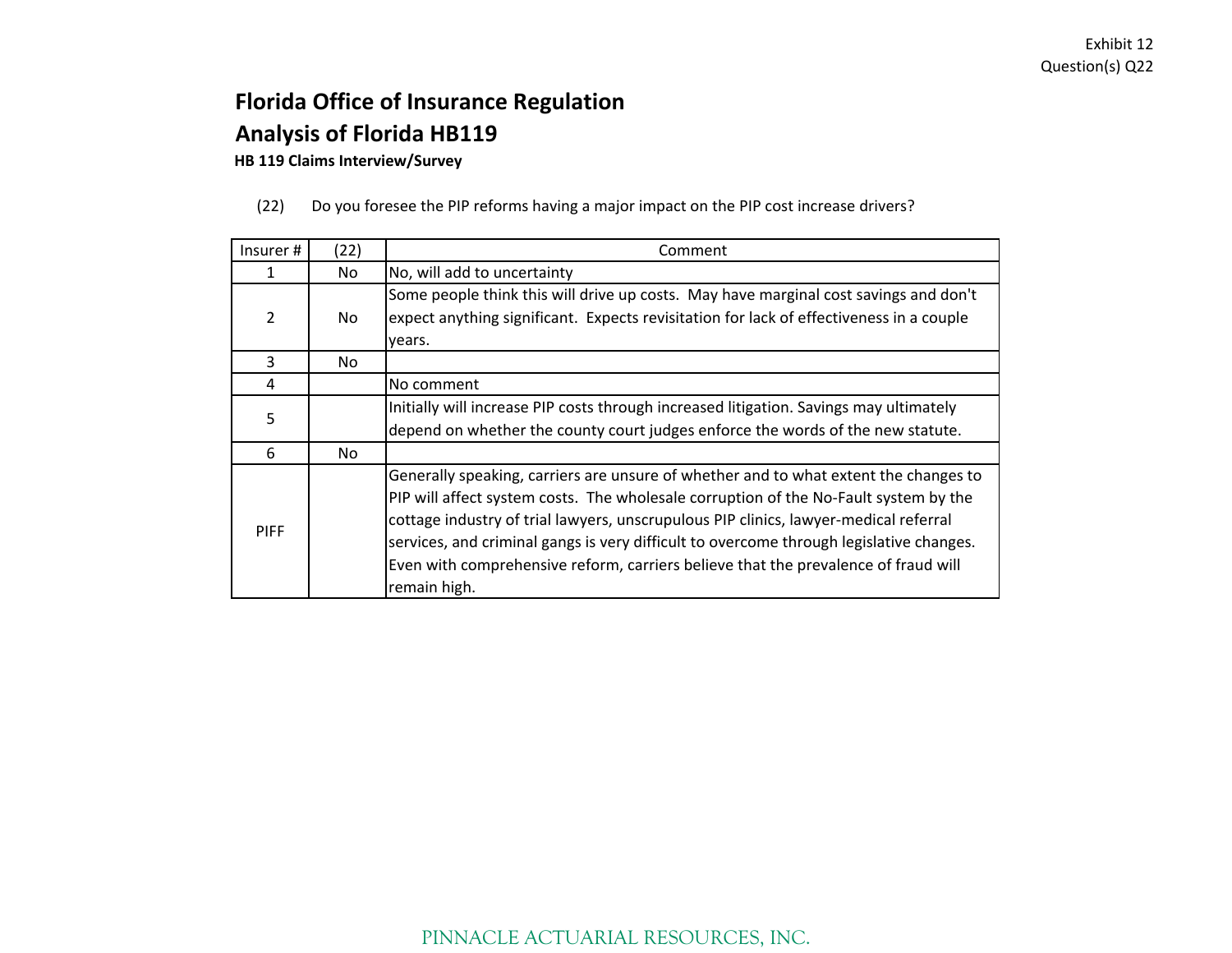## **Florida Office of Insurance Regulation Analysis of Florida HB119**

**HB 119 Claims Interview/Survey**

| (23) |  |  | What unexpected consequences do you foresee of the PIP legislation reform? |
|------|--|--|----------------------------------------------------------------------------|
|      |  |  |                                                                            |

| Insurer #      | (23) | Comment                                                                                                                                                                                                                                                                                                                                                                                                                                                                                                                                                                                                                                                                                                                                                                                                                                                                                                                       |
|----------------|------|-------------------------------------------------------------------------------------------------------------------------------------------------------------------------------------------------------------------------------------------------------------------------------------------------------------------------------------------------------------------------------------------------------------------------------------------------------------------------------------------------------------------------------------------------------------------------------------------------------------------------------------------------------------------------------------------------------------------------------------------------------------------------------------------------------------------------------------------------------------------------------------------------------------------------------|
| $\mathbf{1}$   |      | 1) Increase in Litigation<br>2) No requirement that physicians let them know which are emergency<br>3) Shifting of costs from PIP to BI<br>4) Fraud notice provision may cause insurers to not be able to deny due to lack of 31<br>day notice<br>5) Rise of massage & acupuncture lobby to contest HB119 and future litigation<br>6) Line 1084 leads to potential gap between 7/1/12 to 1st policy effective date after<br>1/1/13                                                                                                                                                                                                                                                                                                                                                                                                                                                                                            |
| $\overline{2}$ |      | A lot of abuse in today's system with chiropractors. There was one point in the<br>legislature that chiropractors/acupuncture was excluded but they added back in. The<br>non-emergency limit is the indirect way to get at chiropractors but expect they will<br>work around. A chiropractor can use an advanced nurse practitioner in their office and<br>the nurse can determine that it is a medical emergency and refer back to the<br>chiropractor and get the full \$10,000 coverage. Will continue have the same problems<br>with chiropractor. \$2500 limit will be litigated. Expect attorney fees to increase. Same<br>medical costs as today + increase in attorney fees. Easy for someone to expect<br>treatments paid to chiropractor/massage to go away but the costs will shift to others.<br>Lots of money at stake and unethical people making money off the system will find<br>another way to make money. |
| 3              |      | Unintended litigation. A few more ambiguities will lead to additional litigation.                                                                                                                                                                                                                                                                                                                                                                                                                                                                                                                                                                                                                                                                                                                                                                                                                                             |
| $\overline{4}$ |      | No comment                                                                                                                                                                                                                                                                                                                                                                                                                                                                                                                                                                                                                                                                                                                                                                                                                                                                                                                    |
| 5              |      | Increased litigation; individual interpretations by judges and potential for retroactive<br>effect of the rulings                                                                                                                                                                                                                                                                                                                                                                                                                                                                                                                                                                                                                                                                                                                                                                                                             |
| 6              |      | Increase litigation costs. Lots of portions of law will be litigated, already see ads to<br>encourage chiropractic care.                                                                                                                                                                                                                                                                                                                                                                                                                                                                                                                                                                                                                                                                                                                                                                                                      |

### PINNACLE ACTUARIAL RESOURCES, INC.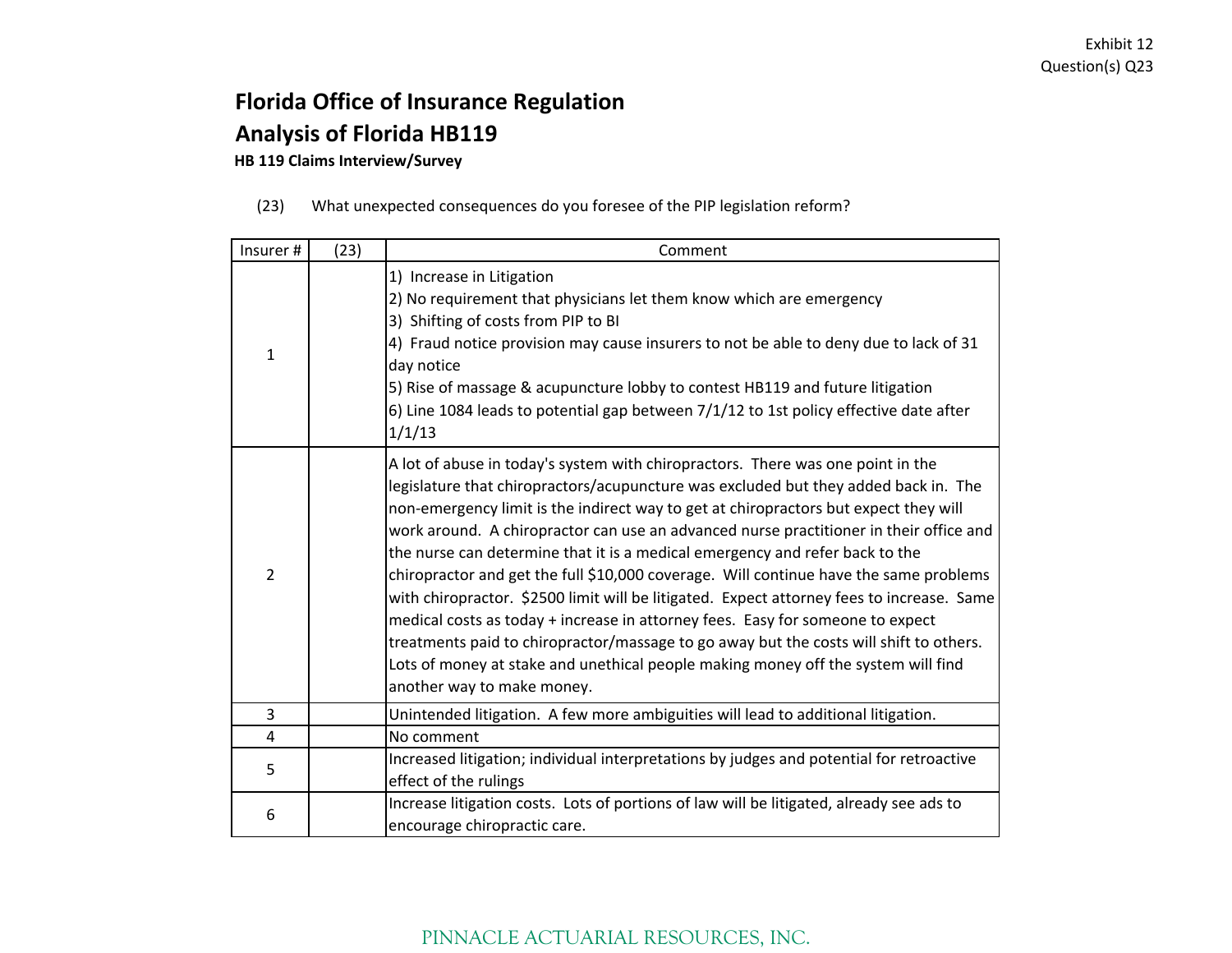## **Florida Office of Insurance Regulation Analysis of Florida HB119**

**HB 119 Claims Interview/Survey**

(23) What unexpected consequences do you foresee of the PIP legislation reform?

| <b>PIFF</b> | Carriers saw a major increase in claims activity in the wake of the 2007 PIP reform law,<br>with related increases in litigation. We anticipate the same after the new law goes into<br>effect in January. There is no requirement that providers inform carriers at the time of<br>billing whether an EMC or a non-EMC condition exists, potentially creating confusion<br>for insureds who will not know what benefits they may be entitled to, and preventing<br>insurers from determining what benefits are owed in a timely manner. A shift of claims<br>from PIP to BI or UM is possible, as these benefits do not have the same anti-fraud<br>tools applicable to them. The fraud notice provision may create scenarios where<br>denials based on fraud are challenged on the basis of the statutory language. Massage<br>and acupuncture lobbies, and their strong allies in the chiropractic lobby, are<br>marshaling themselves to restore these modalities to the PIP law. Litigation over<br>clarifications and revisions to the fee schedule is likely. |
|-------------|----------------------------------------------------------------------------------------------------------------------------------------------------------------------------------------------------------------------------------------------------------------------------------------------------------------------------------------------------------------------------------------------------------------------------------------------------------------------------------------------------------------------------------------------------------------------------------------------------------------------------------------------------------------------------------------------------------------------------------------------------------------------------------------------------------------------------------------------------------------------------------------------------------------------------------------------------------------------------------------------------------------------------------------------------------------------|
|-------------|----------------------------------------------------------------------------------------------------------------------------------------------------------------------------------------------------------------------------------------------------------------------------------------------------------------------------------------------------------------------------------------------------------------------------------------------------------------------------------------------------------------------------------------------------------------------------------------------------------------------------------------------------------------------------------------------------------------------------------------------------------------------------------------------------------------------------------------------------------------------------------------------------------------------------------------------------------------------------------------------------------------------------------------------------------------------|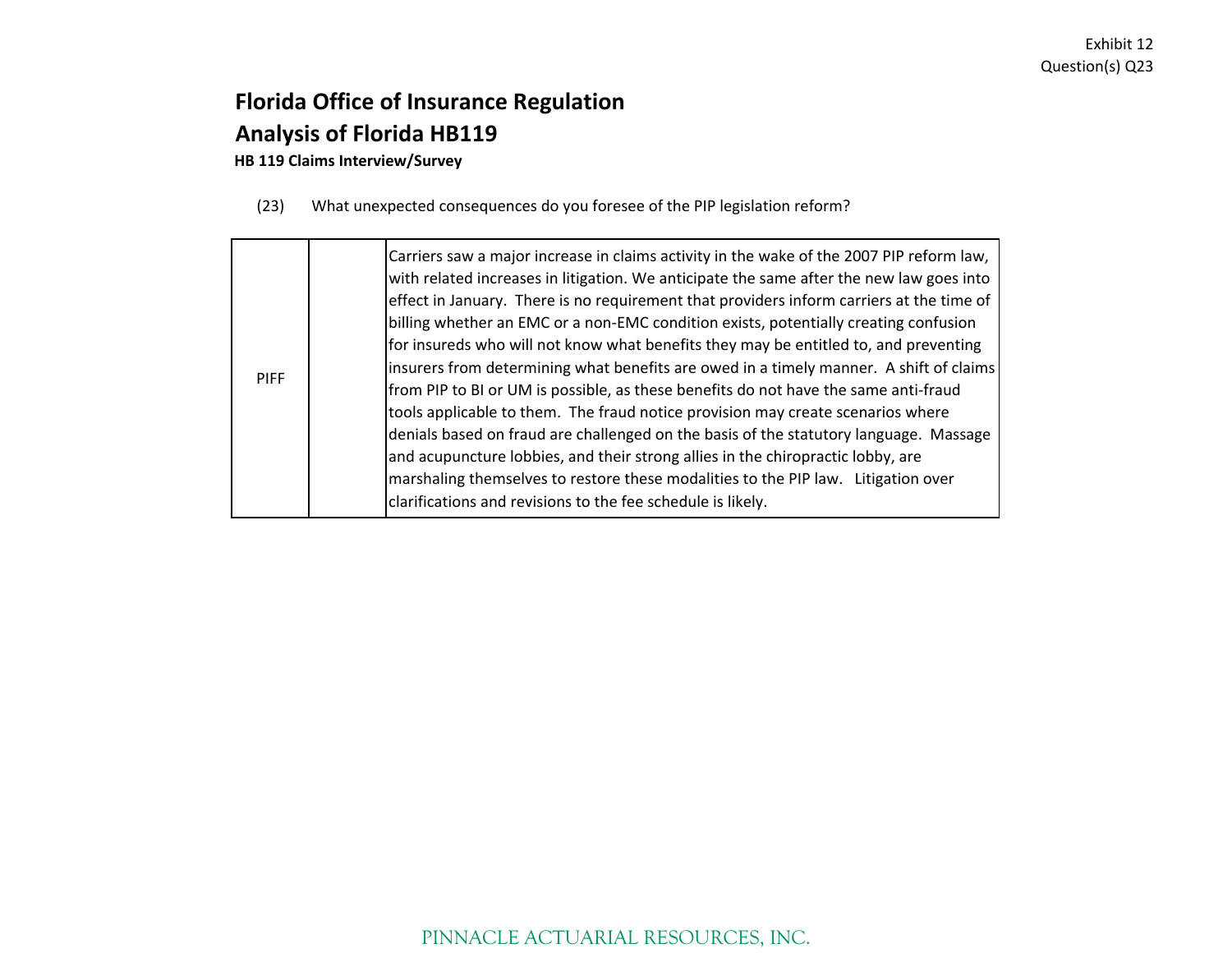#### **HB 119 Claims Interview/Survey**

Have you noticed <sup>a</sup> slowing or speeding up of claims reporting? If so, to what extent? Do you

(24) attribute this to anything in particular? What changes, if any, has this caused in your claims handling practices?

| Insurer#    | (24) | Comment                                                                                                                                                                                                                                                                                 |
|-------------|------|-----------------------------------------------------------------------------------------------------------------------------------------------------------------------------------------------------------------------------------------------------------------------------------------|
|             | No.  | No.                                                                                                                                                                                                                                                                                     |
| 2           | No   | Noticed no changes in reporting patterns.                                                                                                                                                                                                                                               |
| 3           | No   | No notice of change in claim reporting. Status Quo.                                                                                                                                                                                                                                     |
|             |      | No comment                                                                                                                                                                                                                                                                              |
| 5.          | No.  | No.                                                                                                                                                                                                                                                                                     |
| 6           | No.  | Consistent. The only run into late reporting is the PIP collection firms that are trying to<br>get ambulance and hospital bills that were not reported by our insured due to coverage<br>not being primary. Insureds are efficient about reporting to meet the current<br>requirements. |
| <b>PIFF</b> |      |                                                                                                                                                                                                                                                                                         |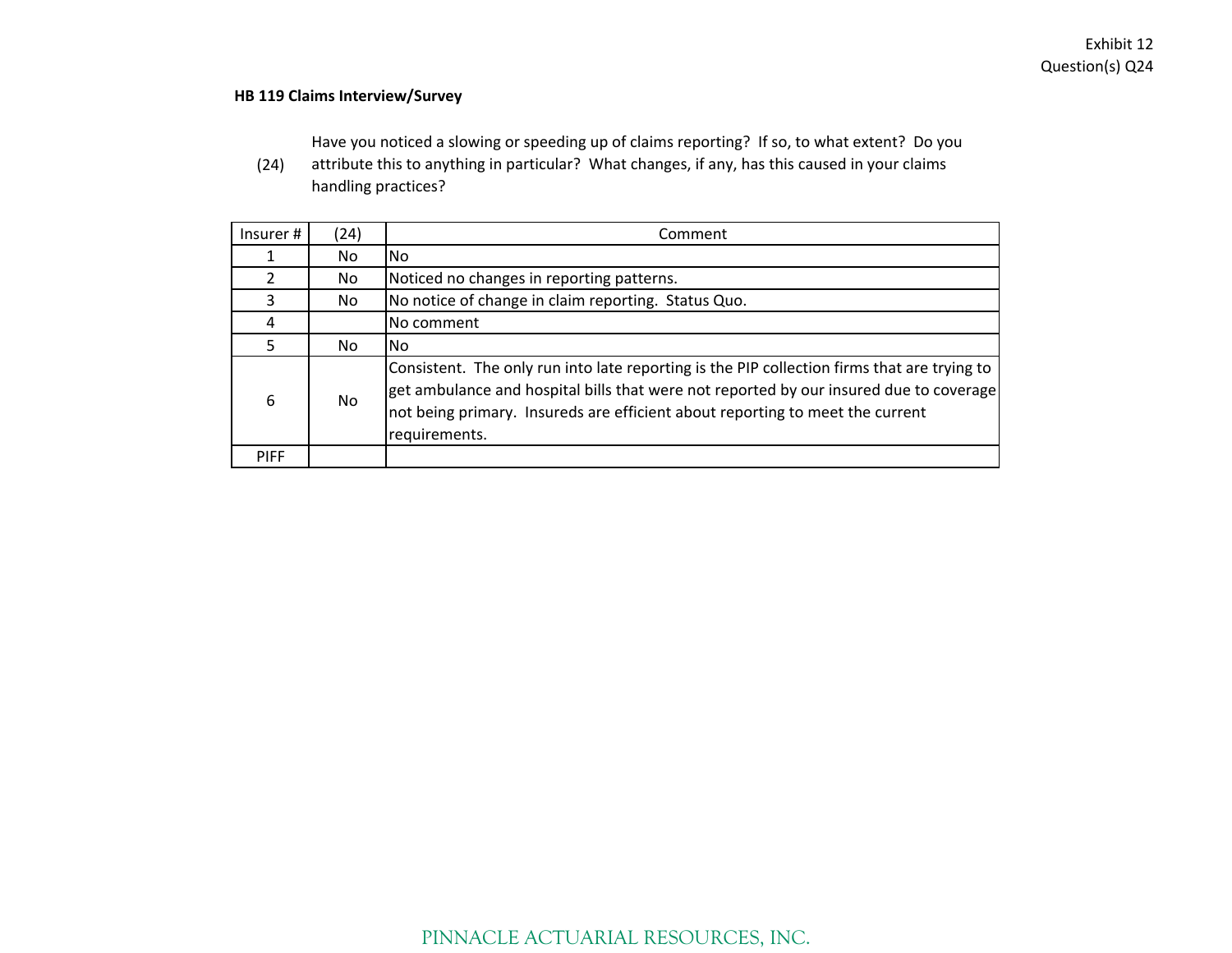**HB 119 Claims Interview/Survey**

(25) For commercial auto writers, what unique problems or impacts do you foresee?

| Insurer #   | (25) | Comment                                                                                                                                                                                                                                                                                                                                                                                  |
|-------------|------|------------------------------------------------------------------------------------------------------------------------------------------------------------------------------------------------------------------------------------------------------------------------------------------------------------------------------------------------------------------------------------------|
|             |      | Don't see anything unique.                                                                                                                                                                                                                                                                                                                                                               |
| 2           |      | Not as impacted as personal lines. Overall believe good intentions in bill - manage<br>medical costs, deter fraud. Expect that work arounds and loopholes exist so savings<br>will not materialize. Minor problem for taxicabs - could get reimbursement if<br>passenger was injured but not allowed any more - minor impact. View does not differ<br>much from the personal lines side. |
| 3           |      | Nothing unique to commercial over personal.                                                                                                                                                                                                                                                                                                                                              |
| 4           |      | No comment                                                                                                                                                                                                                                                                                                                                                                               |
| 5           |      | Same problems                                                                                                                                                                                                                                                                                                                                                                            |
| 6           |      | Will not make much difference. Workers Compensation is often primary, some use PIP<br>until Workers Compensation kicks in. It is usually not the primary coverage.                                                                                                                                                                                                                       |
| <b>PIFF</b> |      | Not applicable.                                                                                                                                                                                                                                                                                                                                                                          |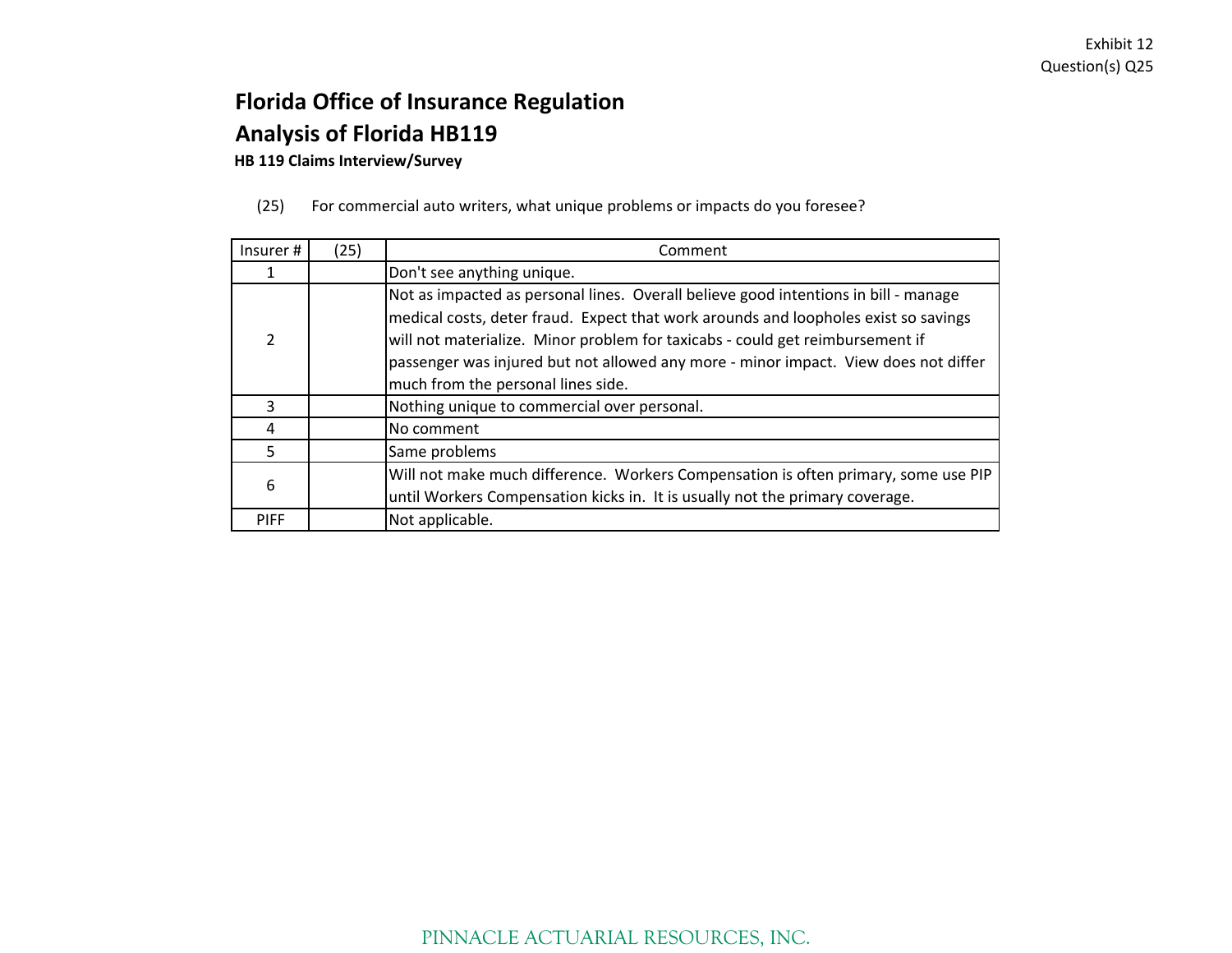**HB 119 Claims Interview/Survey**

|  | (26) |  | Can we cite your comments in our report? |  |
|--|------|--|------------------------------------------|--|
|--|------|--|------------------------------------------|--|

| Insurer#    | (26) | Comment                                                            |  |
|-------------|------|--------------------------------------------------------------------|--|
|             | Yes  | OK, but do not attribute to company or person.                     |  |
|             |      | Will not mention company name.                                     |  |
|             |      |                                                                    |  |
|             |      | Will not mention company name.                                     |  |
|             | Yes  | Yes if identified as Insurer #x.                                   |  |
|             | Yes  | Will not mention company name.                                     |  |
| <b>PIFF</b> | Yes  | Yes, with appropriate reference to the trade association response. |  |